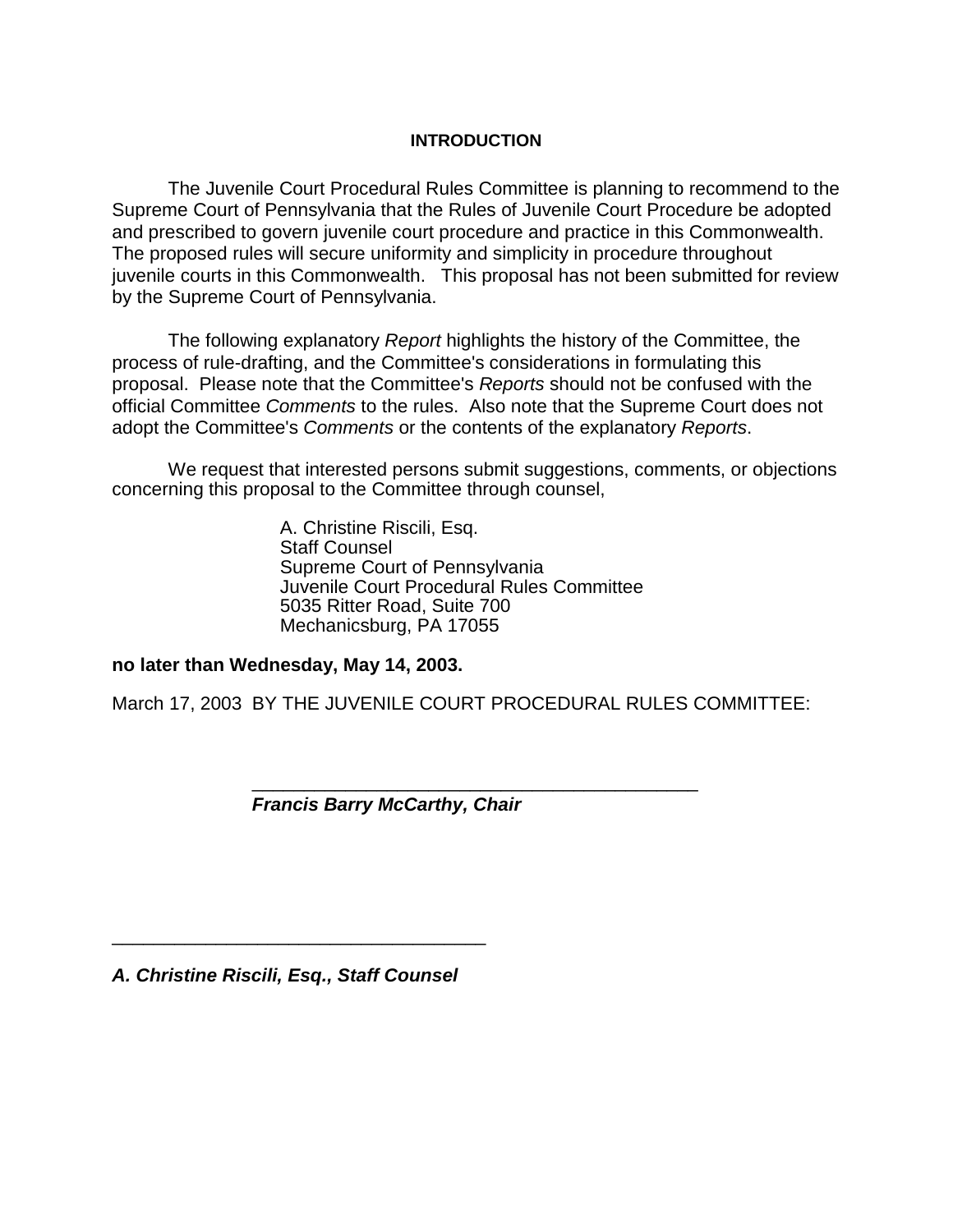# **RULES OF JUVENILE COURT PROCEDURE**

## **DELINQUENCY MATTERS**

#### *Table of Rules*

#### **CHAPTER 1 GENERAL PROVISIONS**

- 100. Scope of Rules
- 101. Purpose and Construction
- 102. Citing the Juvenile Court Procedural Rules
- 105. Search Warrants

#### **PART A BUSINESS OF COURTS**

- 110. Definitions
- 111. Local Rules
- 112. Continuances
- 113. Contents of Subpoena
- 114. Summons and Notices
- 115. *Habeas Corpus*
- 116. Defects in Form, Content, or Procedure
- 117. Recording and Transcribing Juvenile Court Hearings
- 118. Proceedings *in Absentia*
- 119. Open Proceedings **[RESERVED]**
- 120. Public Discussion by Courtroom Personnel of Pending Matters
- 121. Guardian's Presence
- 122. Victim's Presence
- 125. Captions

#### **PART B COUNSEL**

- 130. Attorney -- Appearances and Withdrawals
- 131. Assignment of Counsel
- 132. Waiver of Counsel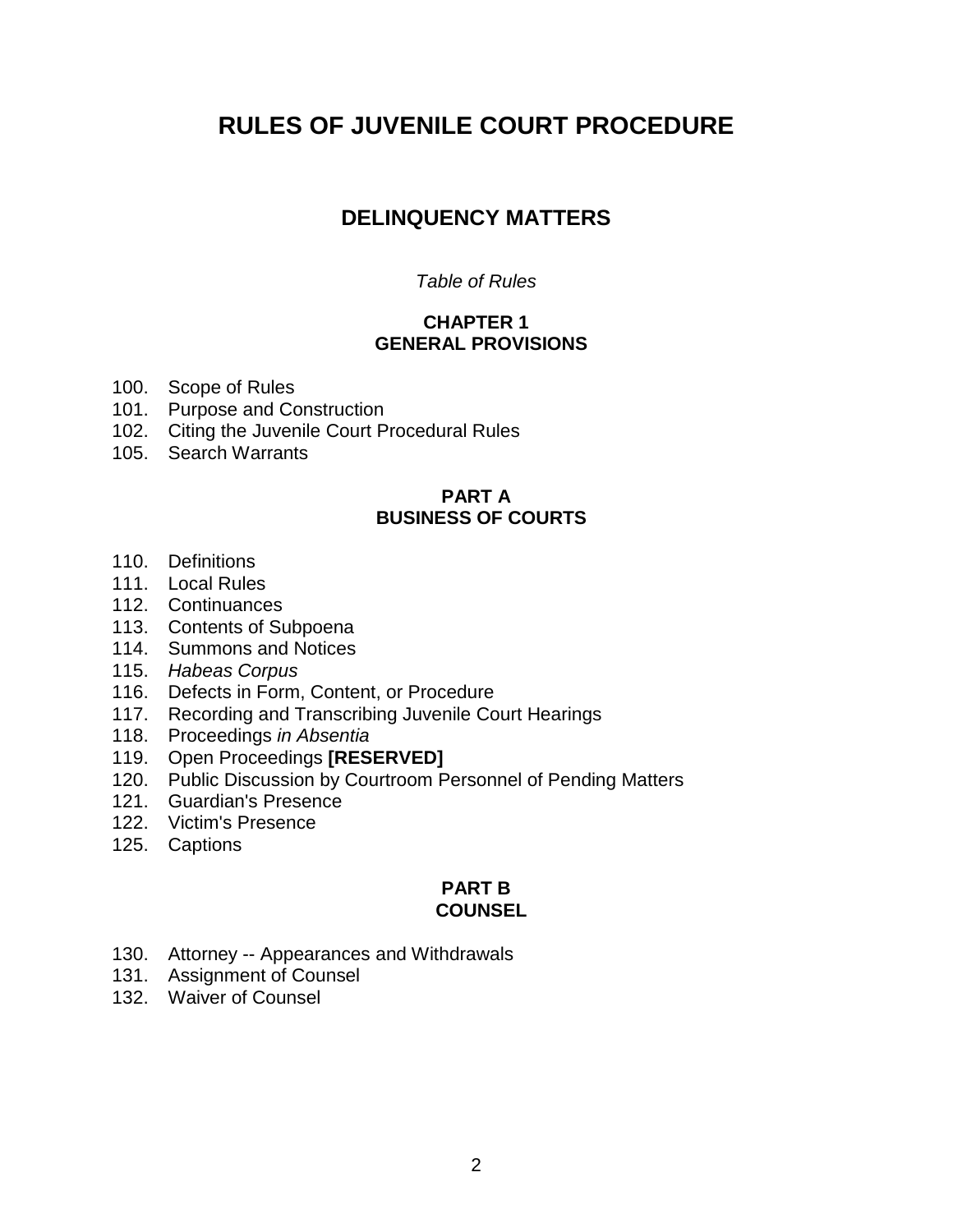### **PART C RECORDS**

### **PART C(1) ACCESS TO JUVENILE RECORDS**

- 140. Inspection of Juvenile Files/Records
- 143. Release of Information to School

#### **PART C(2) MAINTAINING RECORDS**

- 152. Design of Forms
- 155. Maintaining Records in the Clerk of Courts' Office
- 156. Filings, Docket Entries, and Service of Court Orders and Notices

#### **PART C(3) EXPUNGING OR DESTROYING RECORDS**

- 160. Contents of Order to Expunge or Destroy
- 162. Expunging or Destroying Juvenile Court Records

#### **PART D PROCEEDINGS IN CASES BEFORE MASTER**

- 171. Appointment to Cases
- 172. Authority of Master

#### **PART D(1) FORMS AND RECORDS**

- 175. Acknowledgments Before Master
- 176. Master's Findings and Recommendation to the Judge
- 177. Appealing Decision of Master to Judge

#### **CHAPTER 2 COMMENCEMENT OF PROCEEDINGS, ARREST PROCEDURES, AND PRE-ADJUDICATORY DETENTION**

#### **PART A COMMENCING PROCEEDINGS**

200. Commencing Proceedings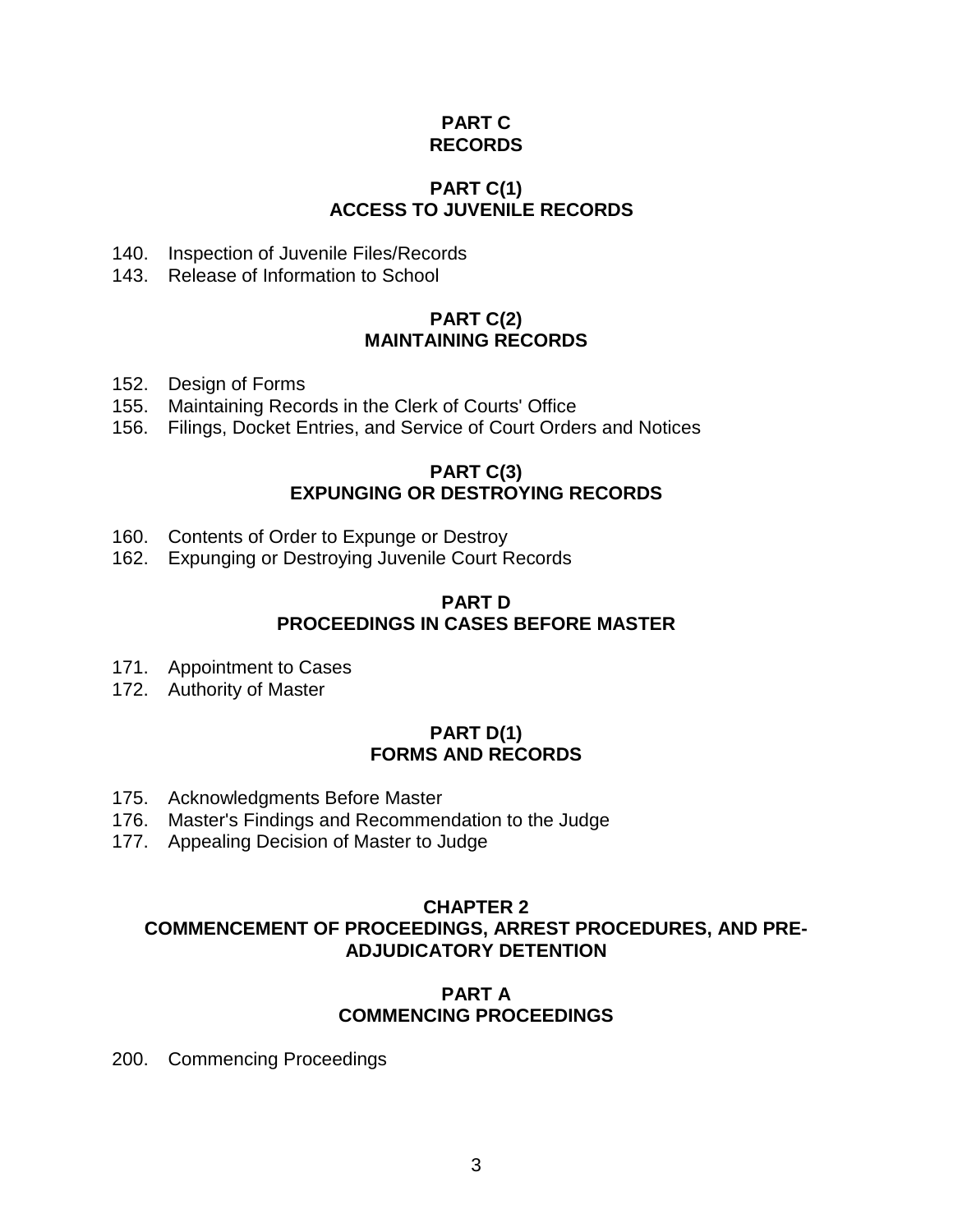#### **PART B ARREST PROCEDURES IN DELINQUENCY CASES**

### **(a) Arrest Warrants**

- 210. Arrest Warrants
- 211. Requirements for Issuance
- 212. Duplicate and Alias Warrants of Arrest
- 213. Execution of Arrest Warrant

### **(b) Arrests Without Warrant**

- 220. Procedure in Cases Commenced by Arrest Without Warrant
- 221. Temporary Detention Following Arrest

#### **PART C WRITTEN ALLEGATION PROCEDURES**

- 231. Written Allegations
- 232. Contents of Written Allegation
- 233. Approval of Private Written Allegation

#### **PART D PRE-ADJUDICATORY DETENTION**

- 240. Detention of Juvenile
- 241. Notice of Detention Hearing
- 242. Detention Hearing
- 243. Detention Rehearings

### **CHAPTER 3 PRE-ADJUDICATORY PROCEDURES**

### **PART A VENUE AND JURISDICTION**

- 300. Venue
- 302. Inter-County Transfer

#### **PART B INTAKE AND INFORMAL ADJUSTMENT**

- 310. Pre-Intake Duties, Scheduling, and Notice
- 311. Intake Conference
- 312. Informal Adjustment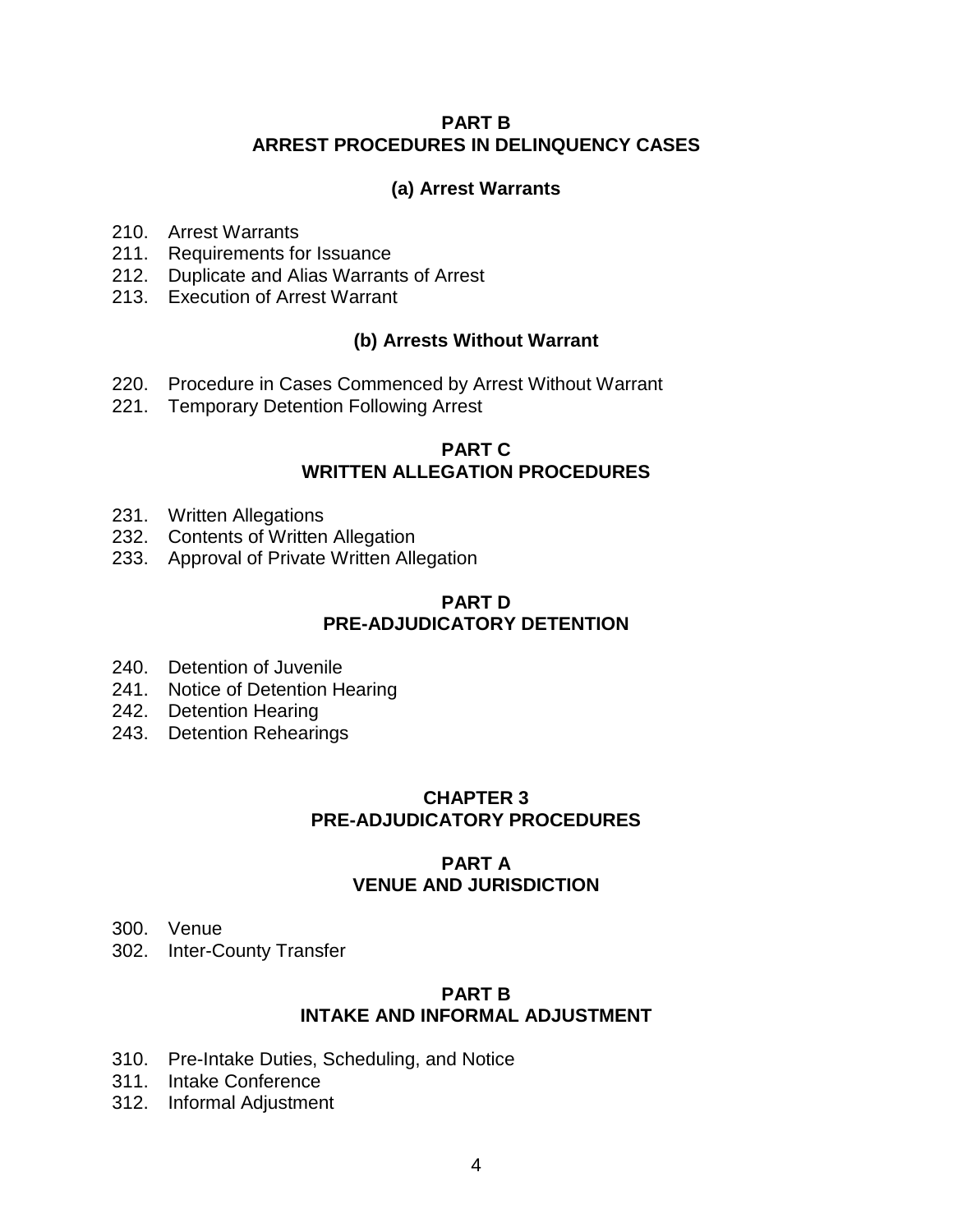#### 313. Detention from Intake

### **PART C PETITION**

- 330. Petition: Filing, Contents, Function
- 331. Service of Petition
- 332. Multiple Offenses in Petition
- 333. Separate Petitions
- 334. Amendment of Petition
- 335. Withdrawal of Petition
- 336. Re-filing of the Petition After Withdrawal or Dismissal

#### **PART D PROCEDURES FOLLOWING FILING OF PETITION**

- 340. Pre-Adjudicatory Discovery and Inspection
- 341. Notice of Alibi Defense

#### **PART D(1) MOTION PROCEDURES**

- 344. Motions and Answers
- 345. Filing and Service
- 346. Omnibus Motion for Relief
- 347. Time for Omnibus Motion and Service
- 348. Disposition of Omnibus Motions
- 350. Suppression of Evidence
- 351. Adjudicatory Hearing on Separate Petitions
- 352. Separate Adjudicatory Hearings for Offenses or Juveniles
- 353. Motion for Return of Property

### **PART D(2) ADJUDICATORY SUMMONS AND NOTICES PROCEDURES**

- 360. Summons and Notices
- 362. Requirements of the Summons
- 363. Service of Summons and Notices
- 364. Failure to Appear on the Summons

#### **PART E CONSENT DECREE**

- 370. Consent Decree
- 371. Objection to Consent Decree
- 372. Consent Decree Hearing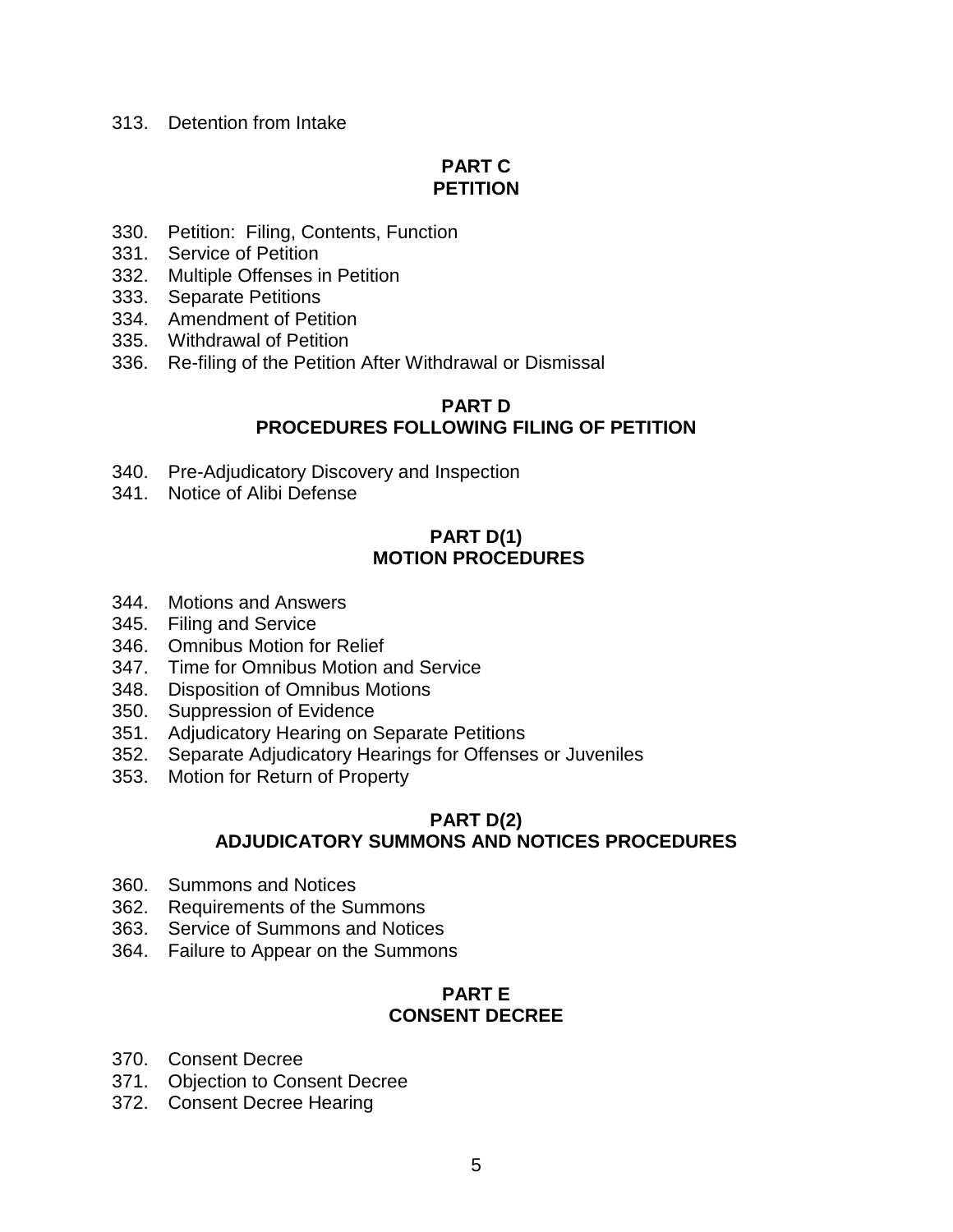373. Conditions of Consent Decree

#### **PART F PRESERVATION OF TESTIMONY AND EVIDENCE**

- 380. Preservation of Testimony After Commencement of Proceedings
- 381. Preservation of Testimony by Video Recording
- 384. DNA Testing **[RESERVED]**

#### **PART G TRANSFER FOR CRIMINAL PROSECUTION**

- 390. Notice of Request for Transfer to Criminal Proceedings
- 391. Time Restrictions for Detention of Juveniles Scheduled for Transfer Hearing
- 394. Transfer Hearing
- 395. Procedure to Initiate Criminal Information
- 396. Bail

#### **CHAPTER 4 ADJUDICATORY HEARING**

- 404. Prompt Adjudicatory Hearing
- 406. Adjudicatory Hearing
- 407. Acknowledgments
- 408. Ruling on Offenses
- 409. Adjudication of Delinquency

### **CHAPTER 5 DISPOSITIONAL HEARING**

#### **PART A SUMMONS AND NOTICES OF THE DISPOSITIONAL HEARING**

500. Summons and Notices of the Dispositional Hearing

#### **PART B DISPOSITIONAL HEARING AND AIDS**

- 510. Prompt Dispositional Hearing
- 512. Dispositional Hearing
- 513. Aids in Disposition
- 515. Dispositional Order
- 516. Service of the Dispositional Order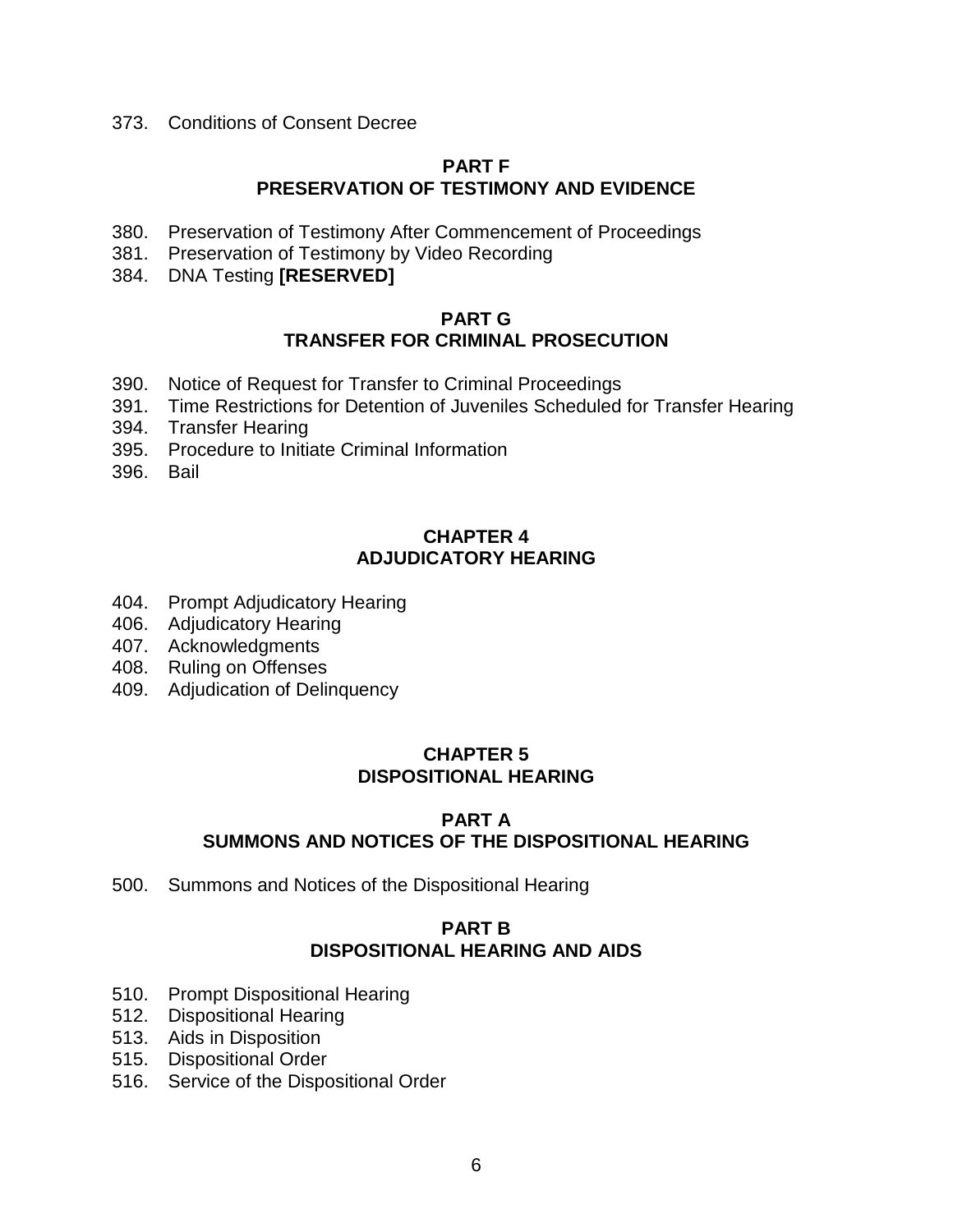#### **PART C INTER-STATE TRANSFERS OF DISPOSITION**

- 520. Transfer of Disposition and Supervision of Juvenile to Another State **[RESERVED]**
- 521. Disposition and Supervision of a Juvenile Received From Another State **[RESERVED]**

### **CHAPTER 6 POST-DISPOSITIONAL PROCEDURES**

#### **PART A SUMMONS AND NOTICES**

600. Summons and Notices of the Commitment Review, Dispositional Review, and Probation Revocation Hearing

#### **PART B MODIFICATIONS, REVIEWS, AND APPEALS**

- 605. Detaining Juvenile for Modification of the Dispositional Order or Violation of **Probation**
- 610. Dispositional and Commitment Review
- 612. Modification of Dispositional Order: Probation Revocation
- 613. Termination of Court Supervision
- 616. Post-Dispositional Procedures; Appeals **[RESERVED]**
- 617. Release of Juvenile Pending Appeal **[RESERVED]**

### **CHAPTER 8 SUSPENSIONS**

800. Suspensions of Acts of Assembly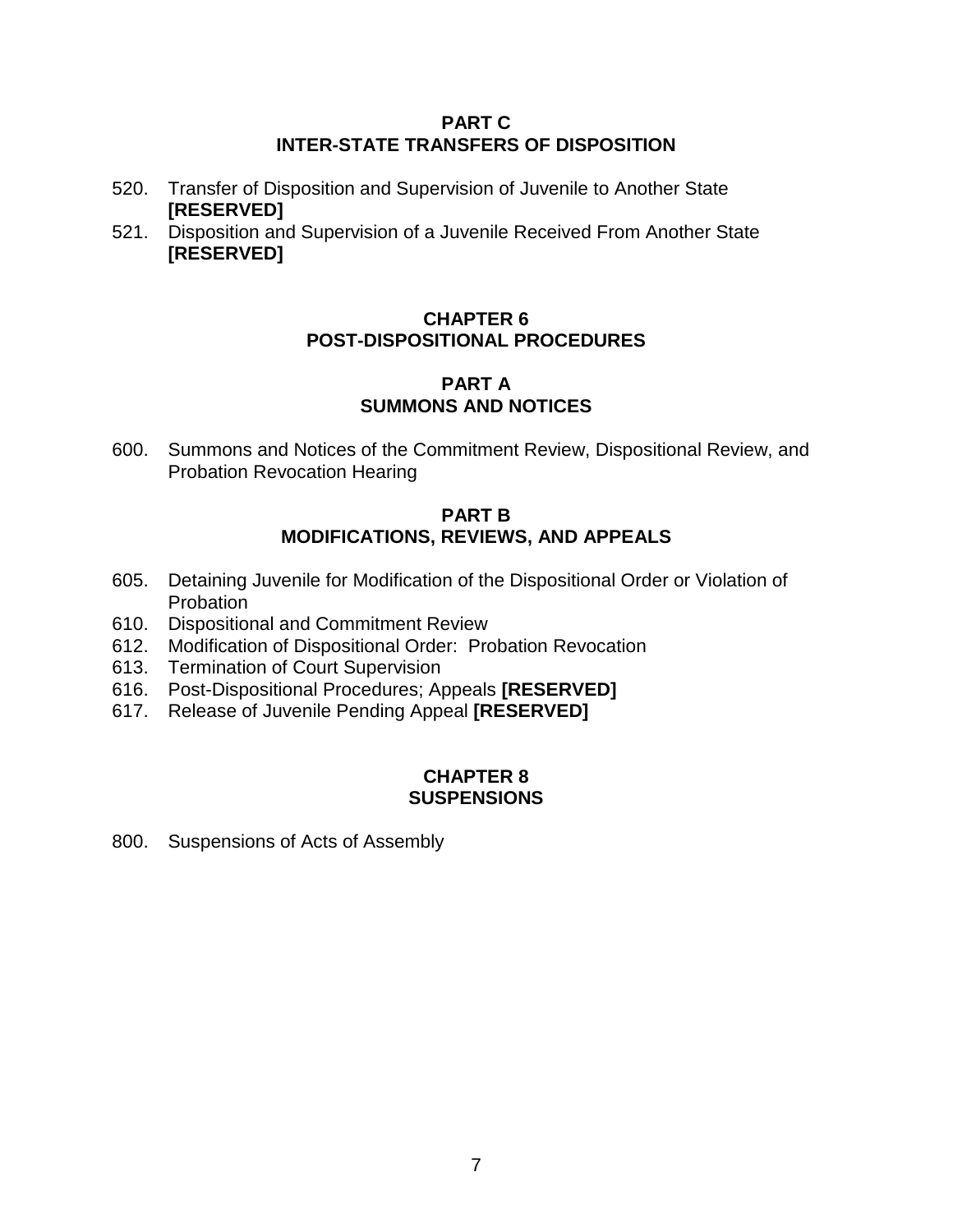#### **CHAPTER 1 GENERAL PROVISIONS**

- 100. Scope of Rules
- 101. Purpose and Construction
- 102. Citing the Juvenile Court Procedural Rules
- 105. Search Warrants

#### **PART A BUSINESS OF COURTS**

- 110. Definitions
- 111. Local Rules
- 112. Continuances
- 113. Contents of Subpoena
- 114. Summons and Notices
- 115. *Habeas Corpus*
- 116. Defects in Form, Content, or Procedure
- 117. Recording and Transcribing Juvenile Court Hearings
- 118. Proceedings *in Absentia*
- 119. Open Proceedings **[RESERVED]**
- 120. Public Discussion by Courtroom Personnel of Pending Matters
- 121. Guardian's Presence
- 122. Victim's Presence
- 125. Captions

#### **PART B COUNSEL**

- 130. Attorney -- Appearances and Withdrawals
- 131. Assignment of Counsel
- 132. Waiver of Counsel

# **PART C**

# **RECORDS**

#### **PART C(1) ACCESS TO JUVENILE RECORDS**

- 140. Inspection of Juvenile Files/Records
- 143. Release of Information to School

#### **PART C(2) MAINTAINING RECORDS**

152. Design of Forms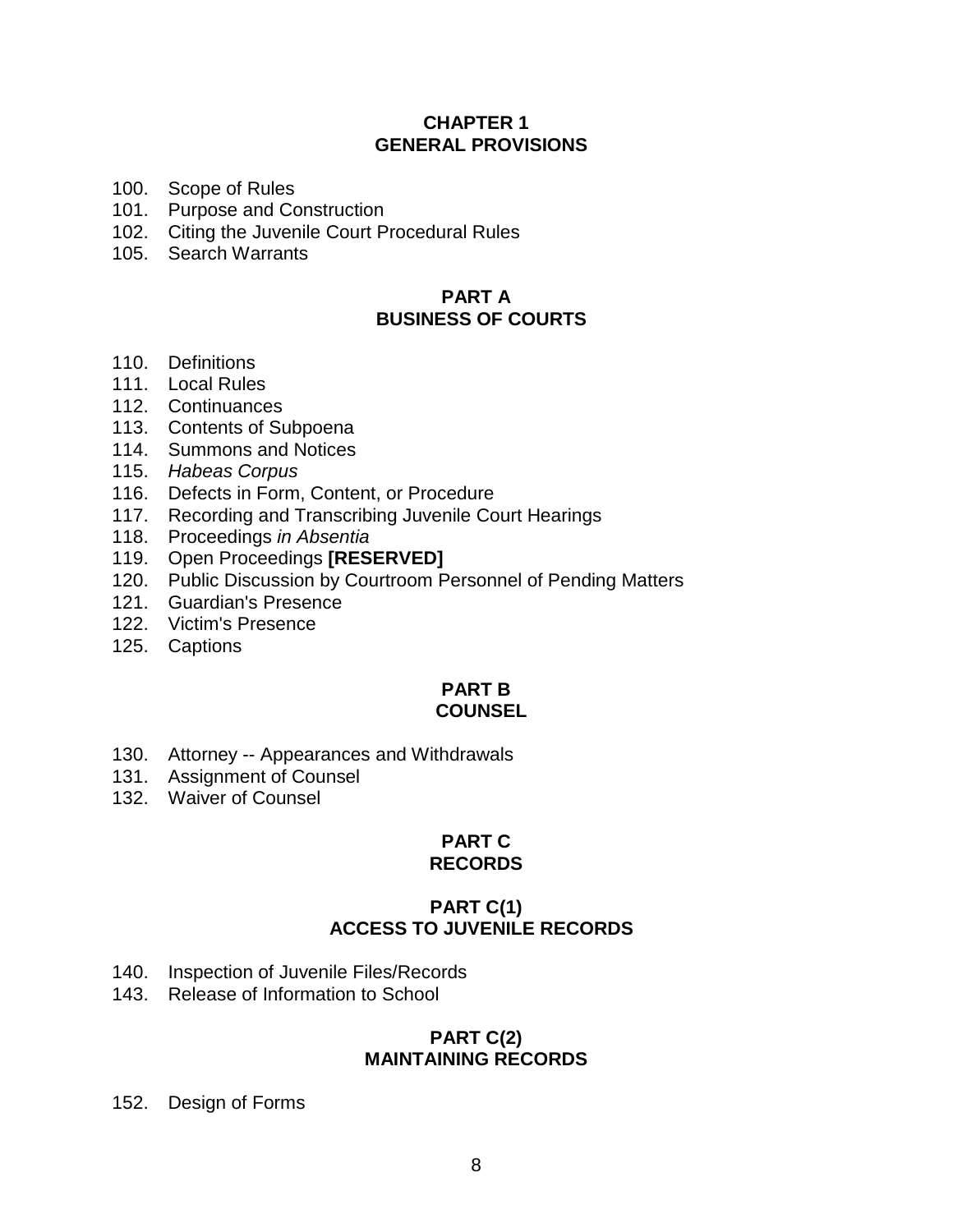- 155. Maintaining Records in the Clerk of Courts' Office
- 156. Filings, Docket Entries, and Service of Court Orders and Notices

#### **PART C(3) EXPUNGING OR DESTROYING RECORDS**

- 160. Contents of Order to Expunge or Destroy
- 162. Expunging or Destroying Juvenile Court Records

#### **PART D PROCEEDINGS IN CASES BEFORE MASTER**

- 171. Appointment to Cases
- 172. Authority of Master

#### **PART D(1) FORMS AND RECORDS**

- 175. Acknowledgments Before Master
- 176. Master's Findings and Recommendation to the Judge
- 177. Appealing Decision of Master to Judge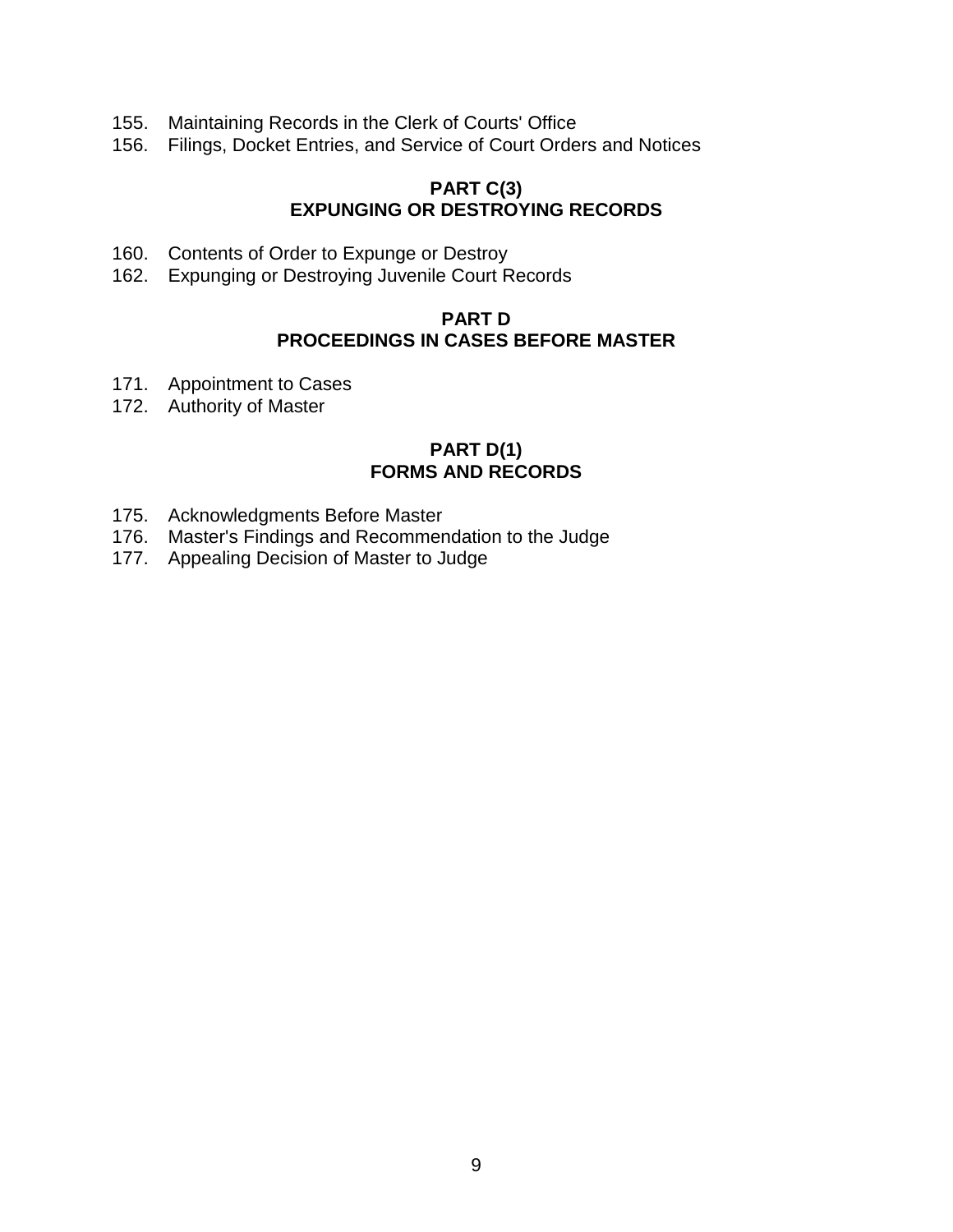#### **CHAPTER 1 GENERAL PROVISIONS**

- 100. Scope of Rules
- 101. Purpose and Construction
- 102. Citing the Juvenile Court Procedural Rules
- 105. Search Warrants

#### **RULE 100. SCOPE OF RULES**

- A. These rules shall govern delinquency proceedings in all courts. Unless otherwise specifically provided, these rules shall not apply to domestic relations proceedings and dependency proceedings.
- B. Each of the courts exercising juvenile jurisdiction, as provided in the Juvenile Act, 42 Pa.C.S. § 6301 *et seq.*, may adopt local rules of procedure in accordance with Rule 111.

#### **COMMENT**

These rules govern proceedings when the Juvenile Act vests jurisdiction in the Juvenile Court. *See* 42 Pa.C.S. §§ 6321 and 6302. These rules do not govern summary offense proceedings unless: 1) the summary offense(s) was committed with a delinquent act, as defined by 42 Pa.C.S. § 6302, during the same episode or transaction, as provided in 42 Pa.C.S. § 6303(a)(5), and has been properly charged in a delinquency petition; or 2) a juvenile has failed to comply with a lawful sentence imposed for the summary offense(s), as provided in 42 Pa.C.S. § 6302.

The Rules of Criminal Procedure apply in cases involving juveniles in summary and court cases, as defined by Pa.R.Crim.P. 103, to the extent that the Juvenile Act does not apply to these proceedings. *See, e.g.,* Pa.Rs.Crim.P. 100 and 400. *See also* 42 Pa.C.S. §§ 6302 and 6303.

Each judicial district may promulgate local rules that follow the requirements of Rule 111 and Pa.R.J.A. 103.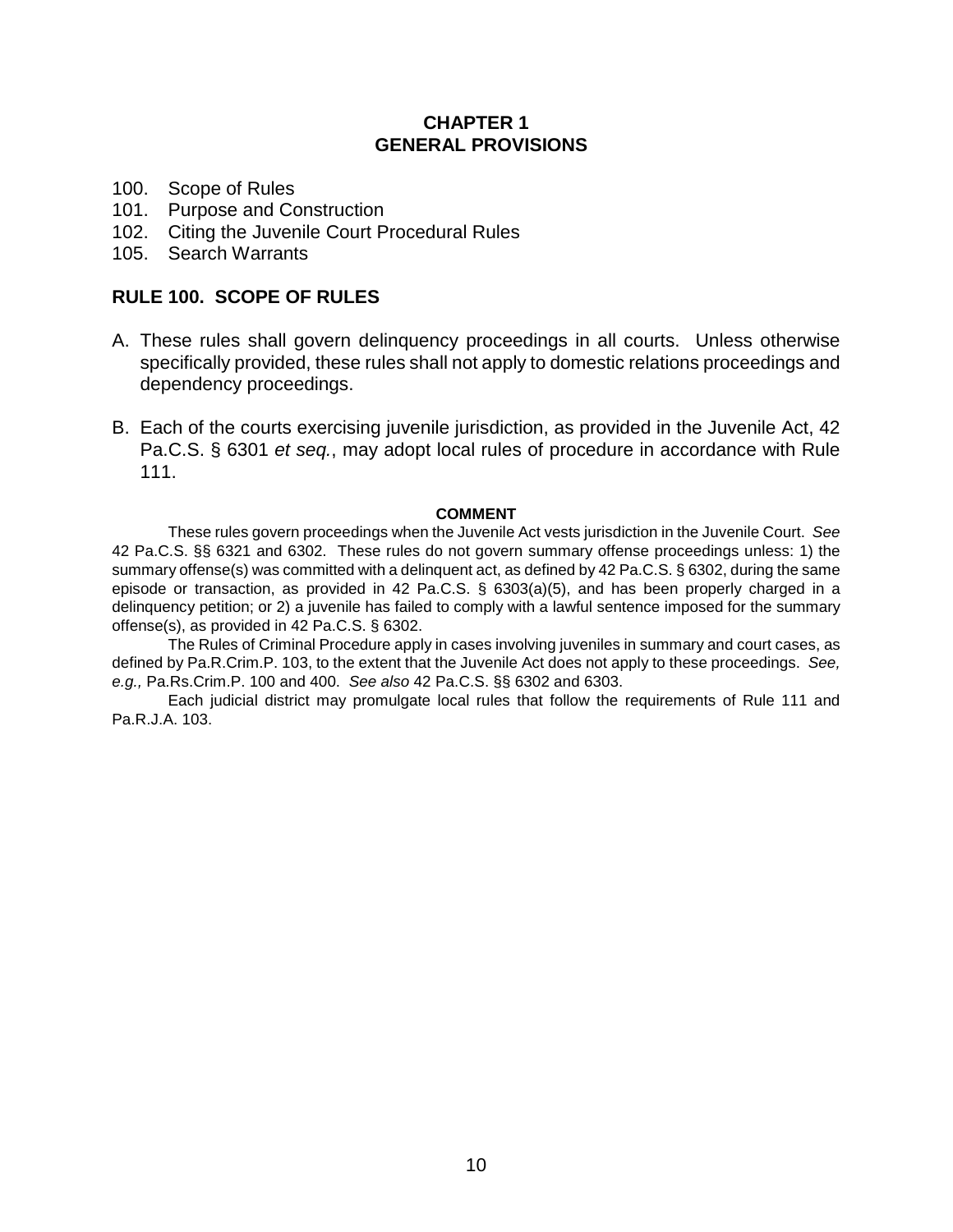### **RULE 101. PURPOSE AND CONSTRUCTION**

- A. These rules are intended to provide for the just determination of every delinquency proceeding.
- B. These rules shall be construed to secure uniformity and simplicity in procedure, fairness in administration, and the elimination of unjustifiable expense and delay.
- C. These rules shall be interpreted and construed to effectuate the purposes stated in the Juvenile Act, 42 Pa.C.S. § 6301(b).
- D. To the extent practicable, these rules shall be construed in consonance with the rules of statutory construction.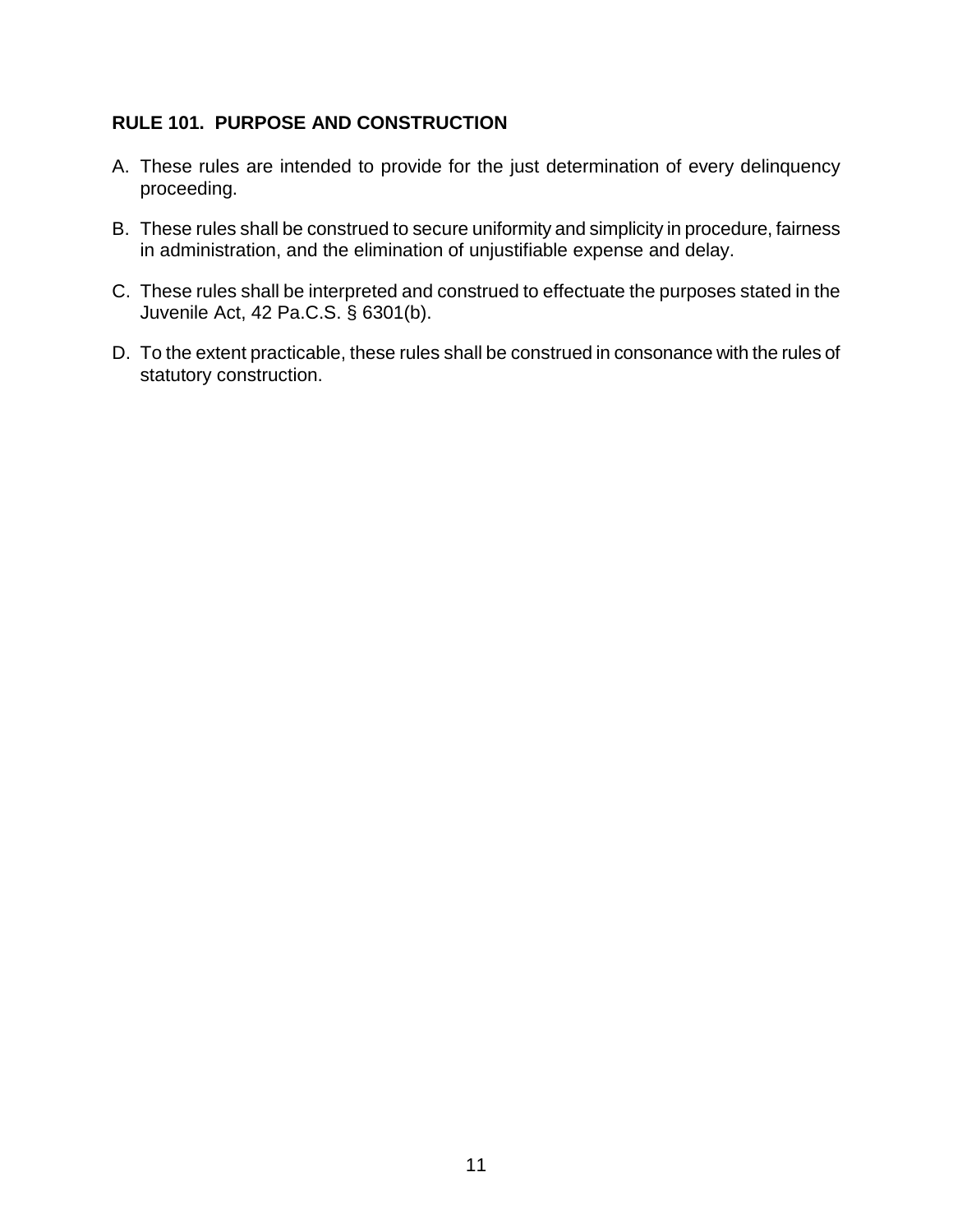#### **RULE 102. CITING THE JUVENILE COURT PROCEDURAL RULES**

All juvenile court procedural rules adopted by the Supreme Court of Pennsylvania under the authority of Article V § 10(c) of the Constitution of Pennsylvania, adopted April 23, 1968, shall be known as the Pennsylvania Rules of Juvenile Court Procedure and shall be cited as "Pa.R.J.C.P."

#### **COMMENT**

The authority for rule-making is granted to the Supreme Court by Article V  $\S$  10(c) of the Pennsylvania Constitution, which states in part, "[t]he Supreme Court shall have the power to prescribe general rules governing practice, procedure and the conduct of all courts … if such rules are consistent with this Constitution and neither abridge, enlarge nor modify the substantive rights of any litigant, nor affect the right of the General Assembly to determine the jurisdiction of any court or justice of the peace, nor suspend nor alter any statute of limitation or repose. All laws shall be suspended to the extent that they are inconsistent with rules prescribed under these provisions."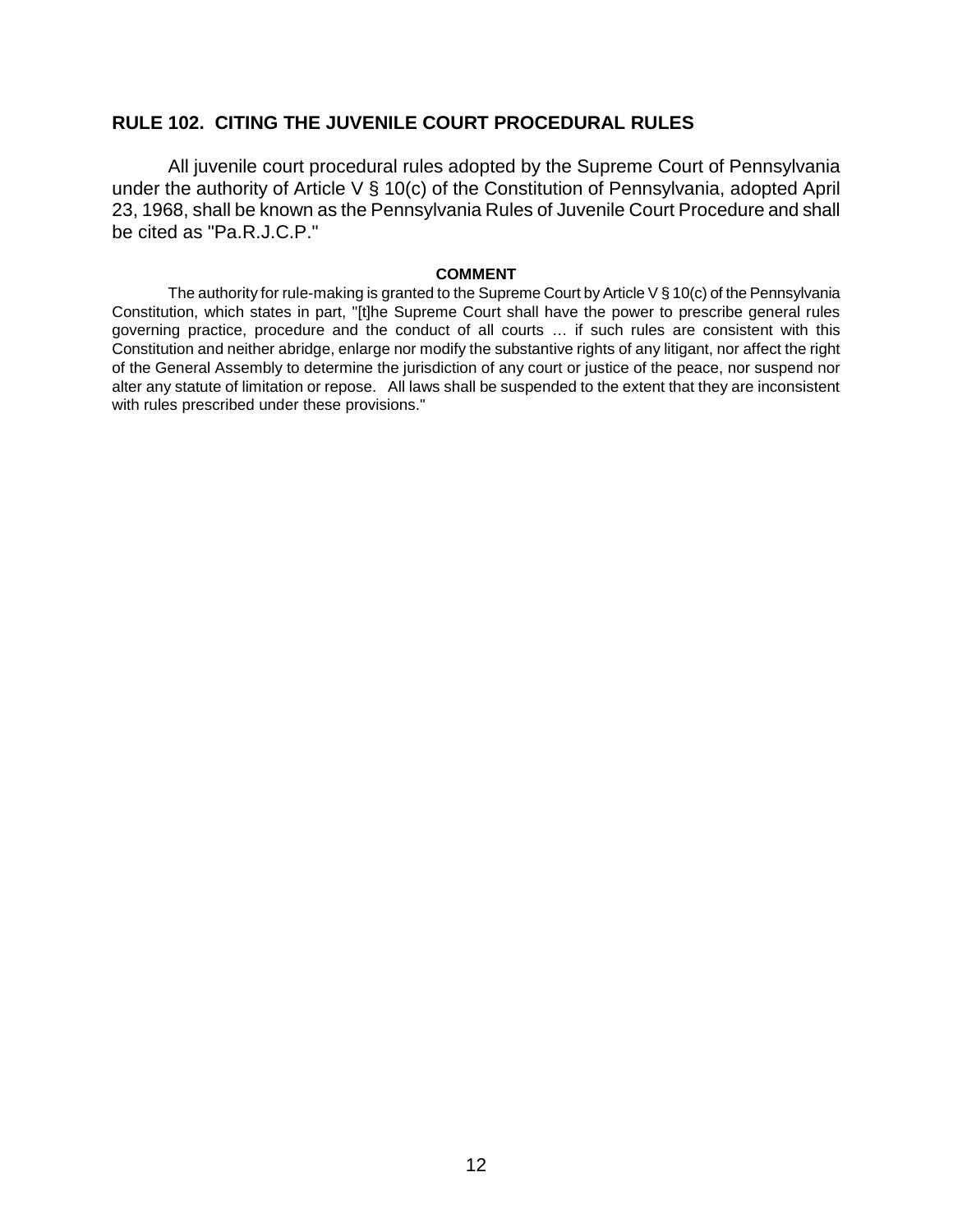### **RULE 105. SEARCH WARRANTS**

The Pennsylvania Rules of Criminal Procedure, Rules 200 through 211, shall apply to search warrants for juveniles.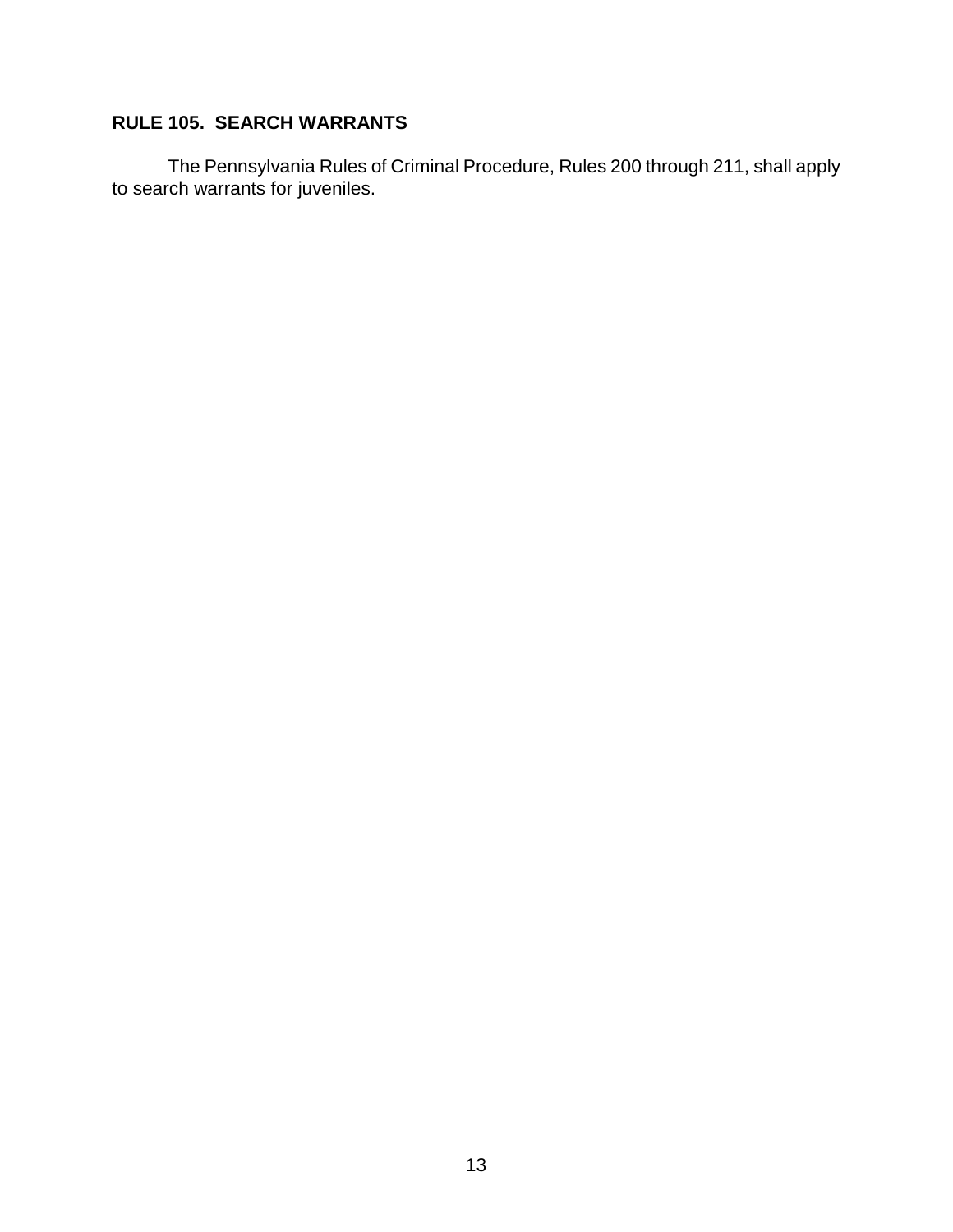#### **PART A BUSINESS OF COURTS**

- 110. Definitions
- 111. Local Rules
- 112. Continuances
- 113. Contents of Subpoena
- 114. Summons and Notices
- 115. *Habeas Corpus*
- 116. Defects in Form, Content, or Procedure
- 117. Recording and Transcribing Juvenile Court Hearings
- 118. Proceedings *in Absentia*
- 119. Open Proceedings **[RESERVED]**
- 120. Public Discussion by Courtroom Personnel of Pending Matters
- 121. Guardian's Presence
- 122. Victim's Presence
- 125. Captions

#### **RULE 110. DEFINITIONS**

AFFIANT is any responsible person capable of taking an oath who signs, swears to, affirms, or when permitted by these rules, verifies a written allegation and appreciates the nature and quality of that person's act.

CLERK OF COURTS is that official in each judicial district who has the responsibility and function under state and local law to maintain the official juvenile court file and docket, without regard to that person's official title.

COURT is the Court of Common Pleas, a court of record, which is assigned to hear juvenile delinquency matters. Court shall include masters when they are permitted to hear cases under these rules. Juvenile Court shall have the same meaning as Court.

DETENTION FACILITY is any facility, privately or publicly owned and operated, designated by the court and approved by the Department of Public Welfare to detain a juvenile temporarily. The term detention facility, when used in these rules, shall include shelter-care.

GUARDIAN is any parent, custodian or other person who has legal custody of a juvenile, or person designated by the court to be a temporary guardian for purposes of a proceeding.

INTAKE STAFF is any responsible person taking custody of the juvenile on behalf of the court, detention facility, or medical facility.

ISSUING AUTHORITY is any public official having the power and authority of a magistrate, a Philadelphia bail commissioner, or a district justice.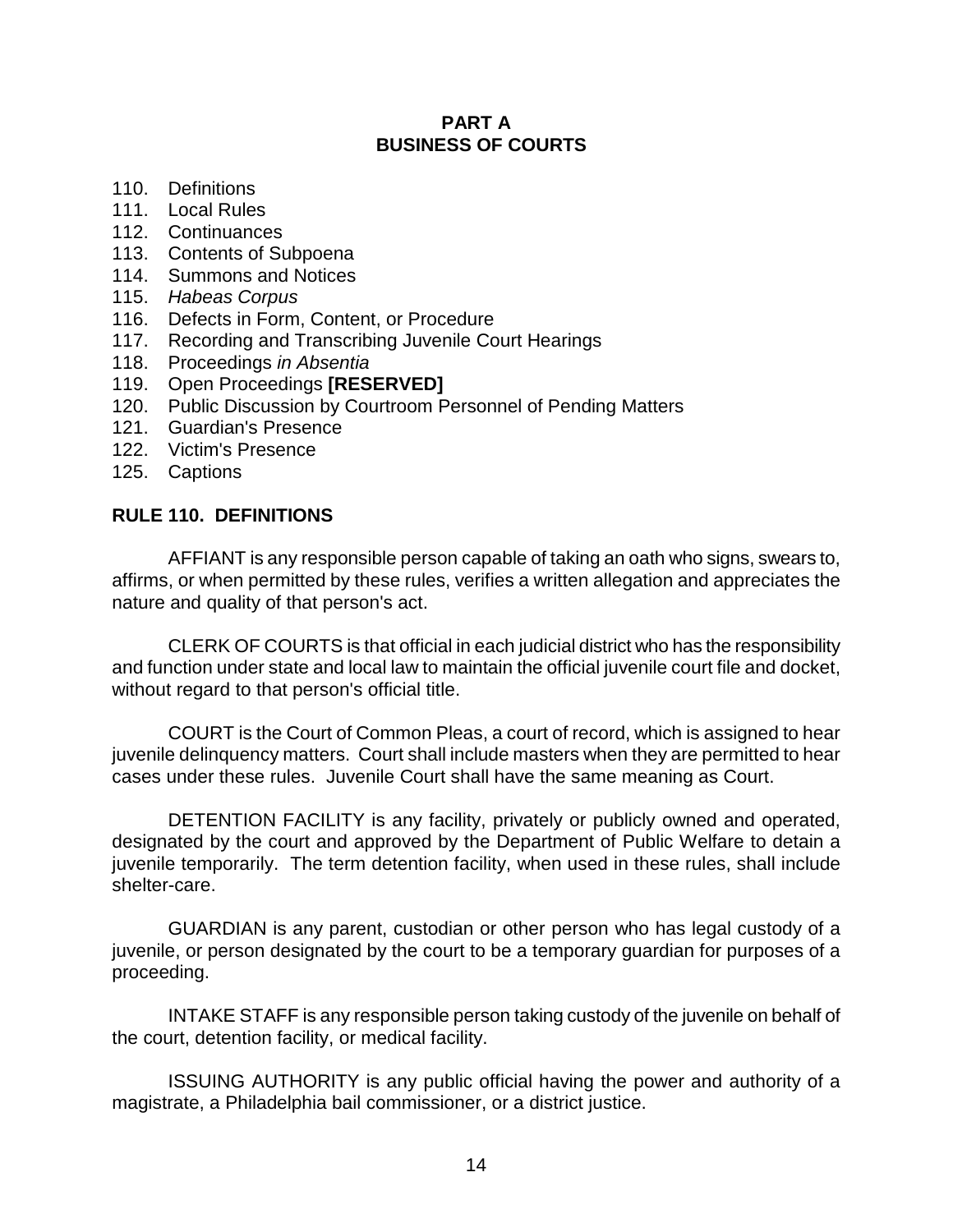JUVENILE is a person who has attained ten years of age and is not yet twenty-one years of age who is alleged to have committed a delinquent act before reaching eighteen years of age.

LAW ENFORCEMENT OFFICER is any person who is by law given the power to enforce the law when acting within the scope of that person's employment.

MASTER is an attorney with delegated authority to hear and decide juvenile delinquency matters. Master has the same meaning as hearing officer.

MEDICAL FACILITY is any hospital, urgent care facility, psychiatric or psychological ward, drug and alcohol detoxification or rehabilitation program, or any other similar facility designed to treat a juvenile medically or psychologically.

ORDINANCE is a legislative enactment of a political subdivision.

PENAL LAWS include all statutes and embodiments of the common law, which establish, create, or define crimes or offenses, including any ordinances that may provide for placement in a juvenile facility upon finding of delinquency or upon failure to pay a fine or penalty.

PETITION is a formal written document by which an attorney for the Commonwealth or the juvenile probation officer alleges a juvenile is delinquent.

PETITIONER is an attorney for the Commonwealth or, when permitted by these rules, a probation officer, who signs, swears to, affirms, or verifies and files a petition.

PLACEMENT FACILITY is any facility, privately or publicly owned and operated, that identifies itself either by charter, articles of incorporation or program description, to receive delinquent juveniles as a case disposition. Placement facilities include, but are not limited to, residential facilities, group homes, after-school programs, and day programs, whether secure or non-secure.

POLICE OFFICER is any person, who is by law given the power to arrest when acting within the scope of the person's employment.

POLITICAL SUBDIVISION shall mean county, city, township, borough, or incorporated town or village having legislative authority.

PROCEEDING is any stage in the juvenile delinquency process once a written allegation has been submitted.

WRITTEN ALLEGATION is the document that is completed by a law enforcement officer or other person that is necessary to allege a juvenile has committed an act of delinquency.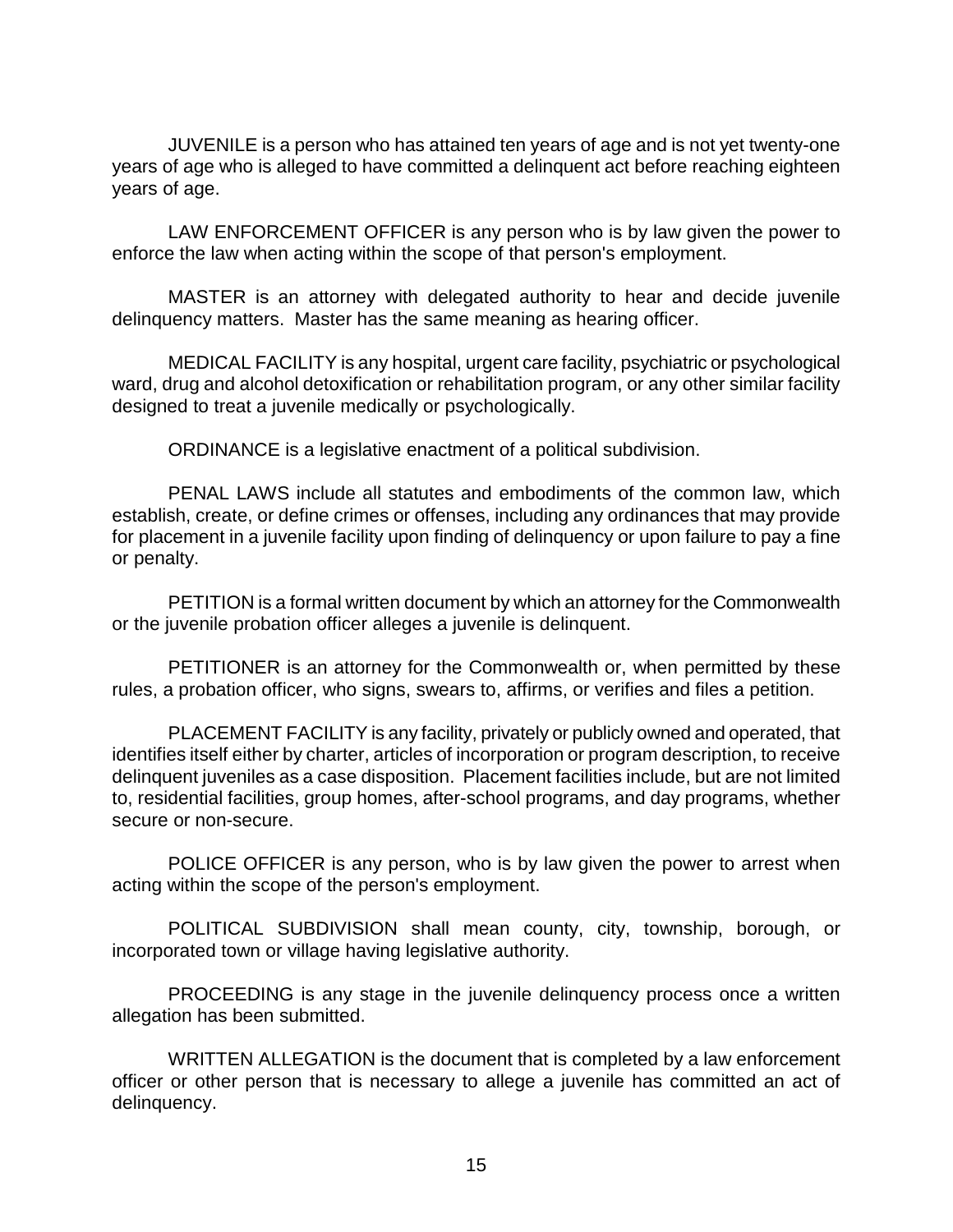#### **COMMENT**

Under the term "court," to determine if masters are permitted to hear cases, see Rule 172. Neither the definition of "law enforcement officer" nor the definition of "police officer" gives the power of arrest to any person who is not otherwise given that power by law.

A "petition" and a "written allegation" are two separate documents and serve two distinct functions. A "written allegation" is the document that initiates juvenile delinquency proceedings. Usually, the "written allegation" will be filed by a law enforcement officer and will allege that the juvenile has committed a delinquent act that comes within the jurisdiction of the juvenile court. This document may have been formally known as a "probable cause affidavit," "complaint," "police paper," "charge form," "allegation of delinquency," or the like. Once this document is submitted, a preliminary determination of the juvenile court's jurisdiction must be made. Informal adjustment and other diversionary programs may be pursued. If the attorney for the Commonwealth or the juvenile probation officer determines that formal juvenile court action is necessary, a petition is then filed.

For definition of "delinquent act," see 42 Pa.C.S. § 6302.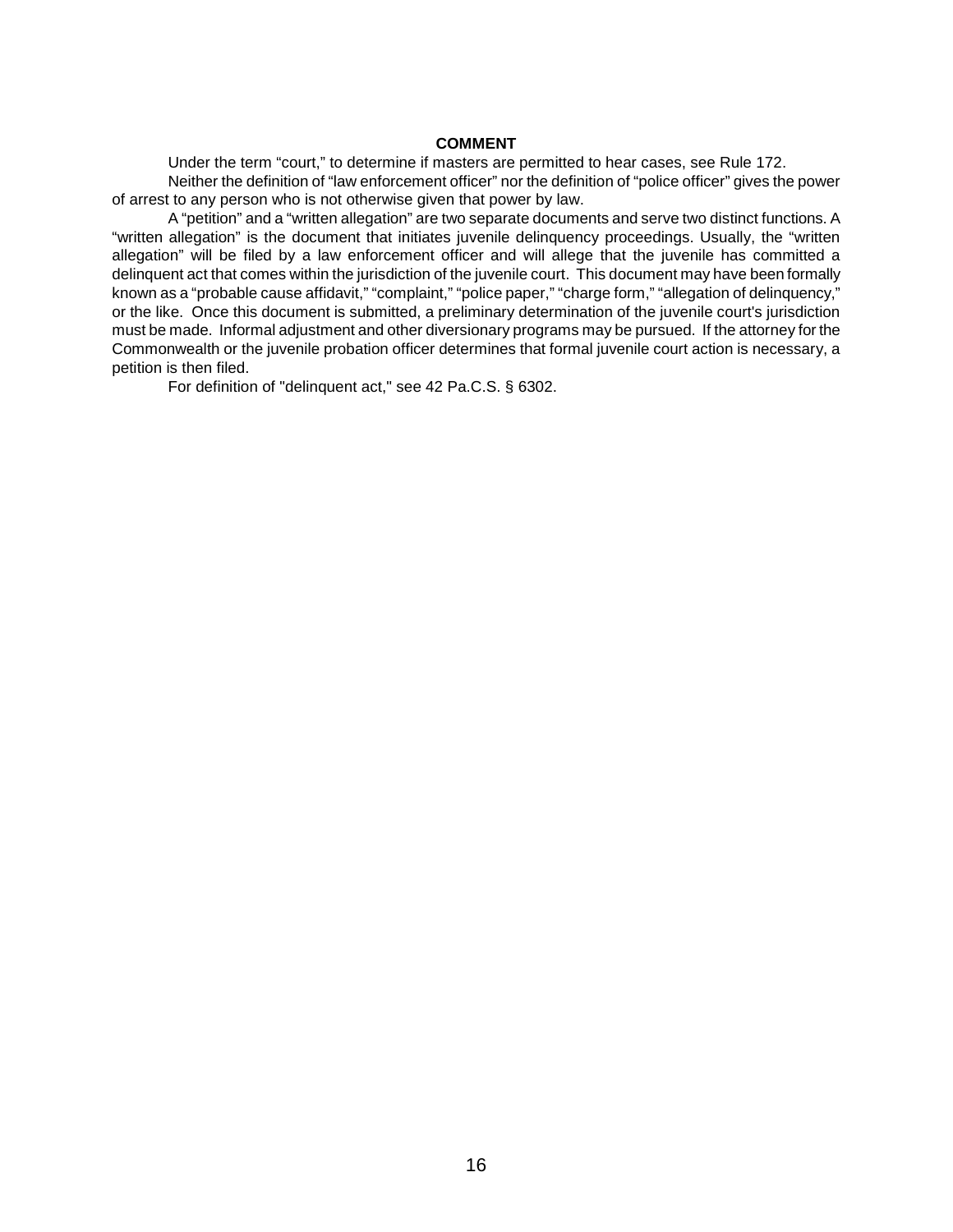### **RULE 111. LOCAL RULES**

- A. For the purpose of this rule, the term, "local rule" shall include every rule, regulation, directive, policy, custom, usage, form, or order of general application, however labeled or promulgated, adopted or enforced by a court of common pleas to govern juvenile delinquency practice and procedure, which requires a party or party's attorney to do or refrain from doing something.
- B. Local rules shall not be inconsistent with any rule of the Supreme Court or any Act of Assembly.
	- 1) Each judicial district may promulgate new local rules that do not conflict with the Rules of Juvenile Court Procedure.
	- 2) Local rules shall be given numbers that are keyed to the number of the Rules of Juvenile Court Procedure to which the local rules correspond.
- C. A local rule shall not become effective and enforceable until the adopting court has fully complied with all the following requirements:
	- 1) A local rule shall be in writing.
	- 2) Seven certified copies of the local rule shall be filed by the court promulgating the rule with the Administrative Office of Pennsylvania Courts.
	- 3) Two certified copies of the local rule shall be distributed by the court promulgating the rule to the Legislative Reference Bureau for publication in the *Pennsylvania Bulletin*.
	- 4) One certified copy of the local rule shall be filed by the court promulgating the rule with the Juvenile Court Procedural Rules Committee.
	- 5) The local rules shall be kept continuously available for public inspection and copying in the office of the clerk of courts. Upon request and payment of reasonable costs of reproduction and mailing, the clerk shall furnish to any person a copy of any local rule.
- D. All local rules promulgated before the effective date of this rule are hereby vacated on the date this rule becomes effective.
- E. A local rule shall become effective not less than thirty days after the date of publication of the rule in the *Pennsylvania Bulletin*.
- F. No case shall be dismissed nor request for relief granted or denied because of the failure to comply with a local rule. In any case of noncompliance with a local rule, the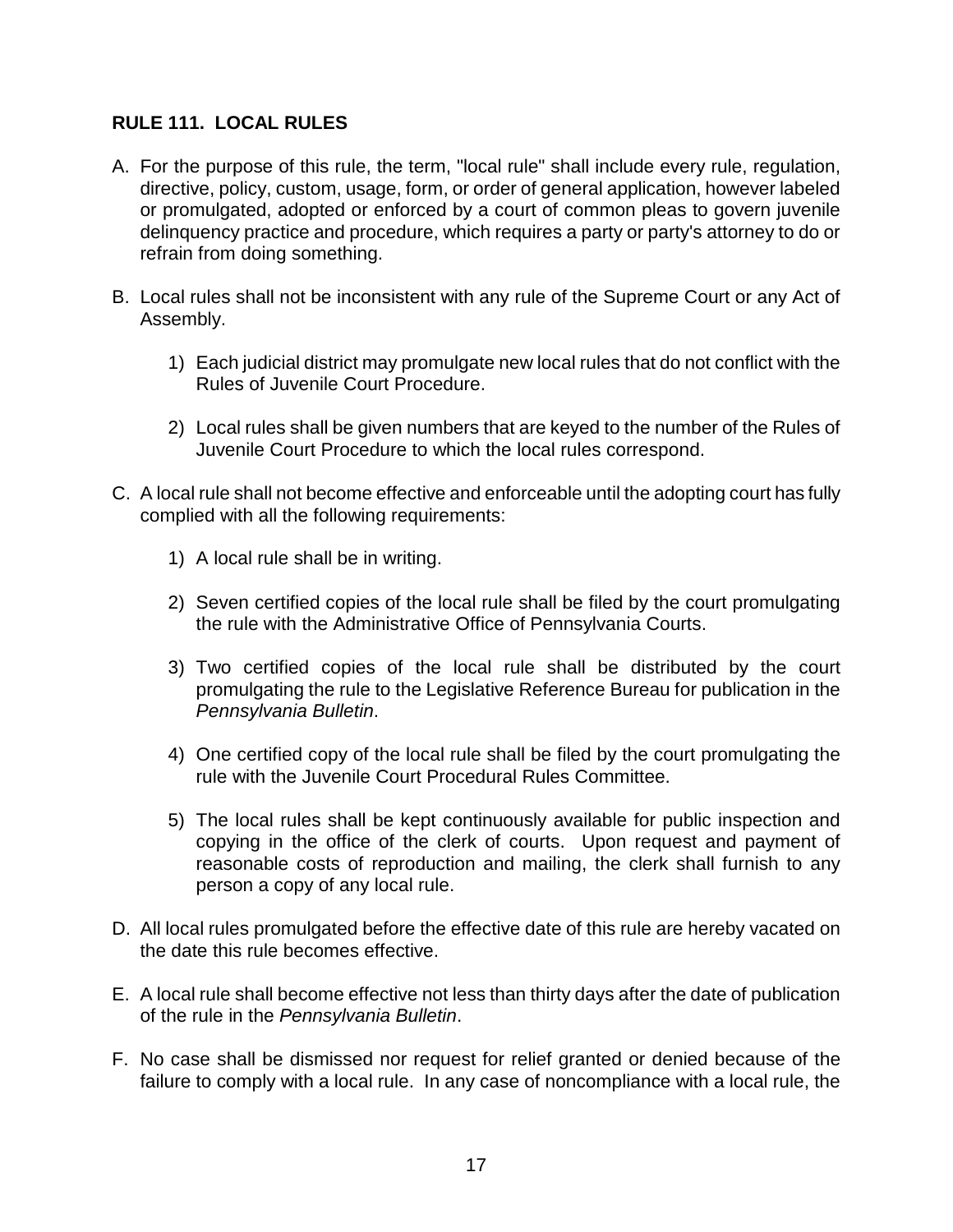court shall alert the party to the specific provision at issue and provide a reasonable time for the attorney to comply with the local rule.

G. The Juvenile Court Procedural Rules Committee may at any time recommend that the Supreme Court suspend, vacate, or require amendment of a local rule and may suspend that local rule pending action by the Court on that recommendation.

#### **COMMENT**

The purpose of this rule is to further the policy of the Supreme Court to implement the unified judicial system under the Constitution of 1968, to facilitate the statewide practice of law under this Court's general rules, and to promote the further policy that a general rule of juvenile court procedure normally preempts the subject covered. It is intended that local rules should not repeat general rules or statutory provisions verbatim or substantially verbatim nor should local rules make it difficult for attorneys to practice law in several counties.

The caption or other words used as a label or designation shall not determine whether something is or establishes a local rule; if the definition in paragraph (A) of this rule is satisfied, the matter is a local rule regardless of what it may be called. The provisions of this rule also are intended to apply to any amendments to a "local rule." Nothing in this rule is intended to apply to case-specific orders.

To simplify the use of local rules, local juvenile delinquency procedural rules are required to be given numbers that are keyed to the number of the general juvenile delinquency procedural rules to which the local rules correspond. This requirement is not intended to apply to local rules that govern the general business of the court and which do not correspond to a general juvenile delinquency procedural rule.

The purpose of paragraph (C) is to emphasize that the adopting authority shall comply with all the provisions of paragraph (C) before any local rule, or any amendment to local rules, will be effective and enforceable.

Paragraph (C)(5) requires that a separate consolidated set of local rules be maintained in the clerk's office.

Paragraph (D) vacates all current local rules on the effective date of this rule. The local rules must be repromulgated to comply with this rule. This includes rekeying pursuant to paragraph (B)(2) and meeting the appropriate filing requirements under paragraph (C).

The Administrative Offices of Pennsylvania Courts maintains a web-page containing the texts of local rules. That web-page is located at: http://www.courts.state.pa.us/judicial-council/local-rules/index.htm.

Although under paragraph (E) a local rule shall not be effective until at least thirty days after the date of publication in the *Pennsylvania Bulletin*, when a situation arises that requires immediate action, the local court may act by specific orders governing particular cases in the interim before an applicable local rule becomes effective.

The purpose of paragraph (F) is to prevent the dismissal of cases, or the granting or denial of requested relief, because a party has failed to comply with a local rule. In addition, paragraph (F) requires that the party be alerted to the local rule, and be given a reasonable amount of time to comply with the local rule.

After the court has alerted the party to the local rule pursuant to paragraph (F), the court may impose a sanction for subsequent noncompliance either on the attorney or the juvenile if proceeding *pro se*, but may not dismiss the case, or grant or deny relief because of non-compliance.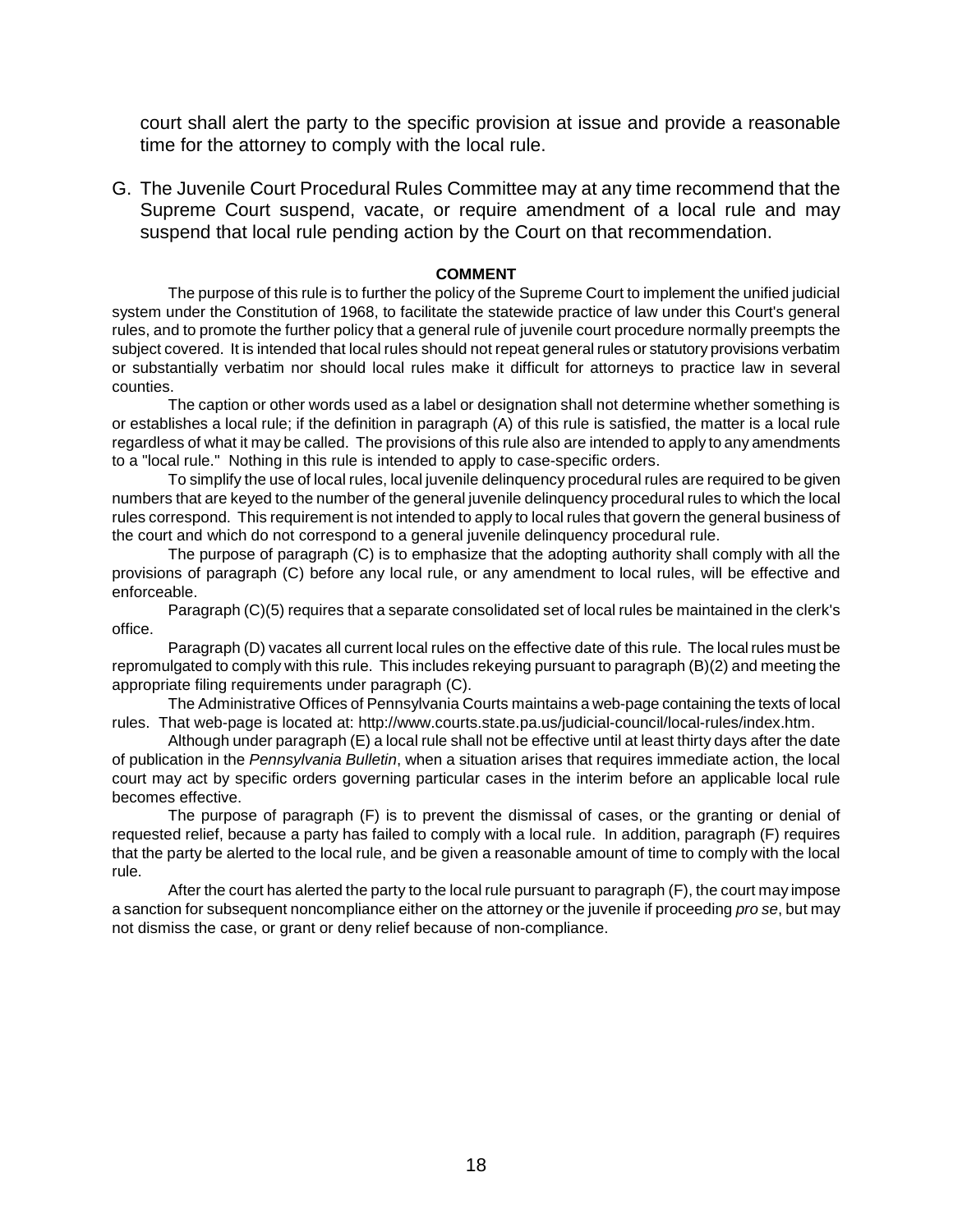#### **RULE 112. CONTINUANCES**

- A. **Generally.** In the interests of justice, the court may grant a continuance on its own motion or the motion of either party. On the record, the court shall identify the moving party and state its reasons for granting or denying the continuance.
- B. **Notice and rescheduling.** If a continuance is granted, each party shall be notified of the date, place, and time of the rescheduled hearing.

#### **COMMENT**

Under paragraph (B), if a party is summoned to appear and the case is continued, the party is presumed to be under the scope of the original summons and a new summons is not necessary. *See* Rule 344 for motion procedures.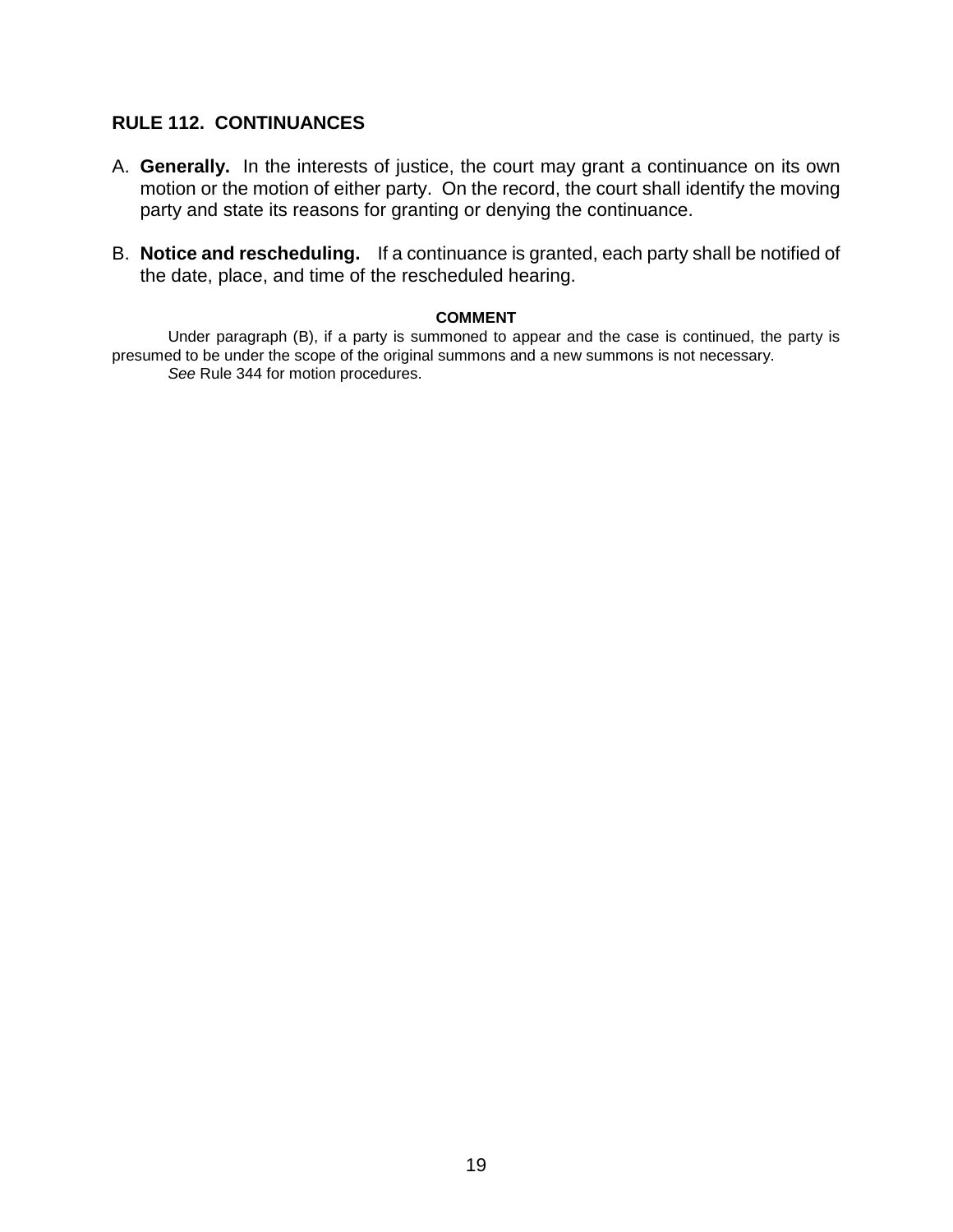### **RULE 113. CONTENTS OF SUBPOENA**

A subpoena in a delinquency case shall:

- 1) order the witness named to appear before the court at the date, time, and place specified;
- 2) order the witness to bring any items identified or described;
- 3) state on whose behalf the witness is being ordered to testify; and
- 4) state the identity, address, and phone number of the person who applied for the subpoena.

#### **COMMENT**

For power to compel attendance, see 42 Pa.C.S. § 6333.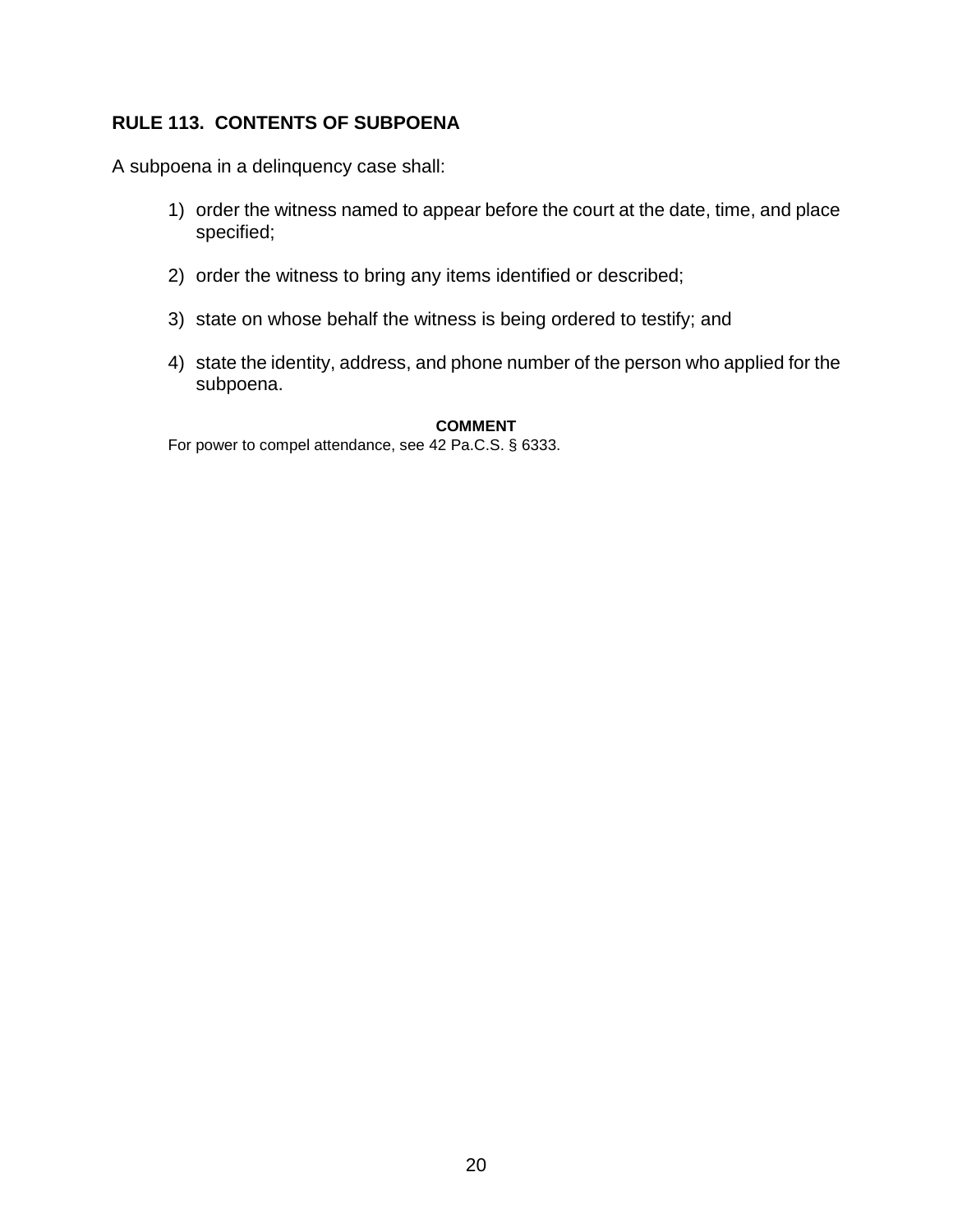### **RULE 114. SUMMONS AND NOTICES**

- A) **Requirements of the summons.** The summons shall:
	- 1) be in writing;
	- 2) set forth the date, time, and place of the hearing;
	- 3) instruct the juvenile about the juvenile's right to counsel, and if the juvenile cannot afford counsel, the right to assigned counsel; and
	- 4) give a warning stating that the failure to appear for the hearing may result in arrest.
- B) **Method of Service.** Summons or notices shall be served:
	- 1) in-person; or
	- 2) by first-class mail.
- C) **Warrant of arrest.** If any summoned person fails to appear for the hearing and the court is assured that sufficient notice was given, the court may issue a warrant of arrest.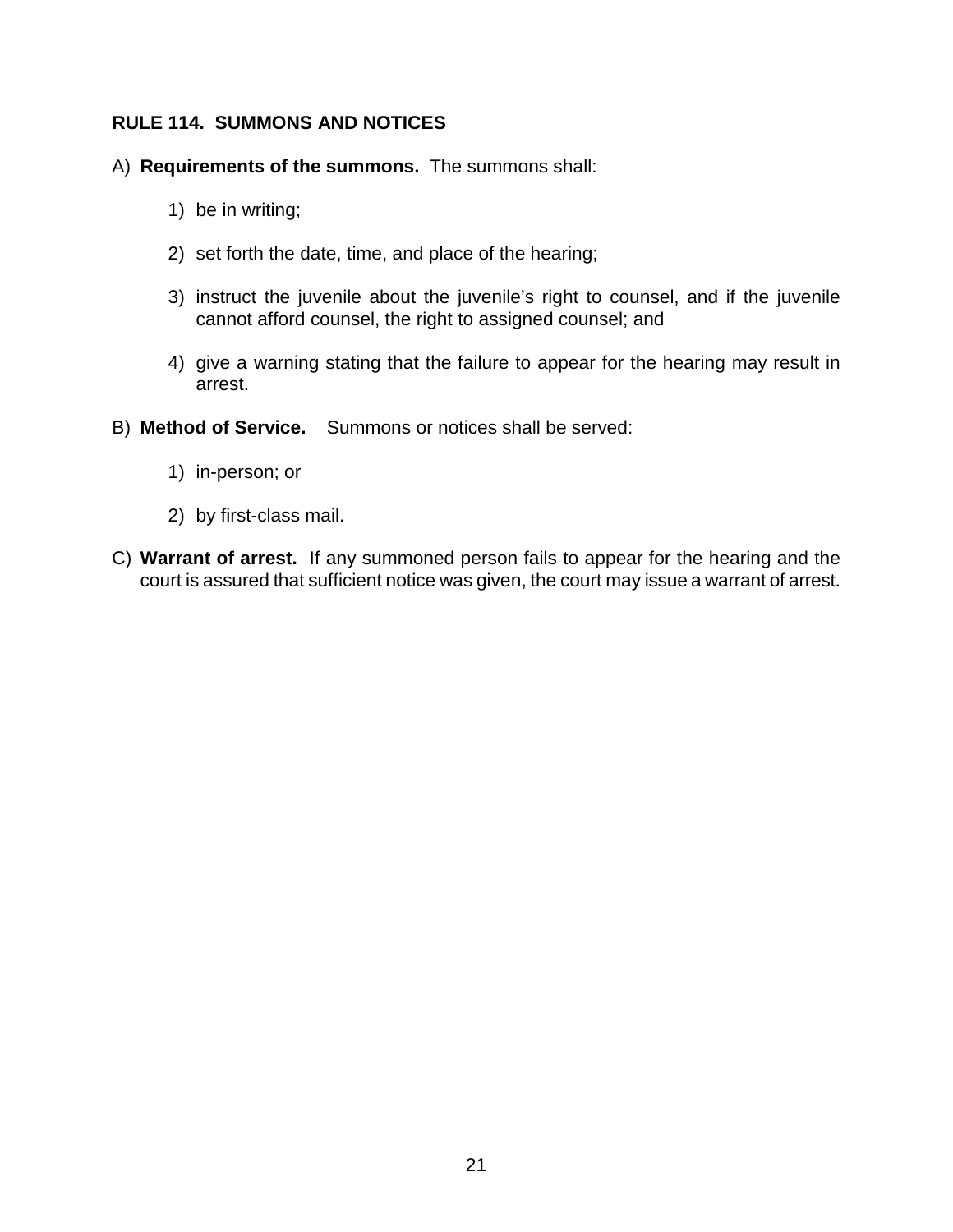### **RULE 115.** *HABEAS CORPUS*

- A. The petition for writ of *habeas corpus* challenging the legality of the juvenile's detention or placement shall be filed with the clerk of courts of the judicial district in which the order directing the juvenile's detention or placement was entered.
- B. The clerk of courts shall forward the petition immediately to the presiding juvenile court judge for review and shall identify the petition as time sensitive.

#### **COMMENT**

*See* Rule 344 for motion procedures. *See In re Crouse*, 4 Whart. 9 (Pa. 1839).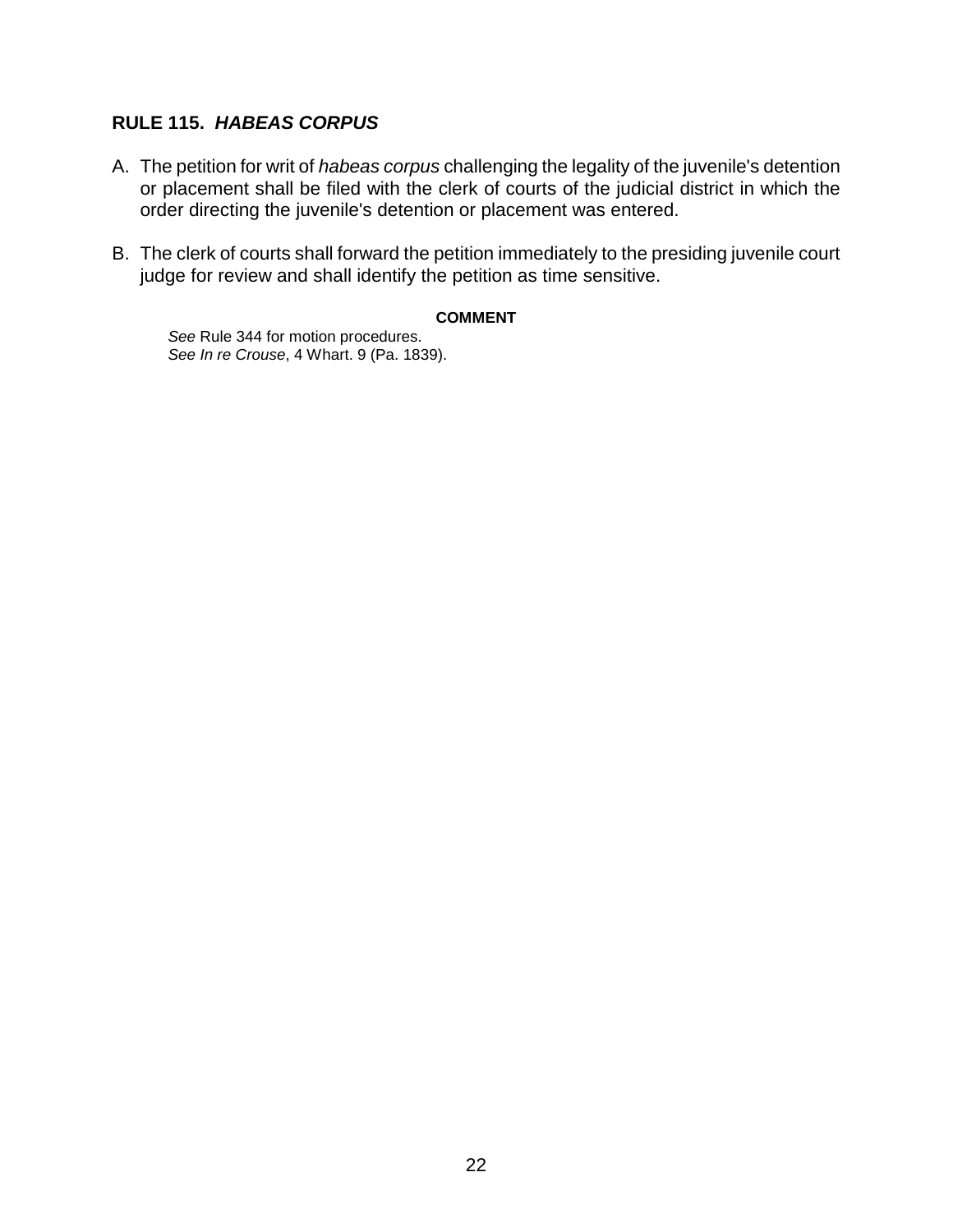#### **RULE 116. DEFECTS IN FORM, CONTENT, OR PROCEDURE**

A juvenile shall not be discharged, nor shall a case be dismissed, because of a defect in the form or content of the petition, written allegation, or warrant, or a defect in the procedures of these rules, unless the juvenile raises the defect prior to the commencement of the adjudicatory hearing, and the defect is prejudicial to the rights of the juvenile.

#### **COMMENT**

As a condition of relief regardless of whether the defect is in form, content, or procedure, the court must determine that there is an actual prejudice to the rights of the juvenile.

A petition, written allegation, or warrant may be amended at any time so as to remedy any defect in form or content that is not prejudicial to the rights of the juvenile. Nothing in this rule is to prevent the filing of a new written allegation, a new petition, or the reissuance of process. Any new written allegation or petition is to be filed within the time permitted by the applicable statute of limitations.

If a juvenile does not raise a defect before the adjudicatory hearing, the juvenile cannot thereafter raise the defect as grounds for dismissal or discharge at a later stage.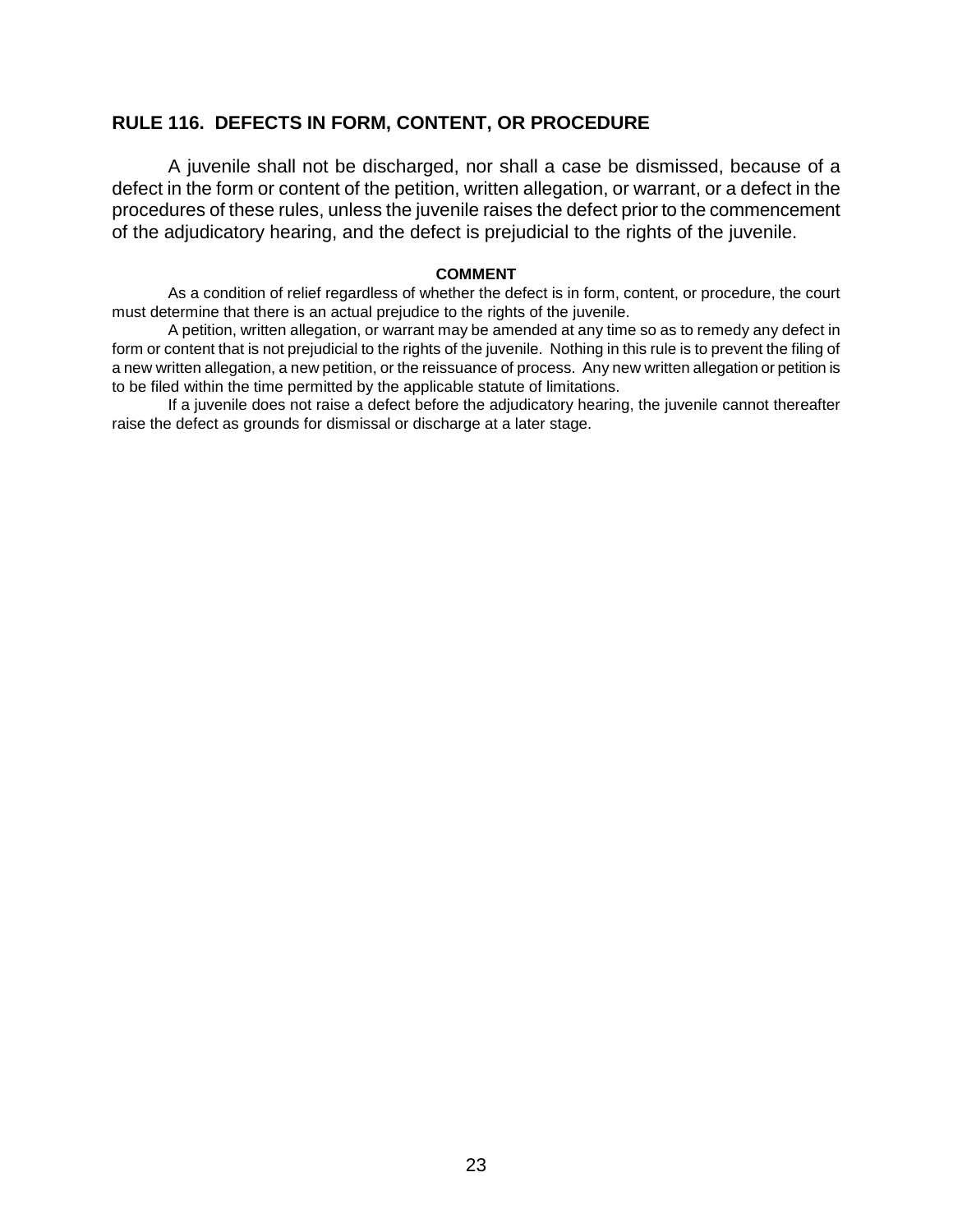#### **RULE 117. RECORDING AND TRANSCRIBING JUVENILE COURT HEARINGS**

- A. **Recording.** There shall be a recording of all juvenile delinquency hearings, including hearings conducted by masters.
- B. **Transcribing.** Upon the motion of any party, upon its own motion, or as required by law, the court shall determine and designate those portions of the record, if any, that are to be transcribed.
- C. **Modifying.** At any time before an appeal is taken, the court may correct or modify the record in the same manner as is provided by Rule 1926 of the Pennsylvania Rules of Appellate Procedure.

#### **COMMENT**

Some form of record or transcript is necessary to permit meaningful consideration of claims of error and an adequate effective appellate review. *See, e.g.,* Pa.Rs.A.P. 1922, 1923, 1924; *Commonwealth v. Fields*, 387 A.2d 83 (Pa. 1978); *Commonwealth v. Shields*, 383 A.2d 844 (Pa. 1978). No substantive change in law is intended by this rule; rather it is intended to provide a mechanism to ensure appropriate recording and transcribing of court hearings.

The rule is intended to apply to all juvenile delinquency hearings and to ensure all hearings are recorded, including hearings before masters.

Paragraph (B) of the rule is intended to authorize courts to require transcription of only such portions of the record, if any, as are needed to review claims of error.

Paragraph (C) provides a method for correcting and modifying transcripts before an appeal is taken by incorporating Pa.R.A.P. 1926, which otherwise applies only after an appeal has been taken. It is intended that the same standards and procedures apply both before and after appeal.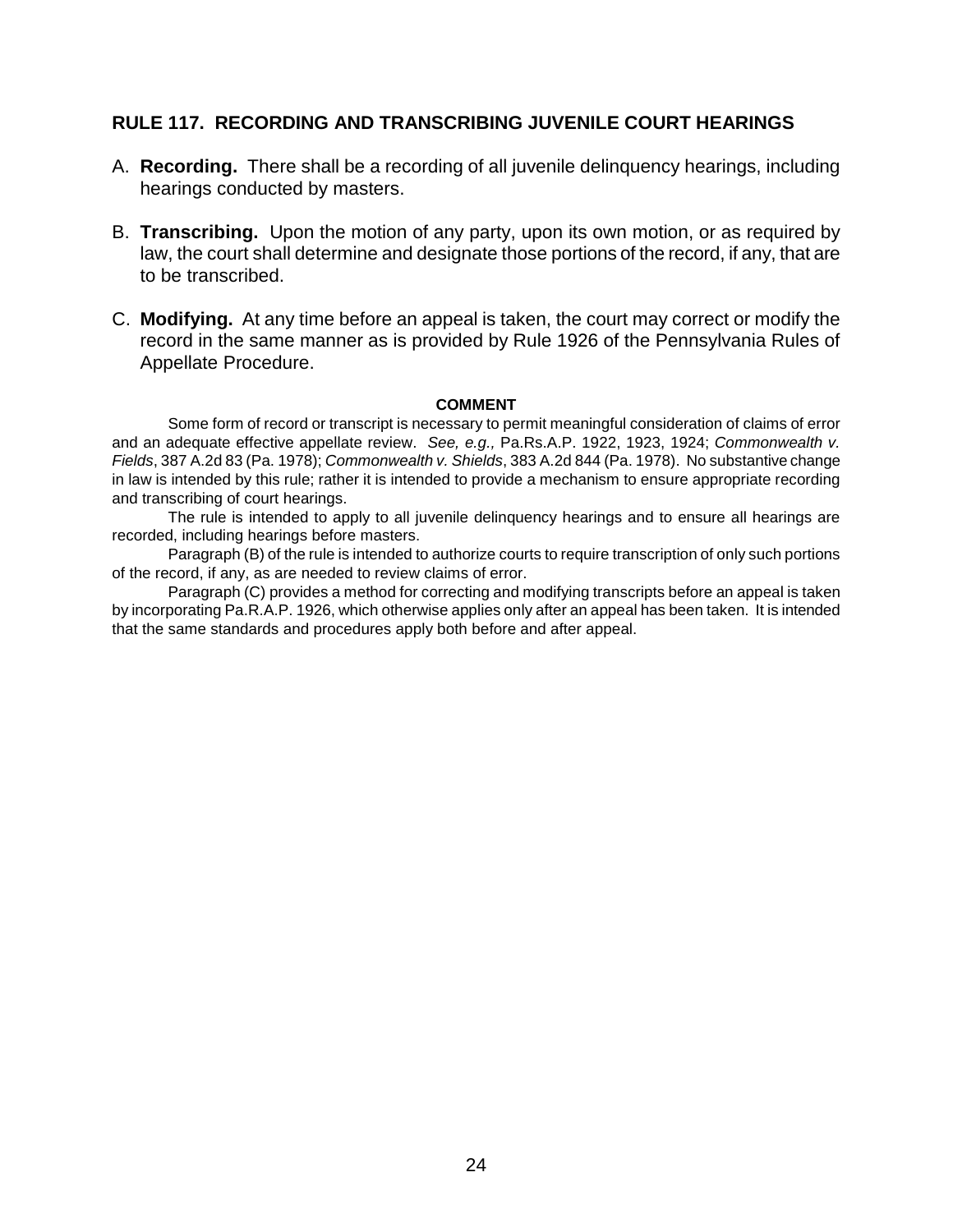#### **RULE 118. PROCEEDINGS** *IN ABSENTIA*

If the juvenile fails to appear, the court may proceed with a hearing in the absence of the juvenile if the court finds that the juvenile was properly subpoenaed or summoned to appear and has willfully failed to attend, and the juvenile's attorney is present.

#### **COMMENT**

The court has discretion whether to proceed if the court finds that the juvenile received proper notice of the hearing and has willfully failed to appear. Requiring the juvenile's attorney to be present protects the juvenile's interest if the proceeding is conducted in the juvenile's absence.

*Cf. Commonwealth v. Ford*, 650 A.2d 433 (Pa. 1994); *Commonwealth v. Sullens*, 619 A.2d 1349 (Pa. 1992).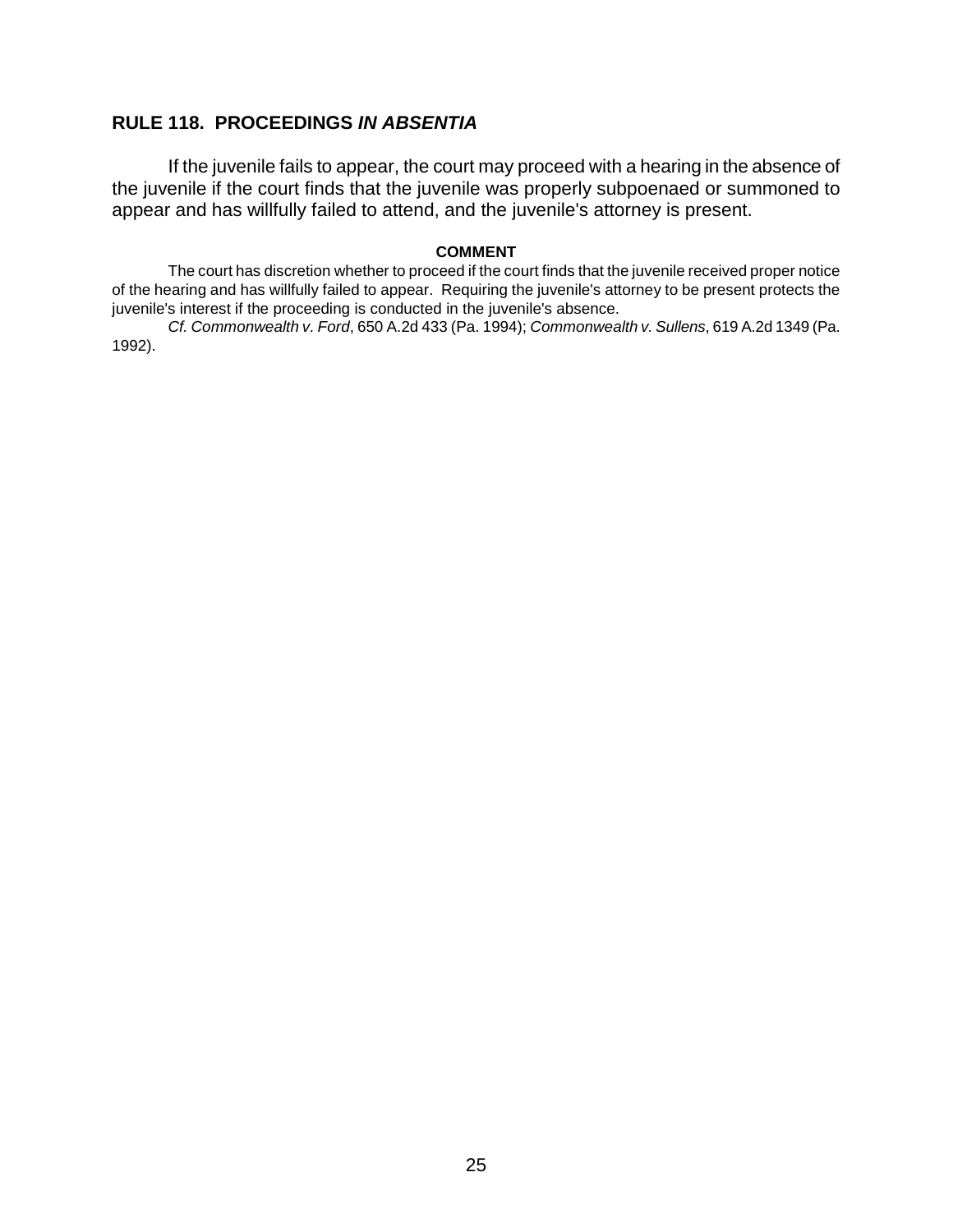# **RULE 119. OPEN PROCEEDINGS [RESERVED]**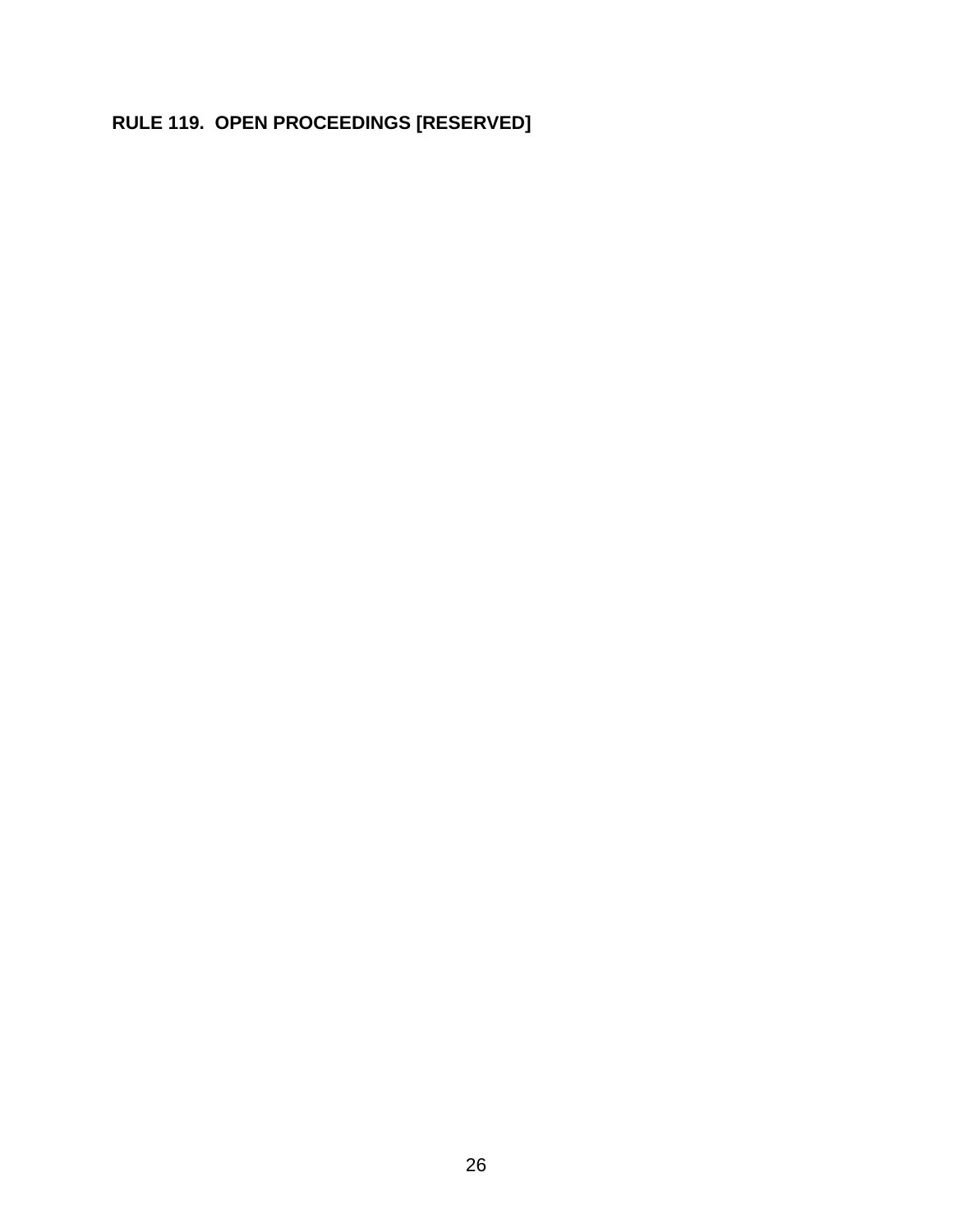### **RULE 120. PUBLIC DISCUSSION BY COURTROOM PERSONNEL OF PENDING MATTERS**

All court personnel including, among others, court clerks, bailiffs, tip-staffs, sheriffs, and court stenographers, are prohibited from disclosing to any person, without authorization from the court, information relating to a pending juvenile case that is not part of the court record otherwise available to the public. This rule specifically prohibits the divulgence of information concerning arguments and hearings that are closed proceedings, held in chambers, or otherwise outside of the presence of the public.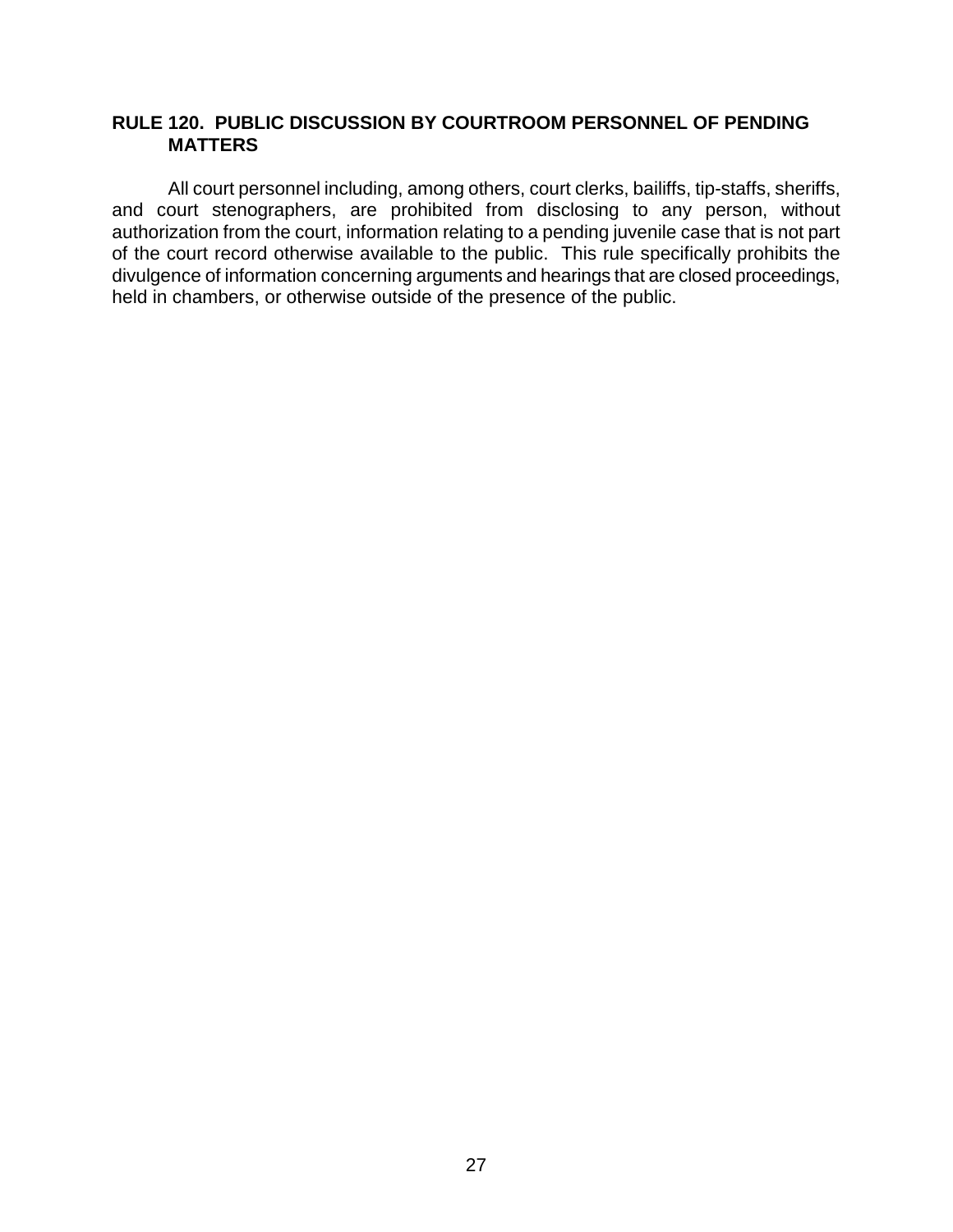#### **RULE 121. GUARDIAN' S PRESENCE**

The court may, when the court determines that it is in the best interests of the juvenile, order a guardian of a juvenile to be present at and to bring the juvenile to any proceeding. The court shall direct the juvenile probation officer to provide the guardian with timely notice of any hearing.

#### **COMMENT**

Nothing in these rules gives the guardian legal standing in the matter being heard by the court or creates a right of a juvenile to have his or her guardian present. *See* 42 Pa.C.S. §§ 6310, 6335(b), 6336.1.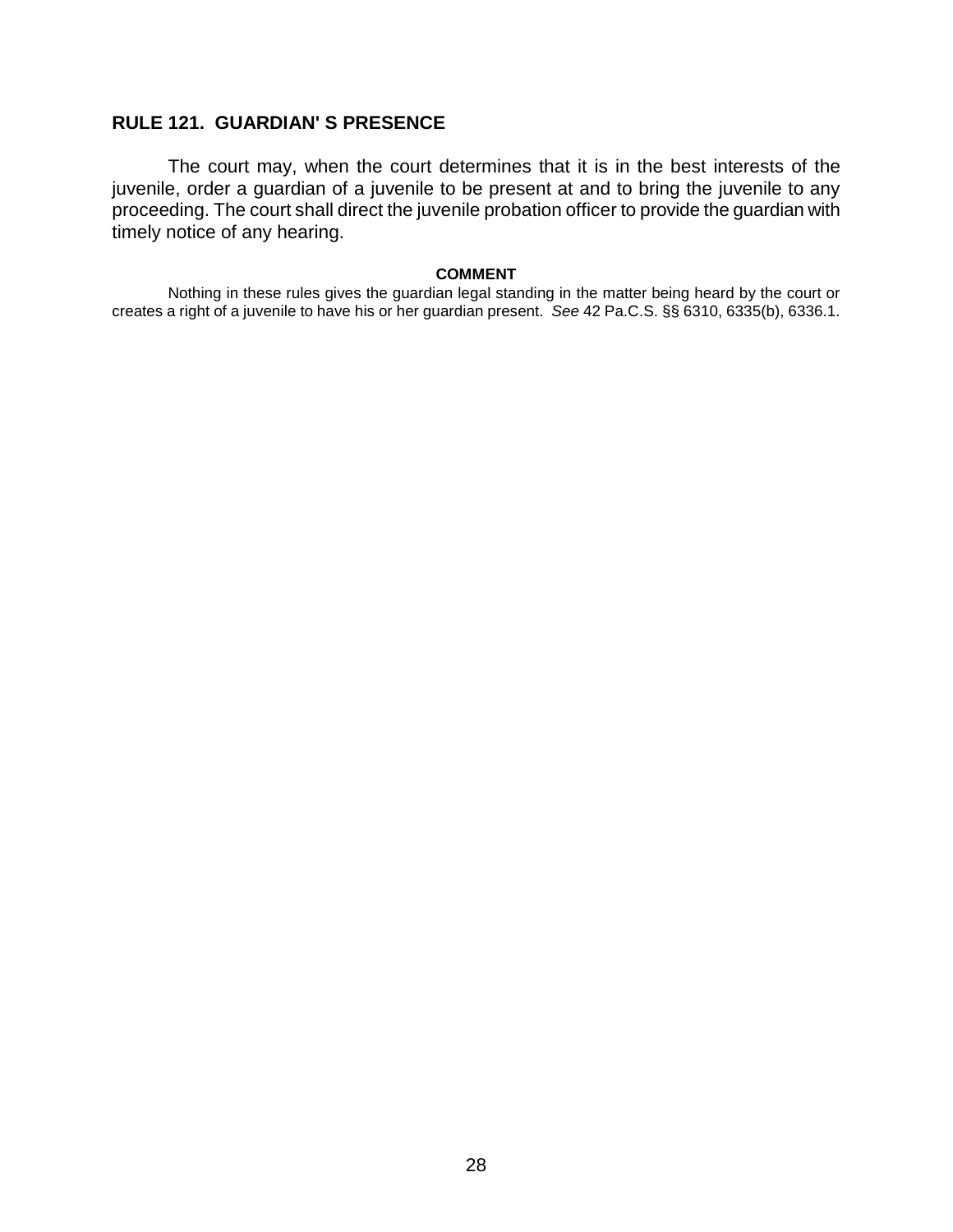### **RULE 122. VICTIM'S PRESENCE**

The victim, counsel for the victim, and other persons accompanying a victim for his or her assistance shall be permitted to attend the proceedings.

#### **COMMENT**

The court has discretion to maintain confidentiality of mental health, medical, or juvenile institutional documents or juvenile probation reports. *See* 42 Pa.C.S. § 6336(f). *See* Victim's Bill of Rights, 18 P.S. § 11.201 *et seq*.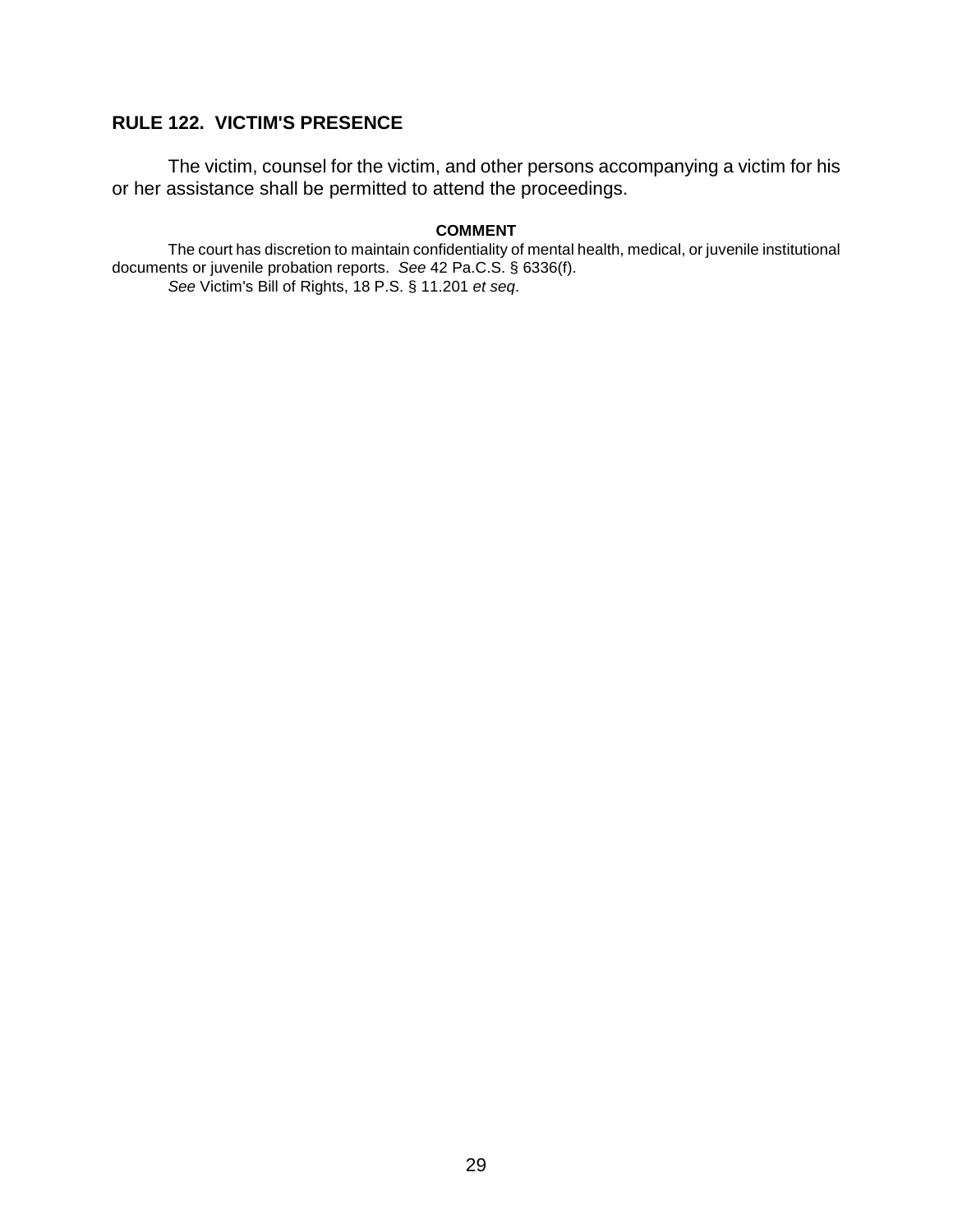### **RULE 125. CAPTIONS**

All court documents and orders shall contain a caption that includes the following:

- 1) "In the interest of (the juvenile's name);"
- 2) the juvenile's case docket number; and
- 3) the name of the court.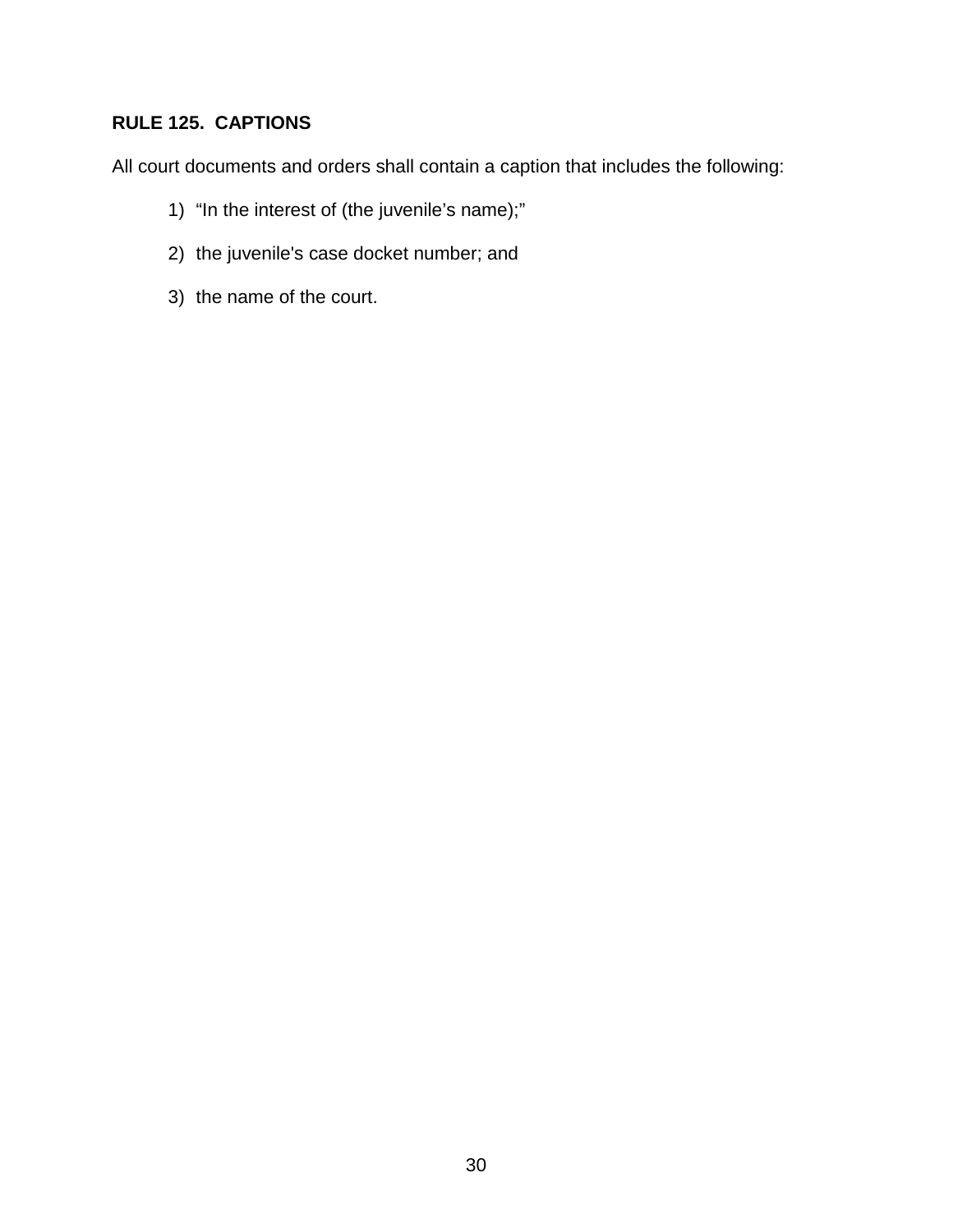#### **PART B COUNSEL**

- 130. Attorney -- Appearances and Withdrawals
- 131. Assignment of Counsel
- 132. Waiver of Counsel

#### **RULE 130. ATTORNEYS – APPEARANCES AND WITHDRAWALS**

#### A. **Appearances**.

- 1) Counsel for the juvenile shall file an entry of appearance with the clerk of courts promptly after being retained or assigned, and serve a copy on the attorney for the Commonwealth and the juvenile probation office.
- 2) If a firm name is entered, the name of the individual lawyer who is designated as being responsible for the conduct of the case shall be entered.
- B. **Duration.** Once an appearance is entered or the court assigns counsel, counsel shall represent the juvenile until final judgment, including any proceeding upon direct appeal and dispositional review, unless permitted to withdraw pursuant to paragraph (C).
- C. **Withdrawals.** Upon motion, counsel shall be permitted to withdraw only:
	- 1) by order of the court for good cause shown; or
	- 2) if new counsel has entered an appearance with the court.

#### **COMMENT**

Paragraph (A)(1) is intended to alleviate any problems when the court or a party(s) is unaware of who is representing the juvenile.

Paragraph (B) follows the same requirements as the Pennsylvania Rules of Criminal Procedure, except that dispositional review was added to this rule. Paragraph (B) implements the decisions of *Douglas v. California*, 372 U.S. 353 (1963), and *Commonwealth v. Hickox*, 249 A.2d 777 (Pa. 1969), by providing that counsel assigned originally shall retain his or her assignment until final judgment, which includes appellate procedure.

Under paragraph (C)(1), a court can terminate an attorney's appearance if there is good cause shown. The court should allow an attorney to withdraw from a case for good cause if the standards for termination of representation, as provided for in the Rules of Professional Conduct 1.16 are met.

If the court allows counsel to withdraw under paragraph  $(C)(1)$ , the court may need to assign new counsel.

Under paragraph (C), withdrawal is presumed when a court's jurisdiction is terminated because the juvenile reaches the age of twenty-one. *See* 42 Pa.C.S. §§ 6302, 6303*.* 

Under paragraph (C), because the juvenile probation office and attorney for the Commonwealth's office will be on notice of the identity of the new attorney, they should comply with the discovery requirements of Rule 340.

*See also* Rule 613 for termination of court supervision.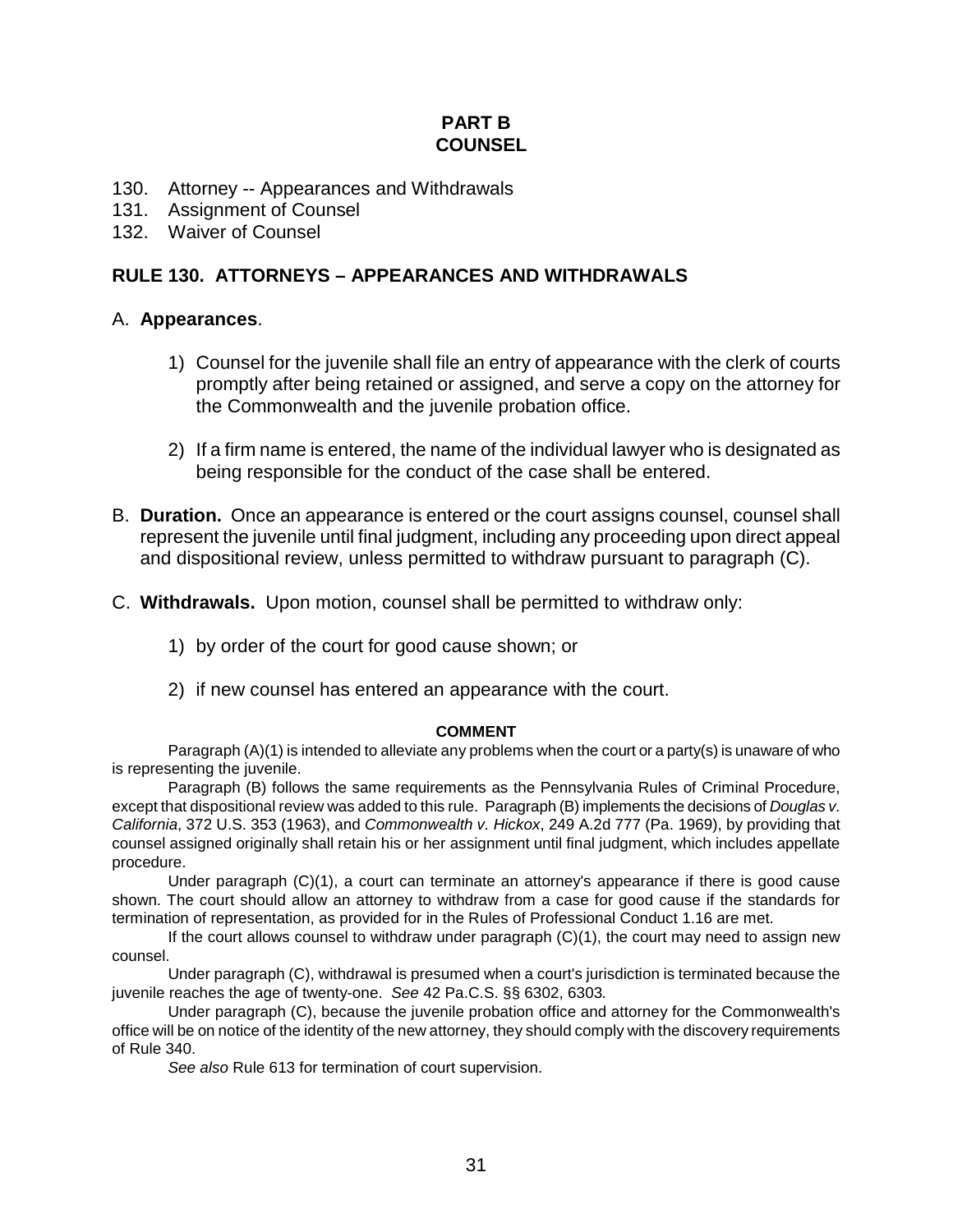#### **RULE 131. ASSIGNMENT OF COUNSEL**

- A. **General**. If counsel does not enter an appearance for the juvenile, the court shall inform the juvenile of the right to counsel prior to any proceeding. In any case, the court shall assign counsel for the juvenile if the juvenile is without financial resources or otherwise unable to employ counsel.
- B. **Time.** 
	- 1) If the juvenile is detained, the court shall assign counsel prior to the detention hearing.
	- 2) If the juvenile is not detained, the court shall assign counsel prior to the adjudicatory hearing.

#### **COMMENT**

Counsel may be present at an intake hearing or participate in the decision to place the juvenile on informal adjustment with the probation office.

*See also* 42 Pa.C.S. § 6337.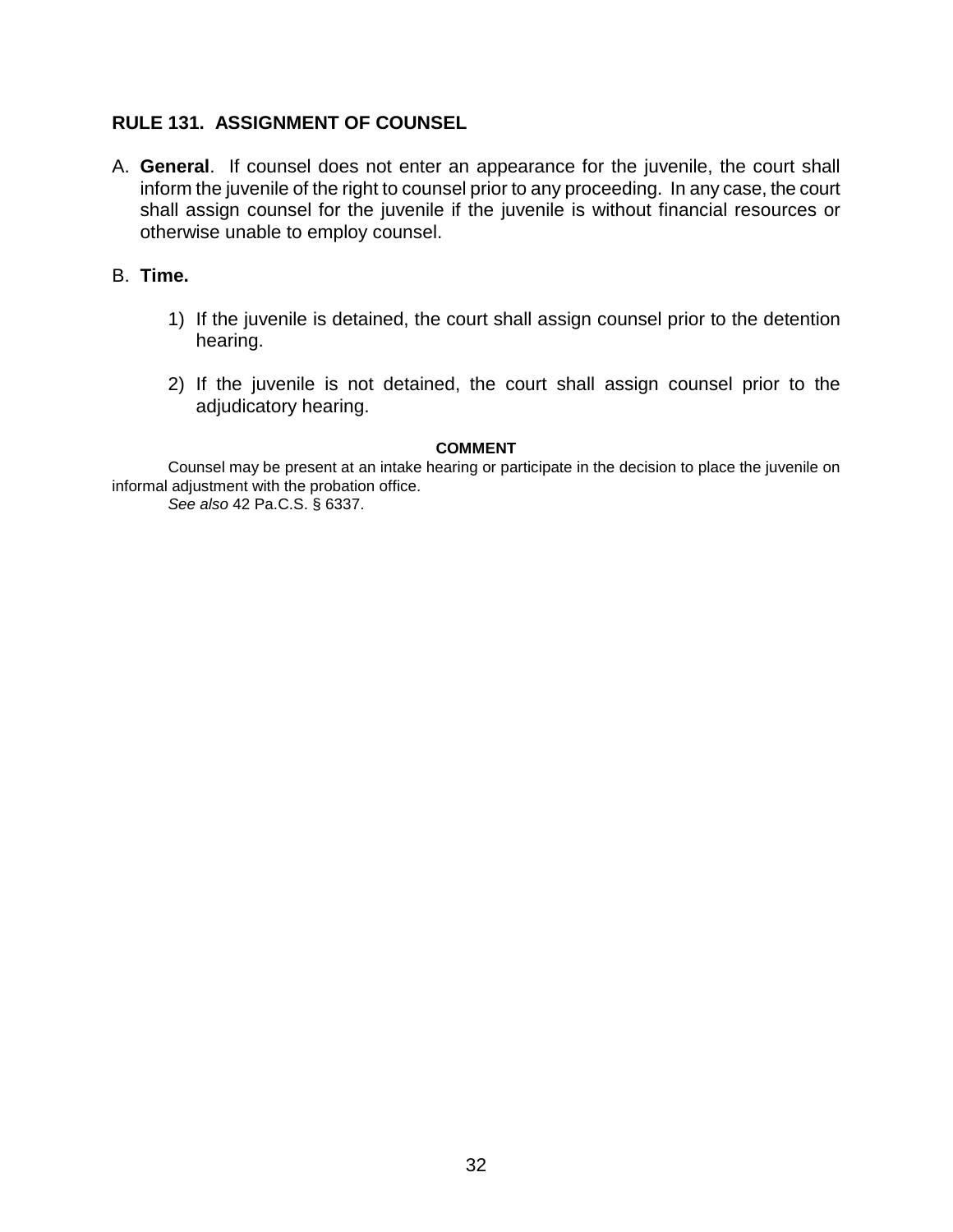#### **RULE 132. WAIVER OF COUNSEL**

- A. **Waiver requirements**. A juvenile may not waive the right to counsel unless:
	- 1) the waiver is knowingly, intelligently, and voluntarily made; and
	- 2) the court conducts a colloquy on the record.
- B. **Stand-by counsel**. The court may assign stand-by counsel if the juvenile waives counsel at any stage.
- C. **Notice and revocation of waiver.** If a juvenile waives counsel for any proceeding, the waiver only applies to that proceeding, and the juvenile may revoke the waiver of counsel at any time. At any subsequent proceeding, the juvenile must be informed of the right to counsel.

#### **COMMENT**

It is recommended that, at a minimum, the court ask questions to elicit the following information in determining a knowing, intelligent, and voluntary waiver of counsel:

- 1) Whether the juvenile understands the right to be represented by counsel;
- 2) Whether the juvenile understands the nature of the charges and the elements of each of those charges:
- 3) Whether the juvenile is aware of the permissible range of dispositions, community service, or fines that may be imposed by the court;
- 4) Whether the juvenile understands that if he or she waives the right to counsel he or she will still be bound by all the normal rules of procedure and that counsel would be familiar with these rules;
- 5) Whether the juvenile understands that there are possible defenses to these charges that counsel might be aware of, and if these defenses are not raised at the adjudicatory hearing, they may be lost permanently;
- 6) Whether the juvenile understands that, in addition to defenses, the juvenile has many rights that, if not timely asserted, may be lost permanently; and if errors occur and are not timely objected to, or otherwise timely raised by the juvenile, these errors may be lost permanently;
- 7) Whether the juvenile knows the whereabouts of absent guardians and if they understand they should be present; and
- 8) Whether the juvenile has had the opportunity to consult with his or her guardian about this decision.

This rule is not meant to preclude the guardian's presence in any hearing. As provided in Rule 121 and the Juvenile Act, 42 Pa.C.S. §§ 6310, 6335(b), and 6336.1, the court can order the guardian's presence if the court determines that it is in the best interests of the juvenile. When conducting the colloquy, the court should also keep in mind the age, maturity, intelligence, and mental condition of the juvenile, as well as, the experience of the juvenile, the juvenile's ability to comprehend, the guardian's presence and consent, and the juvenile's prior record.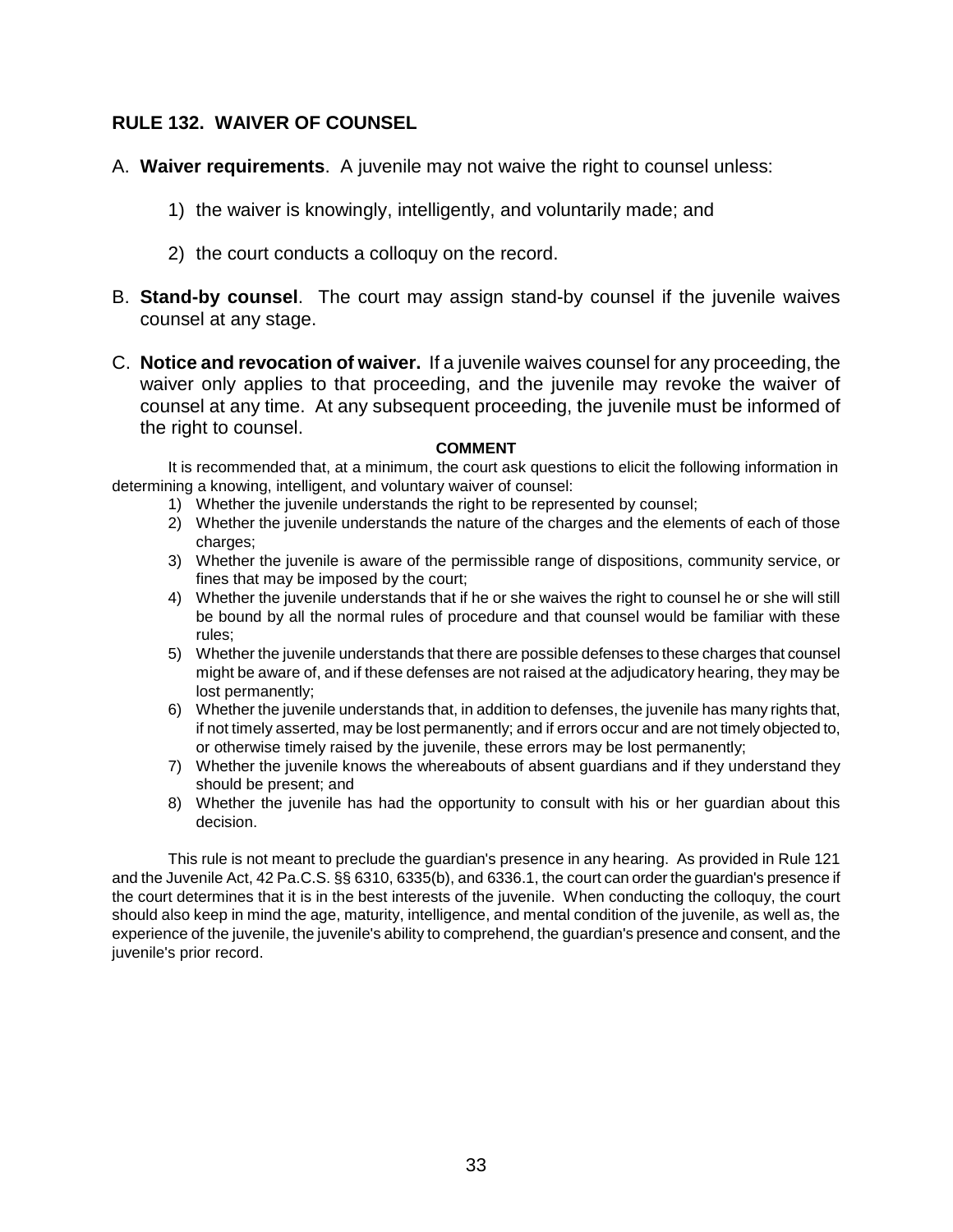### **PART C RECORDS**

### **PART C(1) ACCESS TO JUVENILE RECORDS**

- 140. Inspection of Juvenile Files/Records
- 143. Release of Information to School

### **RULE 140. INSPECTION OF JUVENILE FILE/RECORDS**

All files and records of the court in a proceeding are open to inspection only by:

- 1) the judges, masters, juvenile probation officers, and staff of the court;
- 2) the attorney for the Commonwealth, the juvenile's attorney, and the juvenile, but the persons in this category shall not be permitted to see reports revealing the names of confidential sources of information, except in the discretion of the court;
- 3) a public or private agency or institution providing supervision or having custody of the juvenile under order of the court;
- 4) a court and its probation officers and other officials or staff and the attorney for the defendant for use in preparing a pre-sentence report in a criminal case in which the defendant is convicted and the defendant previously was adjudicated delinquent;
- 5) a judge or issuing authority for use in determining bail, provided that such inspection is limited to orders of delinquency adjudications and dispositions, orders resulting from dispositional review hearings, and histories of bench warrants and escapes;
- 6) the Administrative Office of Pennsylvania Courts;
- 7) officials of the Department of Corrections or a state correctional institution or other penal institution to which an individual who was previously adjudicated delinquent in a proceeding under the Juvenile Act has been committed, but the persons in this category shall not be permitted to see reports revealing the names of confidential sources of information contained in social reports, except in the discretion of the court;
- 8) a parole board, court or county probation official in considering an individual who was previously adjudicated delinquent in a proceeding under the Juvenile Act, but the persons in this category shall not be permitted to see reports revealing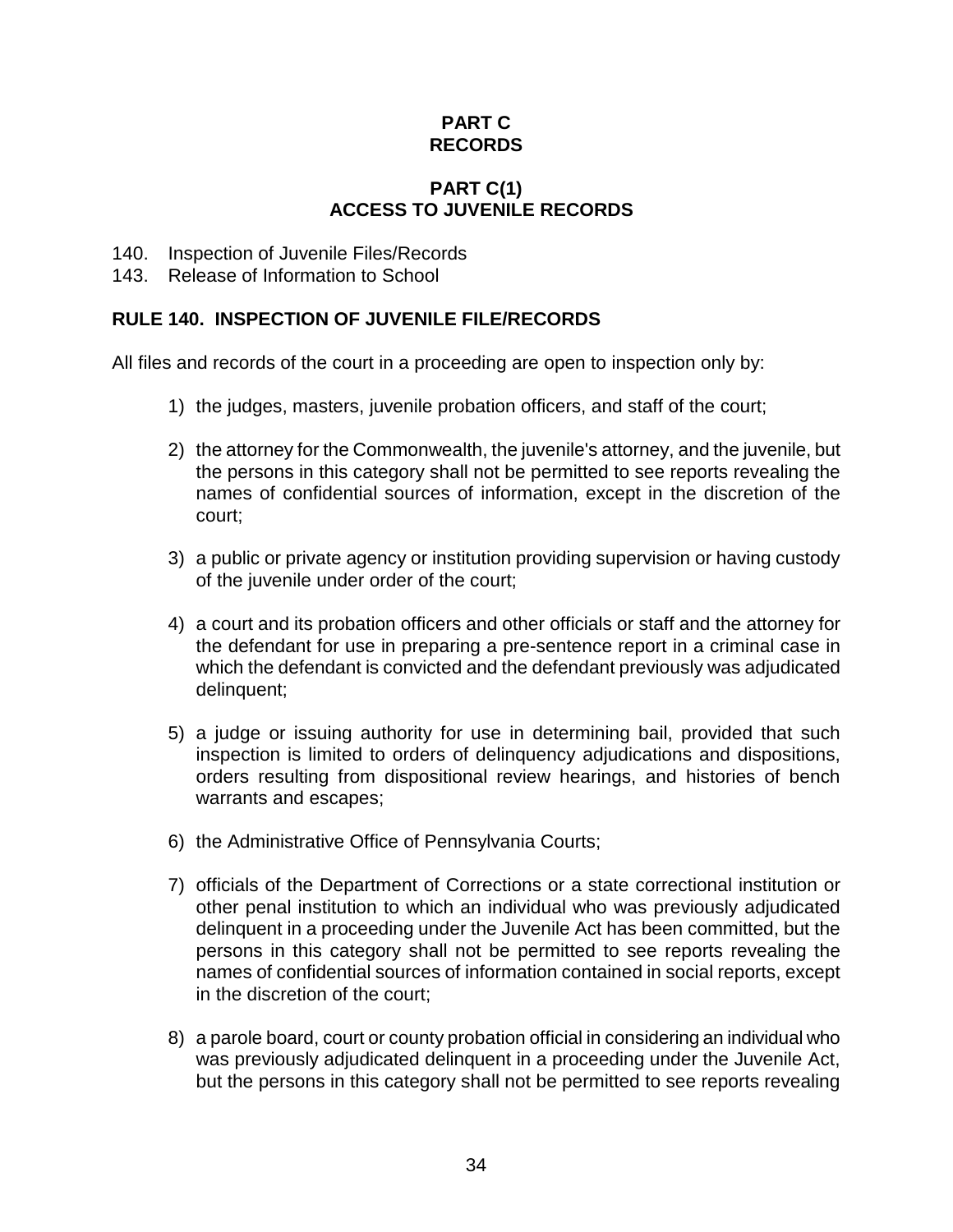the names of confidential sources of information contained in social reports, except in the discretion of the court;

- 9) the judges, juvenile probation officers, and staff of courts of other jurisdictions when necessary for the discharge of their official duties; and
- 10) with leave of court, any other person, agency or institution having a legitimate interest in the proceedings or in the work of the unified judicial system.

#### **COMMENT**

*See* the Juvenile Act, 42 Pa.C.S. § 6307, for the statutory provisions on inspection of the juvenile's

file.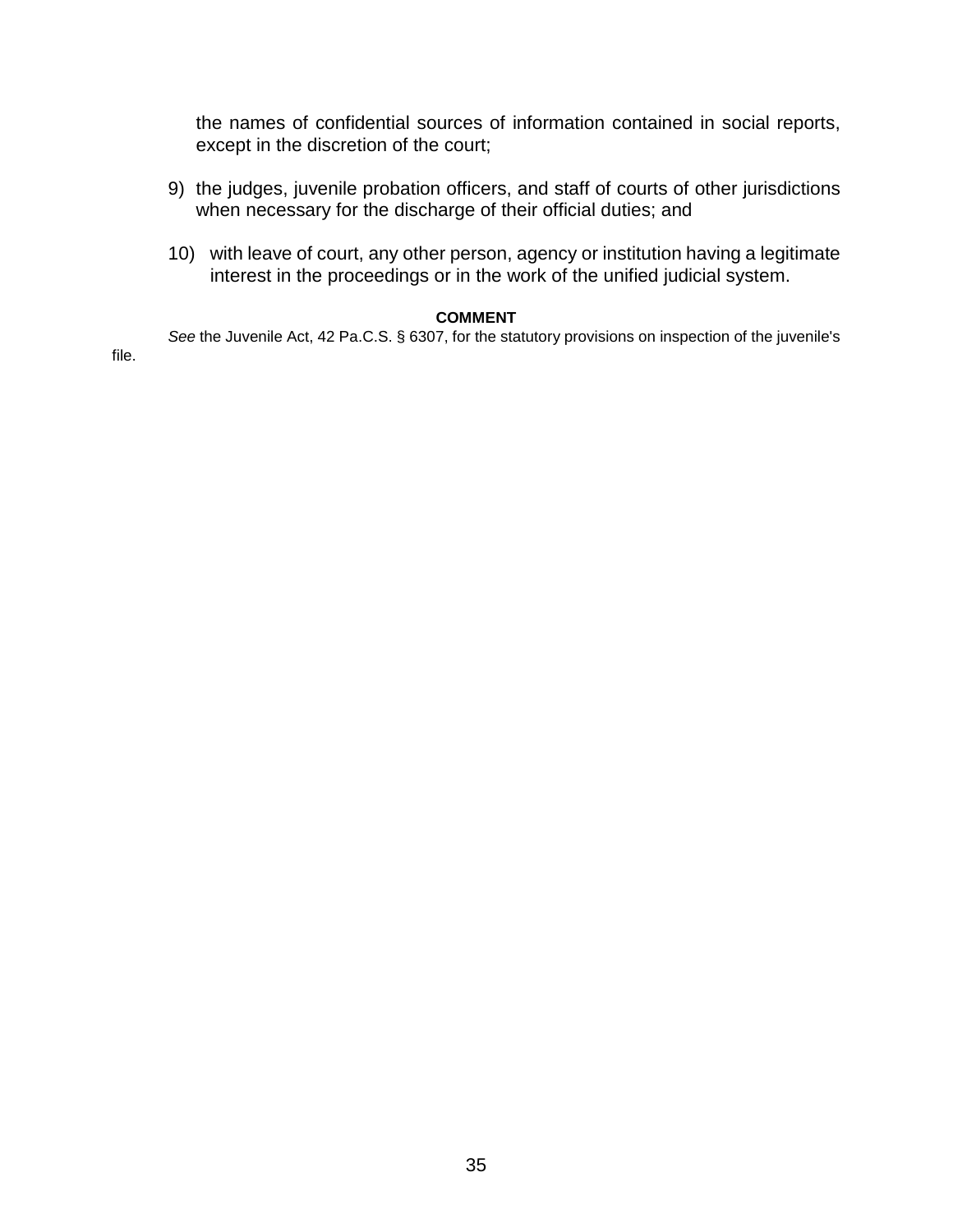### **RULE 143. RELEASE OF INFORMATION TO SCHOOL**

- A. **Generally.** Upon finding a juvenile to be a delinquent, the court shall, through the juvenile probation office, provide the following information to the building principal or his or her designee of any public, private, or parochial school in which the juvenile is enrolled:
	- 1) name and address of the juvenile;
	- 2) the delinquent act or acts that the juvenile was found to have committed;
	- 3) a brief description of the delinquent act or acts; and
	- 4) the disposition of the case.

#### B. **Additional information.**

- 1) If the juvenile is adjudicated delinquent of a felony offense, the court, through the juvenile probation office, shall provide to the building principal or his or her designee relevant information regarding the juvenile contained in the juvenile probation or treatment reports pertaining to the adjudication, prior delinquent history, and the supervision plan of the juvenile.
- 2) The court or the juvenile probation office shall have the authority to share any additional information regarding the juvenile under its jurisdiction with the building principal or his or her designee as deemed necessary to protect public safety or to enable appropriate treatment, supervision, or rehabilitation of the juvenile.
- C. **Transfers to other schools.** Any information provided to and maintained by the building principal or his or her designee under this rule shall be transferred to the building principal or his or her designee of any public, private, or parochial school to which the juvenile transfers enrollment.
- D. **Maintained separately.** Any information provided to the building principal or his or her designee under this rule shall be maintained separately from the juvenile's official school record.

#### **COMMENT**

The delinquency information in the school record may be used only by school officials and may not be released to the general public or third parties unless ordered by the court.

For further dissemination and usage in school, see 42 Pa.C.S. § 6341(b.1).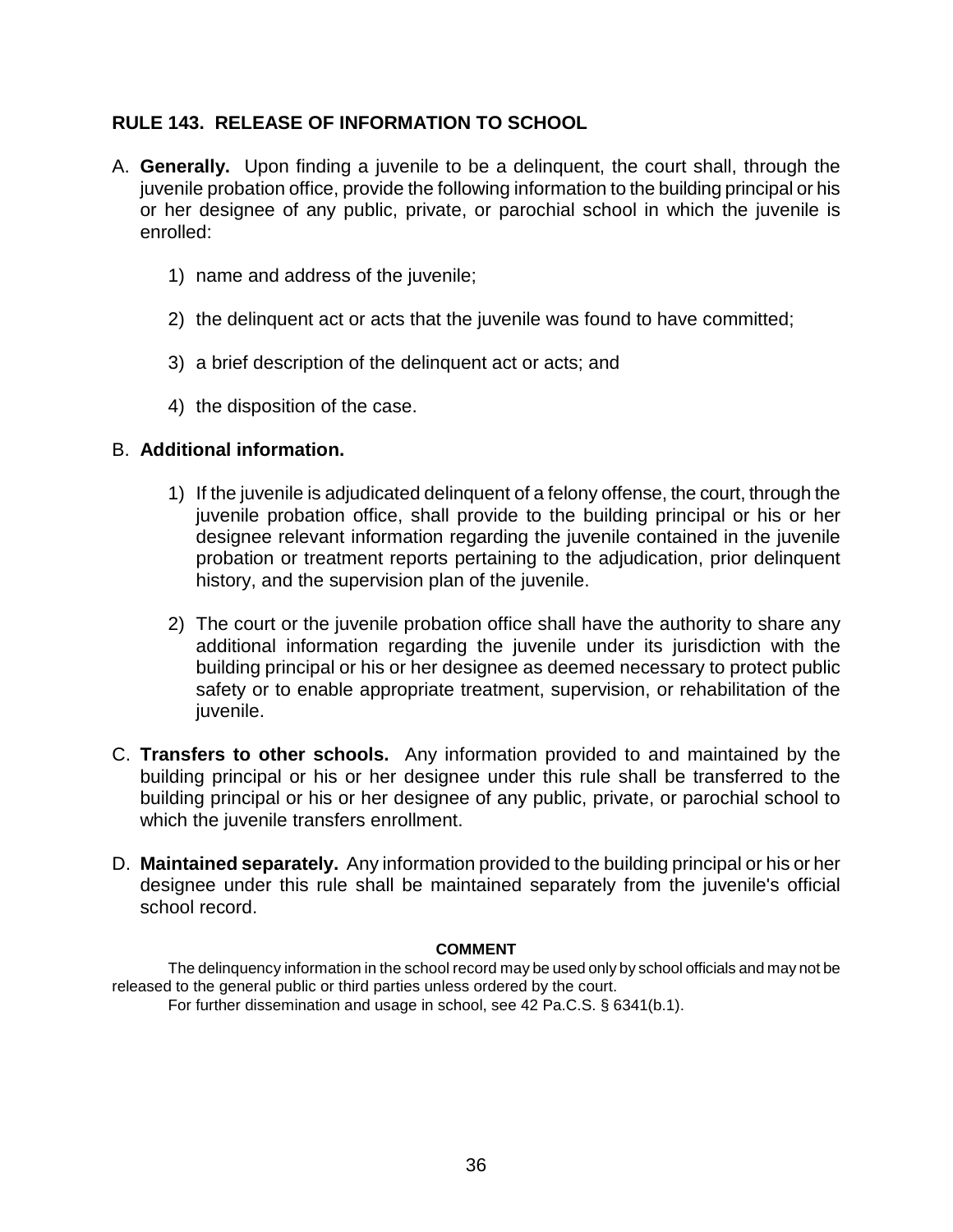# **PART C(2) MAINTAINING RECORDS**

- 152. Design of Forms
- 155. Maintaining Records in the Clerk of Courts' Office
- 156. Filings, Docket Entries, and Service of Court Orders and Notices

# **RULE 152. DESIGN OF FORMS**

The Court Administrator of Pennsylvania, in consultation with the Juvenile Court Procedural Rules Committee, shall design and publish forms necessary to implement these rules.

#### **COMMENT**

The purpose of the unified judicial system can be further achieved by creating uniform forms to accompany a particular rule.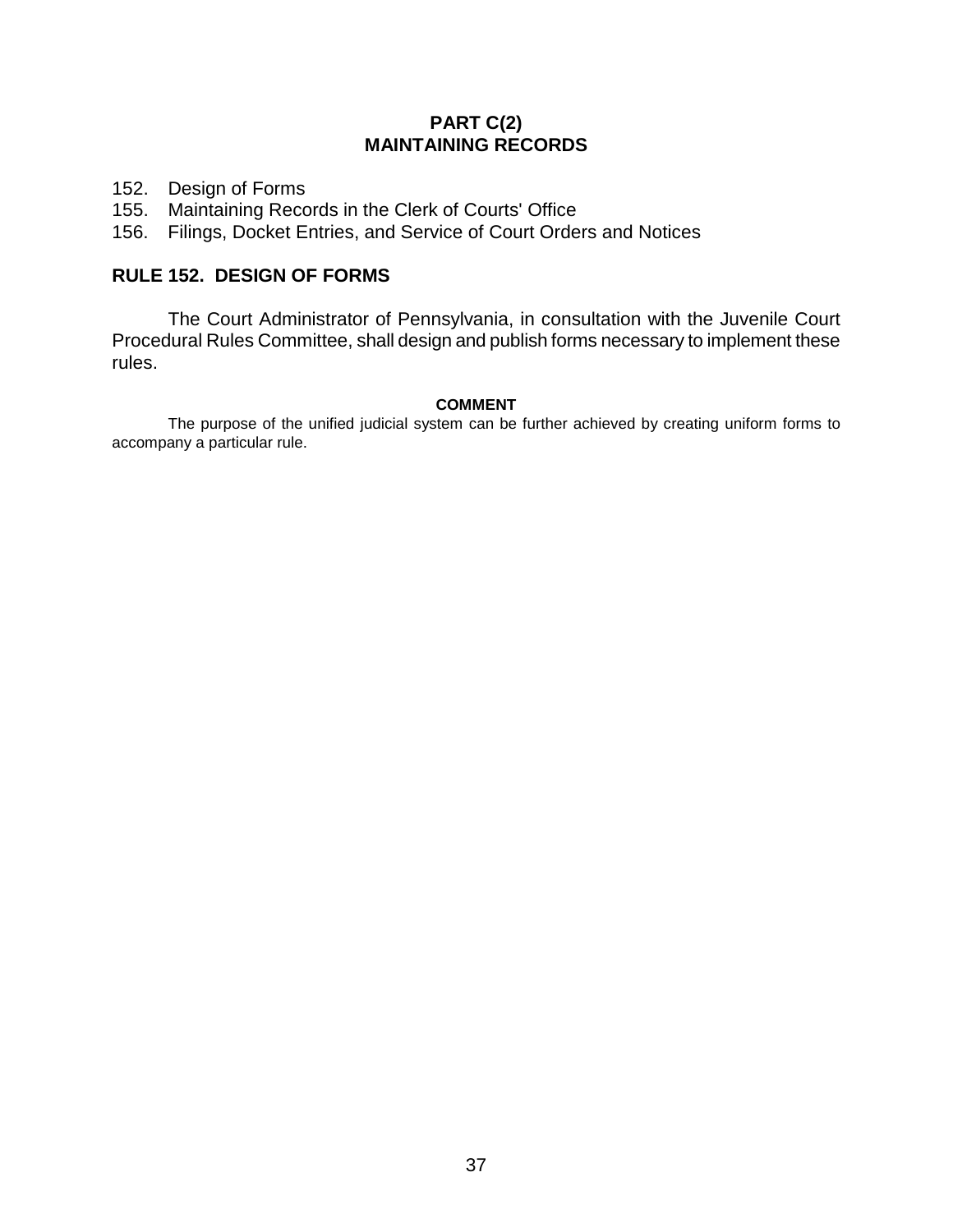#### **RULE 155. MAINTAINING RECORDS IN THE CLERK OF COURTS' OFFICE**

- A. **Generally.** The juvenile case file shall contain all original records, papers, and orders filed in the case, and copies of all court notices. These records shall be maintained by the clerk of courts' office and shall not be taken from the custody of the clerk of courts without order of the court. Juvenile records are confidential. Only the persons enumerated in Rule 140 may inspect or copy the juvenile's record or file.
- B. **Docket entries.** The clerk of courts shall maintain a list of docket entries: a chronological list, in electronic or written form, of documents and entries in the juvenile case file and of all proceedings in the case. The clerk of courts shall make docket entries at the time the information is made known to the clerk.
- C. **Contents of docket entries.** The docket entries shall include at a minimum the following information:
	- 1) the juvenile's name, last known address, date of birth, if known;
	- 2) the names and addresses of all attorneys who have appeared or entered an appearance, the date of the entry of appearance, and the date of any withdrawal of appearance;
	- 3) notations concerning all papers filed with the clerk, including all court notices, appearances, acknowledgments, motions, orders, findings and adjudications, and dispositions, briefly showing the nature and title, if any, of each paper filed, writ issued, and motion made, and the substance of each order or disposition of the court and of the returns showing execution of process;
	- 4) notations concerning motions made orally or orders issued orally in the courtroom when directed by the court;
	- 5) a notation of every judicial proceeding, continuance, and disposition;
	- 6) the location of exhibits made part of the record during the proceedings; and
	- 7) all other information required by Rules 156 and 345.

#### **COMMENT**

This rule sets forth the mandatory contents of the list of docket entries and the juvenile case file. This is not intended to be an exhaustive list of what is required to be recorded in the docket entries. The judicial districts may require additional information to be recorded in a case or in all cases.

The list of docket entries is a running record of all information related to any action in a juvenile case in the court of common pleas of the clerk's county, such as dates of filings, of orders, and of court proceedings, including hearings conducted by masters. Nothing in this rule is intended to preclude the use of automated or other electronic means for time stamping or making docket entries.

This rule applies to all proceedings in the court of common pleas, including hearings conducted by masters, at any stage of the delinquency case.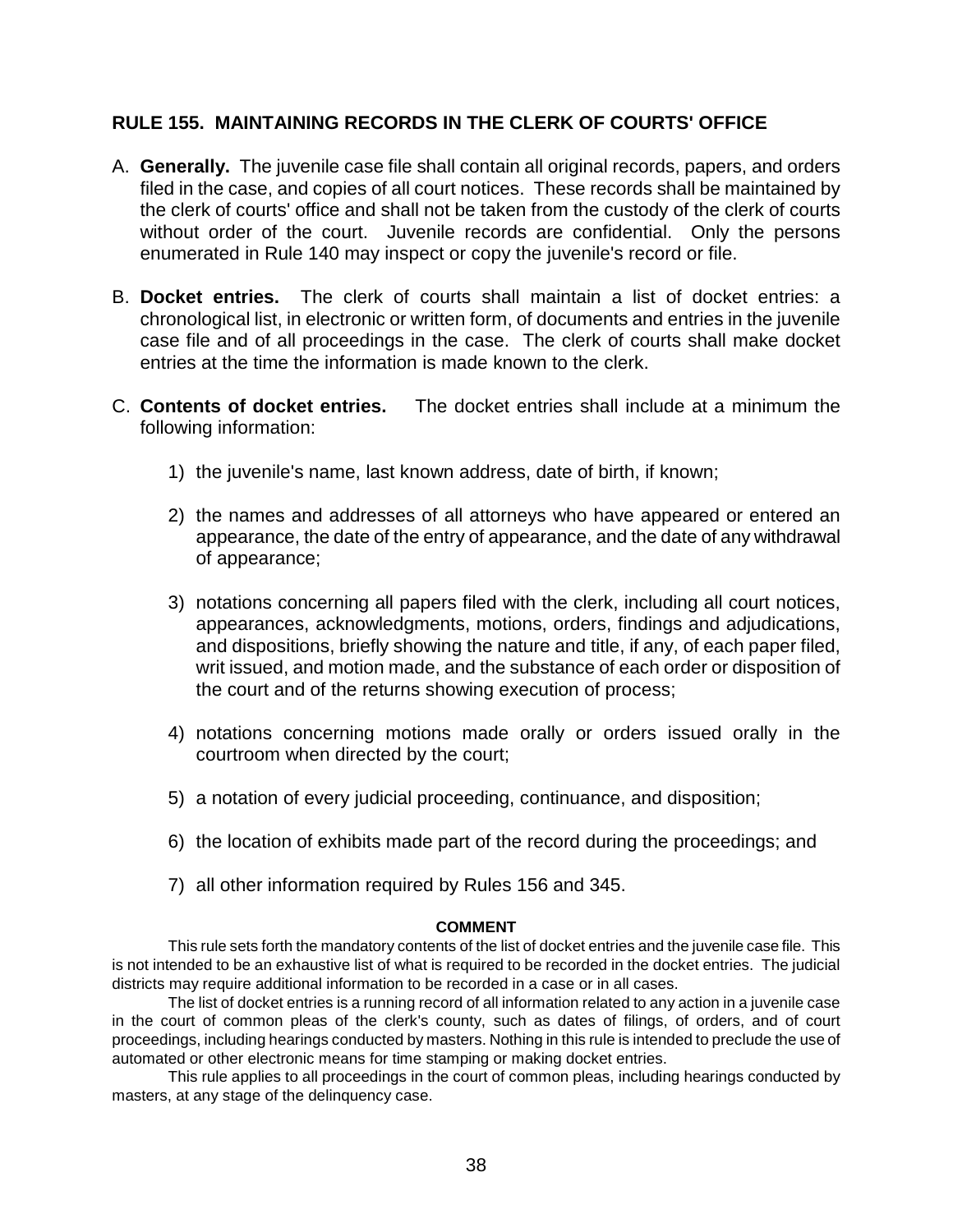This rule is not intended to include items contained in the juvenile probation records or reports. Juvenile probation records or reports, include, but are not limited to, social summaries, psychological and psychiatric evaluations, personal histories, school reports and records, mental health histories and reports, drug and alcohol evaluations, treatment facility records and reports. These items are not to be copied or reviewed or open to any person except the court and its staff, the attorney for the Commonwealth, the juvenile, and the juvenile's attorney.

The practice in some counties of creating the list of docket entries only if an appeal is taken is inconsistent with this rule.

The requirement of paragraph (C)(2) that all attorneys and their addresses be recorded makes certain there is a record of all attorneys who have appeared for any juvenile in the case. The requirement also ensures that attorneys are served as required by Rules 156 and 345. *See also* Rule 345(C) concerning certificates of service.

In those cases in which the attorney has authorized receiving service by facsimile transmission or electronic means, the docket entry required by paragraph (C)(2) must include the facsimile number or electronic address.

Paragraph (C)(4) recognizes that occasionally disposition of oral motions presented in open court should be reflected in the docket, such as motions and orders related to omnibus motions as provided in Rule 346.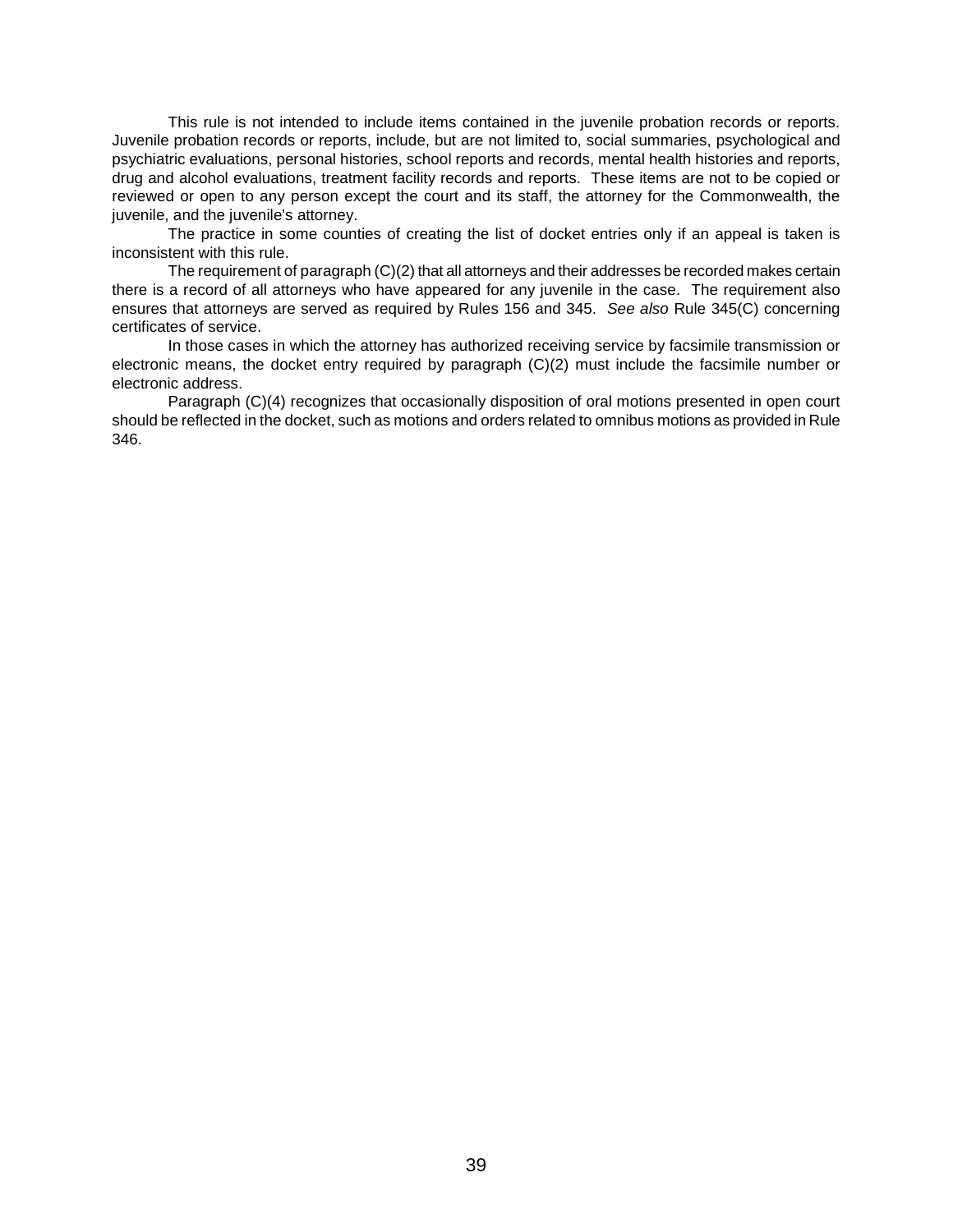# **RULE 156. FILINGS, DOCKET ENTRIES, AND SERVICE OF COURT ORDERS AND NOTICES**

# A. **Filings.**

- 1) All orders and court notices shall be transmitted promptly to the clerk of courts' office for filing. Upon receipt in the clerk of courts' office, the order or court notice shall be time stamped promptly with the date of receipt.
- 2) All orders and court notices shall be filed in the juvenile case file.

### B. **Service.**

- 1) A copy of any order or court notice shall be served promptly on each party's attorney, and the juvenile, if unrepresented.
- 2) The clerk of courts shall serve the order or court notice, unless the president judge has promulgated a local rule designating service to be by the court or court administrator.
- 3) **Methods of service.** Service shall be:
	- a) in writing by:
		- i) personal delivery to the party's attorney, and if unrepresented, the juvenile;
		- ii) mailing a copy to the party's attorney or leaving a copy for the attorney at the attorney's office;
		- iii) in those judicial districts that maintain in the courthouse assigned boxes for counsel to receive service, leaving a copy for the attorney in the attorney's box;
		- iv) sending a copy to an unrepresented juvenile by first class mail addressed to the juvenile's place of residence, detention, or placement; or
		- v) sending a copy by facsimile transmission or other electronic means if the party's attorney, and if unrepresented, the juvenile has filed written request for this method of service or has included a facsimile number or an electronic address on a prior legal paper filed in the case; or
		- vi) delivery to the party's attorney, and if unrepresented, the juvenile by carrier service; or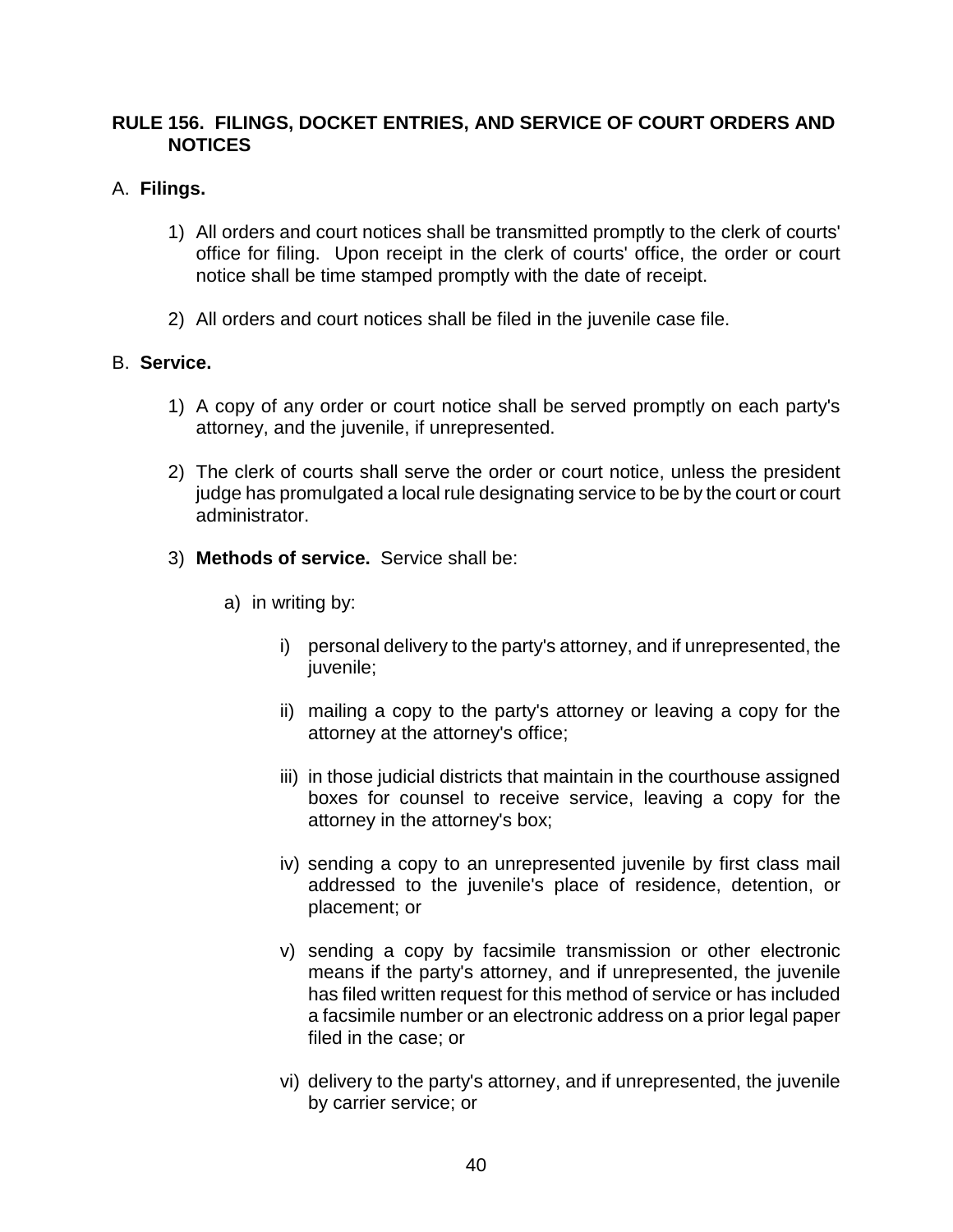b) orally in open court on the record.

#### C. **Docket entries.**

- 1) Docket entries promptly shall be made.
- 2) The docket entries shall contain:
	- a) the date of receipt in the clerk's office of the order or court notice;
	- b) the date appearing on the order or court notice; and
	- c) the date and manner of service of the order or court notice.
- D. **Unified Practice.** Any local rule that is inconsistent with the provisions of this rule is prohibited, including any local rule requiring a party to file or serve orders or court notices.

#### **COMMENT**

Court notices, as used in this rule, are communications that ordinarily are issued by a judge or the court administrator concerning, for example, calendaring or scheduling, including proceedings requiring the juvenile's presence.

A facsimile number or electronic address set forth on the letterhead is not sufficient to authorize service by facsimile transmission or other electronic means under paragraph (B)(3)(a)(v). The authorization for service by facsimile transmission or other electronic means under this rule is valid only for the duration of the case. A separate authorization must be filed in each case the juvenile, if unrepresented, or the attorney wants to receive documents by this method of service.

Nothing in this rule is intended to preclude the use of automated or other electronic means for the transmission of the orders or court notices between the judge, court administrator, and clerk of courts, or for time stamping or making docket entries.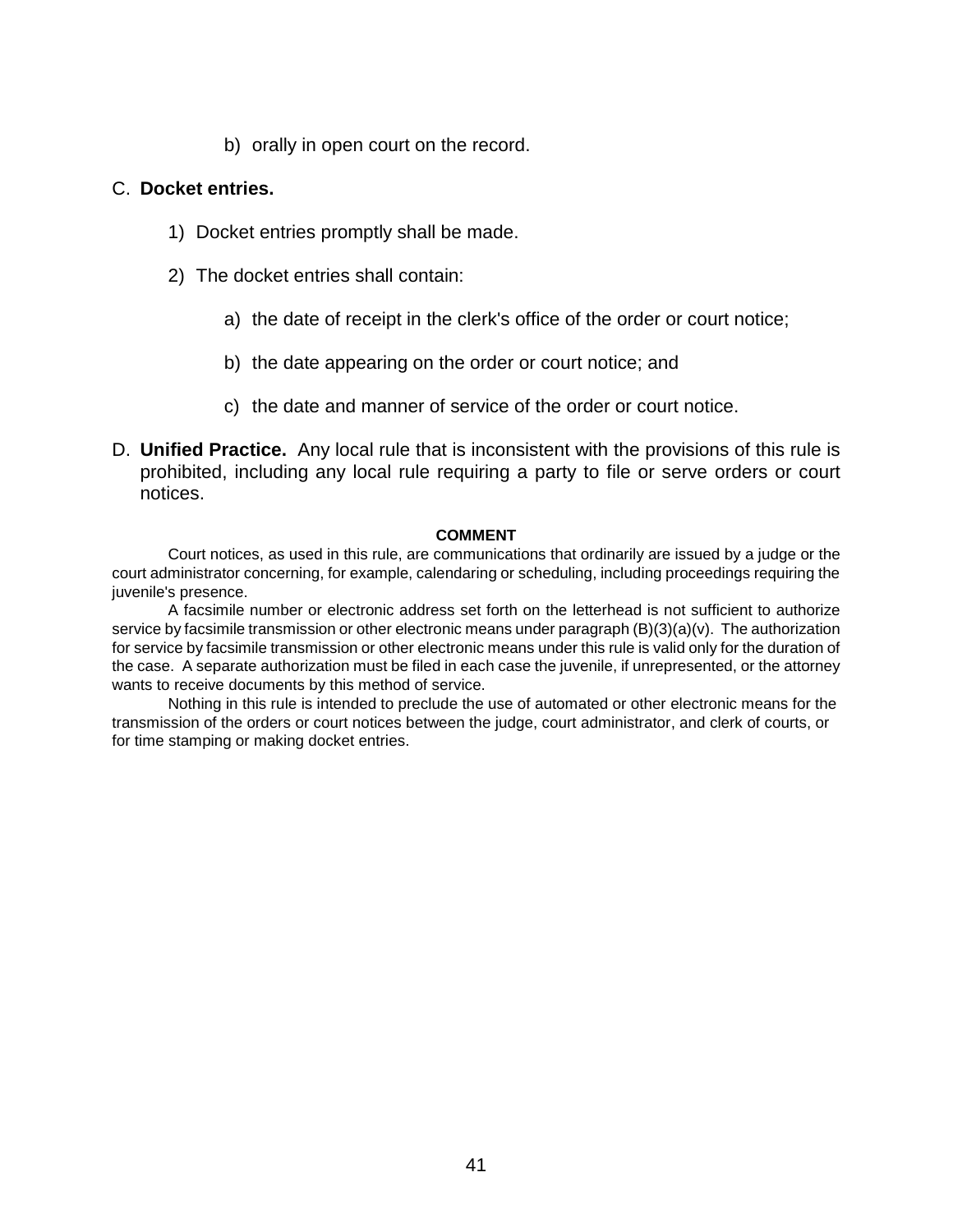### **PART C(3) EXPUNGING OR DESTROYING RECORDS**

- 160. Contents of Order to Expunge or Destroy
- 162. Expunging or Destroying Juvenile Court Records

#### **RULE 160. CONTENTS OF ORDER TO EXPUNGE OR DESTROY**

Any order to expunge or destroy the juvenile court file, docket entries, law enforcement records, or fingerprints and photographs shall include the following information:

- 1) The name of the juvenile;
- 2) the date of birth of the juvenile, if known;
- 3) the juvenile's case docket number, if any;
- 4) the charges to which the order pertains;
- 5) the law enforcement agency that initiated the charges;
- 6) the reference number of the police report or written allegation to be expunged or destroyed;
- 7) the date of arrest;
- 8) the disposition of the written allegation or petition;
- 9) the reasons for expunging or destroying the document;
- 10) the agencies upon which certified copies of the court order shall be served;
- 11) the printed name and signature of the judge issuing the order; and
- 12) the date of the court order.

#### **COMMENT**

Under paragraph (6), any number assigned to police papers helpful in tracking the police report or written allegation would assist the law enforcement agency in expunging or destroying the document. A reference number could be an offense tracking number, district control number, crime control number, incident number, Philadelphia identification number, or another number assigned by the law enforcement agency to track the document.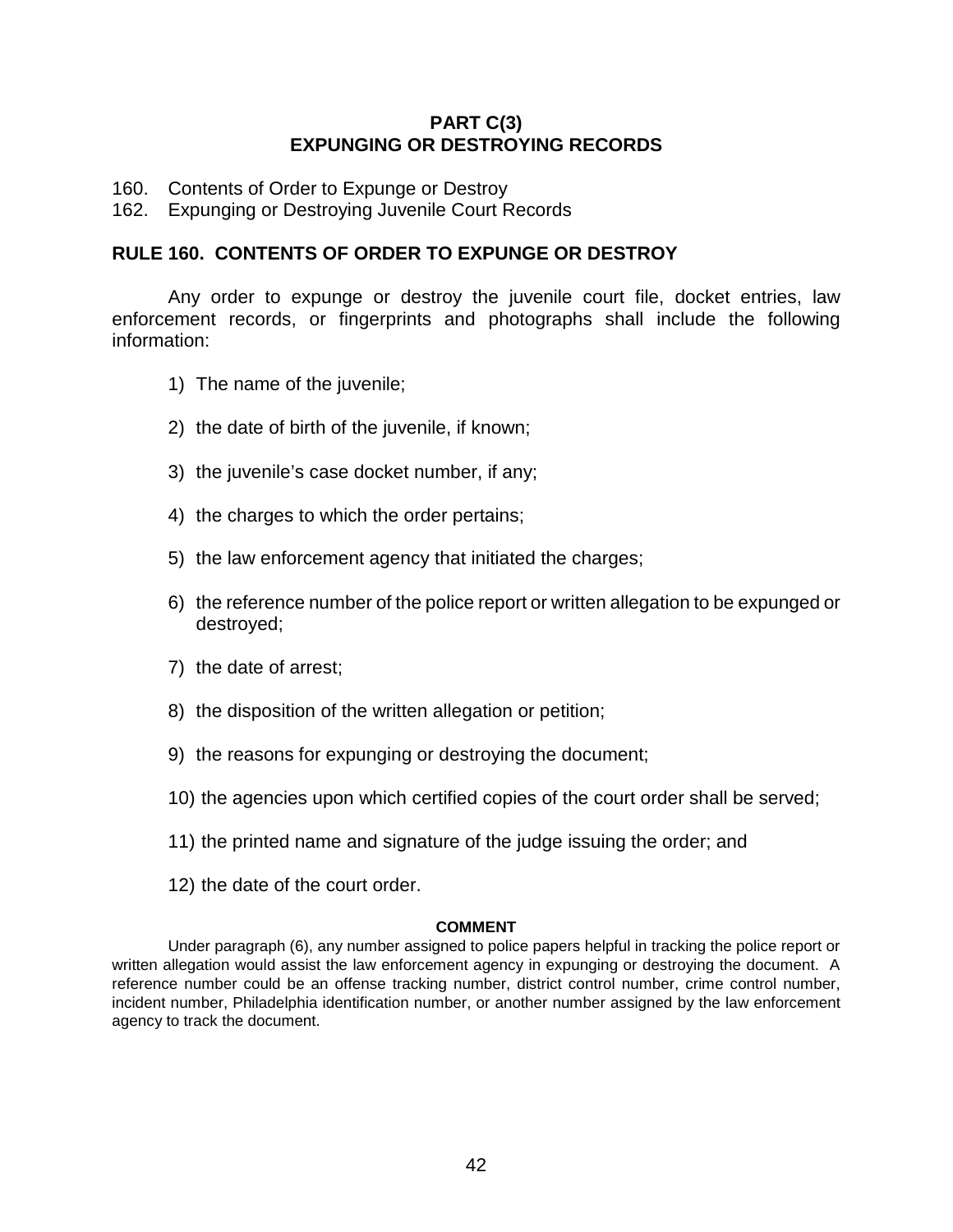# **RULE 162. EXPUNGING OR DESTROYING JUVENILE COURT RECORDS**

- A. **Expunging records.** Juvenile records may be expunged upon motion.
- B. **Notice and answer.** 
	- 1) **Notice.** The movant shall serve the motion to expunge juvenile court records upon all parties.
	- 2) **Answer.** The respondent, the attorney for the Commonwealth, the juvenile's attorney, or the juvenile, if unrepresented, shall respond within thirty days of the service of the motion to expunge the juvenile's record. If the respondent fails to respond, the failure to respond shall constitute a waiver of any objections to expunge the juvenile's record.
- C. **Hearing.** If the attorney for the Commonwealth objects to expunging the juvenile's record, the court shall hold a hearing prior to deciding the motion.

#### **COMMENT**

Juveniles who have been adjudicated delinquent are not entitled to have their records expunged. *In re Lowe*, 448 A.2d 632 (Pa. Super. Ct. 1982).

*See* 18 Pa.C.S. § 9123 for records that may be expunged.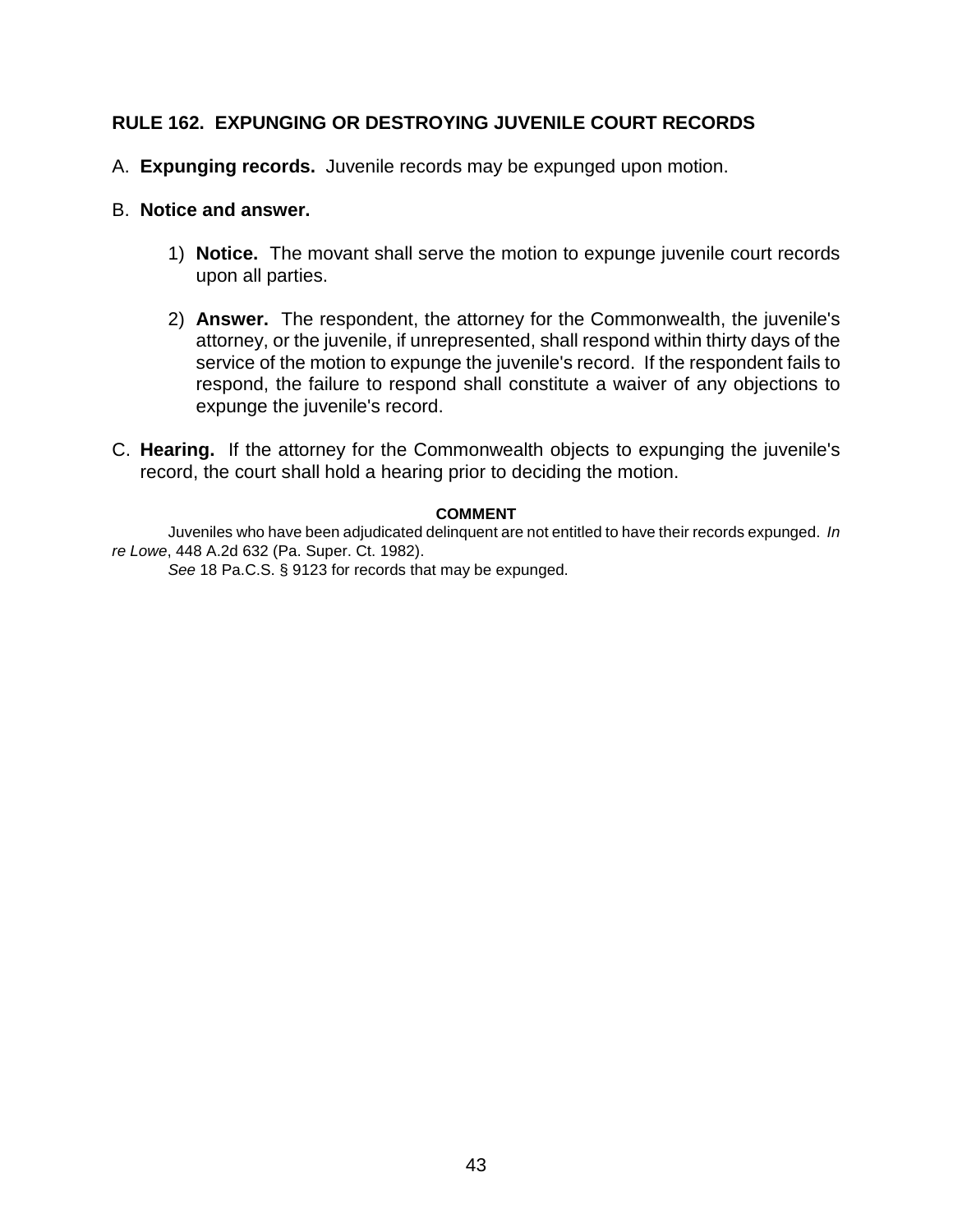## **PART D PROCEEDINGS IN CASES BEFORE MASTER**

- 171. Appointment to Cases
- 172. Authority of Master

# **RULE 171. APPOINTMENT TO CASES**

- A. **Appointment**. If necessary to assist the juvenile court judge, the president judge or his or her designee may appoint masters to hear juvenile delinquency matters.
- B. **Prohibited practice.** Masters shall not engage in practice before the juvenile court in the same judicial district where they preside over juvenile matters.

#### **COMMENT**

Each judicial district should create and maintain a contract with the master establishing the salary and the terms of employment.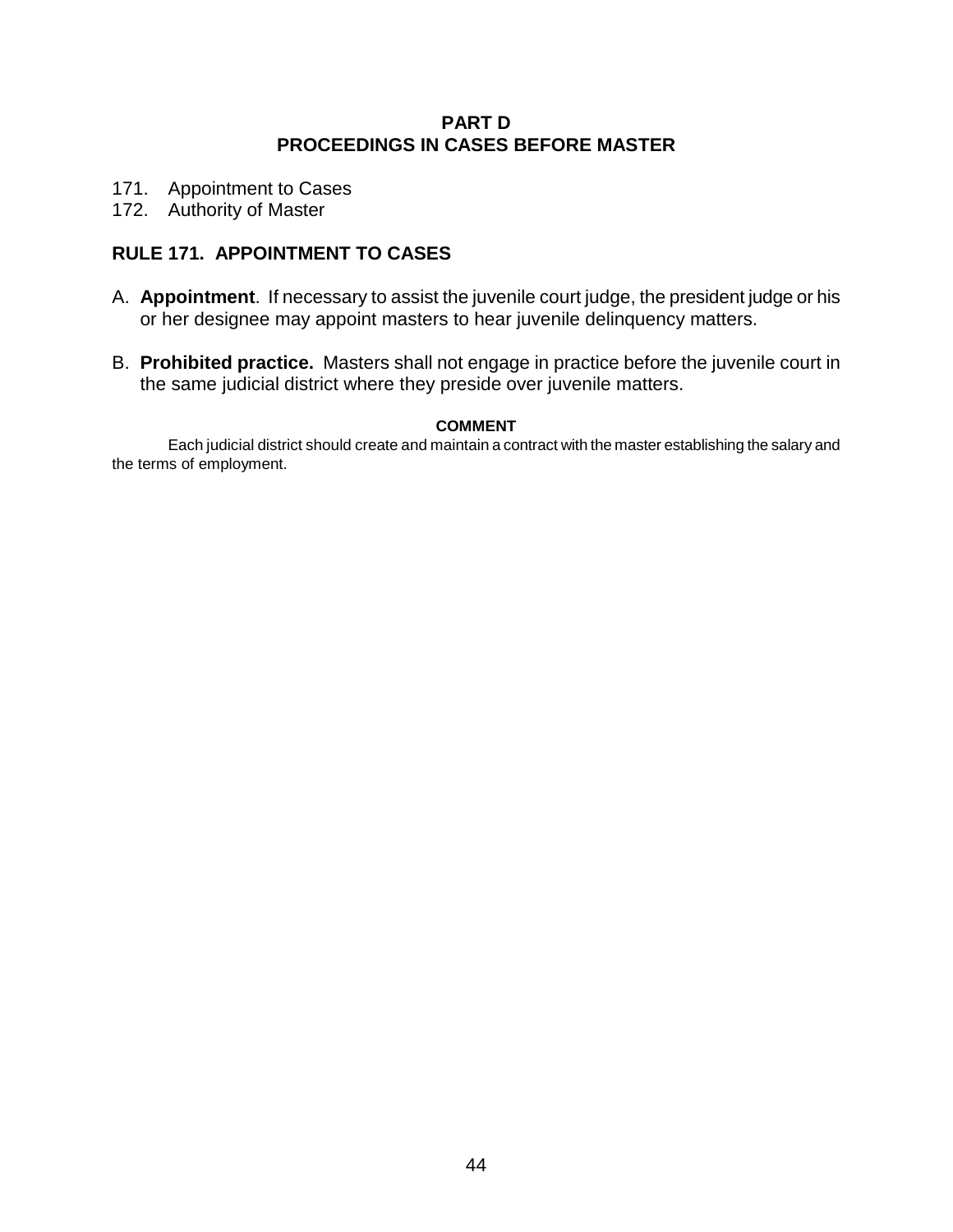## **RULE 172. AUTHORITY OF MASTER**

- A. **Cases to be heard by Master.** A master shall have the authority to preside over only the following:
	- 1) detention hearings, detention review hearings, or shelter care hearings;
	- 2) discovery, pre-adjudicatory or preliminary proceedings for misdemeanors;
	- 3) any hearing in which the petition charges only misdemeanors; and
	- 4) uncontested dispositional review hearings and uncontested probation revocation hearings.
- B. **No authority.** A master shall not have the authority to:
	- 1) conduct or hear transfer hearings;
	- 2) issue warrants; and
	- 3) hear requests for writs of *habeas corpus*.
- C. **Right to hearing before judge.** Prior to the commencement of any proceeding, the master shall inform the juvenile, the juvenile's guardian(s), the juvenile's attorney, and the attorney for the Commonwealth that they have a right to have the matter heard by a judge. If any person objects to having the matter heard by the master, the case shall proceed before the judge.

#### **COMMENT**

Under paragraph (B)(2), nothing is intended to limit the master's ability, in a proper case before the master, to recommend to the court that a warrant be issued. This includes arrest, bench, and search warrants.

Concerning the provisions of paragraph (C), see 42 Pa.C.S. § 6305(b). *See* Rule 117 for recording of hearings before a master.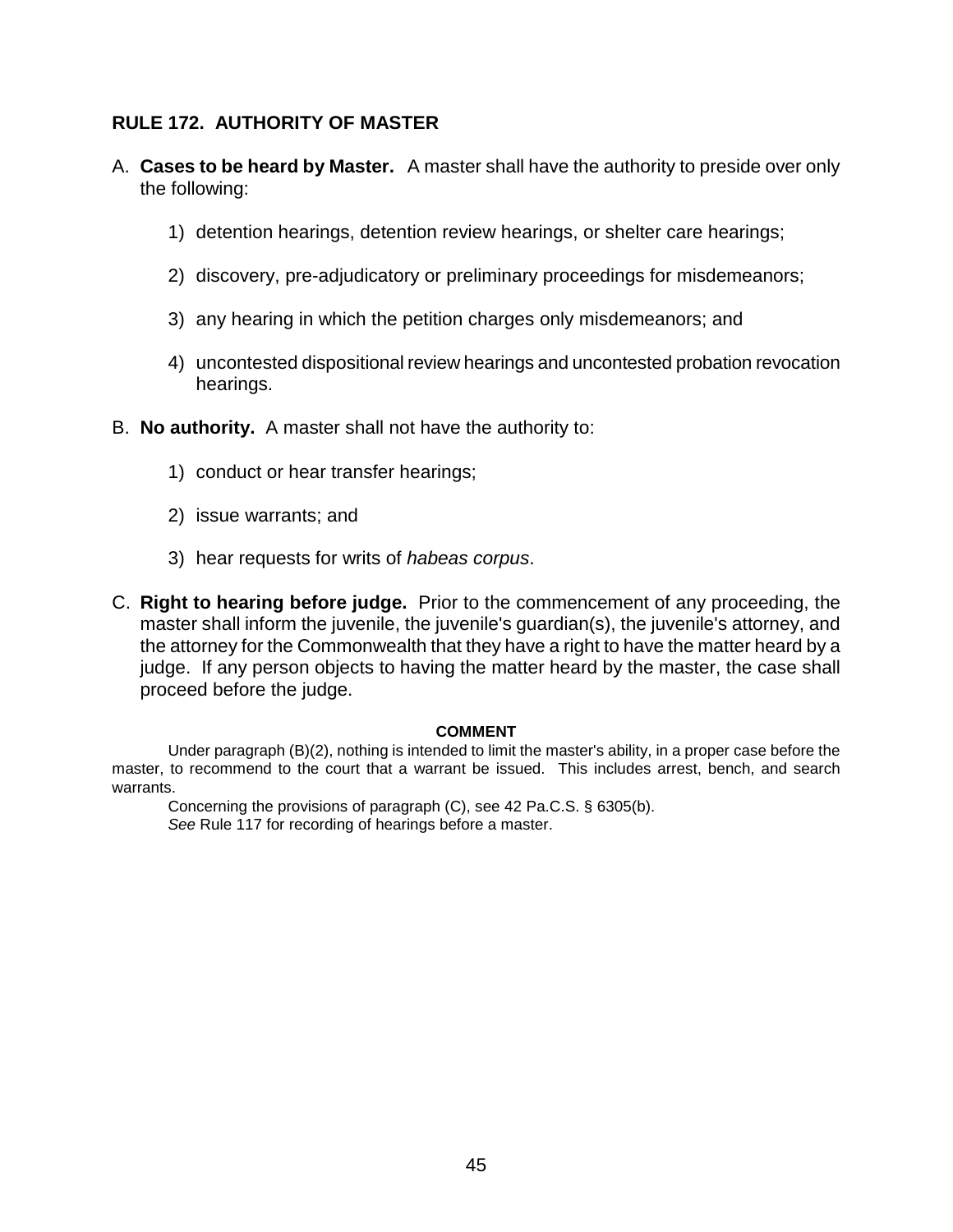# **PART D(1) FORMS AND RECORDS**

- 175. Acknowledgments Before Master
- 176. Master's Findings and Recommendation to the Judge
- 177. Appealing Decision of Master to Judge

# **RULE 175. ACKNOWLEDGMENTS BEFORE MASTER**

- A. **Types of cases**. A master may accept an acknowledgment to any misdemeanor.
- B. **Requirements.** The acknowledgment requirements of Rule 407 shall be followed.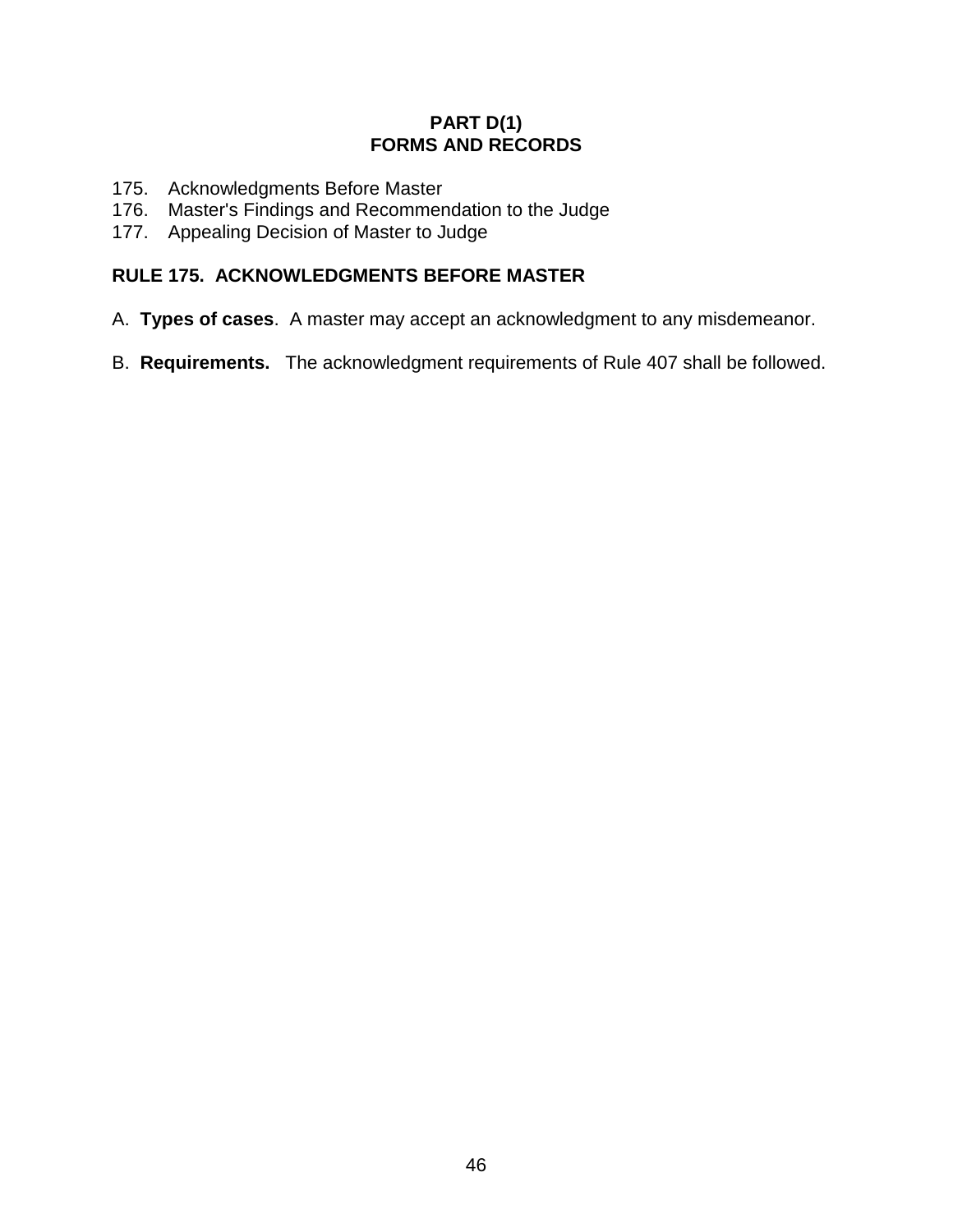# **RULE 176. MASTER'S FINDINGS AND RECOMMENDATION TO THE JUDGE**

- A. **Announcement of Findings and Recommendation.** At the conclusion of the hearing, the master shall announce in open court on the record, the findings of fact, conclusions of law, and the recommendation to the judge.
- B. **Submission of Papers and Contents of Recommendation.** Within one business day, the master shall submit a summary of the recommendation to the juvenile court judge. If requested, a copy of the summary shall be given to the juvenile's attorney, the juvenile, if unrepresented, the attorney for the Commonwealth, and the juvenile probation officer. The summary shall specifically state a recommendation to the judge based on the outcome of the hearing and shall include the following information:
	- 1) a caption pursuant to Rule 125;
	- 2) the charges that the juvenile is acknowledging or found delinquent of; and
	- 3) the final recommendation of the master.

### C. **Judicial Action.** The judge shall:

- 1) accept the recommendation;
- 2) reject the recommendation and issue an order with new findings or disposition;
- 3) send the recommendation back to the master for more specific findings; or
- 4) order a rehearing under Rule 177 within seven days.

#### **COMMENT**

The juvenile court may promulgate a form for masters to use. The summary of the recommendation may take the form of a court order to be adopted by the court.

If a party contests the master's decision, the copy of the summary may be used as an attachment in a motion for a rehearing in front of the judge.

The master's decision is subject to approval of the judge. The judge may reject the master's findings and enter a new finding or disposition without a rehearing. *See In re Perry*, 459 A.2d 789 (Pa. Super. Ct. 1983). Jeopardy does not attach at a master's hearing. *See In re Stephens*, 419 A.2d 1244 (Pa. Super. Ct. 1980).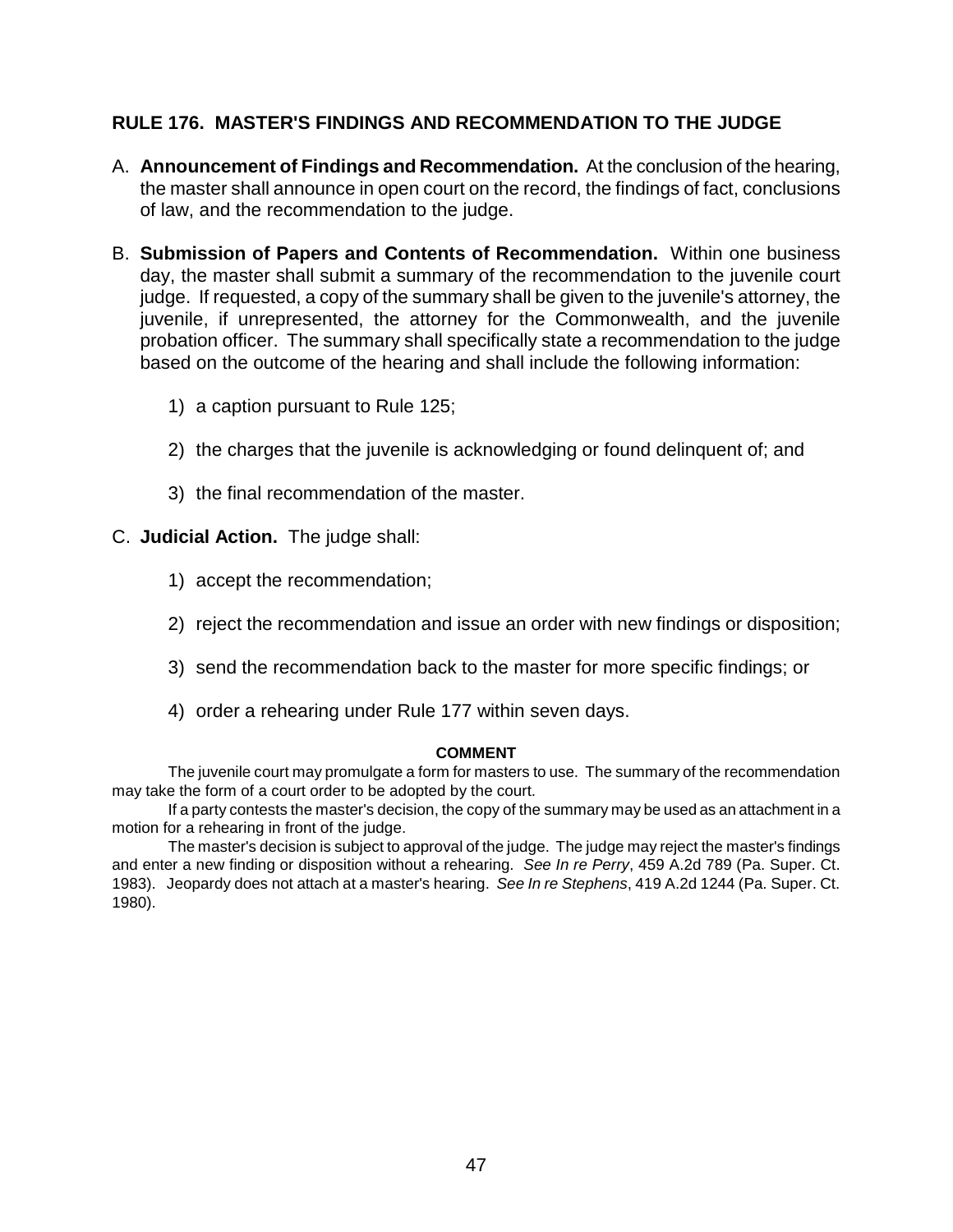# **RULE 177. APPEALING DECISION OF MASTER TO JUDGE**

- A. **Time limitation.** A party may appeal the recommendation made by the master within three days. The party shall petition the court for a rehearing and aver reasons for the appeal.
- B. **Rehearing.** The judge may order a rehearing to be held within seven days of the date of the appeal. The detention status of the juvenile will remain the same pending the rehearing unless otherwise ordered by the judge.

#### **COMMENT**

Under paragraph (B), the judge does not have to grant a rehearing. A judge may deny the request based on the petition. If the judge does grant a hearing, it should be held within seven days of the date of the appeal.

Jeopardy does not attach at a master's hearing. *See In re Stephens*, 419 A.2d 1244 (Pa. Super. Ct. 1980).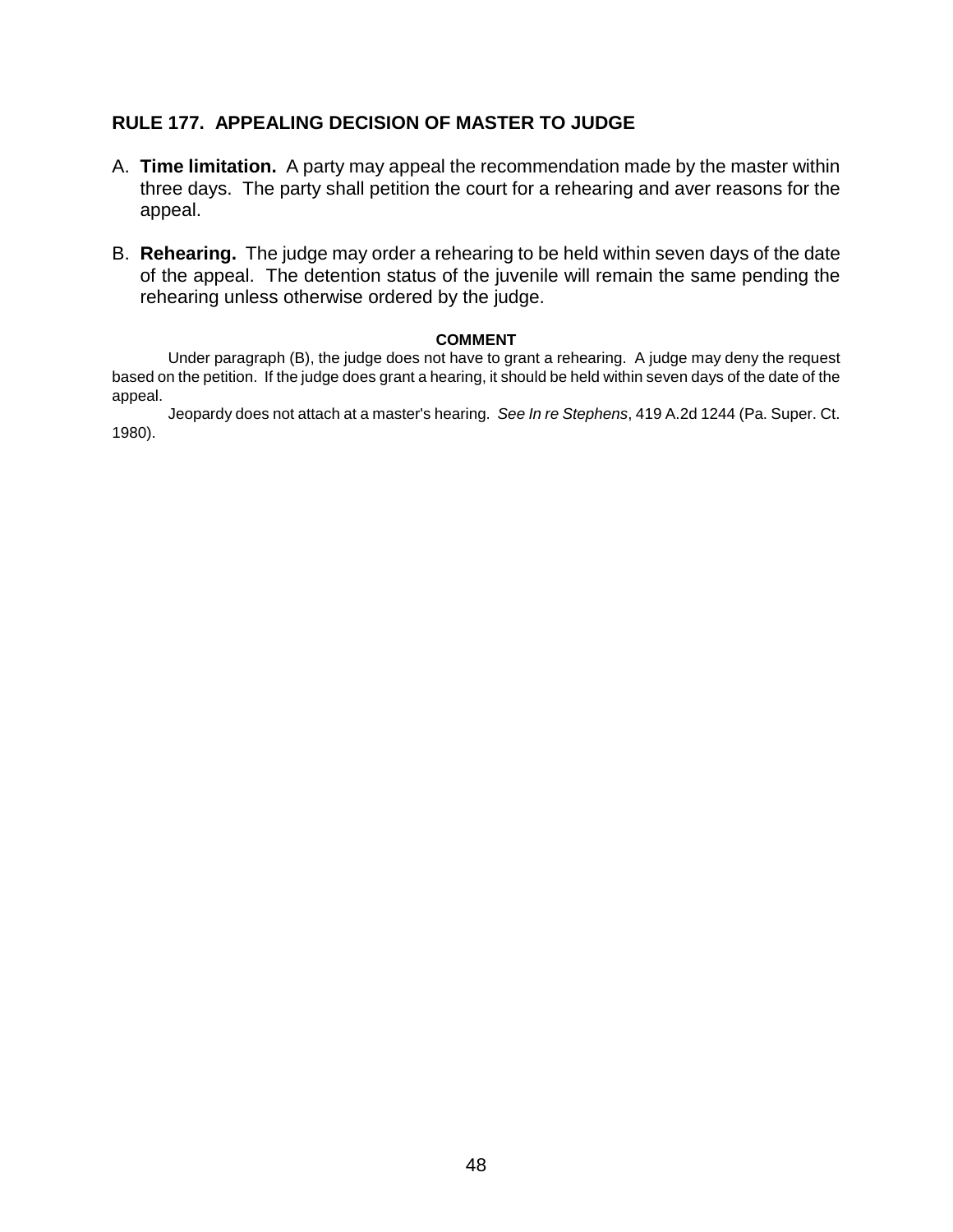## **CHAPTER 2. COMMENCEMENT OF PROCEEDINGS, ARREST PROCEDURES, AND PRE-ADJUDICATORY DETENTION**

#### **PART A COMMENCING PROCEEDINGS**

200. Commencing Proceedings

### **PART B ARREST PROCEDURES IN DELINQUENCY CASES**

# **(a) Arrest Warrants**

- 210. Arrest Warrants
- 211. Requirements for Issuance
- 212. Duplicate and Alias Warrants of Arrest
- 213. Execution of Arrest Warrant

# **(b) Arrests Without Warrant**

- 220. Procedure in Cases Commenced by Arrest Without Warrant
- 221. Temporary Detention Following Arrest

### **PART C WRITTEN ALLEGATION PROCEDURES**

- 231. Written Allegations
- 232. Contents of Written Allegation
- 233. Approval of Private Written Allegation

# **PART D PRE-ADJUDICATORY DETENTION**

- 240. Detention of Juvenile
- 241. Notice of Detention Hearing
- 242. Detention Hearing
- 243. Detention Rehearings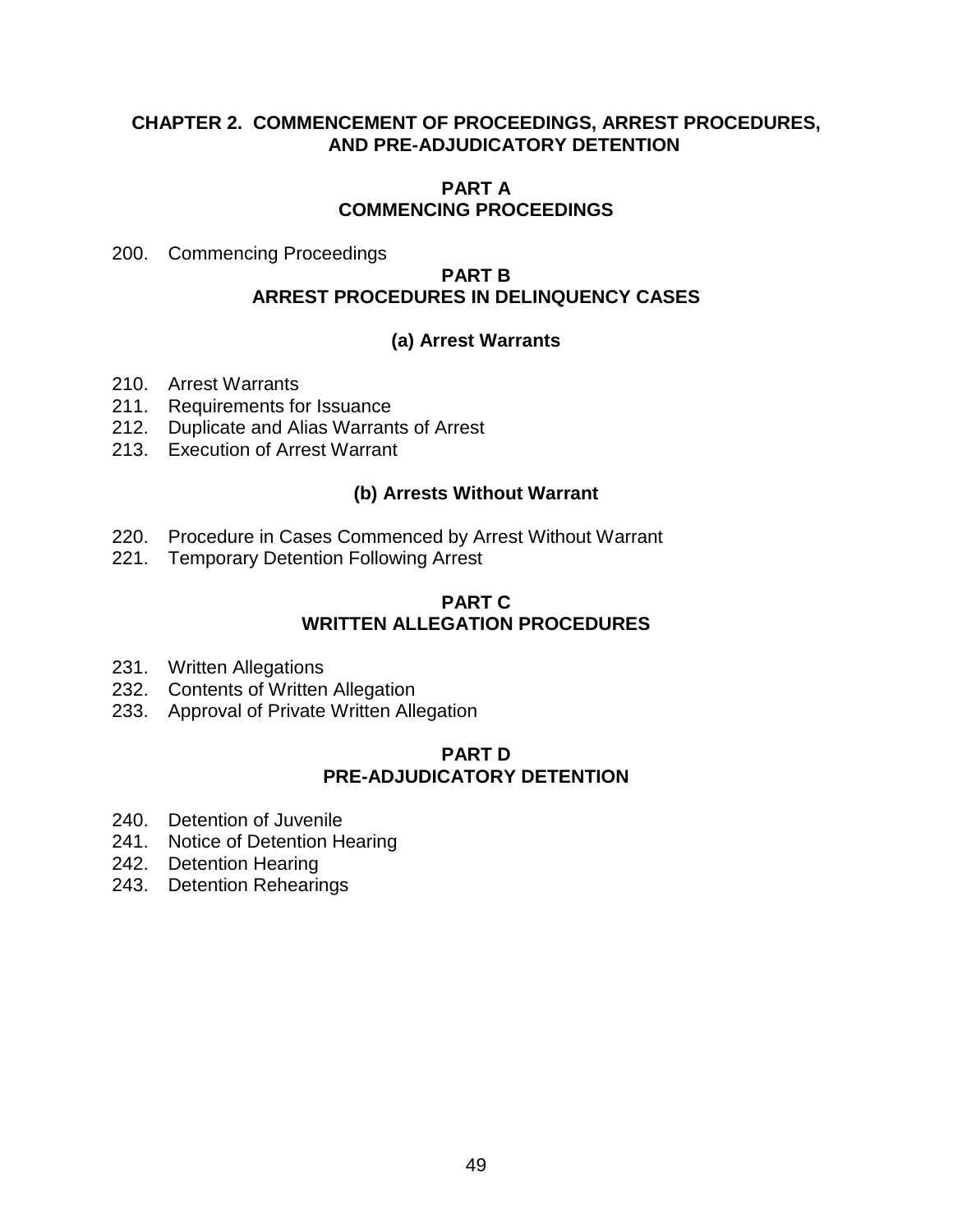### **PART A COMMENCING PROCEEDINGS**

### **RULE 200. COMMENCING PROCEEDINGS**

Juvenile delinquency proceedings within a judicial district shall be commenced by:

- 1) submitting a written allegation pursuant to Rule 231;
- 2) an arrest without a warrant:
	- a) when the offense is a felony or misdemeanor committed in the presence of the police officer making the arrest; or
	- b) upon probable cause when the offense is a felony; or
	- c) upon probable cause when the offense is a misdemeanor not committed in the presence of the police officer making the arrest, when such arrest without a warrant is specifically authorized by statute;
- 3) transfer of a case from a criminal proceeding pursuant to 42 Pa.C.S. § 6322;
- 4) the court accepting jurisdiction of a resident juvenile from another state; or
- 5) the court accepting supervision of another state's order.

#### **COMMENT**

Paragraph (1) allows for commencing delinquency proceedings by submitting a written allegation. Probation officers may "receive and examine complaints and charges of delinquency … of a child for the purpose of considering the commencement of proceedings." 42 Pa.C.S. § 6304(a)(2).

*See* Rule 231 for procedures on submitting a written allegation.

For the definition of a "written allegation," see Rule 110.

The Juvenile Act provides that "a child may be taken into custody … pursuant to the laws of arrest." 42 Pa.C.S. § 6324. Paragraph (2) states the laws of arrest without a warrant in Pennsylvania. *See* Pa.R.Crim.P. 502.

 Paragraph (4) encompasses a juvenile who lives in Pennsylvania and commits a crime in another state and that state wants Pennsylvania to accept the disposition of the juvenile and supervise the juvenile.

Paragraph (5) encompasses a juvenile who lives outside of Pennsylvania, committed a crime outside of Pennsylvania, is moving to Pennsylvania, and the other jurisdiction would like Pennsylvania to accept the disposition of the juvenile and supervise the juvenile.

For procedures for when the juvenile is alleged to have violated probation, see Rule 612.

For inter-county transfer of juveniles, see Rule 302.

*See* § 6321(a) of the Juvenile Act for commencement of proceedings under the Juvenile Act. 42 Pa.C.S. § 6321(a).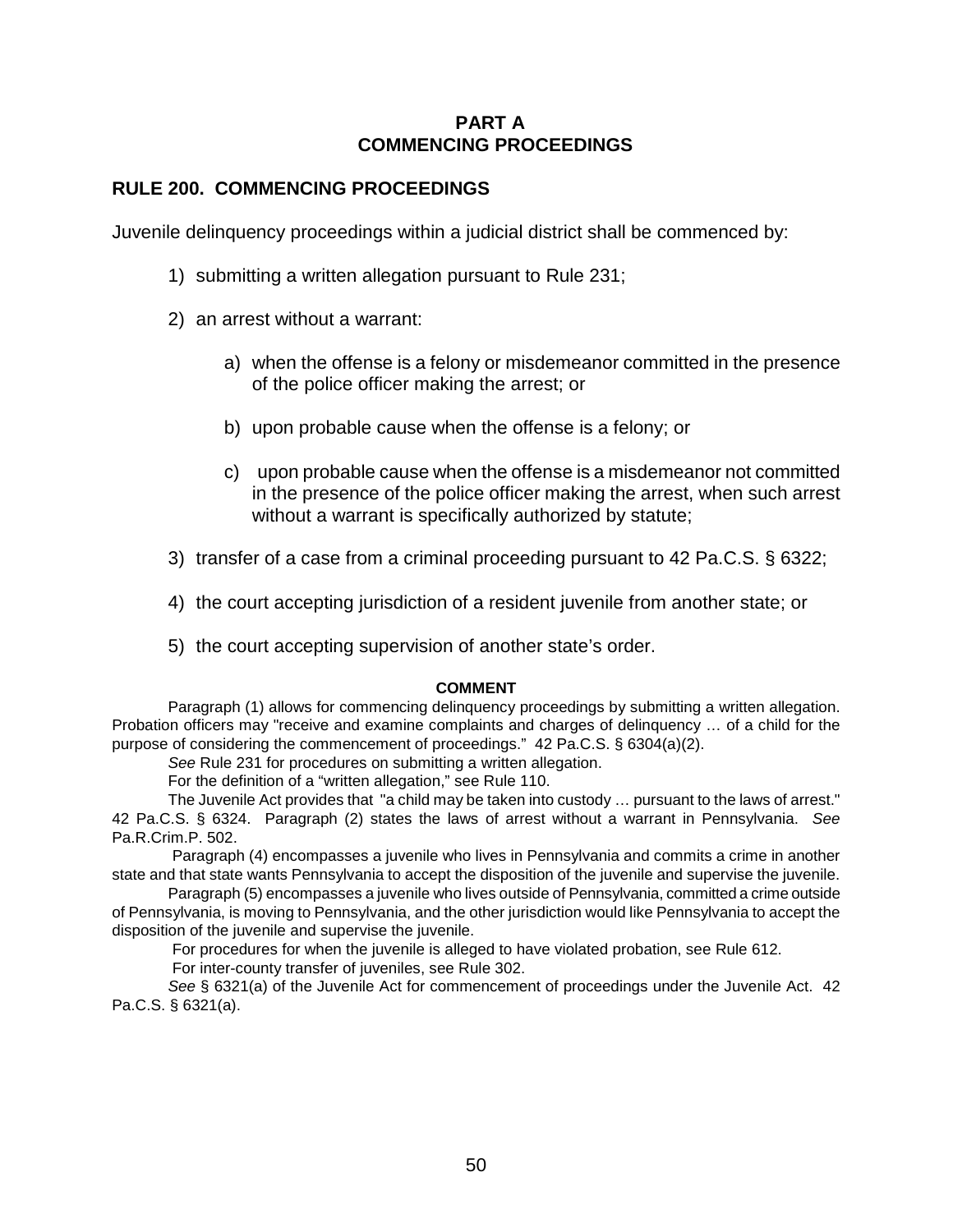### **PART B ARREST PROCEDURES IN DELINQUENCY CASES**

#### **(a) Arrest Warrants**

- 210. Arrest Warrants
- 211. Requirements for Issuance
- 212. Duplicate and Alias Warrants of Arrest
- 213. Execution of Arrest Warrant

### **(b) Arrests Without Warrant**

- 220. Procedure in Cases Commenced by Arrest Without Warrant
- 221. Temporary Detention Following Arrest

#### **RULE 210. ARREST WARRANTS**

- A. **Application.** An application for an arrest warrant shall be made by filing a written allegation supported by a probable cause affidavit with the president judge or any issuing authority designated by the president judge of each judicial district. The president judge shall ensure twenty-four hour availability of a designated issuing authority.
- B. **Arrest procedures.** When a juvenile is arrested pursuant to a warrant, the case shall proceed in the same manner as a warrantless arrest pursuant to Rule 220.

#### **COMMENT**

For the contents of a written allegation, see Rule 232. For the requirements of the issuance of an arrest warrant, see Rule 211.

Before issuing an arrest warrant, the issuing authority may inquire as to whether other reasonable remedies available through the Juvenile Act have been considered.

Under paragraph (A), the president judge of each judicial district may designate a juvenile court judge, another common pleas judge, or another issuing authority to receive applications for arrest warrants. The president judge also must designate an issuing authority to receive applications after normal business hours and on holidays. For the definition of "issuing authority," see Rule 110.

In addition to paragraph (A), the police officer is to submit a copy of the written allegation to the juvenile probation office or to the attorney for the Commonwealth. *See* Rule 231(A)(2).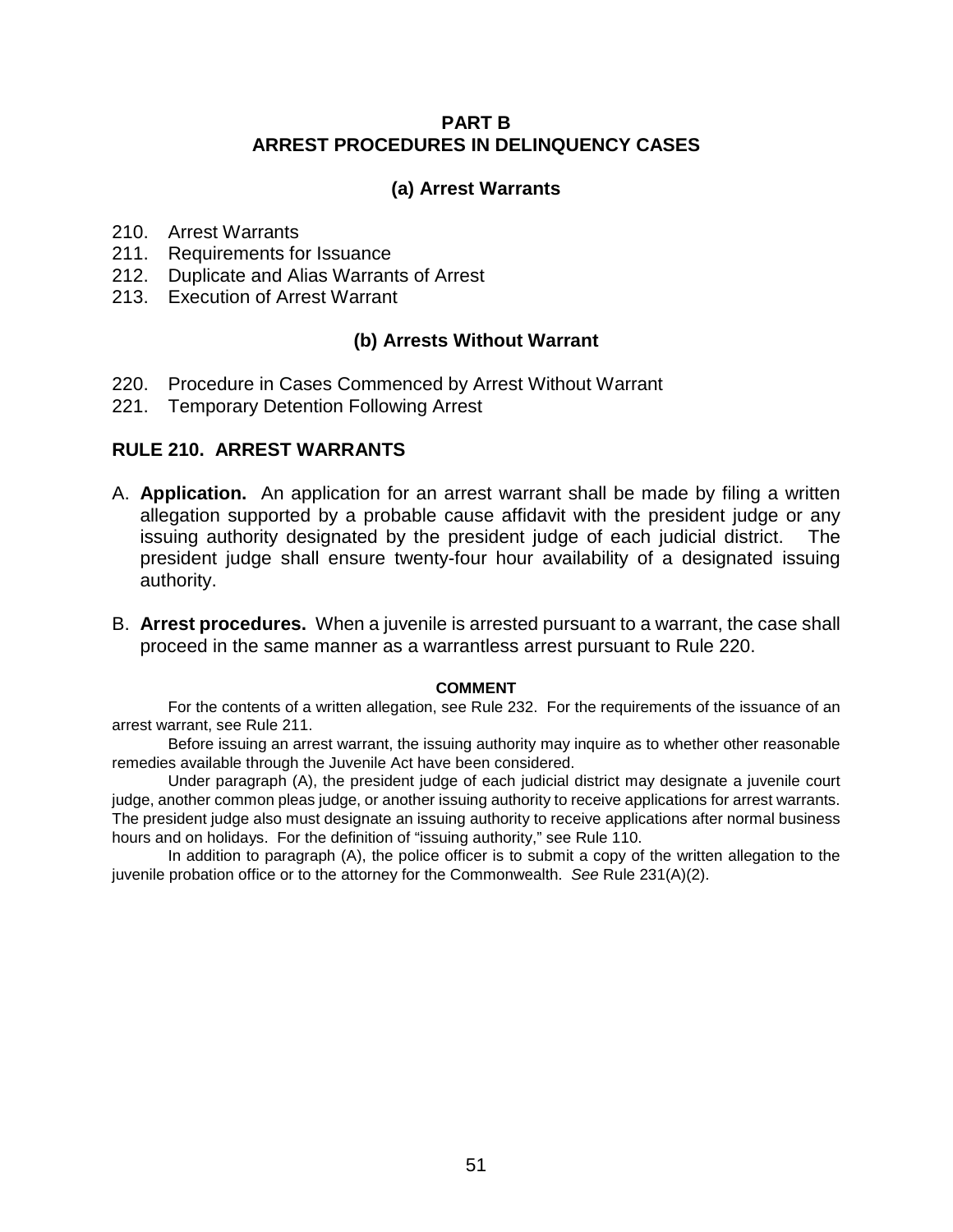#### **RULE 211. REQUIREMENTS FOR ISSUANCE**

- A. **Probable Cause.** No arrest warrants shall be issued but upon probable cause, supported by one or more affidavits sworn to before the issuing authority. The issuing authority, in determining whether probable cause has been established, may not consider any evidence outside the affidavits.
- B. **Evidence.** At any hearing on a motion challenging an arrest warrant, no evidence shall be admissible to establish probable cause for the arrest warrant, other than the affidavits provided for in paragraph (A).

#### **COMMENT**

This rule does not preclude oral testimony before the issuing authority, but it requires that such testimony be reduced to an affidavit prior to the issuance of a warrant. All affidavits in support of an application for an arrest warrant should be sworn to before the issuing authority prior to the issuance of the warrant.

This rule carries over to the arrest warrant, the requirement that the evidence presented to the issuing authority be reduced to writing and sworn to, and that only the writing is subsequently admissible to establish that there was probable cause. In these respects, the procedure is similar to that applicable to search warrants. *See* Pa.R.Crim.P. 203.

For a discussion of the requirements of probable cause for the issuance of an arrest warrant, see *Commonwealth v. Flowers*, 369 A.2d 362 (Pa. Super. Ct. 1976).

The affidavit requirements of this rule are not intended to apply when an arrest warrant is to be issued for noncompliance with a citation, with a summons, or with a court order.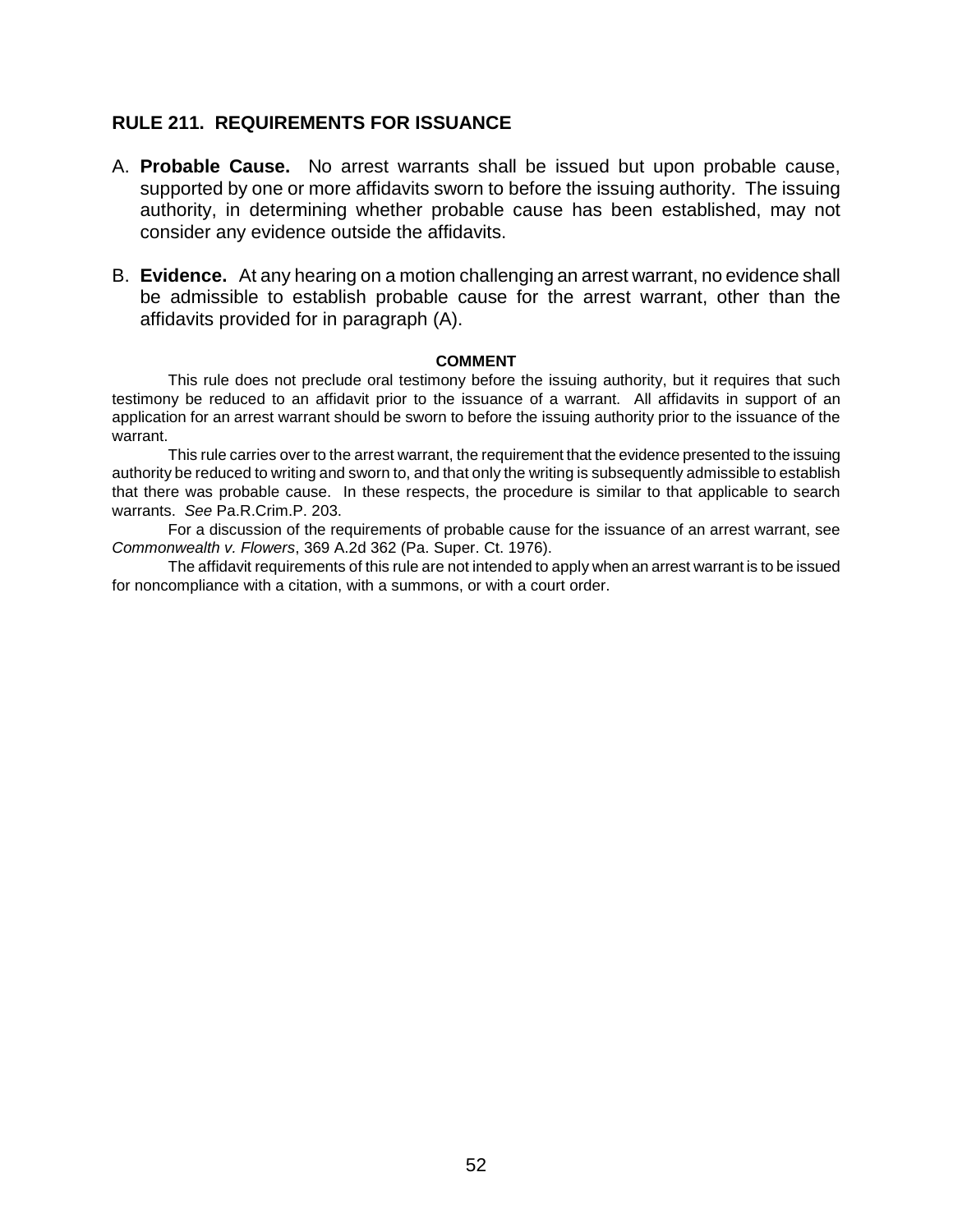# **RULE 212. DUPLICATE AND ALIAS WARRANTS OF ARREST**

- A. **Duplicates.** When a warrant of arrest has been issued and it appears necessary or desirable to issue duplicates for execution, the issuing authority may issue any number of duplicates. Each duplicate shall have the same force and effect as the original. Costs may be assessed only for one such warrant and only one service fee may be charged.
- B. **Alias.** After service and execution of an original or duplicate warrant, an alias warrant may be issued if the purpose for which the original or duplicate has been issued has not been accomplished.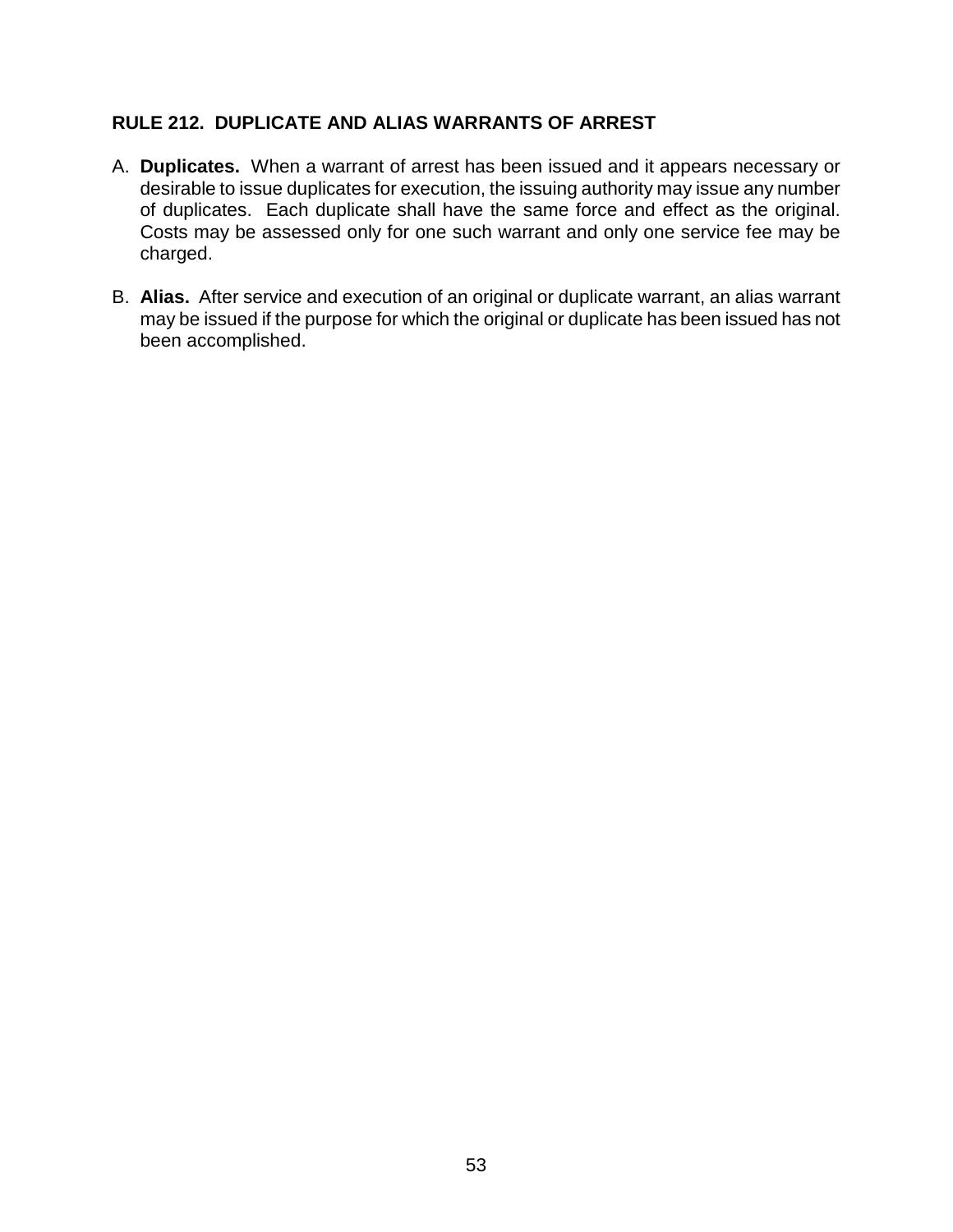# **RULE 213. EXECUTION OF ARREST WARRANT**

- A. A warrant of arrest may be executed at any place within the Commonwealth.
- B. A police officer shall execute a warrant of arrest.

#### **COMMENT**

For the definition of "police officer," see Rule 110.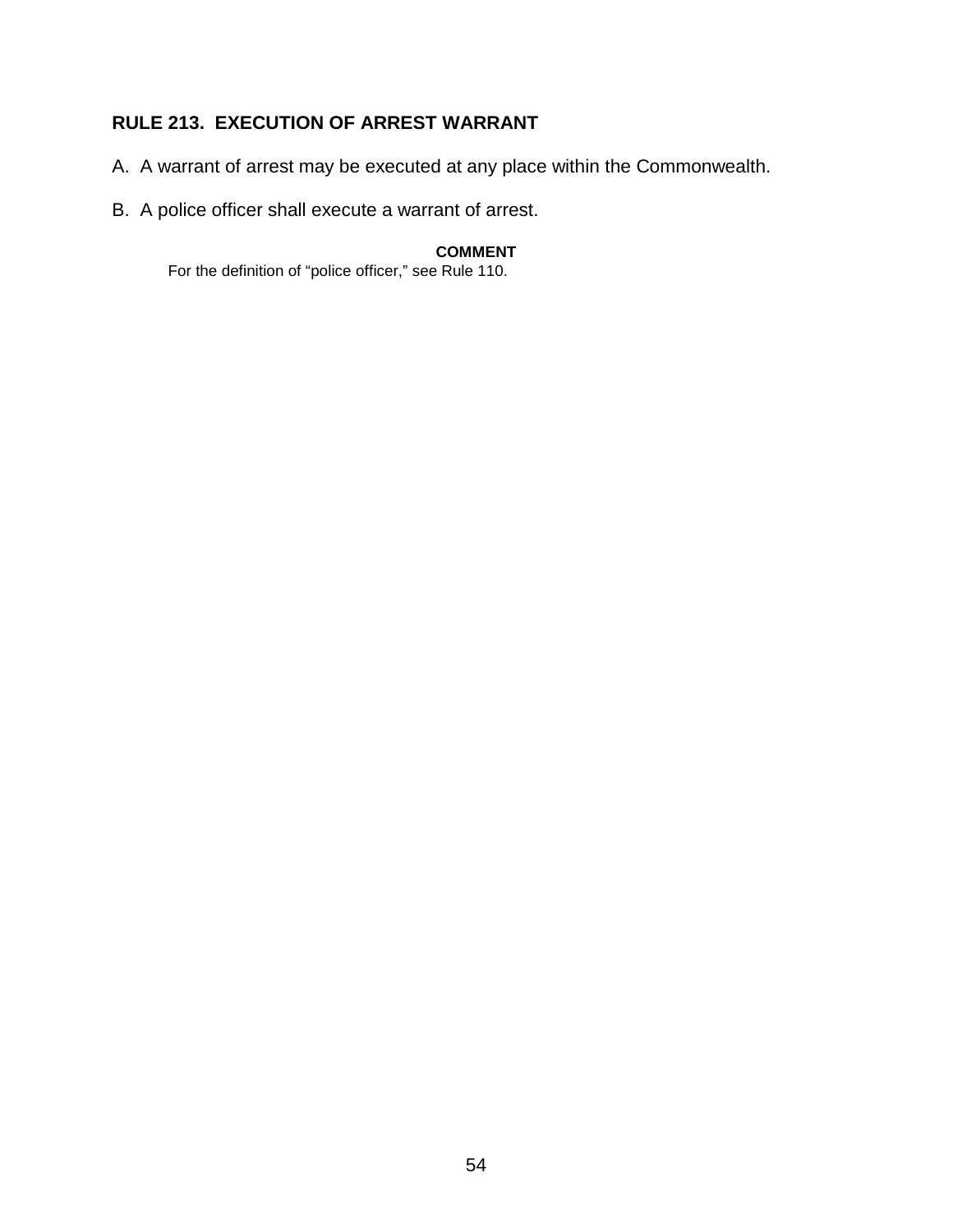### **(b) Arrests Without Warrant**

### **RULE 220. PROCEDURE IN CASES COMMENCED BY ARREST WITHOUT WARRANT**

The person arresting a juvenile, with all reasonable speed and without first taking the juvenile elsewhere, shall notify the guardian of the arrest of the juvenile, the reason for the arrest, and the juvenile's whereabouts, and promptly shall either:

- 1) release the juvenile to his or her guardian upon the guardian's promise to bring the juvenile before the court when requested by the court, unless detention of the juvenile is warranted; or
- 2) deliver the juvenile before the court or to a detention facility designated by the court; or
- 3) deliver the juvenile to a medical facility if the juvenile is believed to be suffering from a serious physical condition or illness that requires prompt treatment.

In all cases, the police officer promptly shall submit the written allegation, as required by Rule 231(A)(2).

#### **COMMENT**

The release of the juvenile does not eliminate the requirement of submission of a written allegation. For the general procedures governing written allegations, see Chapter 2, Part (C). *See* 42 Pa.C.S. § 6326.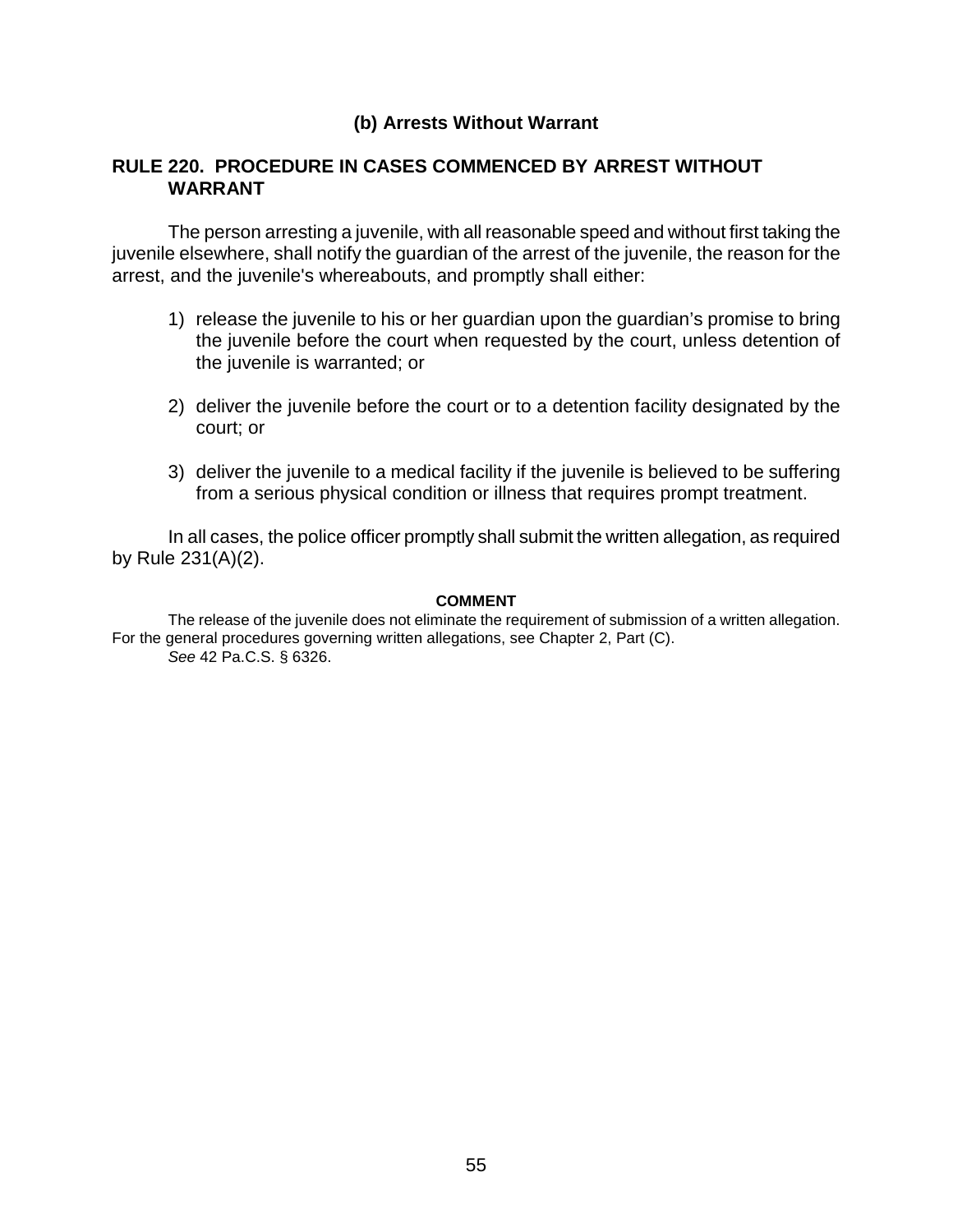# **RULE 221. TEMPORARY DETENTION FOLLOWING ARREST**

- A. **Secure detention.** A juvenile under arrest may be held securely in a municipal police lock-up or other facility that houses an adult lock-up only under the following conditions:
	- 1) the secure holding shall only be for the purpose of identification, investigation, processing, releasing or transferring the juvenile to a guardian, juvenile court, or detention facility;
	- 2) the secure holding shall be limited to the minimum time necessary to complete the procedures listed in paragraph (A)(1), but in no case may such holding exceed six hours; and
	- 3) if so held, the juvenile must be separated by sight and sound from incarcerated adult offenders and must be under the continuous visual supervision of law enforcement officials or facility staff.

A juvenile shall be deemed to be held securely only when physically detained, confined in a locked room or cell, or when secured to a cuffing rail or other stationary object within the facility.

- B. **Non-secure detention**. Notwithstanding other provisions of law, a juvenile may be held in non-secure custody in a building or facility that houses an adult lock-up only under the following conditions:
	- 1) the area where the juvenile is held is an unlocked multi-purpose area that is not designated or used as a secure detention area or is not part of a secure detention area; or, if the area is a secure booking or similar area, it is used only for processing purposes;
	- 2) the juvenile is not physically secured to a cuffing rail or other stationary object during the period of custody in the facility;
	- 3) the area is limited to providing non-secure custody only long enough for the purposes of identification, investigation, processing or release to guardians or for arranging transfer to another agency or appropriate facility; and
	- 4) the juvenile must be under continuous visual supervision by a law enforcement officer or other facility staff during the period of non-secure custody.

#### **COMMENT**

This rule reflects certain provisions of § 6326 of the Juvenile Act. 42 Pa.C.S. § 6326.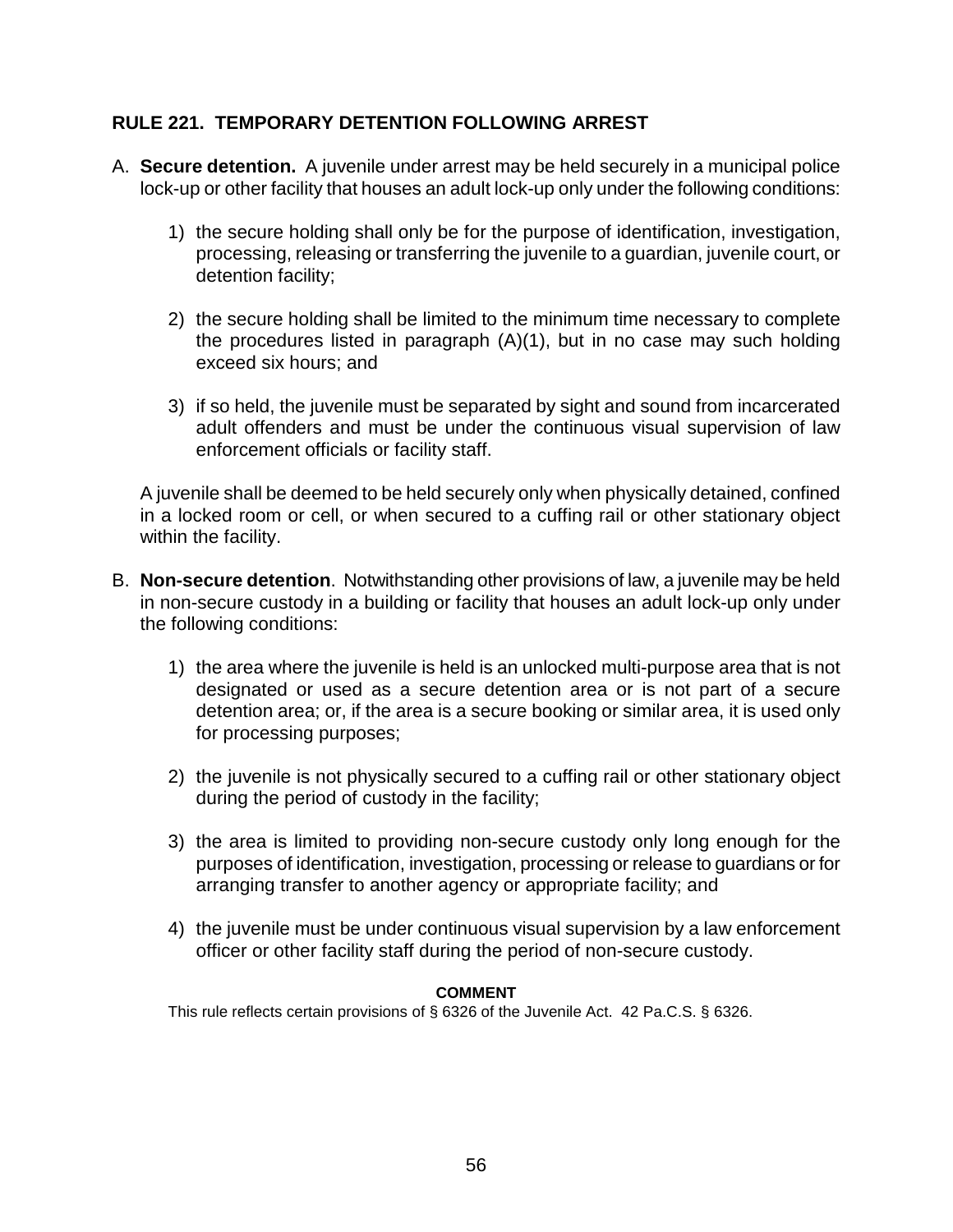### **PART C WRITTEN ALLEGATION PROCEDURES**

- 231. Written Allegations
- 232. Contents of Written Allegation
- 233. Approval of Private Written Allegation

### **RULE 231. WRITTEN ALLEGATION**

- A. **Submission.** In every delinquency case, the law enforcement officer shall submit a written allegation to the juvenile probation office.
	- 1) **Juvenile not under arrest.** When a juvenile is not under arrest, a written allegation shall be submitted to the juvenile probation office and a copy shall be forwarded to the attorney for the Commonwealth's office unless the District Attorney elects to require initial receipt and approval of the written allegation under paragraph (B).
	- 2) **Juvenile under arrest.** When a juvenile is under arrest, a written allegation shall be submitted promptly to the court or detention facility, and copies shall be immediately forwarded to the juvenile probation office and the attorney for the Commonwealth's office unless the District Attorney elects to require initial receipt and approval of the written allegation under paragraph (B).
- B. **Approval by the District Attorney.** The District Attorney of any county may require initial receipt and approval of written allegations by an attorney for the Commonwealth before a delinquency proceeding is commenced.
	- 1) **Certification.** If the District Attorney elects to require initial receipt and approval of written allegations in his or her county, the District Attorney shall file a certification with the court of common pleas. The certification shall specifically state the classes, grading, or types of cases that the police officer shall submit to the attorney for the Commonwealth's office.
	- 2) **Timeliness.** All written allegations shall be approved or disapproved without unreasonable delay. An attorney for the Commonwealth shall be available at all times for this purpose.

### C. **Procedures Following the Attorney for the Commonwealth's Approval.**

1) **Juvenile not under arrest.** If a juvenile is not under arrest and an attorney for the Commonwealth approves the written allegation, notice of the approval and a copy of the written allegation shall be forwarded immediately to the juvenile probation office.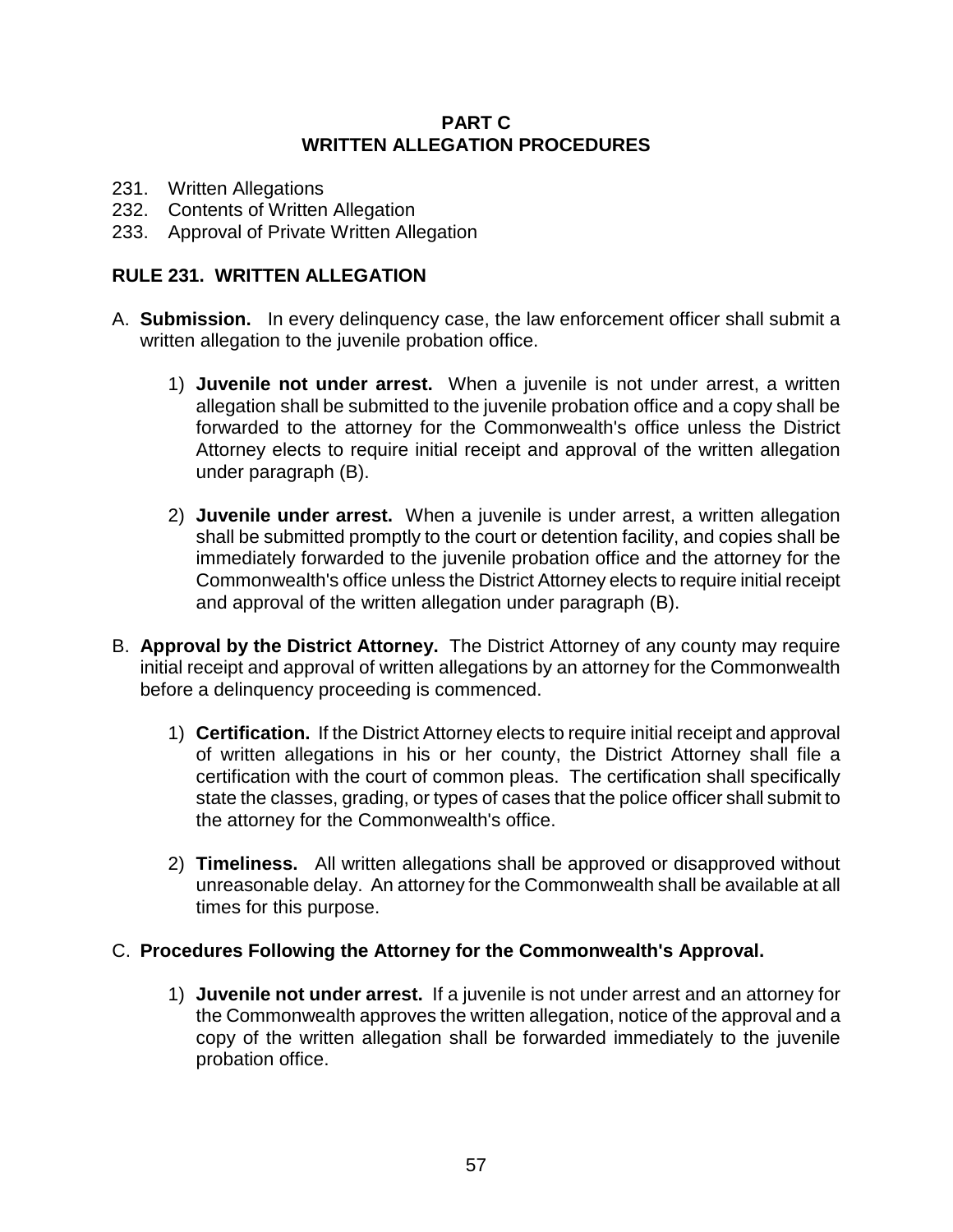- 2) **Juvenile under arrest.** If a juvenile is under arrest, the written allegation shall be submitted to the attorney for the Commonwealth and approved prior to taking the juvenile to a detention facility. The attorney for the Commonwealth shall ensure the compliance of the time requirements of Rule 221(A). If the written allegation is approved, it shall be submitted promptly to the court or detention facility. A copy of the notice of the approval and the written allegation shall be forwarded to the juvenile probation office.
- D. **Attorney for the Commonwealth's Disapproval.** If the written allegation has been disapproved for prosecution, it shall nevertheless be transmitted to the juvenile probation office with notice of the disapproval. If the juvenile is in custody, the juvenile shall be released immediately.

#### **COMMENT**

*See* Rules 210 (Arrest Warrants) and 220 (Procedures in Cases Commenced by Arrest Without Warrant) for the procedures on submitting written allegations for arrests.

Under paragraphs (A)(2) and (C)(2), the police officer must submit the written allegation promptly to the intake staff at the court or the detention facility. The facility should not accept a juvenile for detention if a written allegation is not sent with the juvenile.

Under paragraph (B), the District Attorney decides whether an attorney for the Commonwealth receives initial receipt and approval of written allegations. Once the District Attorney has filed a certification with the court under paragraph (B)(1), any attorney for the Commonwealth may receive and approve written allegations as specified in the certification by the District Attorney.

Under paragraph (D), a juvenile should be released from custody unless there are other legally sufficient bases for detaining the juvenile, such as, violation of probation or other pending charges.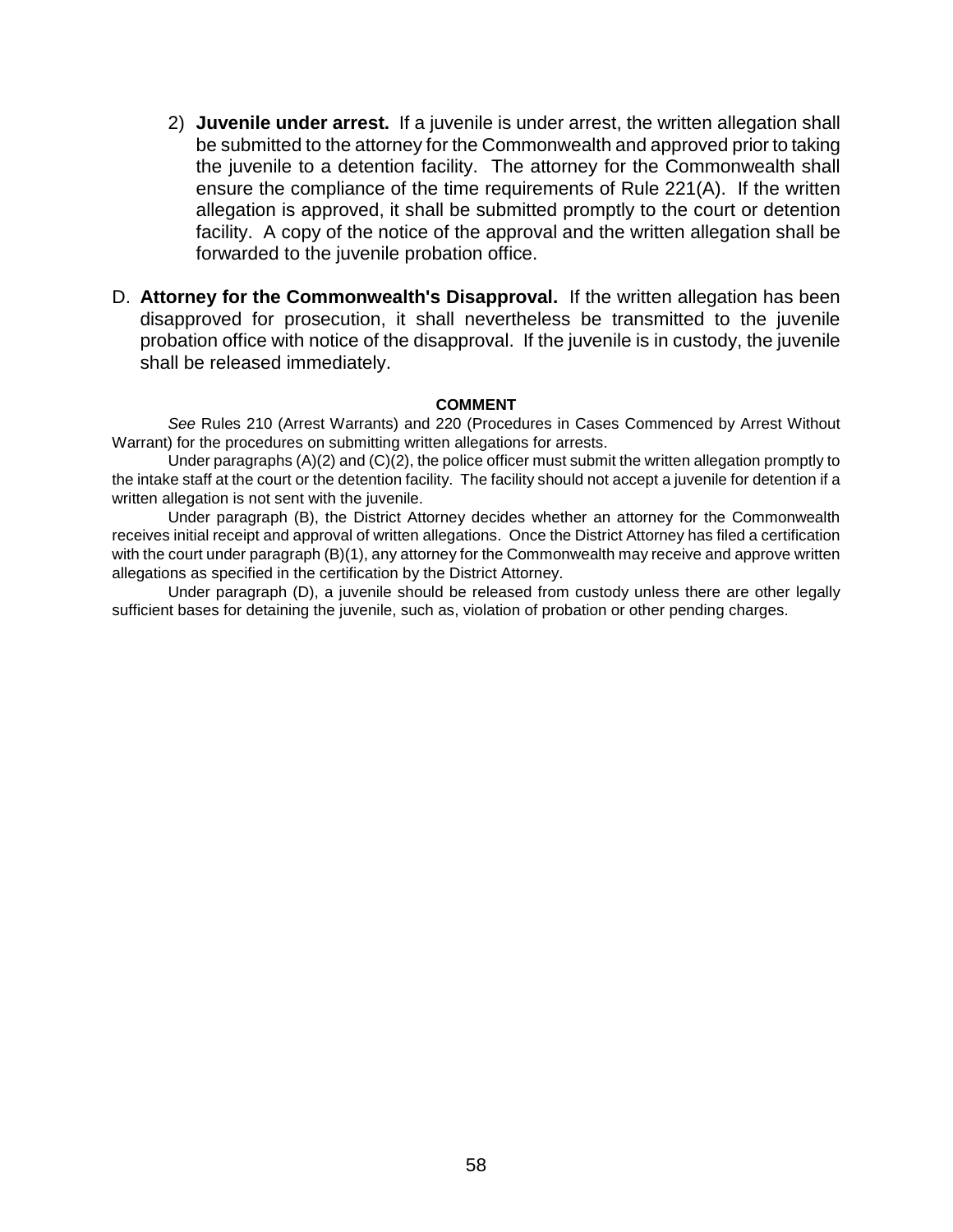# **RULE 232. CONTENTS OF WRITTEN ALLEGATION**

Every written allegation shall contain:

- 1) the name of the person making the allegations;
- 2) the name, date of birth, and resident address, if known, of the juvenile, or if unknown, a description of the juvenile;
- 3) a statement that:
	- a) it is in the best interest of the juvenile and the public that the proceedings be brought; and
	- b) the juvenile is in need of treatment, supervision, or rehabilitation;
- 4) the date when the offense is alleged to have been committed; provided, however:
	- a) if the specific date is unknown, or if the offense is a continuing one, it shall be sufficient to state that it was committed on or about any date within the period of limitations; and
	- b) if the date or day of the week is an essential element of the offense charged, such date or day shall be specifically set forth;
- 5) the place where the offense is alleged to have been committed;
- 6) a) a summary of the facts sufficient to advise the juvenile of the nature of the offense charged;
	- b) the official or customary citation of the statute and section thereof, or other provision of law which the juvenile is alleged to have violated, but an error in such citation shall not affect the validity or sufficiency of the written allegation; and
	- c) the name of any conspirators, if known;
- 7) a statement that the acts were against the peace and dignity of the Commonwealth of Pennsylvania or in violation of an ordinance of a political subdivision;
- 8) a notation if criminal laboratory services are requested in the case;
- 9) a verification by the person making the allegation that the facts set forth in the written allegation are true and correct to the person's personal knowledge,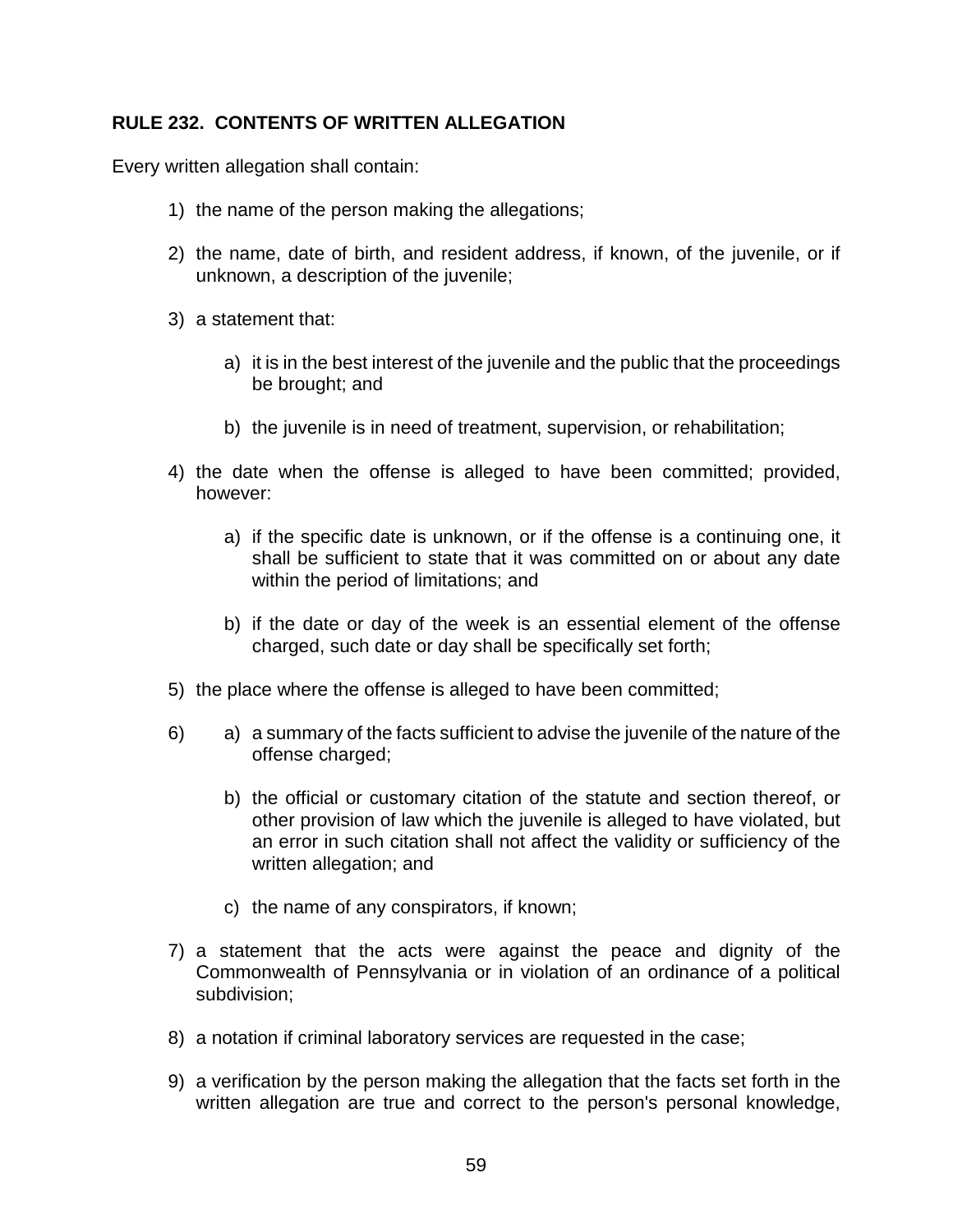information, or belief, and that any false statement made therein are subject to the penalties of the Crimes Code, 18 Pa.C.S. § 4904, relating to unsworn falsification to authorities; and

10) the signature of the person making the allegation and the date of execution of the written allegation.

#### **COMMENT**

This rule sets forth the required contents of all written allegations whether the person making the allegation is a law enforcement officer, a police officer, or a private citizen.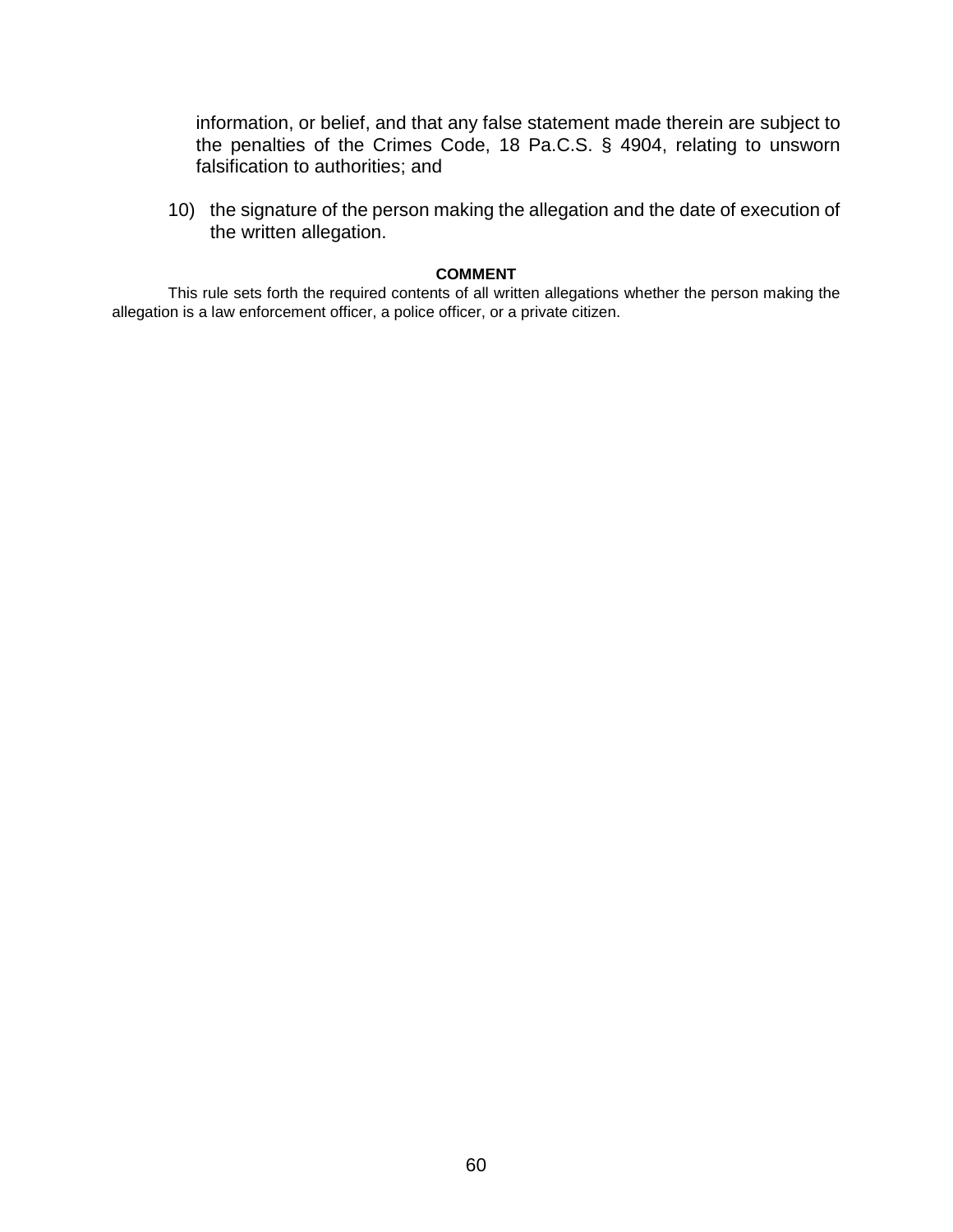# **RULE 233. APPROVAL OF PRIVATE WRITTEN ALLEGATIONS**

A. **Submission of written allegation.** When the person making the allegation is not a law enforcement officer, the written allegation shall be submitted to the juvenile probation officer for approval, unless the District Attorney has elected to require initial receipt and approval under Rule 231(B). The juvenile probation officer or the attorney for the Commonwealth shall approve or disapprove the written allegation without unreasonable delay.

#### B. **Requirements.**

- 1) **Approval.** If the private written allegation is approved, the case shall proceed as any other written allegation under Rule 231(C) and (D).
- 2) **Disapproval.** If the written allegation is disapproved, the attorney for the Commonwealth or the juvenile probation officer shall state the reasons on the written allegation form and return it to the person making the allegation. The person making the allegation may file a motion for review of the disapproval by the court.

#### **COMMENT**

For the contents of a written allegation, see Rule 231.

In all cases where the affiant is not a law enforcement officer, the written allegation should be submitted for approval or disapproval by the juvenile probation officer or the attorney for the Commonwealth. Once the allegation is approved, the case should proceed as any other written allegation would proceed. *See* Rule 231.

When the person filing a document alleging a juvenile committed a delinquent act is a private citizen, they should follow the same process and proceedings as probation officers and law enforcement officers. Private citizens are not to be afforded additional rights when it comes to adjudicating a juvenile delinquent. The purpose of the Juvenile Act, 42 Pa.C.S. § 6334, is achieved by providing an avenue for the private citizen to commence a delinquency proceeding by submitting a written allegation. If the written allegation is disapproved, the private citizen has the right to appeal the case by motion to the court of common pleas. If the court of common pleas overturns the decision of the attorney for the Commonwealth or the juvenile probation officer, the court should direct the attorney for the Commonwealth or juvenile probation officer to approve the written allegation and proceed with the case in the same manner as any other case. This procedure ensures informal court action in not precluded, such as, informal adjustment. Once a petition is filed, informal adjustment is not allowed. *See Comment* to Rule 312.

For motions and service, see Rules 344 and 345.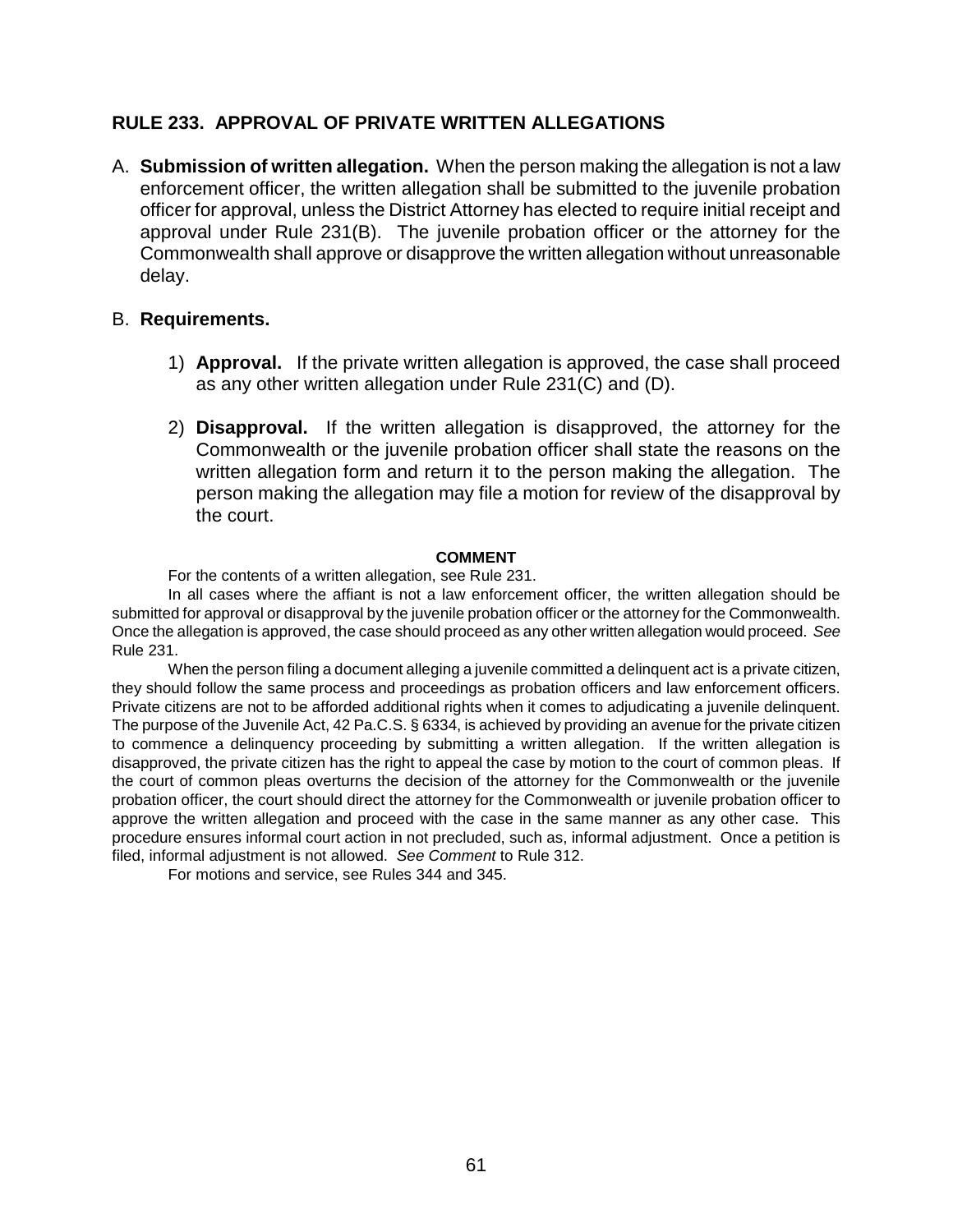### **PART D PRE-ADJUDICATORY DETENTION**

- 240. Detention of Juvenile
- 241. Notice of Detention Hearing
- 242. Detention Hearing
- 243. Detention Rehearings

## **RULE 240. DETENTION OF JUVENILE**

- A. **Detention requirements.** If a juvenile is brought before the court or delivered to a detention facility designated by the court, the juvenile probation officer immediately shall:
	- 1) examine the written allegation;
	- 2) make an investigation, which may include an intake conference with the juvenile, the juvenile's attorney, guardian, or other interested and informed adult; and
	- 3) release the juvenile, unless it appears that the juvenile's detention is warranted.
- B. **Filing of petition.** The release of the juvenile shall not prevent the subsequent filing of a petition.
- C. **Prompt hearing.** If the juvenile is not released, a detention hearing shall be held no later than seventy-two hours after the juvenile is placed in detention.
- D. **Time restrictions.** Except as provided in paragraphs (D)(1) and (D)(2), if the adjudicatory hearing is not held or notice of intent to transfer is not submitted within the ten-day period as specified in Rules 391 and 404, the juvenile shall be released.
	- 1) A juvenile may be detained for an additional single period not to exceed ten days when the court determines that:
		- a) evidence material to the case is unavailable;
		- b) due diligence to obtain such evidence has been exercised;
		- c) there are reasonable grounds to believe that such evidence will be available at a later date; and
		- d) the detention of the juvenile would be warranted.
	- 2) A juvenile may be detained for successive ten-day intervals if the result of delay is caused by the juvenile. The court shall state on the record if failure to hold the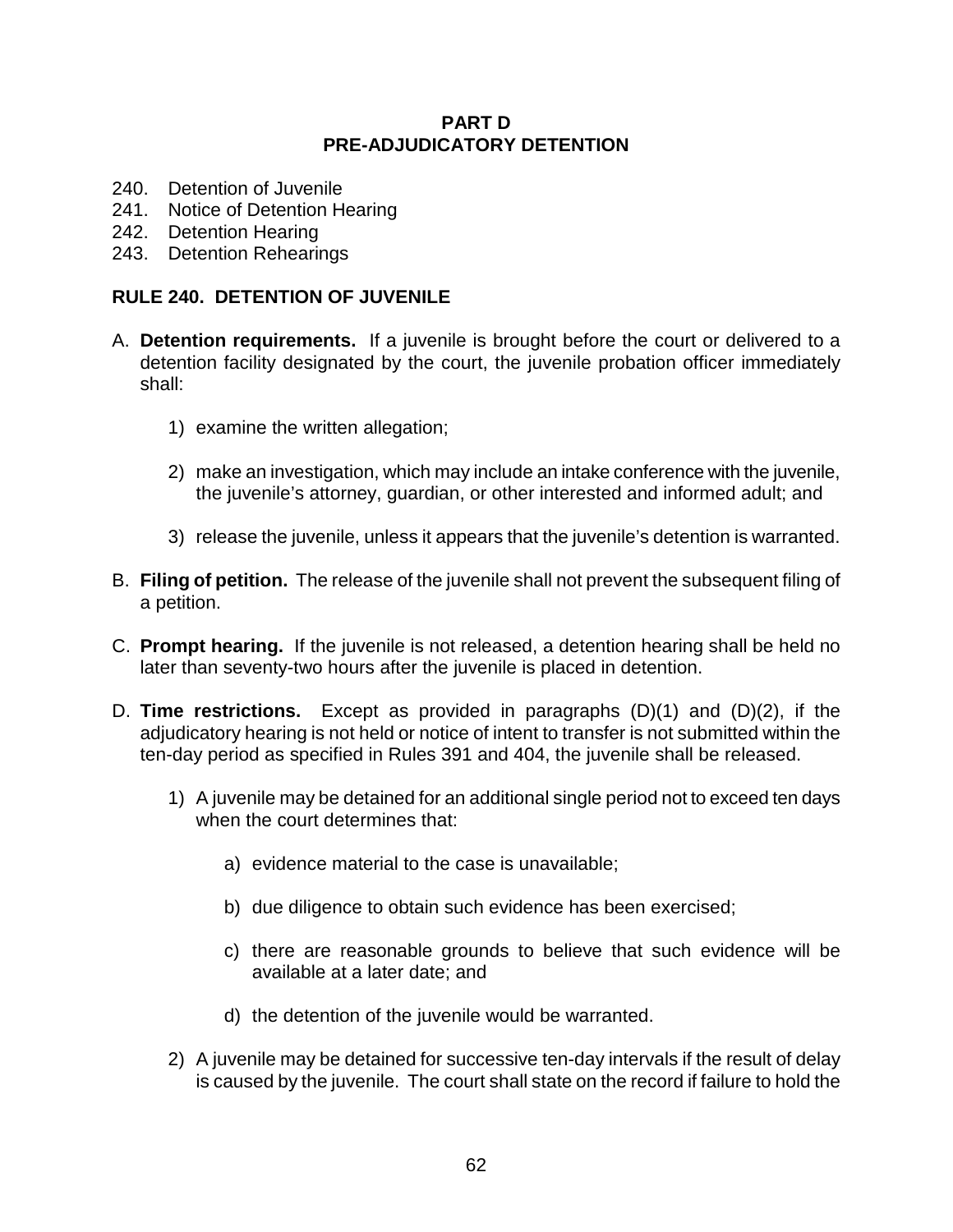hearing resulted from delay caused by the juvenile. Delay caused by the juvenile shall include, but not be limited to:

- a) delay caused by the unavailability of the juvenile or the juvenile's attorney;
- b) delay caused by any continuance granted at the request of the juvenile or the juvenile's attorney; or
- c) delay caused by the unavailability of a witness resulting from conduct by or on behalf of the juvenile.

#### **COMMENT**

If a juvenile is detained, the guardian should be notified immediately. *See* Rules 220 (Procedures in Cases Commenced by Arrest Without Warrant) and 313(B) (Taking into Custody from Intake) for notification of the guardian.

Under paragraph (D), if the juvenile causes delay, the juvenile may continue to be held in detention. The additional period of detention should not exceed ten days. The court may continue such detention for successive ten-day intervals. The time restrictions of paragraph (D) apply to a juvenile who is placed in detention, even if previously released.

For time restrictions on detention for juveniles scheduled for a transfer hearing to criminal proceedings, see Rule 391.

For statutory provisions on detention, see 42 Pa.C.S. §§ 6325, 6335. For the Juvenile Court Judges Commission's Detention Standards, see 37 PA. CODE § 200.101 *et seq*. (2003).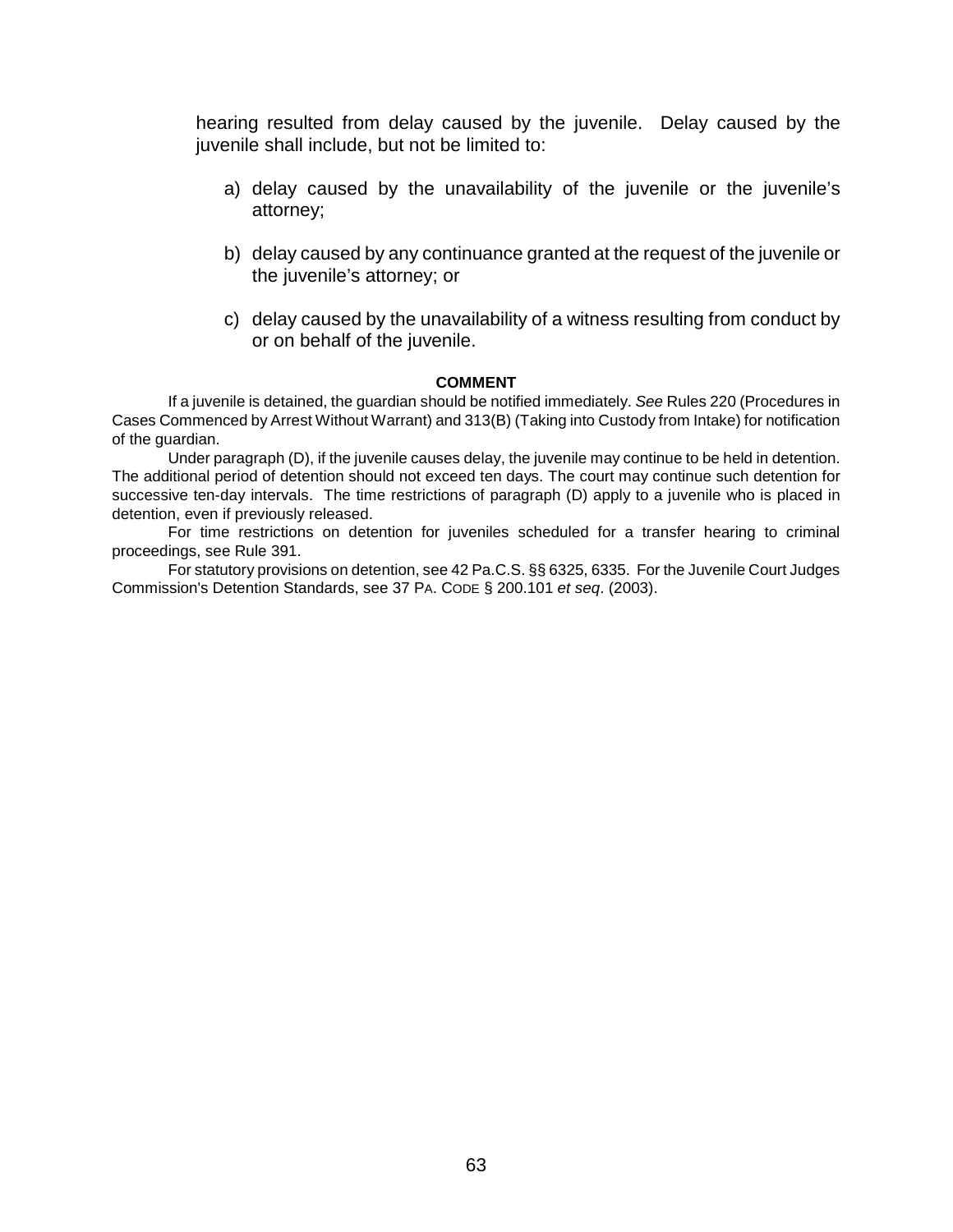# **RULE 241. NOTICE OF DETENTION HEARING**

Notice of the detention hearing, including date, time, place, and purpose, shall be given to:

- 1) the juvenile;
- 2) the juvenile's guardian;
- 3) the juvenile's attorney;
- 4) the juvenile probation officer;
- 5) the attorney for the Commonwealth; and
- 6) any other parties necessary for the detention hearing.

#### **COMMENT**

Notice should be as timely as possible. Because there is a seventy-two hour time restriction, notice may be oral. Every possible attempt should be made to notify all interested persons.

If a guardian has not been notified, a rehearing must be ordered under Rule 243 upon submission of an affidavit by the guardian.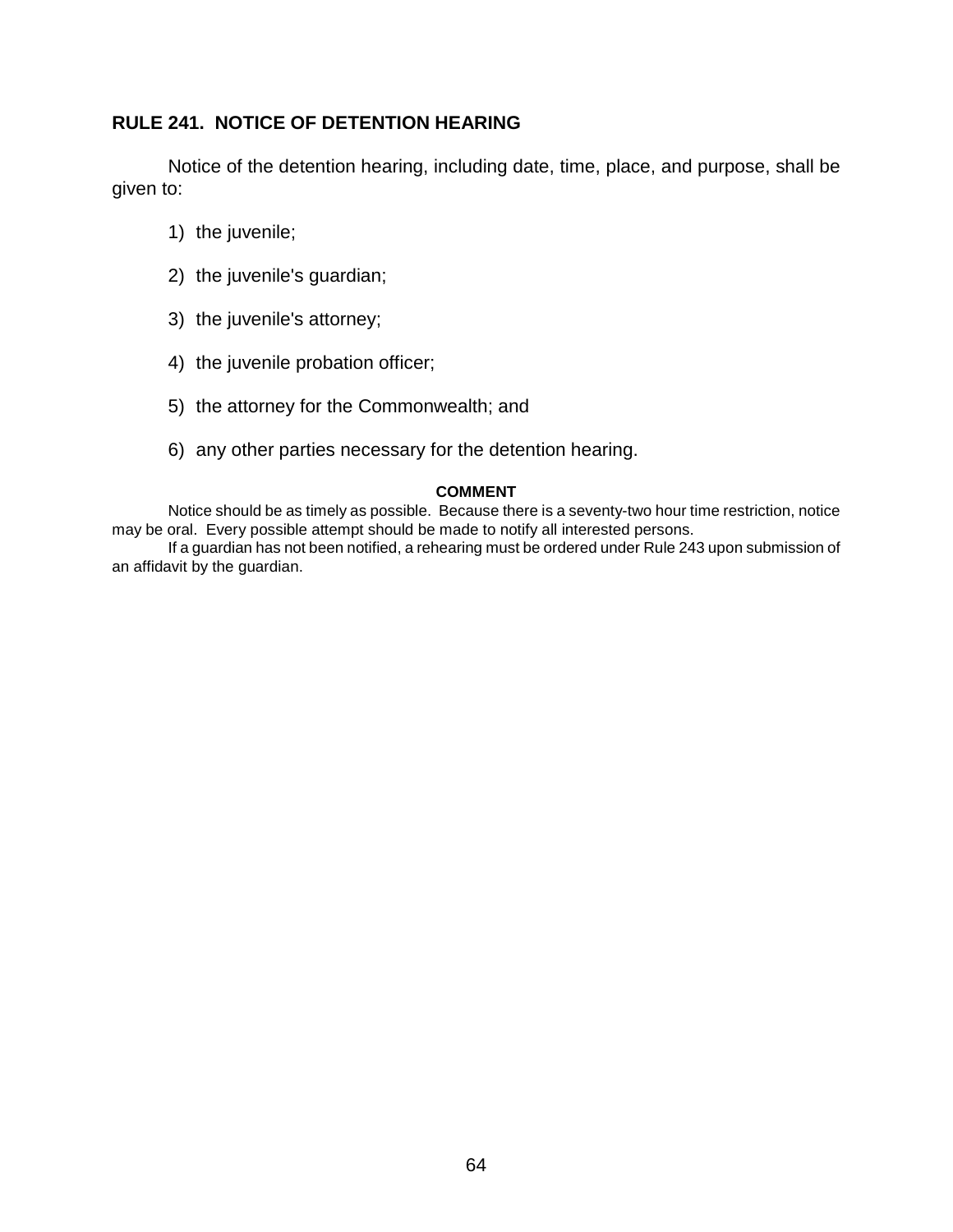# **RULE 242. DETENTION HEARING**

- A. **Informing juvenile of rights.** Upon commencement of the hearing, the court shall inform the juvenile of:
	- 1) the nature of the delinquency allegations;
	- 2) the right to counsel and to assigned counsel; and
	- 3) the right to remain silent with respect to any allegation of delinquency.

### B. **Manner of hearing.**

- 1) **Conduct.** The hearing shall be conducted in an informal but orderly manner.
- 2) **Recording.** If requested by the juvenile or the Commonwealth, or if ordered by the court, the hearing shall be recorded by appropriate means. If not so recorded, full minutes of the hearing shall be kept.
- 3) **Testimony and evidence.** All evidence helpful in determining the questions presented, including oral or written reports, may be received by the court and relied upon to the extent of its probative value even though not competent in the hearing on the petition. The juvenile's attorney, the juvenile, if unrepresented, and the attorney for the Commonwealth shall be afforded an opportunity to examine and controvert written reports so received.
- 4) The juvenile shall be present at the detention hearing and the juvenile's attorney or the juvenile, if unrepresented, may:
	- a) cross-examine witnesses offered against the juvenile; and
	- b) offer evidence or witnesses, if any, pertinent to the probable cause or detention determination.
- C. **Findings.** The court shall determine whether:
	- 1) there is probable cause that a delinquent act was committed by the juvenile; and
	- 2) detention of the juvenile is warranted.
- D. **Filing of petition.** If a juvenile remains detained after the hearing, a petition shall be filed with the clerk of courts within twenty-four hours or the next court business day.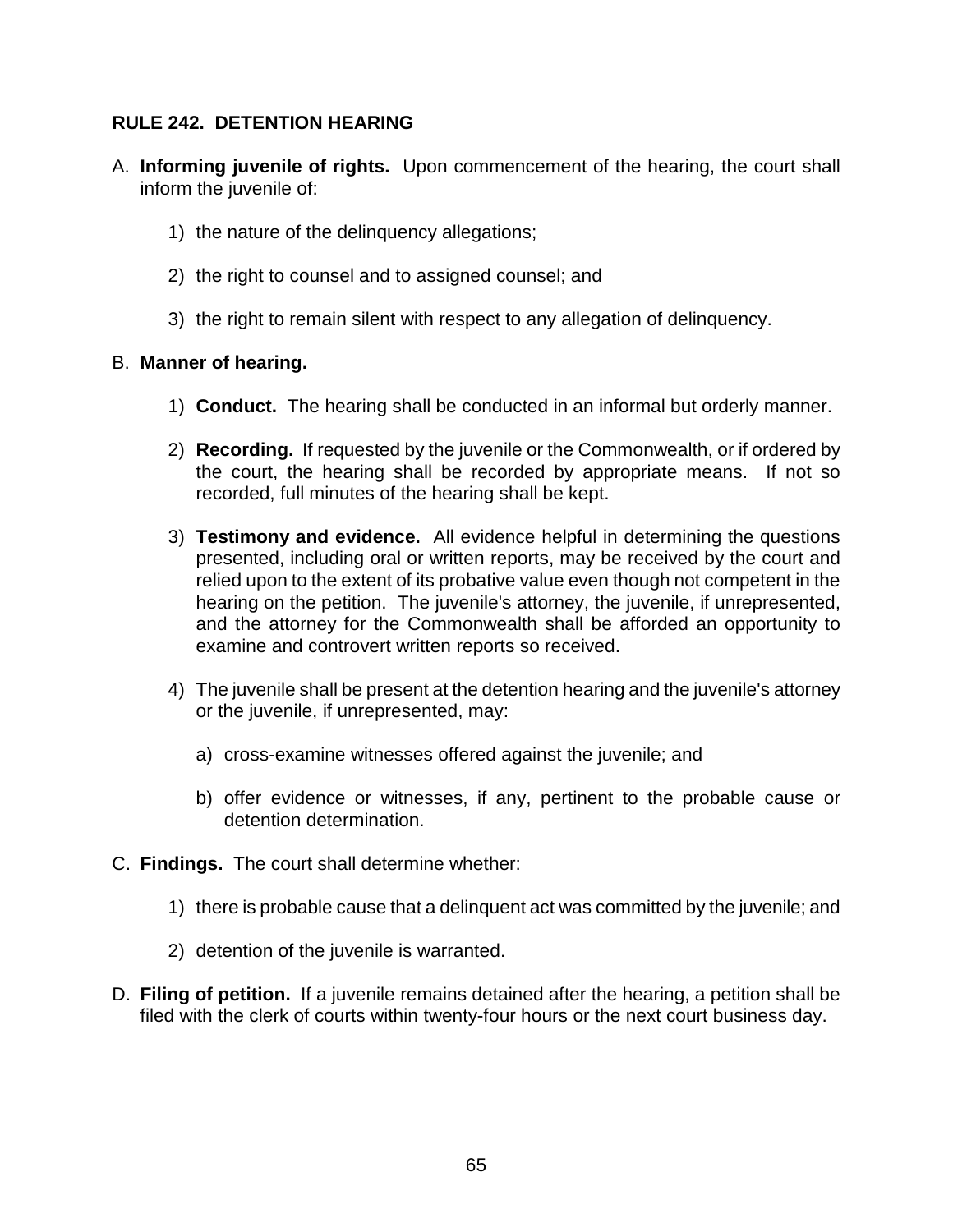#### **COMMENT**

A detention hearing consists of two stages. The first stage of a detention hearing is a probable cause hearing. If probable cause is not found, the juvenile must be released. If probable cause is found, then the court is to proceed to the second stage.

The second stage of a detention hearing is a detention determination hearing. The court should hear pertinent evidence from all parties concerning the detention status of the juvenile, review and consider all alternatives to secure detention, and determine if the detention of the juvenile is warranted.

The procedures of paragraph (D) deviate from the procedures of the Juvenile Act. *See* 42 Pa.C.S. § 6331. Under paragraph (D), a petition does not have to be filed within twenty-four hours of the juvenile's detention; rather, the petition should be filed within twenty-four hours of the conclusion of the detention hearing if the juvenile is detained. If the juvenile is not detained, a petition may be filed at any time prior to the adjudicatory hearing. However, the juvenile's attorney should have sufficient notice of the charges prior to the adjudicatory hearing to prepare for the defense of the juvenile. *See* Rule 363 for time of service. *See*  Rule 331 for service of the petition. *See* Rule 330 for petition requirements.

*See* 42 Pa.C.S. §§ 6332, 6336, and 6338 for the statutory provisions concerning informal hearings and other basic rights.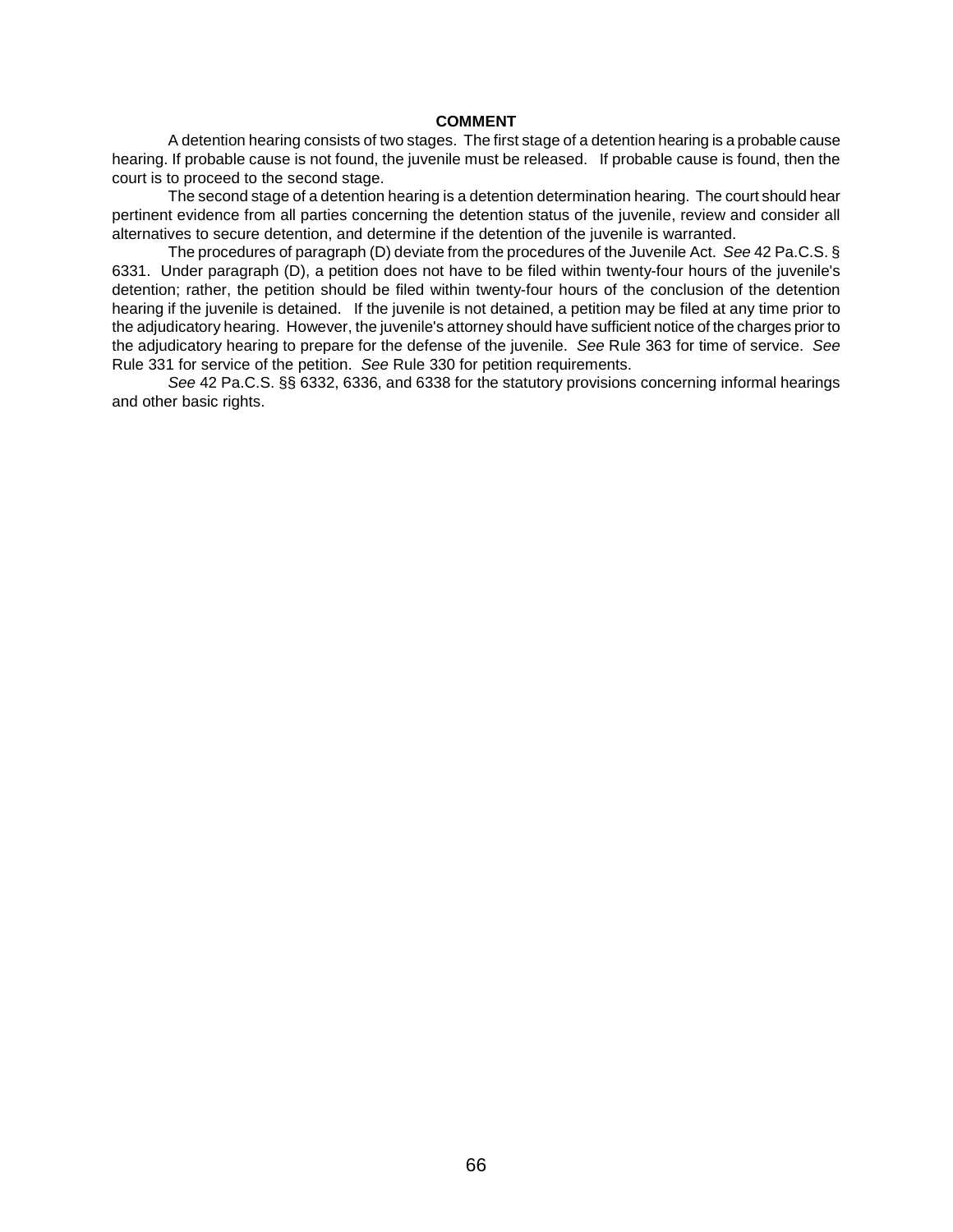# **RULE 243. DETENTION REHEARINGS**

- A. **Mandatory Rehearing.** If the guardian submits an affidavit to the juvenile probation officer alleging that the guardian was not notified of the detention hearing and that the guardian did not appear or waive appearance at the detention hearing, a rehearing shall be held within seventy-two hours of the submission of the affidavit.
- B. **Discretionary Rehearing.** Upon request of the juvenile's attorney, the juvenile, if unrepresented, or the attorney for the Commonwealth, or on its own motion, the court may grant a rehearing within its discretion.
- C. **Forum.** The judge, who heard the original detention hearing or adopted the findings of the master, shall hold the rehearing, unless the judge assigns the case to the master.

#### **COMMENT**

Under paragraph (A), upon receiving an affidavit, the juvenile probation officer must schedule a rehearing, forward the affidavit to the proper person to schedule a rehearing, or submit the affidavit to the court for rescheduling.

Under paragraph (C), only a judge may hold a rehearing, unless the judge orders the master to hear the case.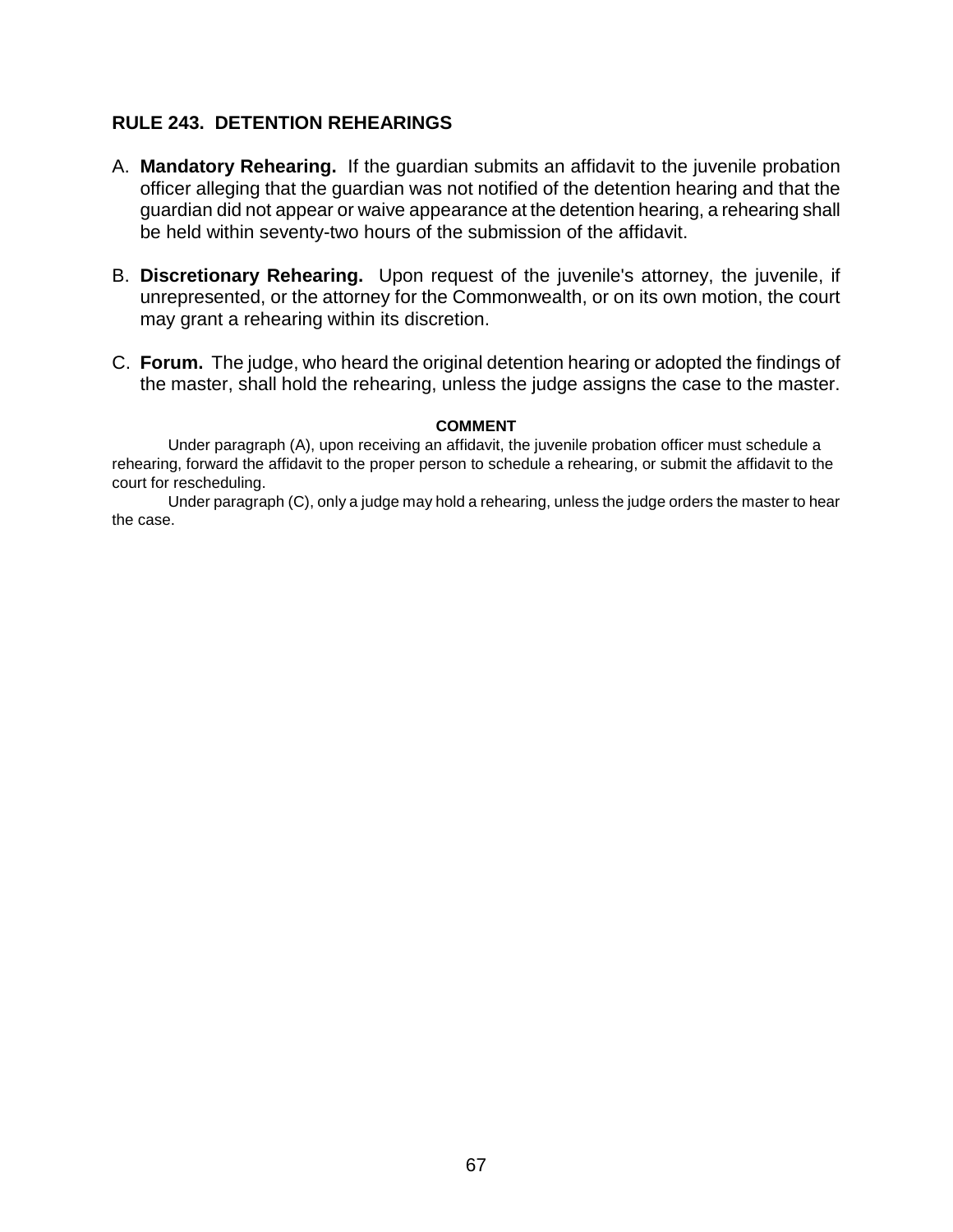# **CHAPTER 3 PRE-ADJUDICATORY PROCEDURES**

#### **PART A VENUE AND JURISDICTION**

300. Venue

302. Inter-County Transfer

### **PART B INTAKE AND INFORMAL ADJUSTMENT**

- 310. Pre-Intake Duties, Scheduling, and Notice
- 311. Intake Conference
- 312. Informal Adjustment
- 313. Detention from Intake

# **PART C PETITION**

- 330. Petition: Filing, Contents, Function
- 331. Service of Petition
- 332. Multiple Offenses in Petition
- 333. Separate Petitions
- 334. Amendment of Petition
- 335. Withdrawal of Petition
- 336. Re-filing of the Petition After Withdrawal or Dismissal

#### **PART D PROCEDURES FOLLOWING FILING OF PETITION**

- 340. Pre-Adjudicatory Discovery and Inspection
- 341. Notice of Alibi Defense

# **PART D(1) MOTION PROCEDURES**

- 344. Motions and Answers
- 345. Filing and Service
- 346. Omnibus Motion for Relief
- 347. Time for Omnibus Motion and Service
- 348. Disposition of Omnibus Motions
- 350. Suppression of Evidence
- 351. Adjudicatory Hearing on Separate Petitions
- 352. Separate Adjudicatory Hearings for Offenses or Juveniles
- 353. Motion for Return of Property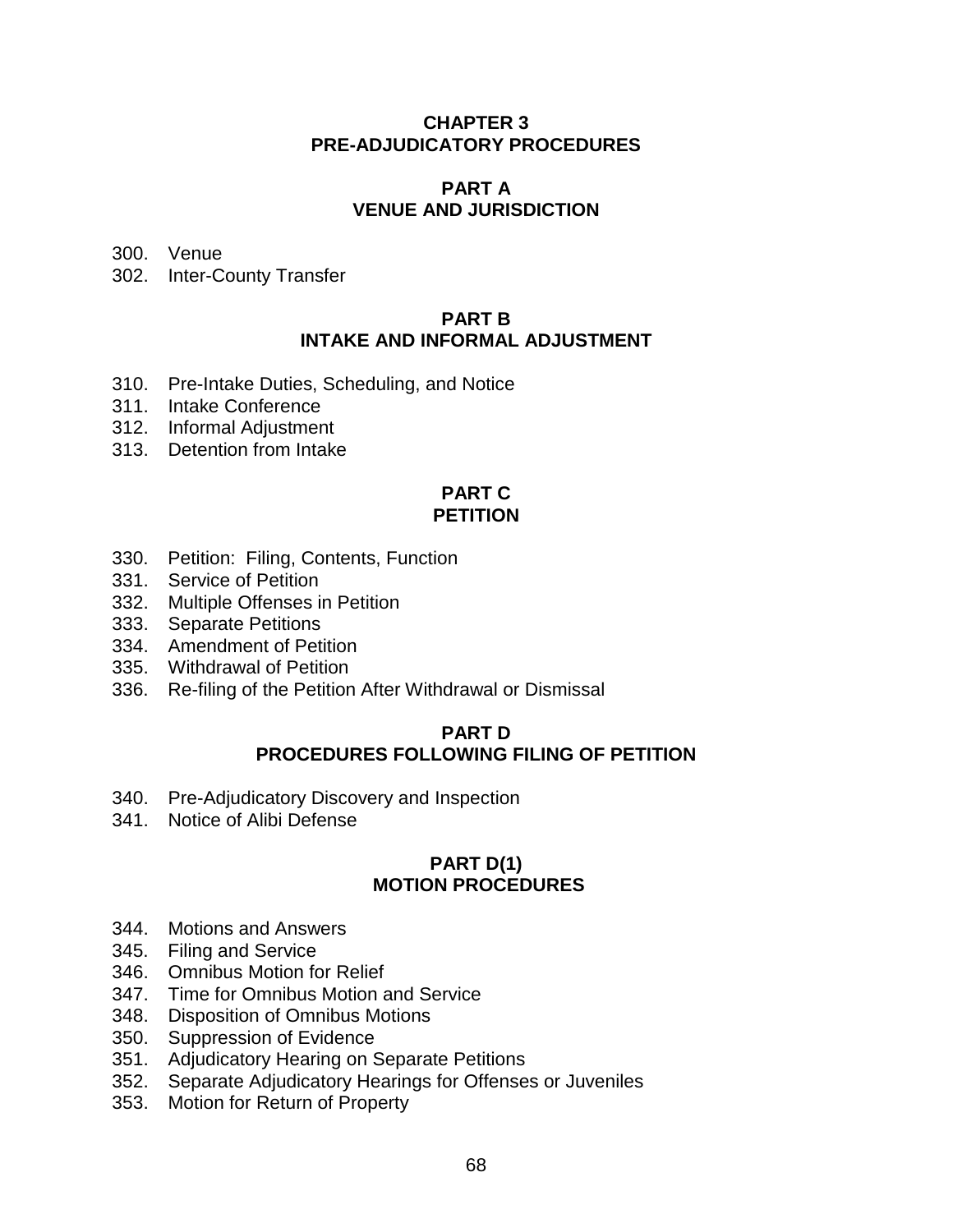## **PART D(2) ADJUDICATORY SUMMONS AND NOTICES PROCEDURES**

- 360. Summons and Notices
- 362. Requirements of the Summons
- 363. Service of Summons and Notices
- 364. Failure to Appear on the Summons

# **PART E CONSENT DECREE**

- 370. Consent Decree
- 371. Objection to Consent Decree
- 372. Consent Decree Hearing
- 373. Conditions of Consent Decree

## **PART F PRESERVATION OF TESTIMONY AND EVIDENCE**

- 380. Preservation of Testimony After Commencement of Proceedings
- 381. Preservation of Testimony by Video Recording
- 384. DNA Testing **[RESERVED]**

### **PART G TRANSFER FOR CRIMINAL PROSECUTION**

- 390. Notice of Request for Transfer to Criminal Proceedings
- 391. Time Restrictions for Detention of Juveniles Scheduled for Transfer Hearing
- 394. Transfer Hearing
- 395. Procedure to Initiate Criminal Information
- 396. Bail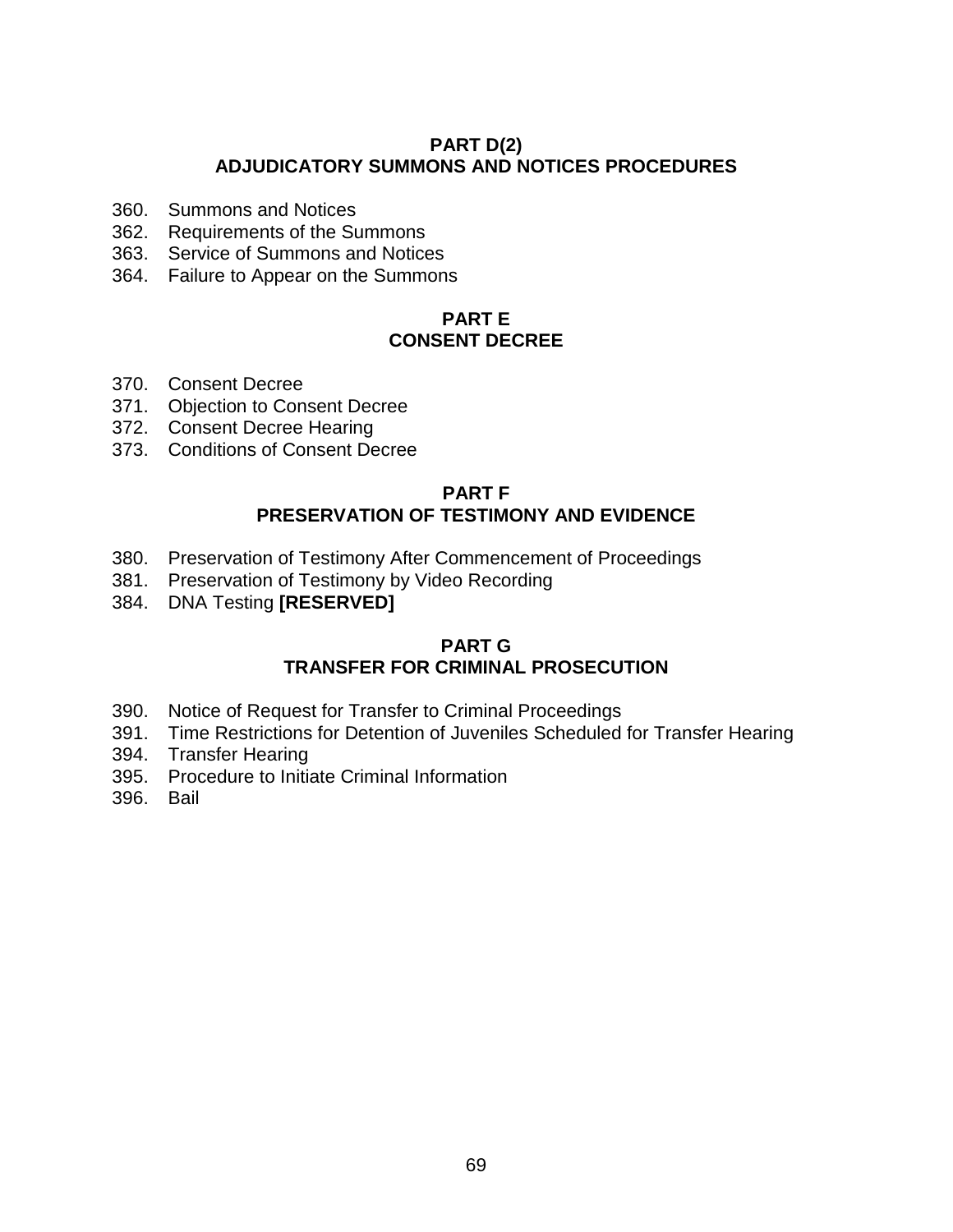## **PART A VENUE AND JURISDICTION**

300. Venue

302. Inter-County Transfer

# **RULE 300. VENUE**

- A. **Generally.** A delinquency proceeding shall be commenced in:
	- 1) the county where the allegation occurred; or
	- 2) the juvenile's residential county.
- B. **Change of venue.** The juvenile may file a motion for change of venue if there is a hardship on the juvenile. The court shall decide the motion.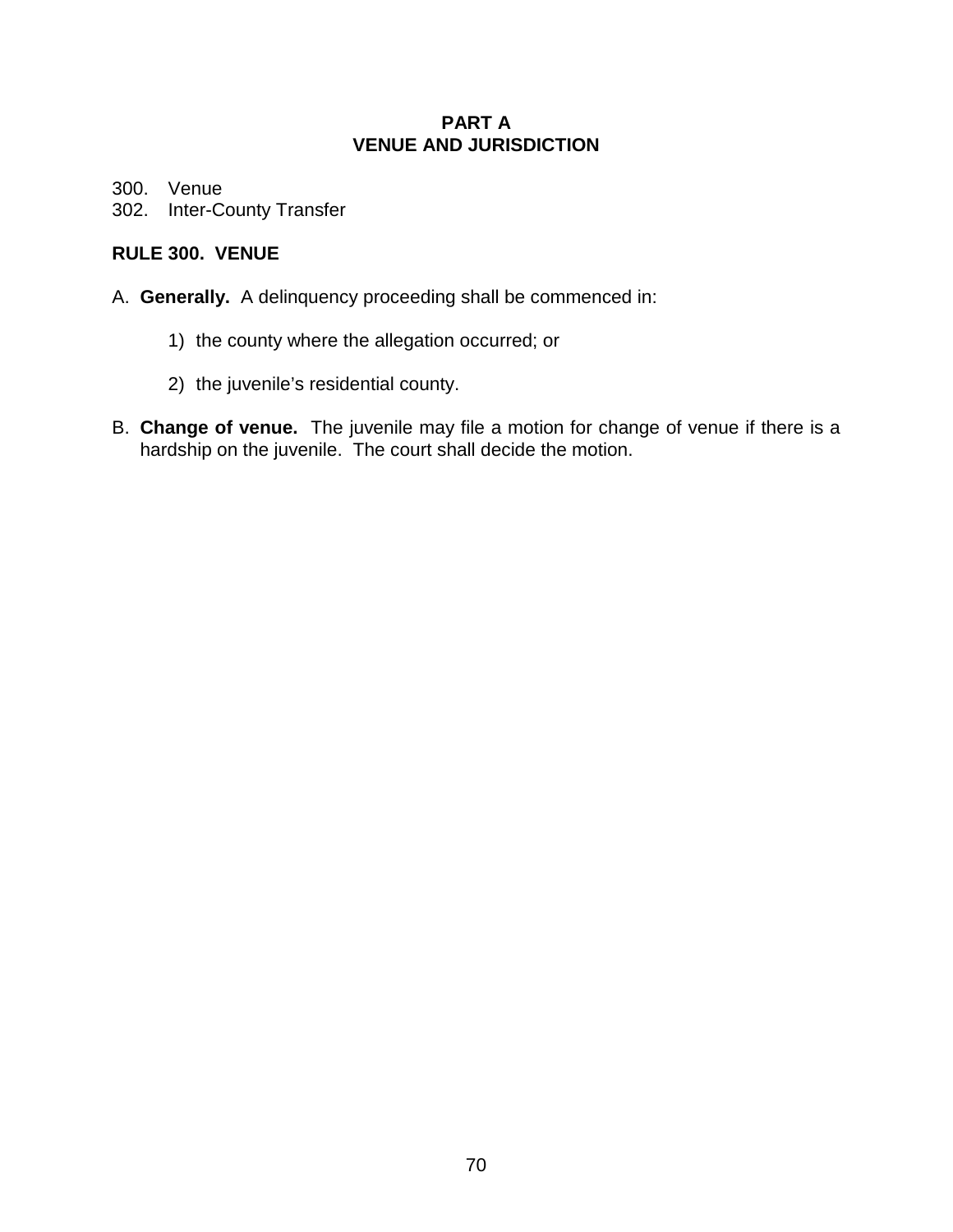## **RULE 302. INTER-COUNTY TRANSFER**

- A. **Supervision.** The court may transfer supervision of the juvenile to the juvenile's residential county after a:
	- 1) consent decree is entered; or
	- 2) dispositional order is entered.

.

- B. **Disposition.** After an adjudication of delinquency, the court may transfer the case for disposition to the juvenile's residential county.
- C. **Transmission of juvenile case file.** If the case is transferred under paragraph (A) or (B), the transferring court shall order transfer of certified copies of all documents, reports, and summaries in the juvenile's case file.

#### **COMMENT**

The purpose of allowing transfer of disposition and supervision of the juvenile to the juvenile's residential county is to allow probation to closely supervise the juvenile. Supervision is difficult if the juvenile lives in another county.

This rule also may apply if the juvenile moves to a different county in this Commonwealth at some stage in the proceedings.

When the dispositional hearing is being transferred under paragraph (B), the transferring court should enter a finding of the amount of restitution owed and to whom it should be paid, if ordered.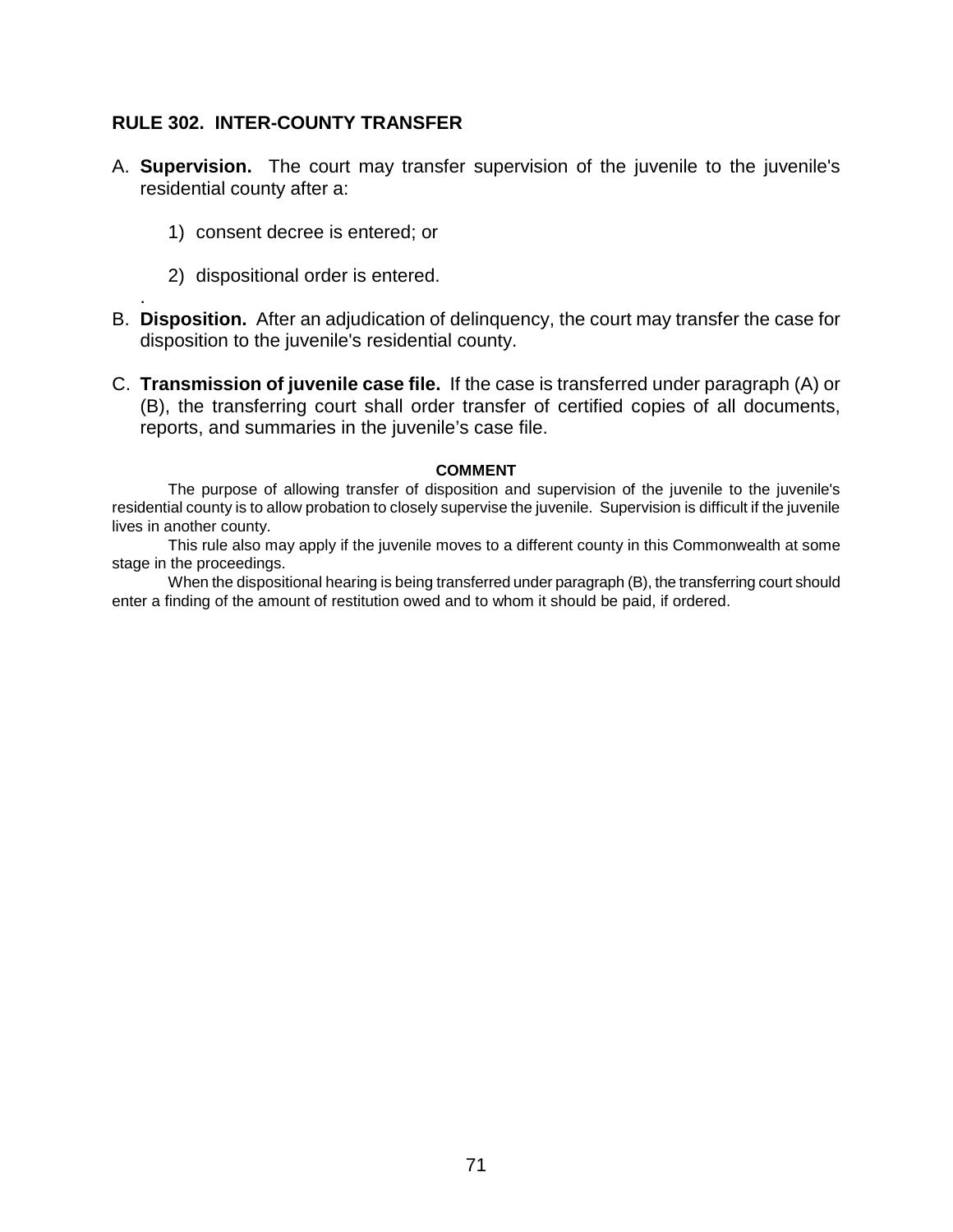### **PART B INTAKE AND INFORMAL ADJUSTMENT**

- 310. Pre-Intake Duties, Scheduling, and Notice
- 311. Intake Conference
- 312. Informal Adjustment
- 313. Detention from Intake

## **RULE 310. PRE-INTAKE DUTIES, SCHEDULING, AND NOTICE**

- A. **Juvenile probation officer duties.** After a written allegation is submitted, the juvenile probation officer shall gather pertinent information to determine whether:
	- 1) the allegations are within the jurisdiction of the juvenile court; and
	- 2) it is appropriate to schedule an intake conference.
- B. **Scheduling.** Intake conferences shall be scheduled within a reasonable time after submission of the written allegation.
- C. **Notice.** The juvenile probation officer shall make all reasonable efforts to provide actual notice of the intake conference to the juvenile and the juvenile's guardian.

#### **COMMENT**

If the juvenile probation officer has exhausted all methods of communication with the juvenile's guardian, the probation officer may proceed with the intake conference without the presence of the guardian. If the juvenile is detained at the intake conference without the presence of a guardian, the probation officer must immediately notify the guardian of the detention of the juvenile. *See* Rule 313(B).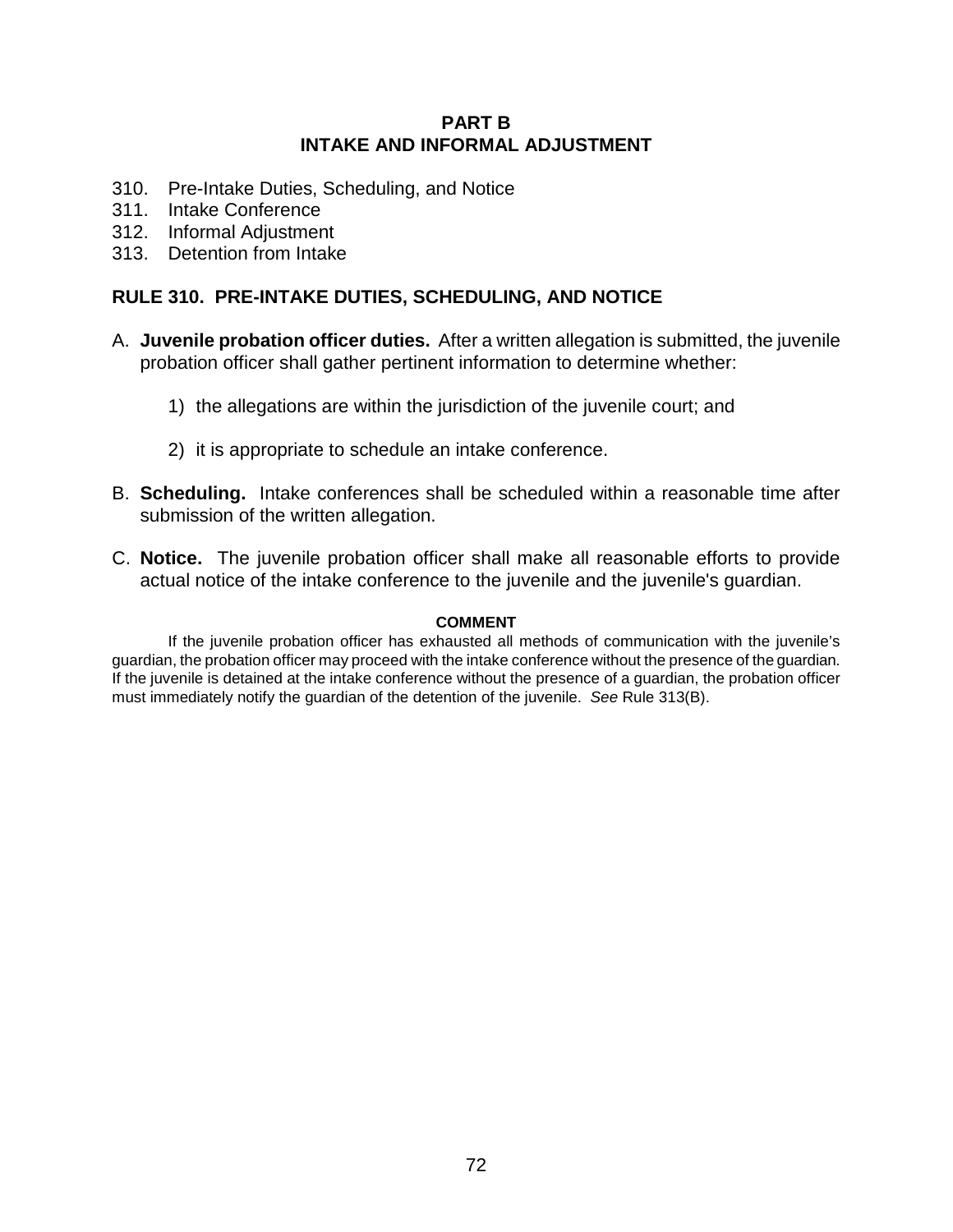## **RULE 311. INTAKE CONFERENCE**

- A. The juvenile probation officer may conduct an intake conference to determine what further action, if any, should be taken.
- B. Before proceeding with an intake conference, the juvenile probation officer shall:
	- 1) provide a copy of the written allegation to the juvenile and the juvenile's guardian, if present; and
	- 2) inform the juvenile and the juvenile's guardian, if present, of the juvenile's rights.
- C. The juvenile probation officer shall provide the attorney for the Commonwealth with notice of the decision at the intake conference. Within a reasonable time of receiving the notice, the attorney for the Commonwealth may file a motion requesting review by the court of the juvenile probation officer's action. The court shall conduct a hearing on the motion.

## **COMMENT**

Under paragraph (A), in making a decision, the juvenile probation officer should balance the interests of the victim and protection of the community, imposition of accountability on the juvenile for offenses committed, and the development of competencies for the juvenile. *See* 42 Pa.C.S. § 6301. The juvenile probation officer should consult with the victim, the juvenile, and the juvenile's guardian to determine how the case should be handled. *See* Victim's Bill of Rights, 18 P.S. § 11.201 *et seq.*

For the statutory procedures concerning statements made by the juvenile, see 42 Pa.C.S. § 6323(e).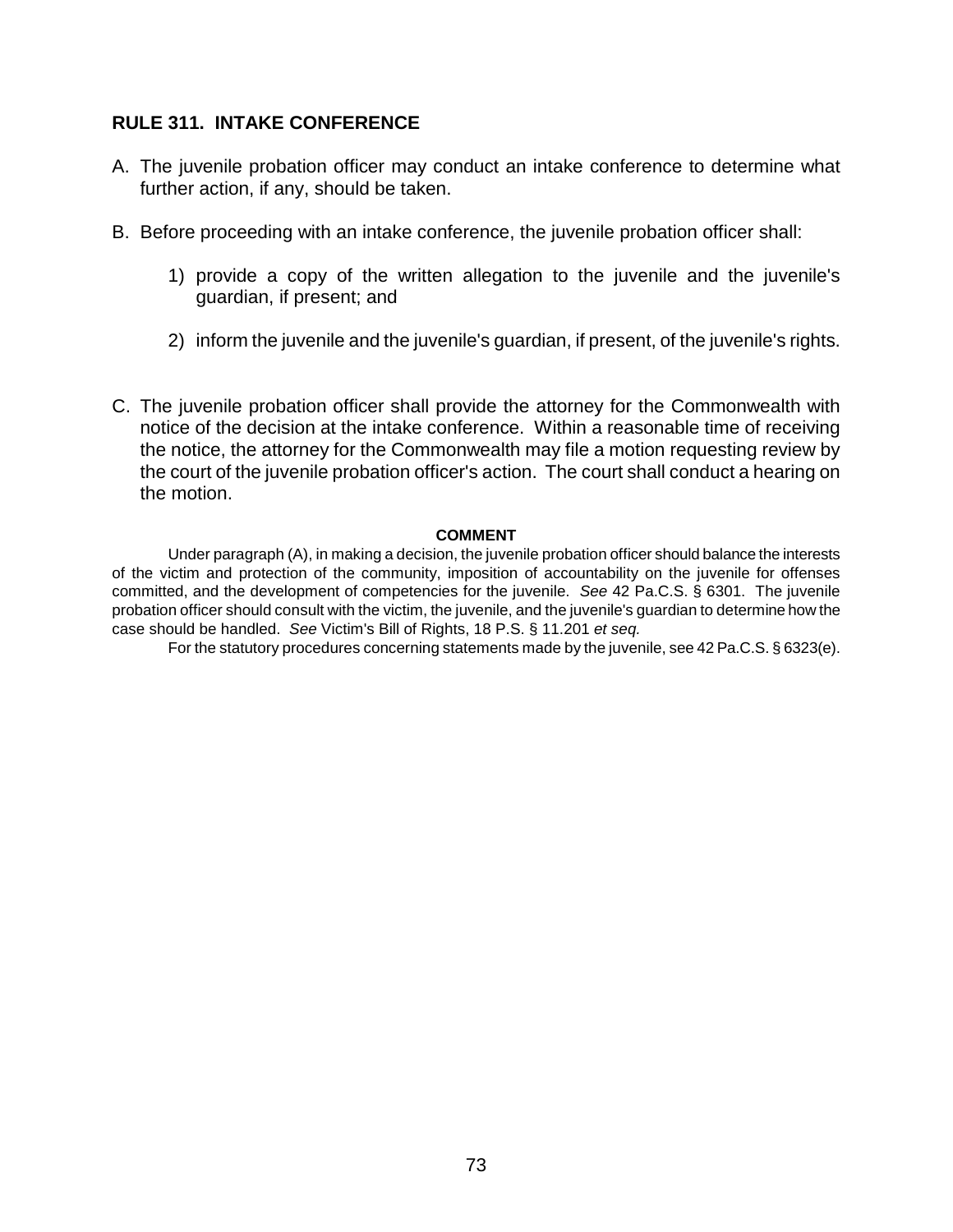# **RULE 312. INFORMAL ADJUSTMENT**

- A. **Participation.** At any time prior to the filing of a petition, the juvenile probation officer may informally adjust the allegation(s) if it appears:
	- 1) an adjudication would not be in the best interest of the public and the juvenile;
	- 2) the juvenile and the juvenile's guardian consent to informal adjustment with knowledge that consent is not obligatory; and
	- 3) the admitted facts bring the case within the jurisdiction of the court.

# B. **Completion.**

- 1) If the juvenile successfully completes the informal adjustment, the case shall be dismissed and prosecution is barred.
- 2) If the juvenile does not successfully complete the informal adjustment, a petition shall be filed.

## **COMMENT**

Informal adjustments may not occur after the filing of a petition. *Commonwealth v. J.H.B.*, 760 A.2d 27 (Pa. Super. Ct. 2000). *See* 42 Pa.C.S. § 6323(a).

The juvenile probation officer may give "counsel and advice" as to the informal adjustment. *See* 42 Pa.C.S. § 6323(b). "Counsel and advice" may include referral to a social service agency or other conditions as agreed to by the juvenile probation officer and the juvenile.

A juvenile's participation in an informal adjustment may not exceed six months, unless extended by order of the court for an additional period not to exceed three months. *See* 42 Pa.C.S. § 6323(c). Any incriminating statements made by the juvenile to the juvenile probation officer and in the discussions or conferences incident thereto are not to be used against the juvenile over objection in any criminal proceeding or hearing under the Juvenile Act. *See* 42 Pa.C.S. § 6323(e).

If a petition is filed because the juvenile has not successfully completed the requirements of an informal adjustment, the procedures of Rule 330 should be followed.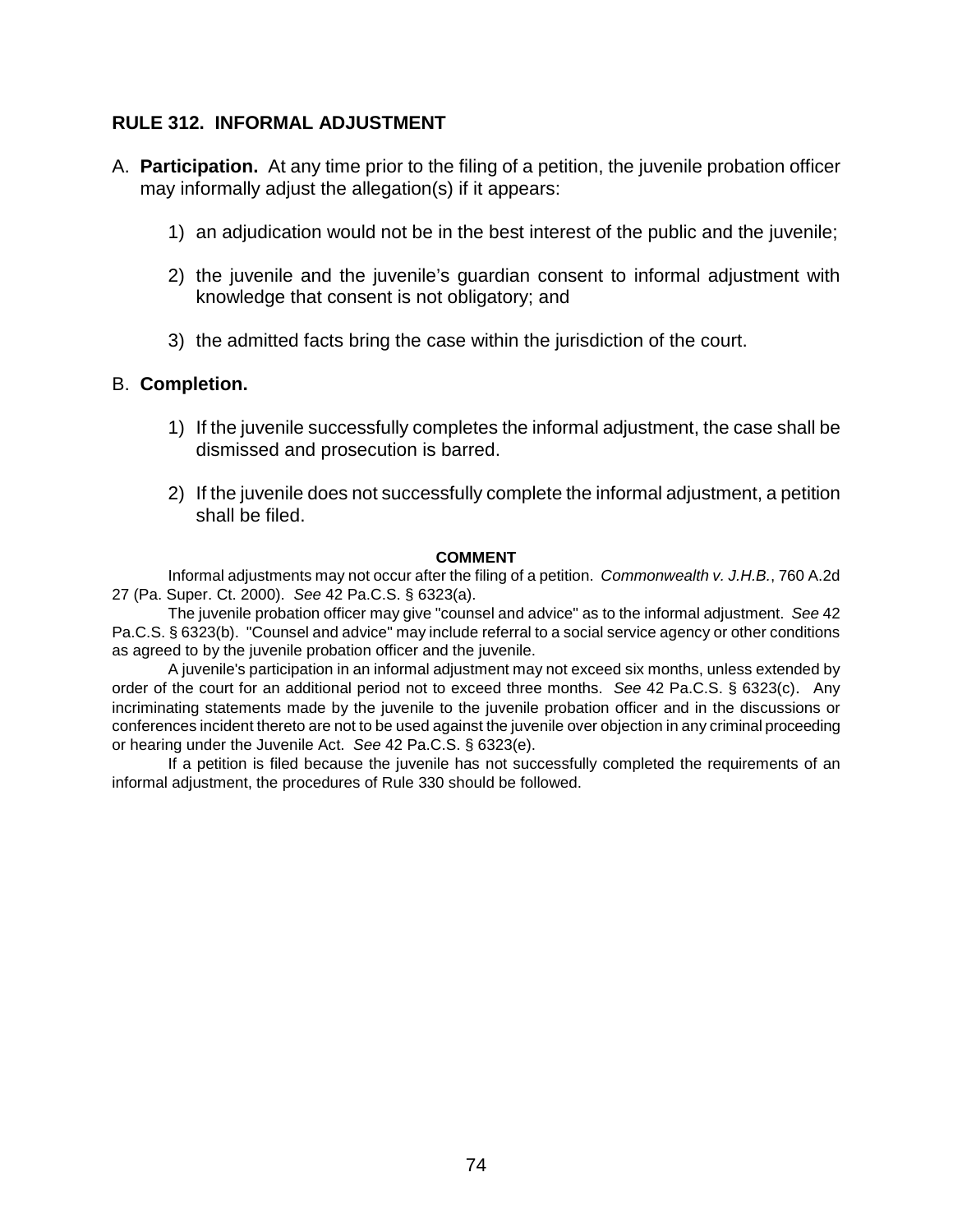# **RULE 313. DETENTION FROM INTAKE**

- A. **Detention.** If it is determined at an intake conference that a juvenile should be detained, the matter shall proceed pursuant to Rule 240.
- B. **Notice to Guardian**. If a guardian is not present at the intake conference, the probation officer immediately shall notify the guardian of the juvenile's detention.

## **COMMENT**

The provision concerning notification of a guardian in Rule 220 is to be followed.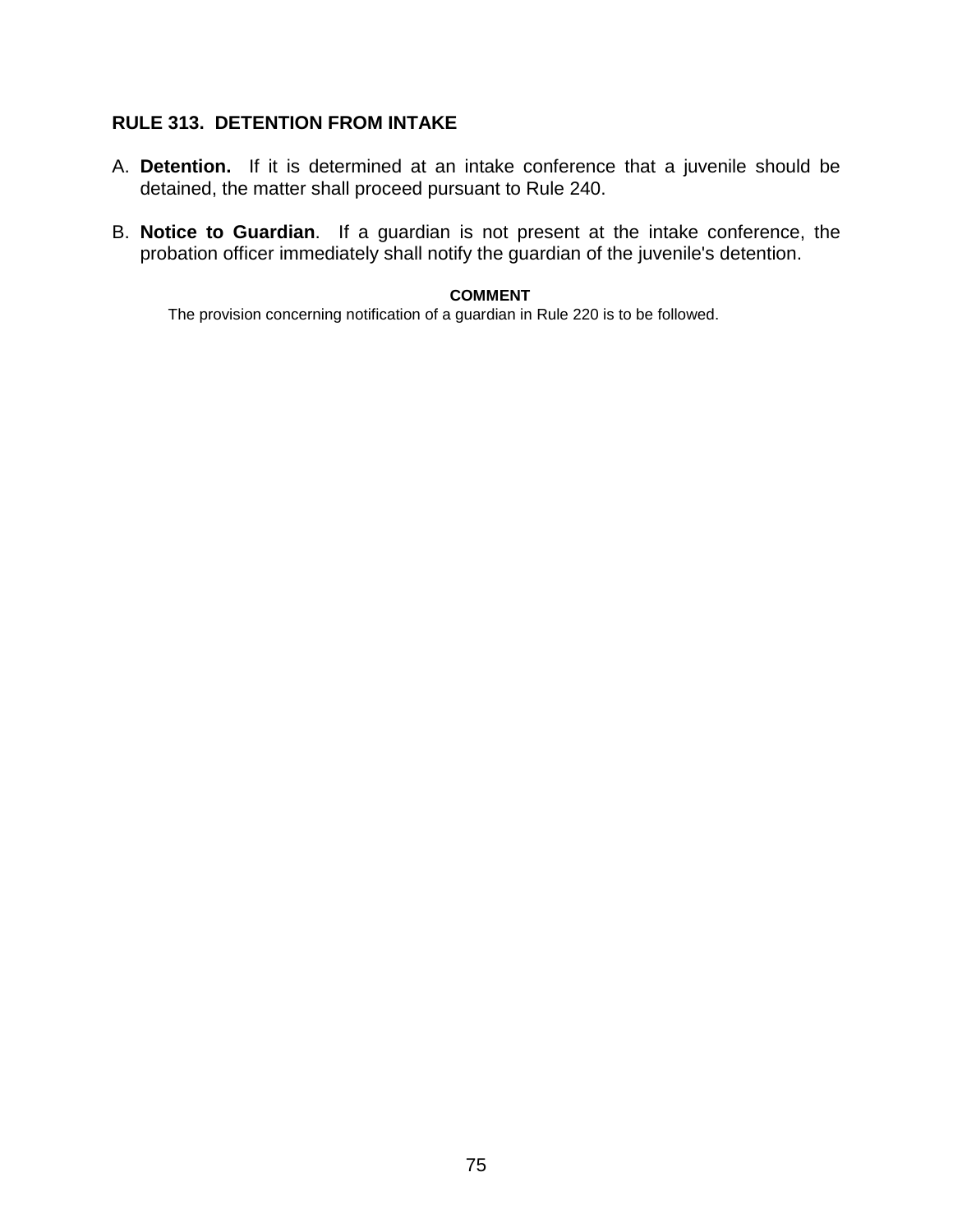# **PART C PETITION**

- 330. Petition: Filing, Contents, Function
- 331. Service of Petition
- 332. Multiple Offenses in Petition
- 333. Separate Petitions
- 334. Amendment of Petition
- 335. Withdrawal of Petition
- 336. Re-filing of the Petition After Withdrawal or Dismissal

# **RULE 330. PETITION: FILING, CONTENTS, FUNCTION**

- A. **Certification.** The District Attorney of any county may require that an attorney for the Commonwealth must file all petitions. If the District Attorney elects to require an attorney for the Commonwealth to file the petition, the District Attorney shall file a certification with the court of common pleas. The certification shall:
	- 1) state that an attorney for the Commonwealth must file petitions; and
	- 2) specify any limitations on the filing or classes of petitions.
- B. **Filings.** In every delinquency proceeding, the attorney for the Commonwealth or the juvenile probation officer shall file a petition with the clerk of courts if it has been determined that informal adjustment or another diversionary program is inappropriate.
- C. **Petition contents.** Every petition shall set forth plainly:
	- 1) the name of the petitioner;
	- 2) the name, date of birth, and resident address, if known, of the juvenile, or if unknown, a description of the juvenile;
	- 3) a statement that:
		- a) it is in the best interest of the juvenile and the public that the proceedings be brought; and
		- b) the juvenile is in need of treatment, supervision, or rehabilitation;
	- 4) the date when the offense is alleged to have been committed; provided, however:
		- a) if the specific date is unknown, or if the offense is a continuing one, it shall be sufficient to state that it was committed on or about any date within the period of limitations; and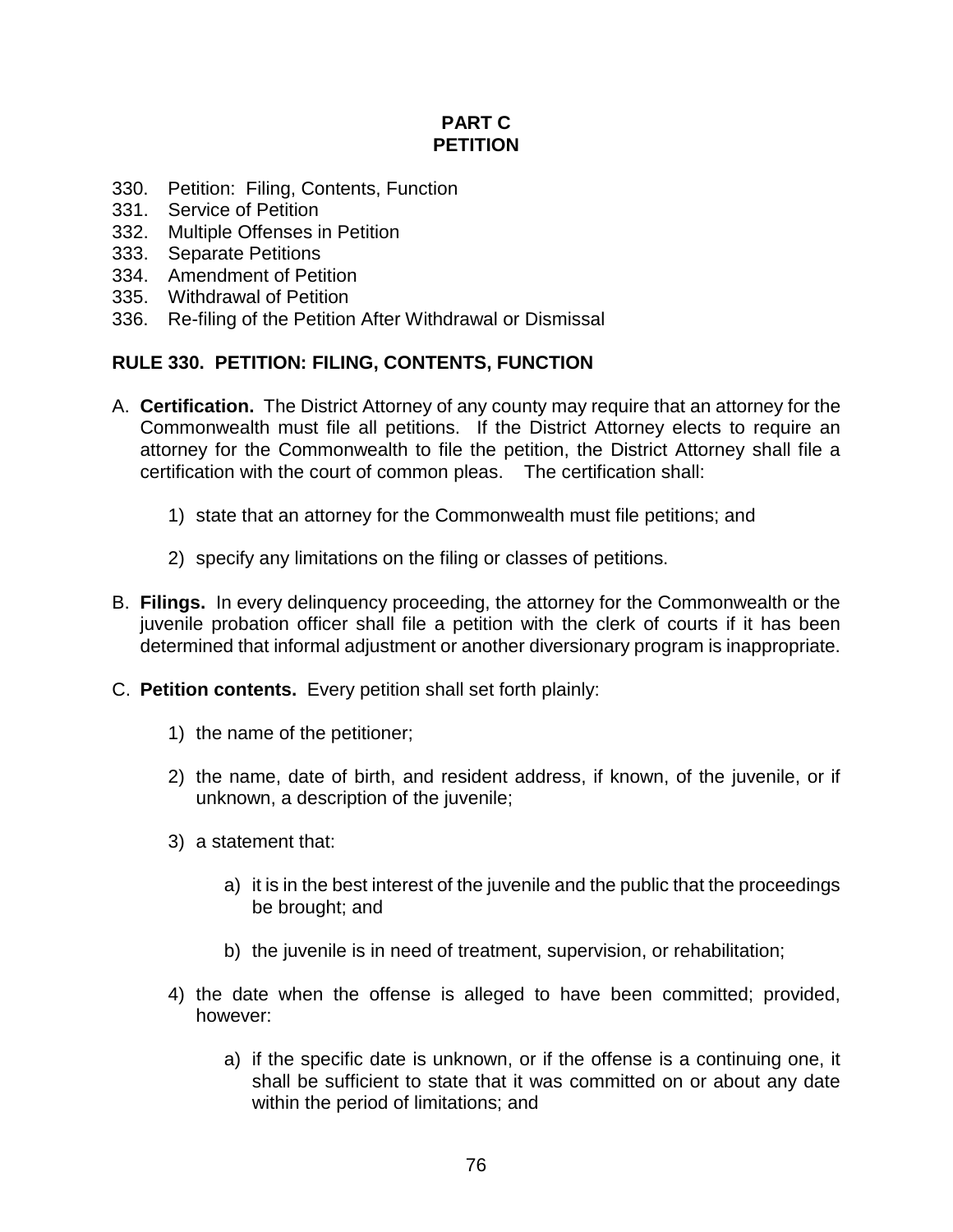- b) if the date or day of the week is an essential element of the offense charged, such date or day shall be specifically set forth;
- 5) the place where the offense is alleged to have been committed;
- 6) a) a summary of the facts sufficient to advise the juvenile of the nature of the offense charged;
	- b) the official or customary citation of the statute and section thereof, or other provision of law which the juvenile is alleged to have violated, but an error in such citation shall not affect the validity or sufficiency of the petition; and
	- c) the name of any conspirators, if known.
- 7) a statement that the acts were against the peace and dignity of the Commonwealth of Pennsylvania or in violation of an ordinance of a political subdivision;
- 8) a notation if criminal laboratory services are requested in the case;
- 9) a verification by the petitioner that the facts set forth in the petition are true and correct to the petitioner's personal knowledge, information, or belief, and that any false statements therein are subject to the penalties of the Crimes Code, 18 Pa.C.S. § 4904, relating to unsworn falsification to authorities;
- 10) the signature of the petitioner and the date of the execution of the petition;
- 11) the whereabouts of the juvenile and if taken into custody, the date and time thereof; and
- 12) the name and resident address of the juvenile's guardian, or if unknown, the name and address of the nearest adult relative.

#### **COMMENT**

Under paragraph (A), the District Attorney may file a certification with the court of common pleas stating that only an attorney for the Commonwealth may file a petition. If a certification has not been filed, then an attorney for the Commonwealth or a juvenile probation officer may file a petition.

A private citizen has the right to file a written allegation, not a petition. The written allegation commences the proceedings in the juvenile system. *See* Rule 200. The case should progress in the same manner as any other case in the juvenile system. If the written allegation is disapproved, the private citizen may appeal to the court of common pleas. *See Comment* to Rule 233.

Informal adjustment or other diversionary programs should be considered before a petition is filed. Once a petition is filed, informal adjustment is not permitted. *See In re J.H.B*., 760 A.2d. 27(Pa. Super. Ct. 2000).

Petitions should be filed without unreasonable delay. *See Commonwealth v. Dallenbach*, 729 A.2d 1218(Pa. Super. Ct. 1999).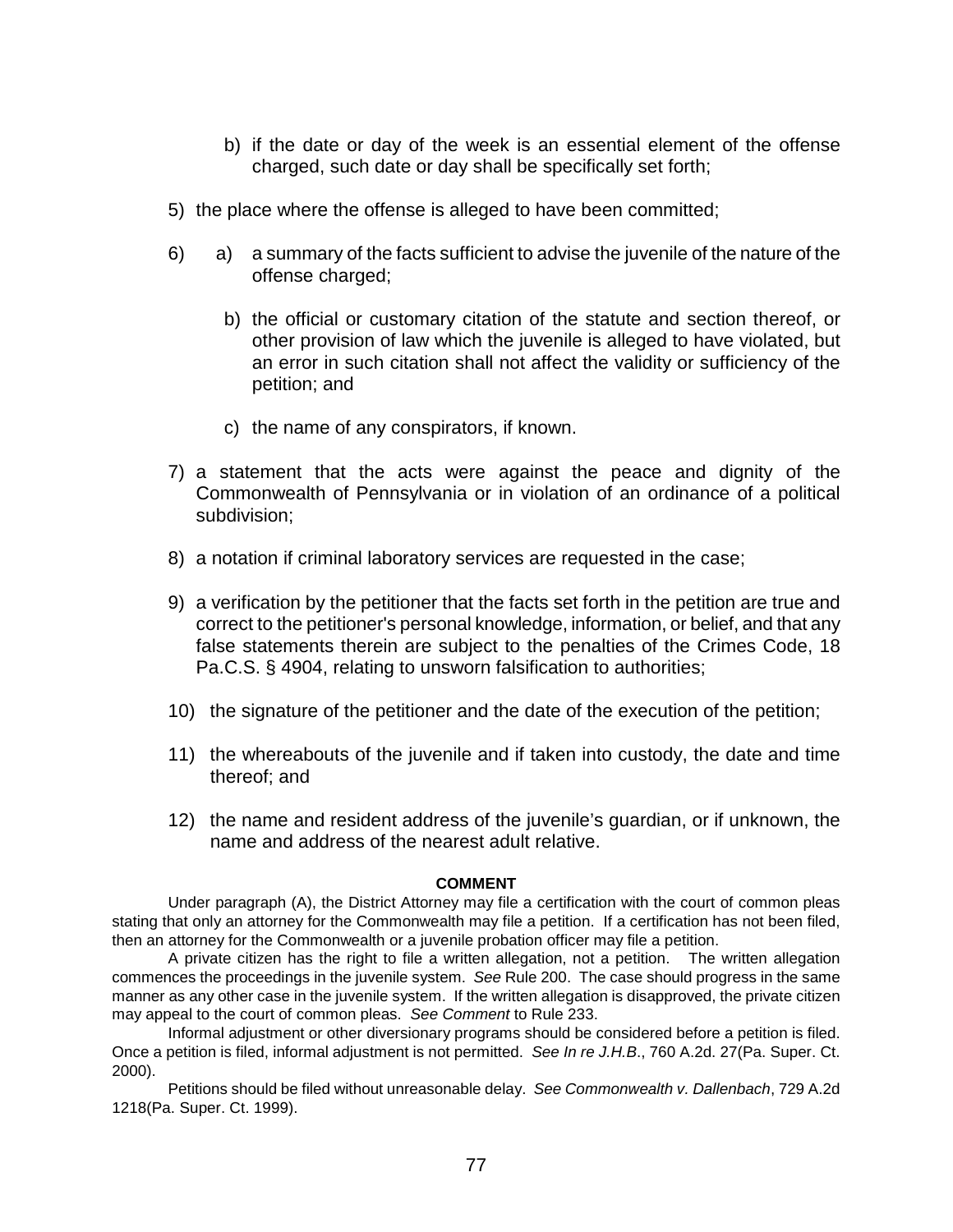The contents of a petition are the same as a written allegation except for the additional requirements in paragraphs (C)(11) and (12).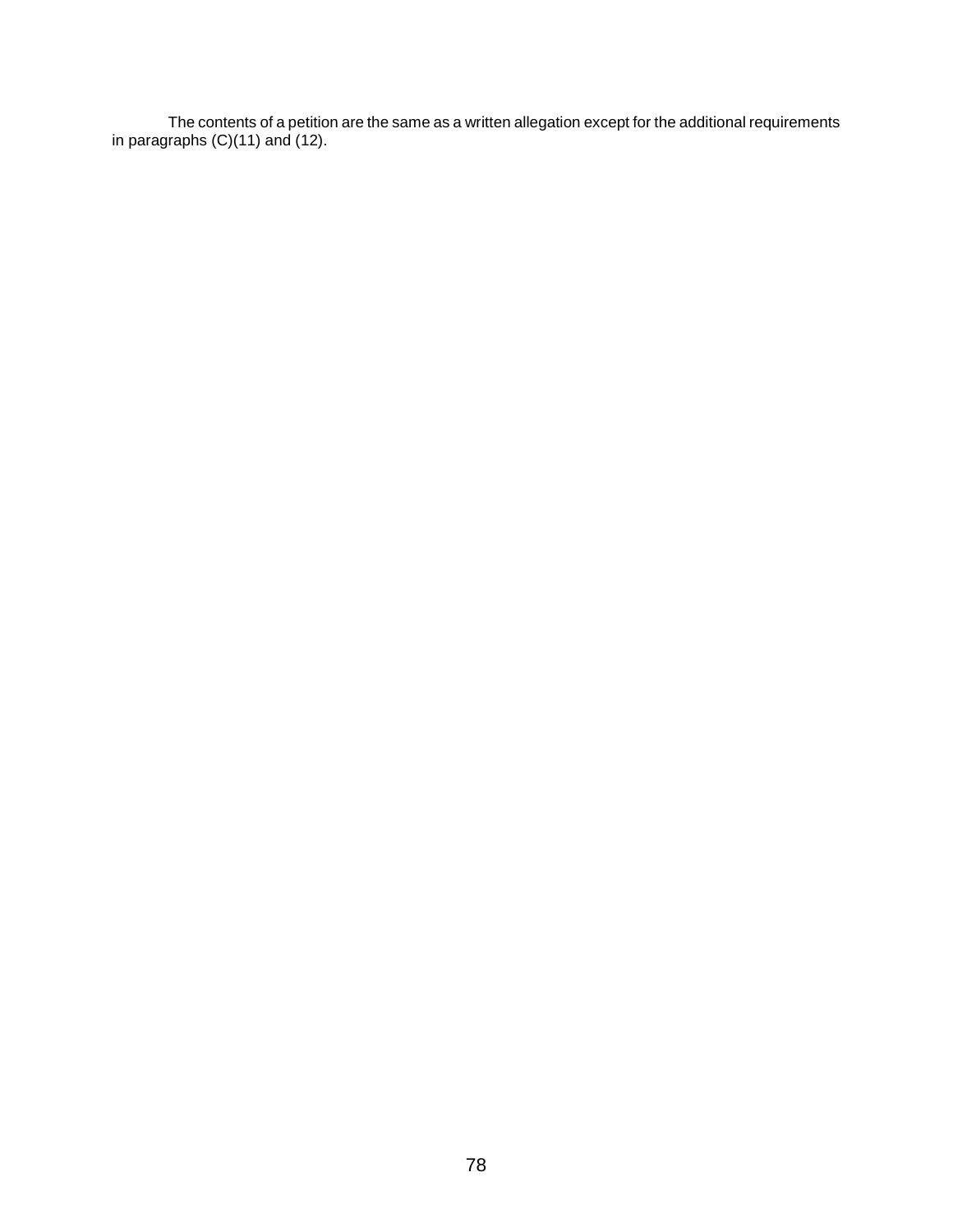## **RULE 331. SERVICE OF PETITION**

- A. **Copy.** Upon the filing of a petition, a copy of the petition shall be served promptly upon the juvenile, the juvenile's guardian, the juvenile's attorney, the attorney for the Commonwealth, and the juvenile probation officer.
- B. **Service to juvenile and guardian.** The service of the petition to the juvenile and the juvenile's guardian shall be by first-class mail or delivered in-person.
- C. **Service to attorneys and probation officer.** The service of the petition to the juvenile's attorney, attorney for the Commonwealth, and juvenile probation officer shall be by first-class mail or delivered in-person unless all individuals otherwise agree upon an alternative method.

## **COMMENT**

The purpose of paragraph (A) is to insure the juvenile and the juvenile's attorney have notice of the charges to prepare the case adequately. If the juvenile is detained, service is to follow immediately after the filing of the petition. *See* Rule 242(D) for the twenty-four hour filing requirement.

Alternative methods of services that may be utilized under paragraph (C) could be electronic transmission, facsimile, county agency inter-office mail, and other similar methods.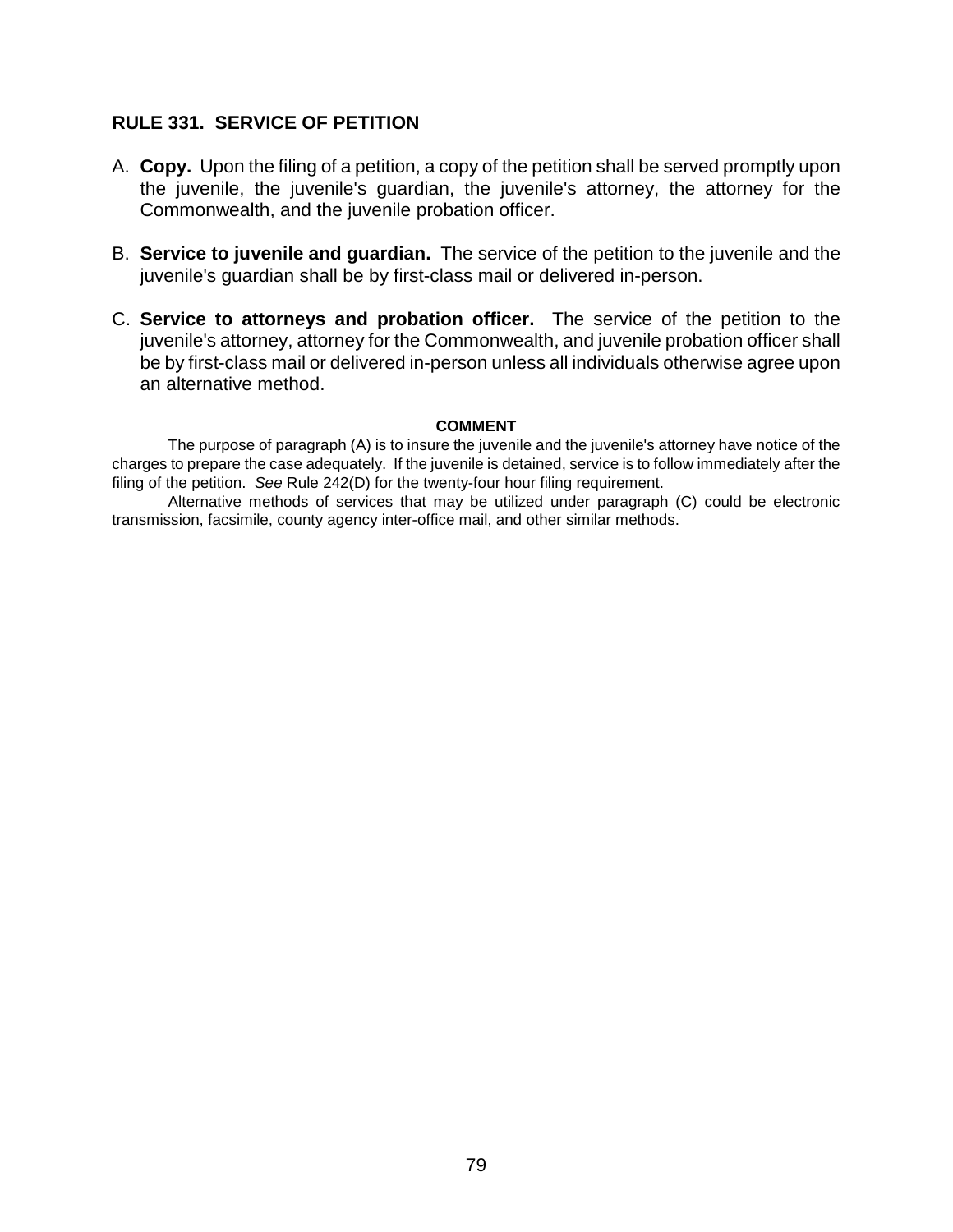## **RULE 332. MULTIPLE OFFENSES IN PETITION**

- A. **Different incidents.** When more than one offense is alleged to have been committed within a judicial district by a juvenile arising from different incidents or delinquent episodes, one petition may be filed. However, each incident shall be charged separately in conformity with the requirements of Rule 330(C)(4)-(6).
- B. **Same incidents.** When more than one offense is alleged to have been committed within a judicial district by a juvenile arising from the same incident or delinquent episode, a single petition shall be filed.

### **COMMENT**

The purpose of paragraph (A) is to permit one petition for multiple offenses arising from different incidents or delinquent episodes. The offenses must be stated with particularity to inform the juvenile of the charges. *See* Rule 330(C)(4) through (6) for specific requirements.

Under paragraph (B), a single petition is to be submitted for offenses arising from the same incident or delinquent episode.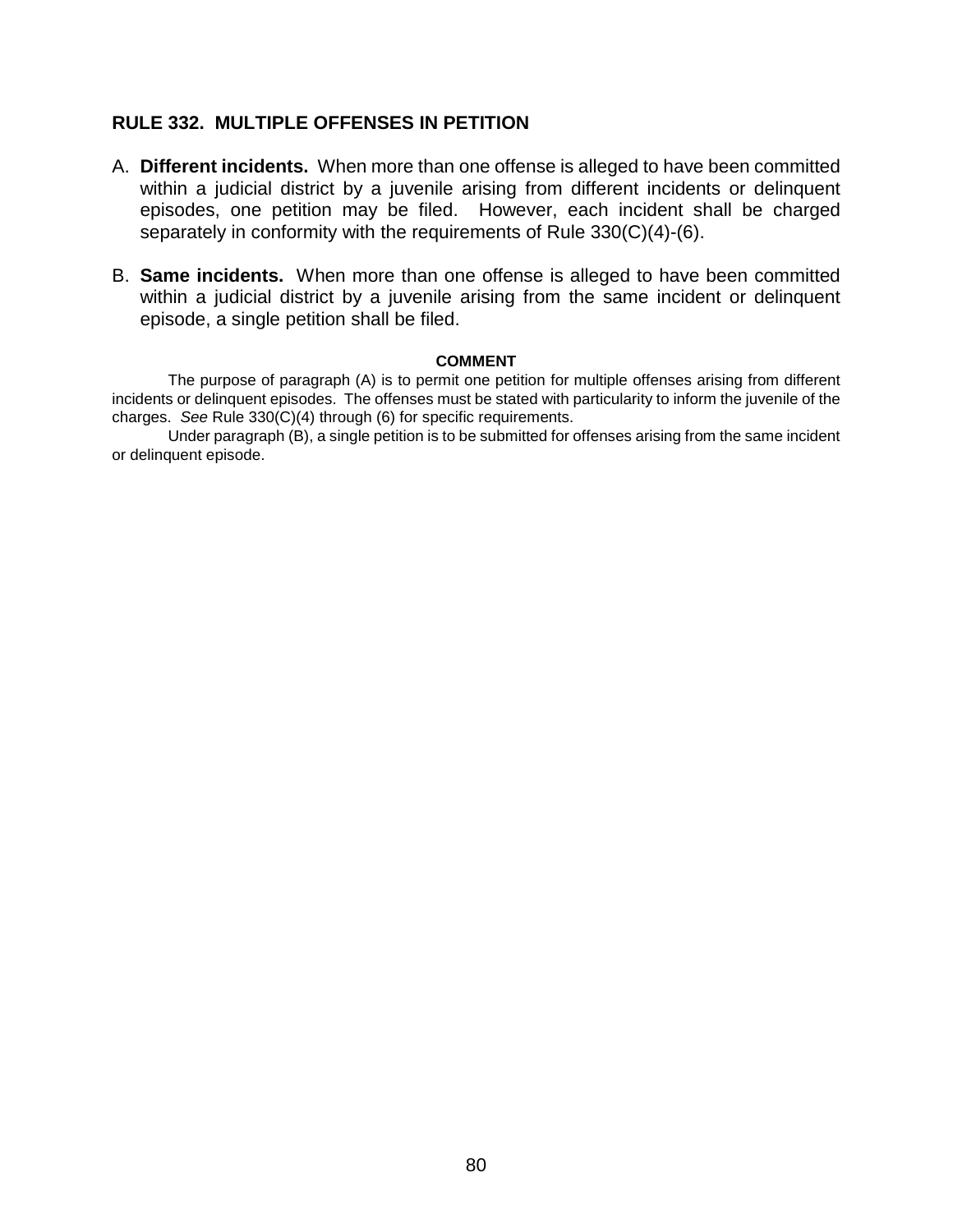# **RULE 333. SEPARATE PETITIONS**

When more than one juvenile is alleged to have participated in the commission of an offense, a separate petition for each juvenile shall be filed.

#### **COMMENT**

If there are conspirators to any of the alleged offenses, the names of all conspirators are to be referenced in the petition. *See* Rule 330(C)(6)(c).

Hearings on the petitions may be consolidated for such further action as may be required by Rule 351.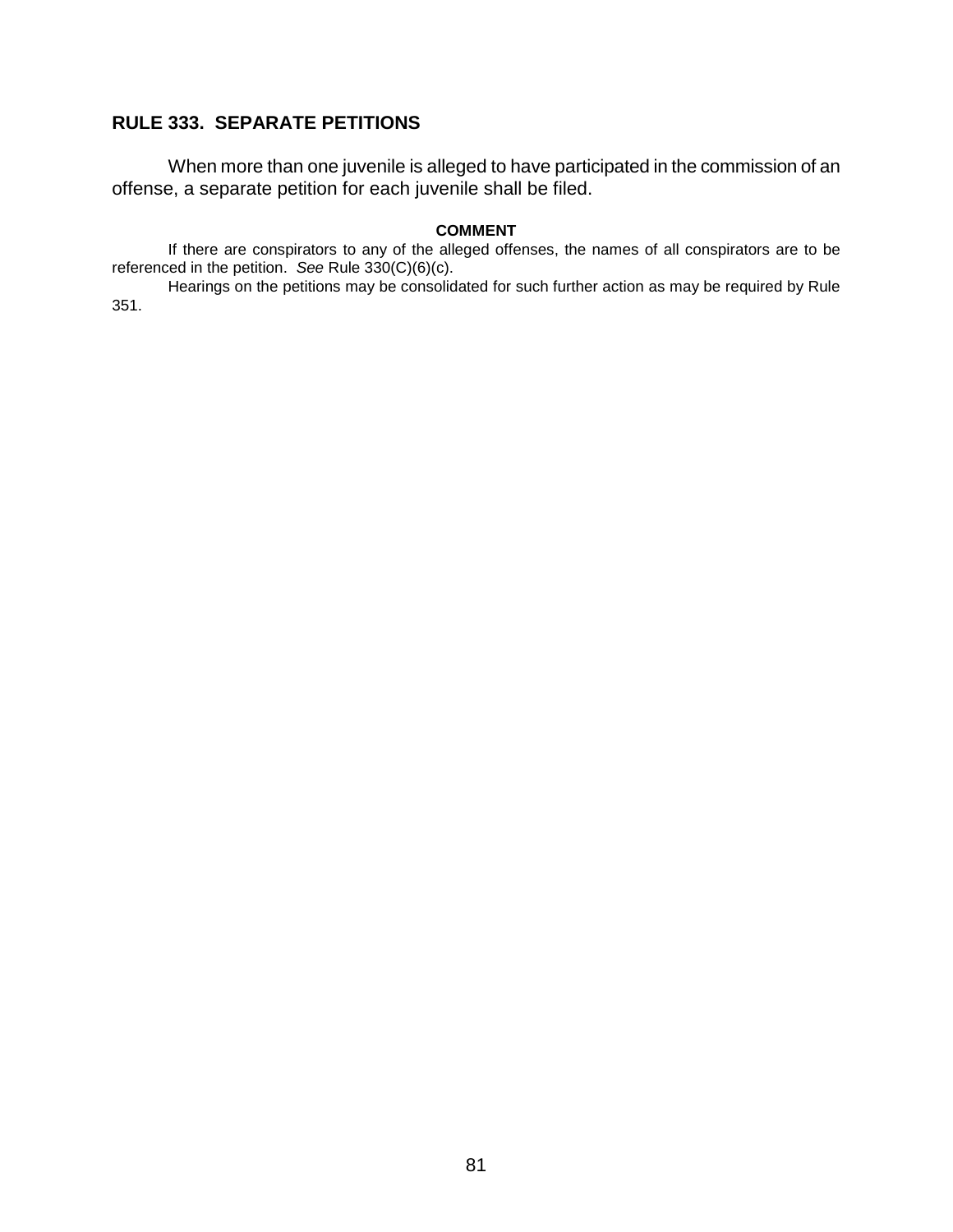# **RULE 334. AMENDMENT OF PETITION**

## A. **Amendment.**

- 1) The court shall allow a petition to be amended when there is defect in:
	- a) form;
	- b) the description of the offense;
	- c) the description of any person or property; or
	- d) the date charged.
- 2) The court shall not allow a petition to be amended if the petition alleges a different set of events or offenses, where the elements or defenses are materially different from the elements or defenses to the offense originally petitioned.
- B. **Continuance.** Upon amendment, the court may:
	- 1) grant a continuance of the adjudicatory hearing; or
	- 2) order other relief as is necessary in the interests of justice.

## **COMMENT**

For continuances, see Rule 112.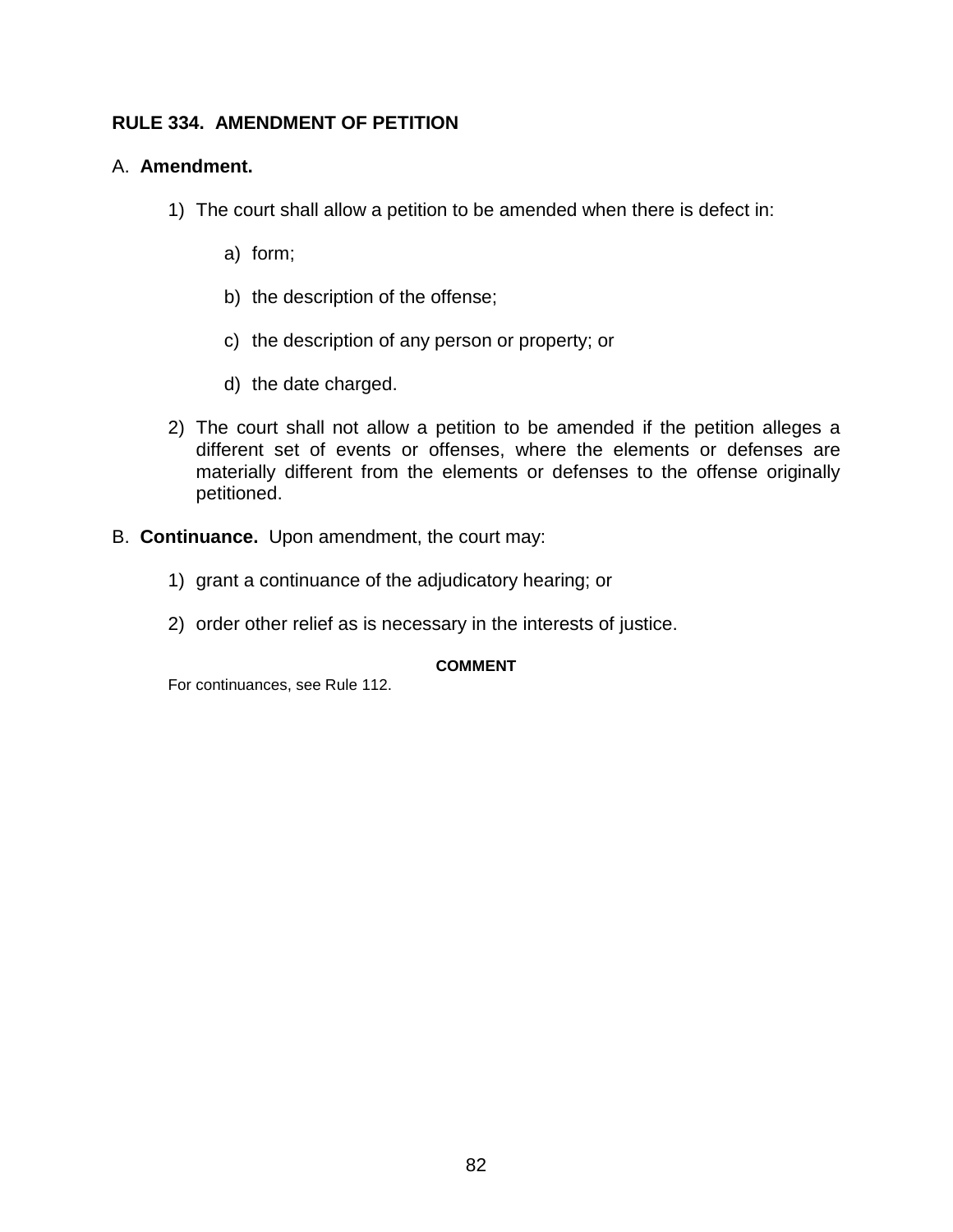# **RULE 335. WITHDRAWAL OF PETITION**

The attorney for the Commonwealth may withdraw the petition. The withdrawal shall be filed with the clerk of courts.

### **COMMENT**

*See* Rule 345 for the procedures for filings and service.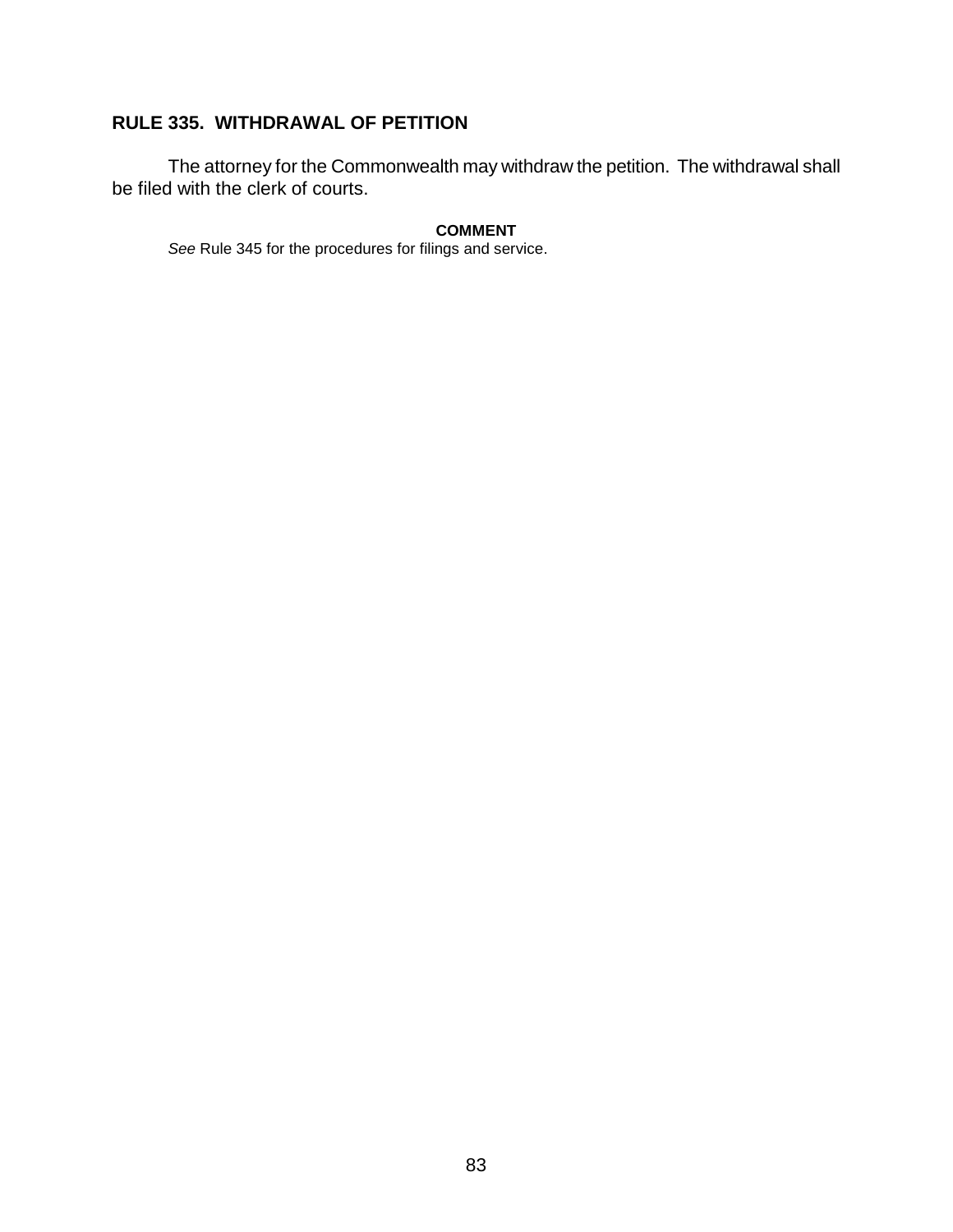## **RULE 336. RE-FILING OF THE PETITION AFTER WITHDRAWAL OR DISMISSAL**

- A. **Re-filing.** The attorney for the Commonwealth may re-file a petition after the petition has been withdrawn pursuant to Rule 335 or dismissed by the court.
- B. **Motion for dismissal.** The court may entertain a motion by the juvenile to dismiss the re-filed petition.

### **COMMENT**

 A juvenile may be rearrested after the charges have been dismissed prior to jeopardy attaching if the statute of limitations has not expired. *Cf. Commonwealth v. Revtai*, 532 A.2d 1 (Pa. 1987). The petition should be dismissed upon a finding that the attorney for the Commonwealth acted to harass the juvenile, the offenses are beyond the statute of limitations, or there is some other prejudice to the juvenile. *See Commonwealth v. Chermansky*, 552 A.2d 1128 (Pa. Super. Ct. 1989). *See also Commonwealth v. Thorpe*, 701 A.2d 488 (Pa. 1997).

If a petition is re-filed, the procedures of Rule 330 should be followed. It may be necessary to have a detention hearing under the procedures of Rule 240(C).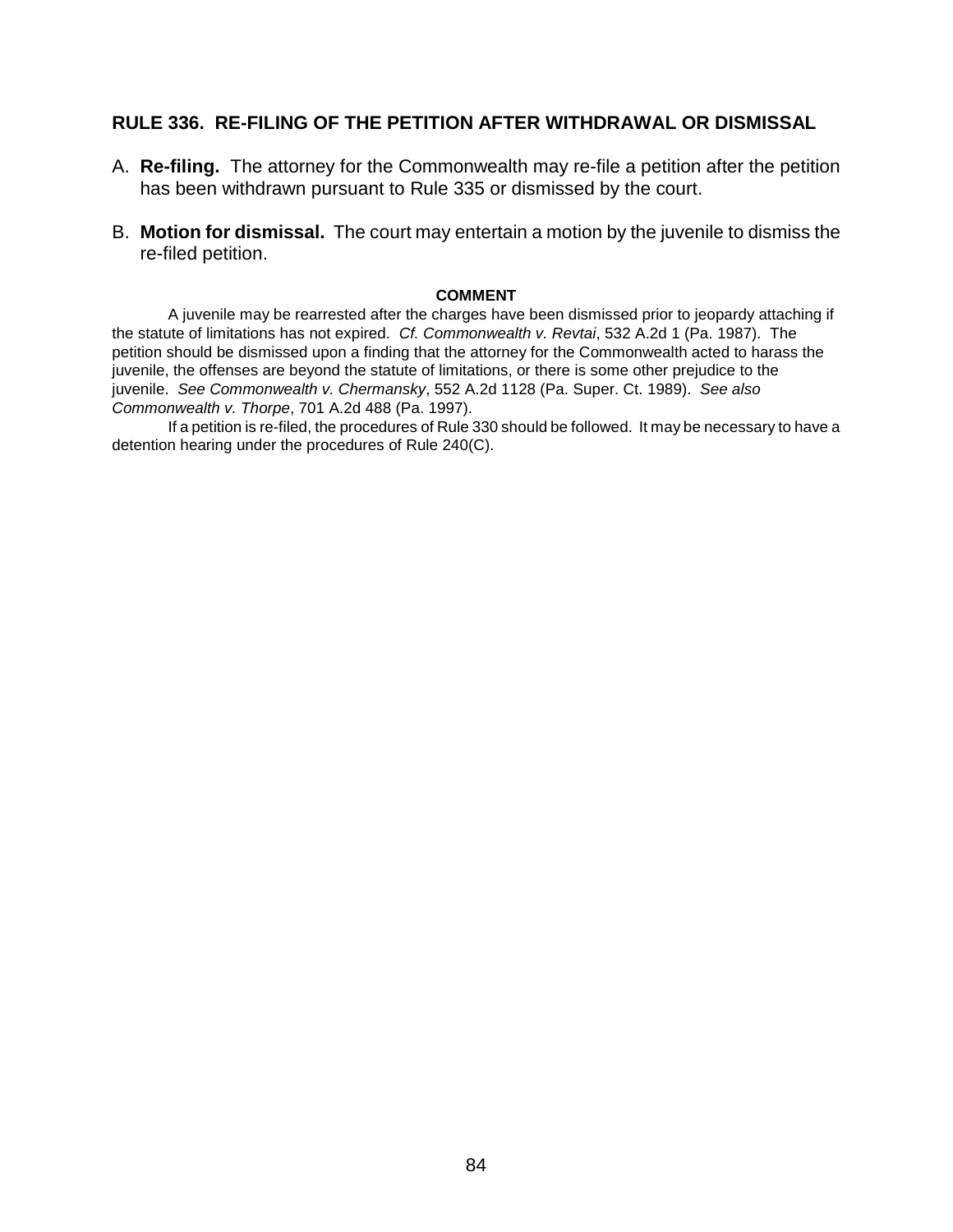# **PART D PROCEDURES FOLLOWING FILING OF PETITION**

- 340. Pre-Adjudicatory Discovery and Inspection
- 341. Notice of Alibi Defense

## **RULE 340. PRE-ADJUDICATORY DISCOVERY AND INSPECTION**

A. **Informal.** Before either party can seek any disclosure or discovery under these rules, counsel for the parties shall make a good faith effort to resolve all questions of discovery, and to provide information required or requested under these rules as to which there is no dispute. When there are items requested by one party that the other party has refused to disclose, the demanding party may make an appropriate motion to the court. Such motion shall be made as soon as possible prior to the adjudicatory hearing. In such motion, the party shall state that a good faith effort to discuss the requested material has taken place and proved unsuccessful. Nothing in this rule shall delay the disclosure of any items agreed upon by the parties pending resolution of any motion for discovery.

## B. **Mandatory.**

- 1) **Disclosure by the Commonwealth.** In all cases, on request by the juvenile's attorney or the juvenile, if unrepresented, and subject to any protective order which the Commonwealth might obtain under this rule, the Commonwealth shall disclose to the juvenile's attorney or the juvenile, if unrepresented, all of the following requested items or information, provided they are material to the instant case. The Commonwealth shall, when applicable, permit the juvenile's attorney or the juvenile, if unrepresented, to inspect and copy or photograph such items.
	- a) Any evidence favorable to the juvenile that is material either to guilt or to disposition, and is within the possession or control of the attorney for the Commonwealth;
	- b) any written confession or inculpatory statement, or the substance of any oral confession or inculpatory statement, and the identity of the person to whom the confession or inculpatory statement was made that is in the possession or control of the attorney for the Commonwealth;
	- c) the circumstances and results of any identification of the juvenile by voice, photograph, or in-person identification;
	- d) any results or reports of scientific tests, expert opinions, and written or recorded reports of polygraph examinations or other physical or mental examinations of the juvenile that are within the possession or control of the attorney for the Commonwealth;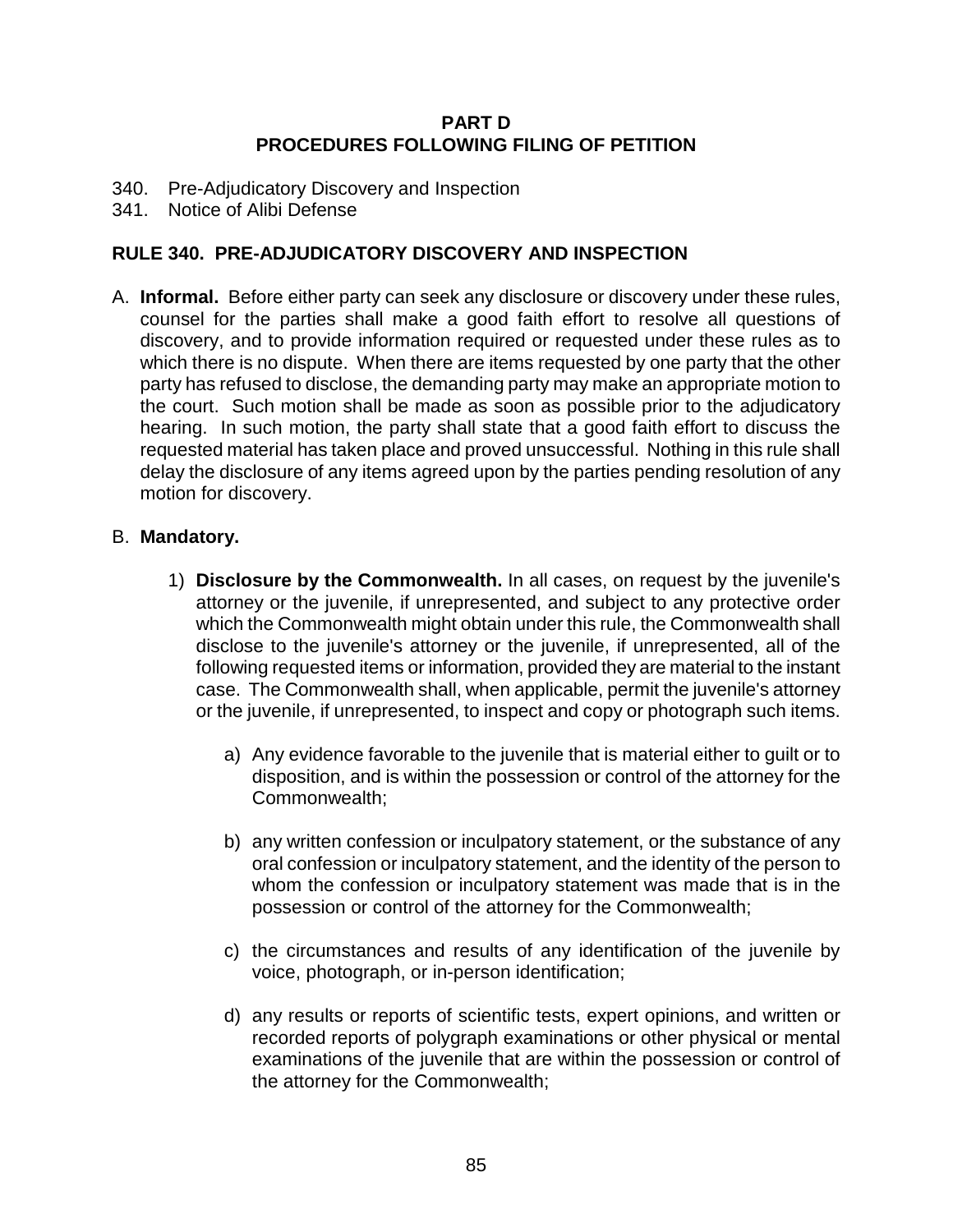- e) any tangible objects, including documents, photographs, fingerprints, or other tangible evidence; and
- f) the transcripts and recordings of any electronic surveillance, and the authority by which the said transcripts and recordings were obtained.
- C. **Discretionary.** Upon motion of the attorney for the Commonwealth, the juvenile's attorney, or the juvenile, if unrepresented, for pre-adjudicatory discovery, the court may order, subject to the juvenile's right against self-incrimination, any discovery upon a showing that the evidence is material to the preparation of the case and that the request is reasonable.
- D. **Continuing Duty to Disclose.** If, prior to or during the adjudicatory hearing, either party discovers additional evidence or material previously requested or ordered to be disclosed by it, which is subject to discovery or inspection under this rule, or the identity of an additional witness or witnesses, such party promptly shall notify the opposing party or the court of the additional evidence, material, or witness.
- E. **Remedy.** If at any time during the course of the proceedings it is brought to the attention of the court that a party has failed to comply with this rule, the court may order such party to permit discovery or inspection, may grant a continuance, or may prohibit such party from introducing evidence not disclosed, other than testimony of the juvenile, or it may enter such other order as it deems just under the circumstances.
- F. **Protective orders.** Upon a sufficient showing, the court may at any time order that the discovery or inspection be denied, restricted, or deferred, or make such other order as is appropriate. Upon motion of any party, the court may permit the showing to be made, in whole or in part, in the form of a written statement to be inspected by the court. If the court enters an order granting relief, the entire text of the statement shall be sealed and preserved in the records of the court to be made available to the appellate court(s) in the event of an appeal.
- G. **Work Product.** Disclosure shall not be required of legal research or of records, correspondence, reports, or memoranda to the extent that they contain the opinions, theories, or conclusions of the attorney for the Commonwealth or the juvenile's attorney, or members of their legal staffs.

## **COMMENT**

The purpose of paragraph (A) is to encourage an informal discovery process. Only when the informal process fails and there is a general dispute as to discovery, should a motion to compel discovery be made. Motions may be oral or written, see Rule 344.

For provisions under paragraph (B)(1)(b), see *Commonwealth v. Burke*, 781 A.2d 1136 (Pa. 2001). Under paragraph (C), the following are examples of evidence that may be material to the preparation of the defense: 1) the names and contact information of eyewitnesses; 2) all written or recorded statements, and substantially verbatim oral statements, of eyewitnesses the Commonwealth intends to call at the adjudicatory hearing; 3) all written and recorded statements, and substantially verbatim oral statements, made by juvenile, and by conspirators or accomplices, whether such individuals have been charged or not; and 4)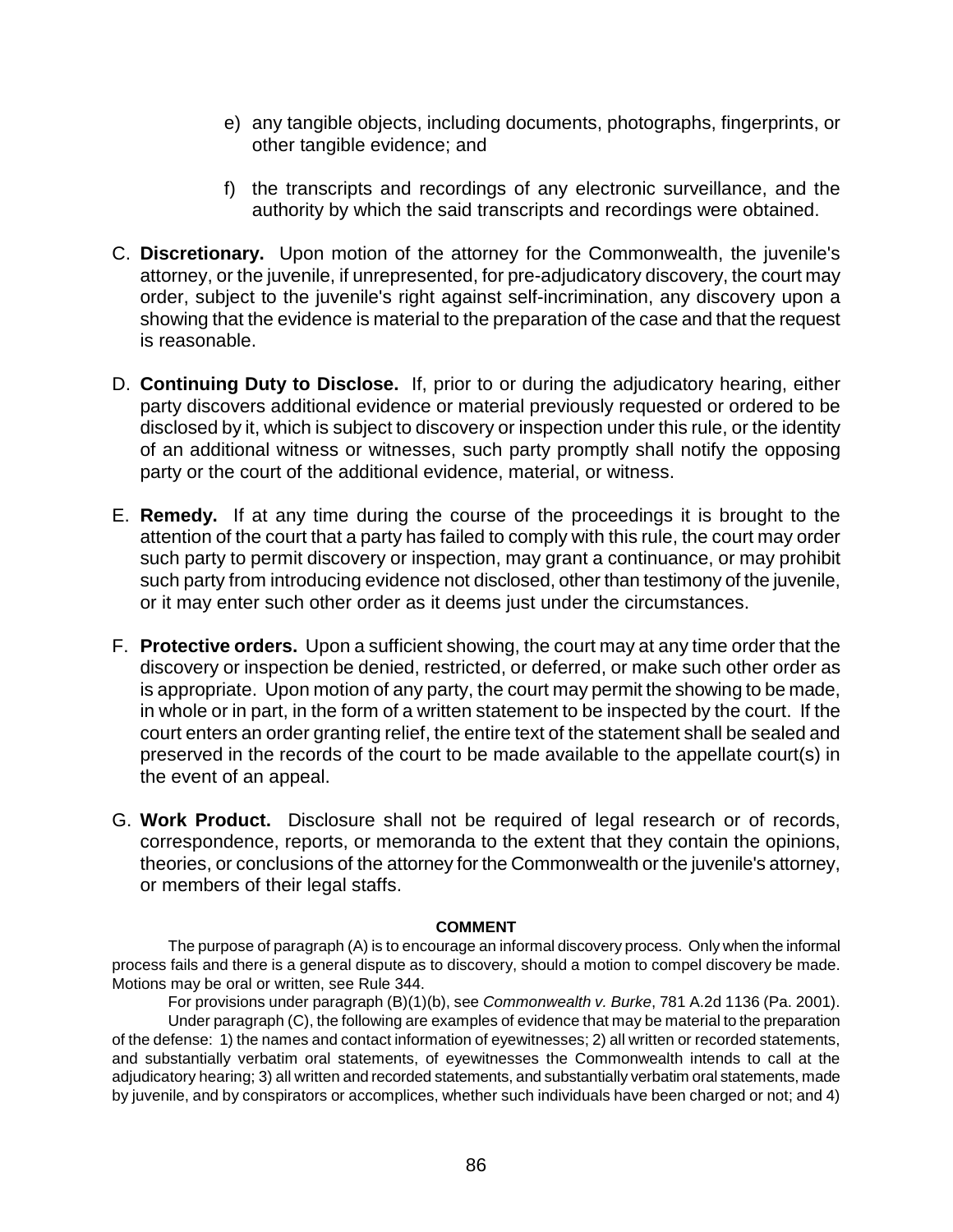any other evidence specifically identified by the juvenile's attorney, provided the juvenile's attorney can additionally establish that its disclosure would be in the interests of justice, including any information concerning any prosecutor, investigator, or police officer involved in the case who has received either valuable consideration, or an oral or written promise or contract for valuable consideration, for information concerning the case, or for the production of any work describing the case, or for the right to depict the character of the prosecutor or investigator in connection with his or her involvement in the case.

Under paragraph (C), the following are examples or evidence that may be material to the preparation of the Commonwealth's case: 1) results or reports of physical or mental examinations, and of scientific tests or experiments made in connection with the particular case, or copies thereof, within the possession or control of the juvenile's attorney, that the juvenile's attorney intends to introduce as evidence in chief, or were prepared by a witness whom the juvenile's attorney intends to call at the adjudicatory hearing, when results or reports relate to the testimony of that witness, provided the juvenile's attorney has requested and received discovery under paragraph (B)(1)(d); and 2) the names and contact information of eyewitnesses whom the juvenile's attorney intends to call in the juvenile's case in chief.

Any evidence or material requested cannot interfere with the juvenile's right against self-incrimination. Under paragraph (C), the court has discretion, upon motion, to order an expert who is expected to testify at the adjudicatory hearing to prepare a report. However, these provisions are not intended to require a prepared report in every case. The court should determine, on a case-by-case basis, whether a report

should be prepared. For example, a prepared report ordinarily would not be necessary when the expert is known to the parties and testifies about the same subject on a regular basis. On the other hand, a report might be necessary if the expert is not known to the parties or is going to testify about a new or controversial technique.

Whenever the rule makes reference to the term "identification," or "in-person identification," it is understood that such terms are intended to refer to all forms of identifying a juvenile by means of the juvenile's person being in some way exhibited to a witness for the purpose of an identification: *e.g.*, a line-up, stand-up, show-up, one-on-one confrontation, one-way mirror, *etc*. The purpose of this provision is to make possible the assertion of a rational basis for a claim of improper identification based upon *Stovall v. Denno*, 388 U.S. 293 (1967) and *United States v. Wade*, 388 U.S. 218 (1967).

This rule is not intended to affect the admissibility of evidence that is discoverable under this rule or evidence that is the fruits of discovery, nor the standing of the juvenile to seek suppression of such evidence.

It is intended that the remedies provided in paragraph (E) apply equally to the Commonwealth and the juvenile, as the interests of justice require.

The provision for a protective order, paragraph (F), does not confer upon the Commonwealth any right of appeal not presently afforded by law.

It should also be noted that as to material which is discretionary with the court, or which is not enumerated in the rule, if such information contains exculpatory evidence as would come under the *Brady* rule, it must be disclosed. Nothing in this rule is intended to limit in any way disclosure of evidence constitutionally required to be disclosed.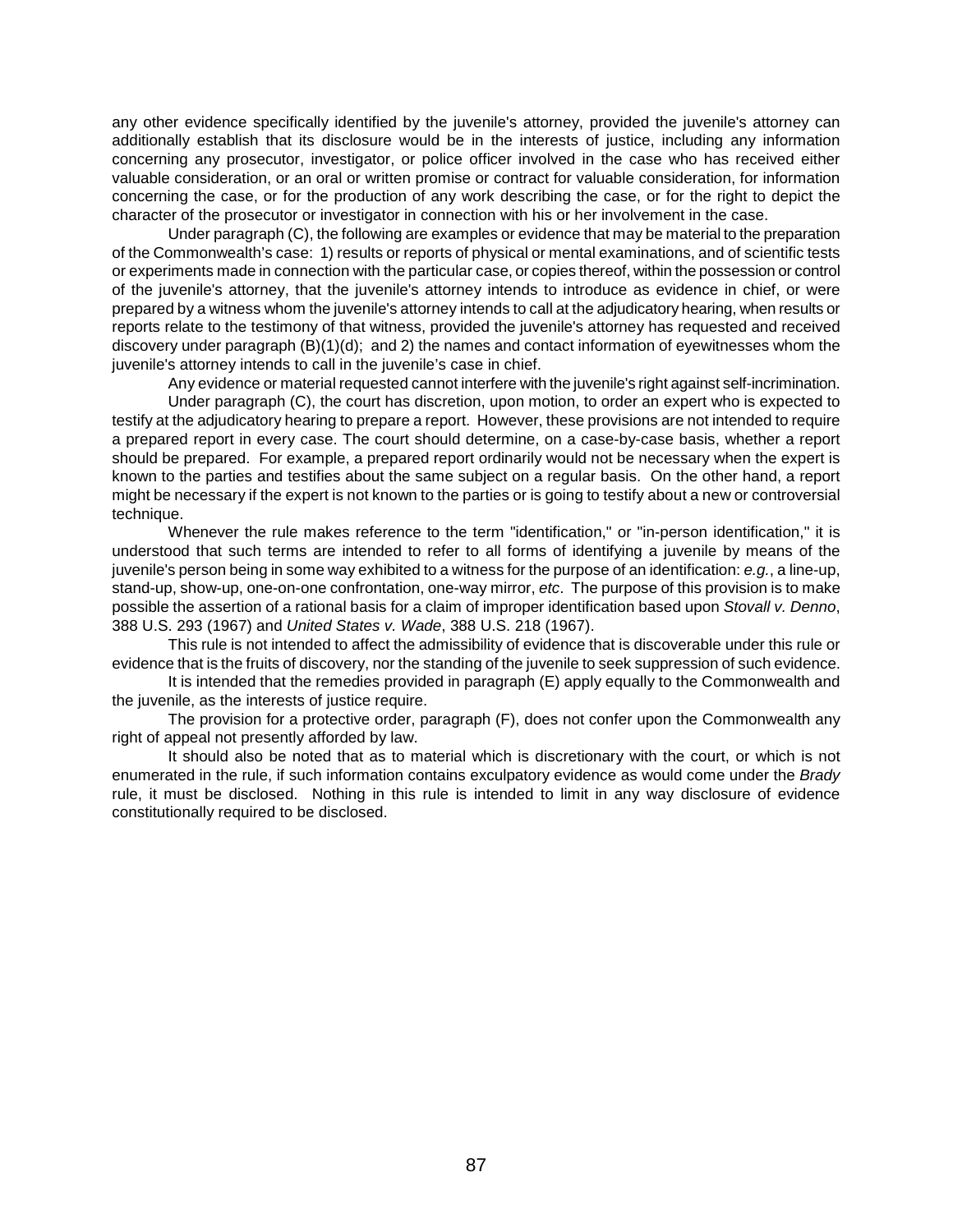# **RULE 341. NOTICE OF ALIBI DEFENSE**

- A. **Notice by the juvenile's attorney or juvenile, if unrepresented.** A juvenile who intends to offer the defense of alibi at the adjudicatory hearing shall, at any time prior to the adjudicatory hearing, give the attorney for the Commonwealth notice of the intention to claim such defense. Such notice shall include specific information as to the place or places where the juvenile claims to have been at the time of the alleged offense and the names and contact information of witnesses whom the juvenile intends to call in support of such claim.
- B. **Failure to Give Notice.** If the juvenile fails to give notice of an alibi defense as required by this rule, or omits any witness from such notice, the court at the adjudicatory hearing may exclude the testimony of any omitted witness, or may exclude entirely any evidence offered by the juvenile for the purpose of proving the defense, except testimony by the juvenile, or may grant a continuance to enable the Commonwealth to investigate such evidence, or may make such other order as the interests of justice require.
- C. **Impeachment.** A juvenile may testify concerning an alibi notwithstanding that the juvenile has not given notice, but if the juvenile has given notice and testifies concerning his or her presence at the time of the offense at a place or time different from that given in the notice, the juvenile may be cross-examined concerning such notice.
- D. **Disclosure of Reciprocal Witnesses.** Prior to the adjudicatory hearing, the attorney for the Commonwealth shall disclose to the juvenile's attorney or the juvenile, if unrepresented, the names and contact information, that have not been previously disclosed, of all persons the Commonwealth intends to call as witnesses to disprove or discredit the juvenile's claim of alibi.
- E. **Failure to Supply Reciprocal Notice**. If the attorney for the Commonwealth fails to disclose a list of its witnesses as required by this rule, or omits any witness therefrom, the court at the adjudicatory hearing may exclude the testimony of any omitted witness, or may exclude any evidence offered by the Commonwealth for the purpose of disproving the alibi, or may grant a continuance to enable the defense to investigate such evidence, or may make such other order as the interests of justice require.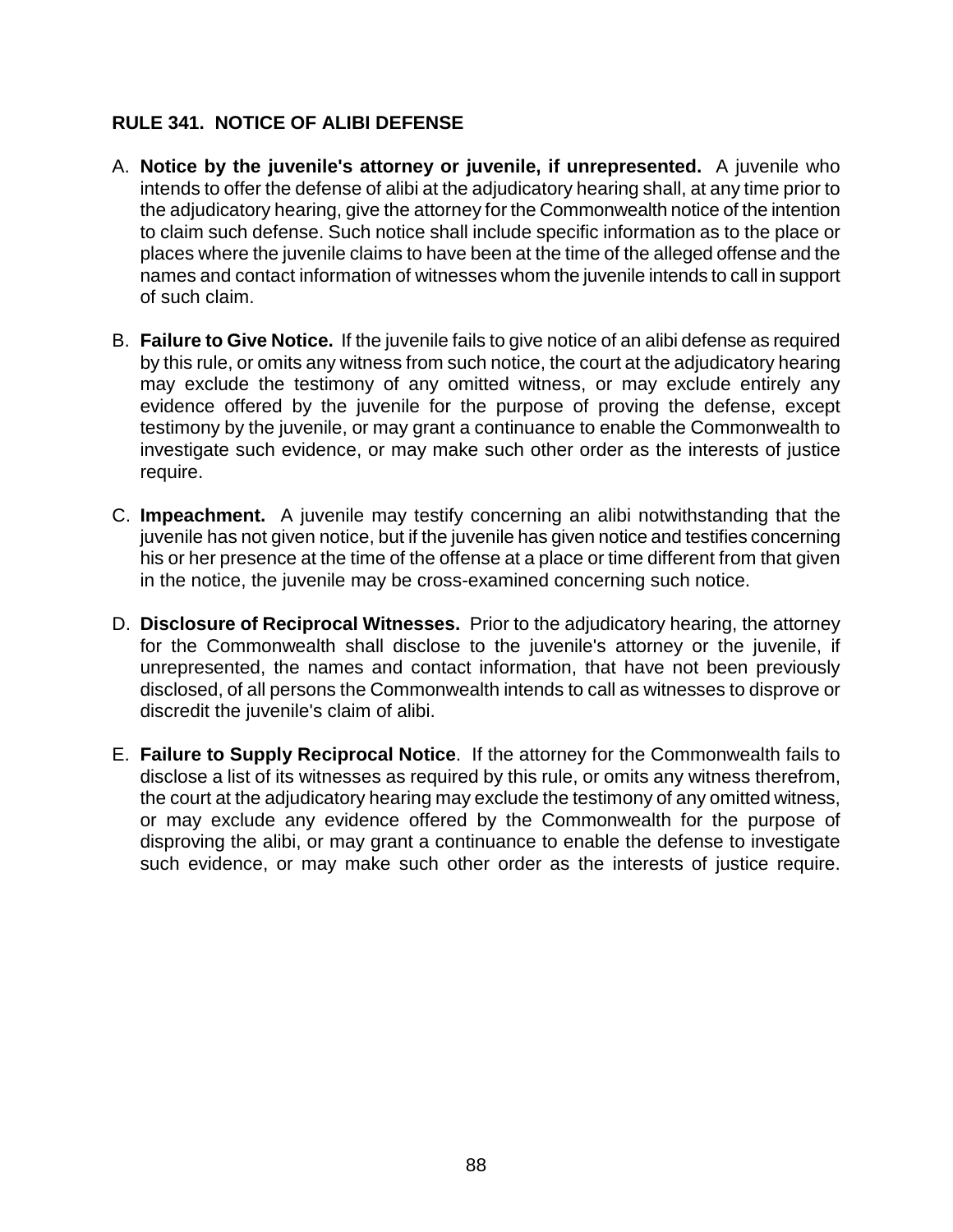# **PART D(1) MOTION PROCEDURES**

- 344. Motions and Answers
- 345. Filing and Service
- 346. Omnibus Motion for Relief
- 347. Time for Omnibus Motion and Service
- 348. Disposition of Omnibus Motions
- 350. Suppression of Evidence
- 351. Adjudicatory Hearing on Separate Petitions
- 352. Separate Adjudicatory Hearings for Offenses or Juveniles
- 353. Motion for Return of Property

# **RULE 344. MOTIONS AND ANSWERS**

- A. **Generally.** All motions and answers shall be made orally on the record or in writing. An answer to a motion is not required unless ordered by the court or otherwise provided in these rules. Failure to answer shall not constitute an admission of the well-pleaded facts alleged in the motion.
- B. **Represented juvenile.** If counsel represents a juvenile, the attorney shall make or file all motions and answers.
- C. **Requirements for motions.** All motions shall comply with the following requirements:
	- 1) The person making the motion shall sign a written motion. The signature shall constitute a certification that the motion is made in good faith. An oral motion shall be made on the record and the oral motion shall constitute a certification that the motion is made in good faith.
	- 2) The motion shall state with particularity the grounds for the motion, the facts that support each ground, and the types of relief or order requested.
	- 3) If the motion sets forth facts that do not already appear of record in the case, a verification shall be included or an oral statement shall be given that the facts set forth in the motion are true and correct to the movant's personal knowledge, information, or belief.
	- 4) If the motion is written, a certificate of service as required by Rule 345(C) shall be included.
- D. **Requirements for answers.** All answers, including those that are required either by court order or otherwise required by these rules, shall comply with the following requirements: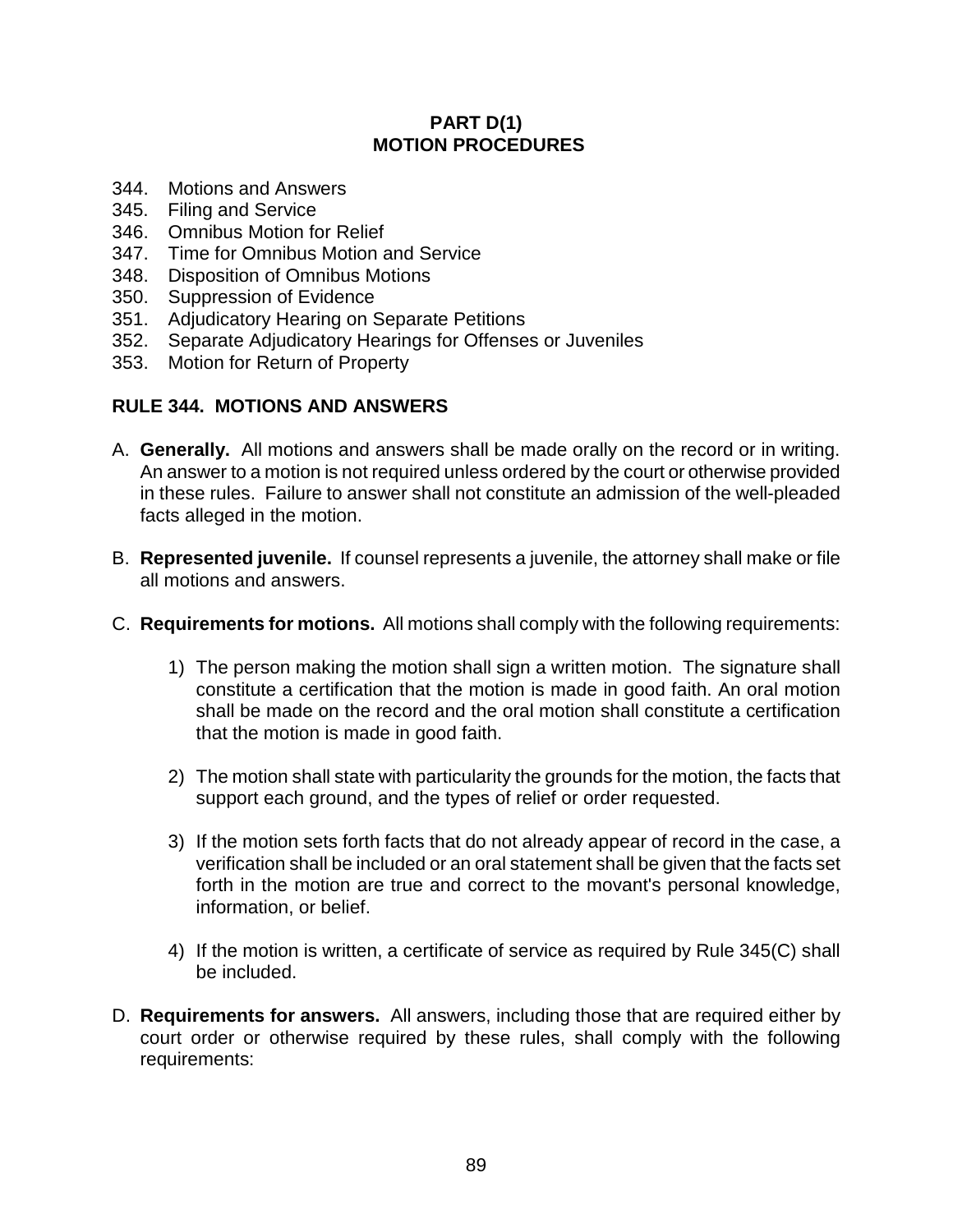- 1) The person making the answer shall sign the answer or shall reply to the motion on the record. The signature or oral answer on the record shall constitute a certification that the answer is being made in good faith.
- 2) The answer shall meet the allegations of the motion and shall specify the type of relief, order, or other action sought.
- 3) If the answer sets forth facts that do not already appear of record in the case, a verification shall be included or an oral answer shall include a statement that the facts set forth in the answer are true and correct to the respondent's personal knowledge, information, or belief.
- 4) If the answer is written, a certificate of service as required by Rule 345(C) shall be included.
- E. **Alternative relief.** Any motion may request such alternative relief as may be appropriate.
- F. **Waiver of relief.** The failure, in any motion, to state a type of relief or order, or a ground therefore, shall constitute a waiver of such relief, order, or ground.

### **COMMENT**

Under paragraph (A), oral motions and answers are permitted because of the emphasis on prompt disposition in Juvenile Court. Answers to written motions may be made orally if the answer complies with the requirements of this rule.

Under paragraphs (C)(4) and (D)(4), a certificate of service is required for all written motions and answers. *See* Rule 345(B) for service of documents and Rule 345(C) for certificates of service.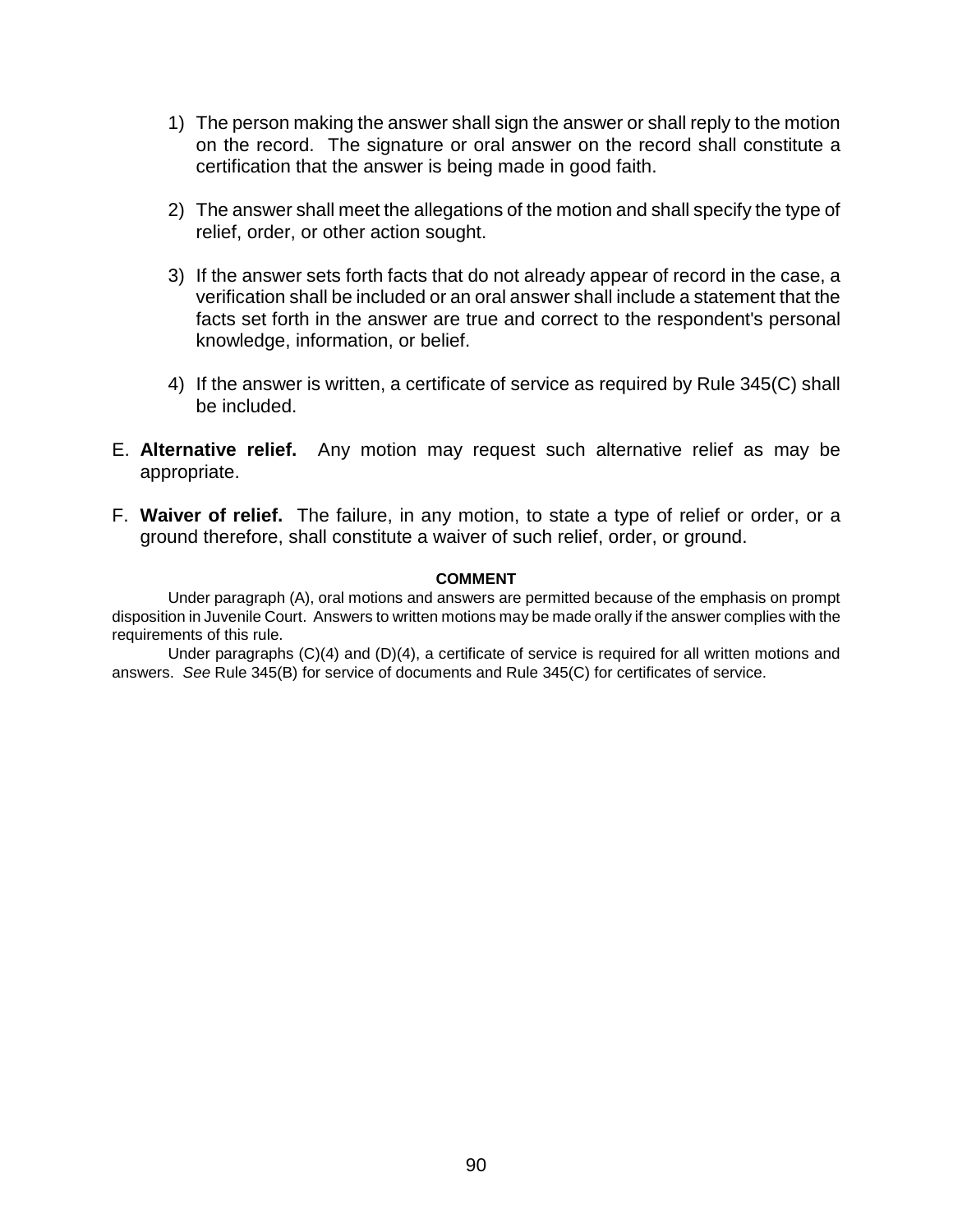# **RULE 345. FILING AND SERVICE**

# A. **Filings.**

- 1) **Generally.** Except as otherwise provided in these rules, all written motions, and any notice or document for which filing is required, shall be filed with the clerk of courts.
- 2) **Clerk of courts' duties.** Except as provided in paragraph (A)(3), the clerk of courts shall docket a written motion, notice, or document when it is received and record the time of filing in the docket. The clerk of courts promptly shall transmit a copy of these papers to such person as may be designated by the court.
- 3) **Filings by represented juveniles.** In any case in which a juvenile is represented by an attorney, if the juvenile submits for filing a written motion, notice, or document that has not been signed by the juvenile's attorney, the clerk of courts shall not file the motion, notice, or document in the juvenile case file or make a docket entry, but shall forward it promptly to the juvenile's attorney.
- 4) **Method of filing**. Filing may be accomplished by:
	- a) personal delivery to the clerk of courts; or
	- b) mail addressed to the clerk of courts, provided, however, that filing by mail shall be timely only when actually received by the clerk within the time fixed for filing**.**

## B. **Service.**

- 1) **Generally.** The party filing the document shall serve all parties concurrently with the filing.
- 2) **Method of service to parties.** Service on the parties shall be by:
	- a) personal delivery of a copy to a party's attorney, or, if unrepresented, the party; or
	- b) mailing a copy to a party's attorney or leaving a copy for the attorney at the attorney's office; or
	- c) in those judicial districts that maintain in the courthouse assigned boxes for counsel to receive service, leaving a copy for the attorney in the attorney's box; or
	- d) sending a copy to an unrepresented juvenile by first class mail addressed to the juvenile's place of residence, detention, or placement.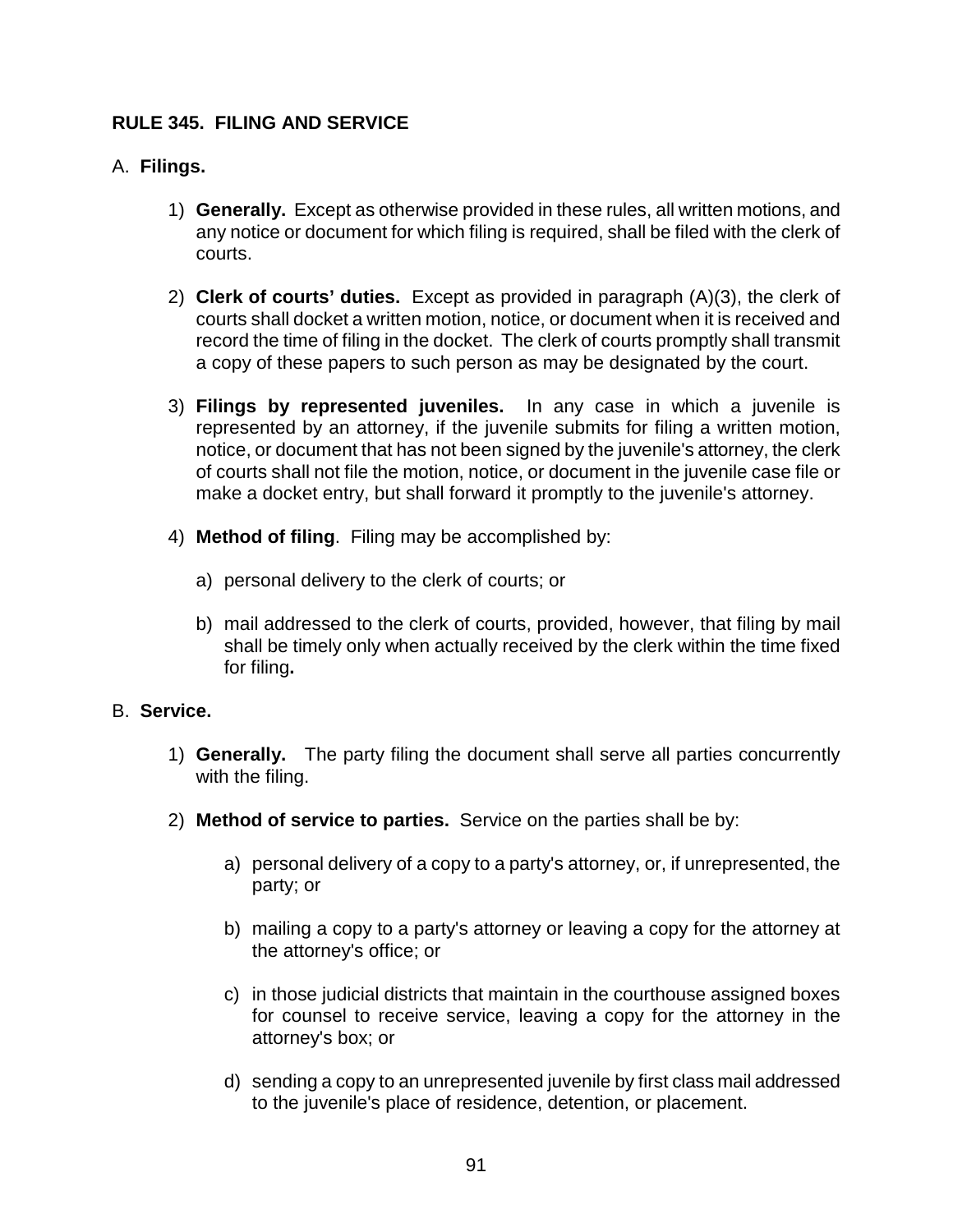C. **Proof of service.** All documents that are filed and served pursuant to this rule shall include a certificate of service.

### **COMMENT**

*See* Rule 155 for maintaining records in the clerk of courts' office.

Under paragraph (A)(2), the court must designate a court official to process motions and other matters for appropriate scheduling and disposition.

Under paragraph (B), the party filing a document is required to serve all parties.

 This rule does not affect court orders, which are to be served upon each party's attorney and the juvenile, if unrepresented, by the clerk of courts as provided in Rule 156.

For service of petitions, see Rule 331.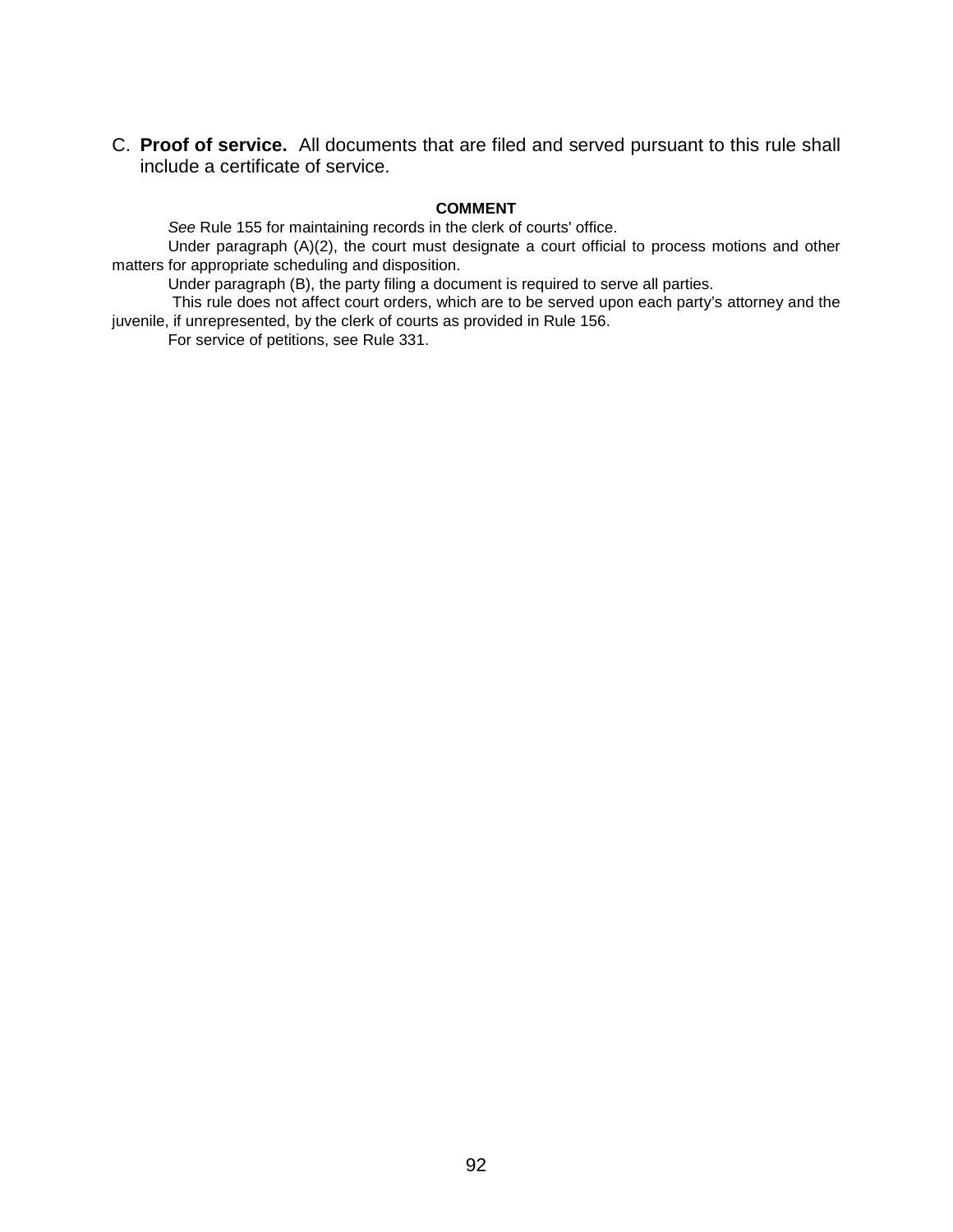## **RULE 346. OMNIBUS MOTION FOR RELIEF**

Unless otherwise required in the interests of justice, all requests for relief shall be included in one omnibus motion filed prior to the adjudicatory hearing.

### **COMMENT**

Types of relief appropriate for the omnibus motion include the following requests:

- (1) for continuance;
- (2) for separate or joint adjudicatory hearings;
- (3) for suppression of evidence;
- (4) for psychiatric examination;
- (5) to dismiss a petition;
- (6) to disqualify a judge;
- (7) for appointment of investigator; and
- (8) for pre-adjudicatory hearing conference.

The omnibus motion rule is not intended to limit other types of motions, oral or written. The earliest feasible submissions and rulings on such motions are encouraged.

For instances when the court must recuse itself, see Code of Judicial Conduct. Recusal is necessary when there is bias, prejudice, improper influence, or appearance of impropriety. *Commonwealth v. Benchoff*, 700 A.2d 1289 (Pa. Super. Ct. 1999).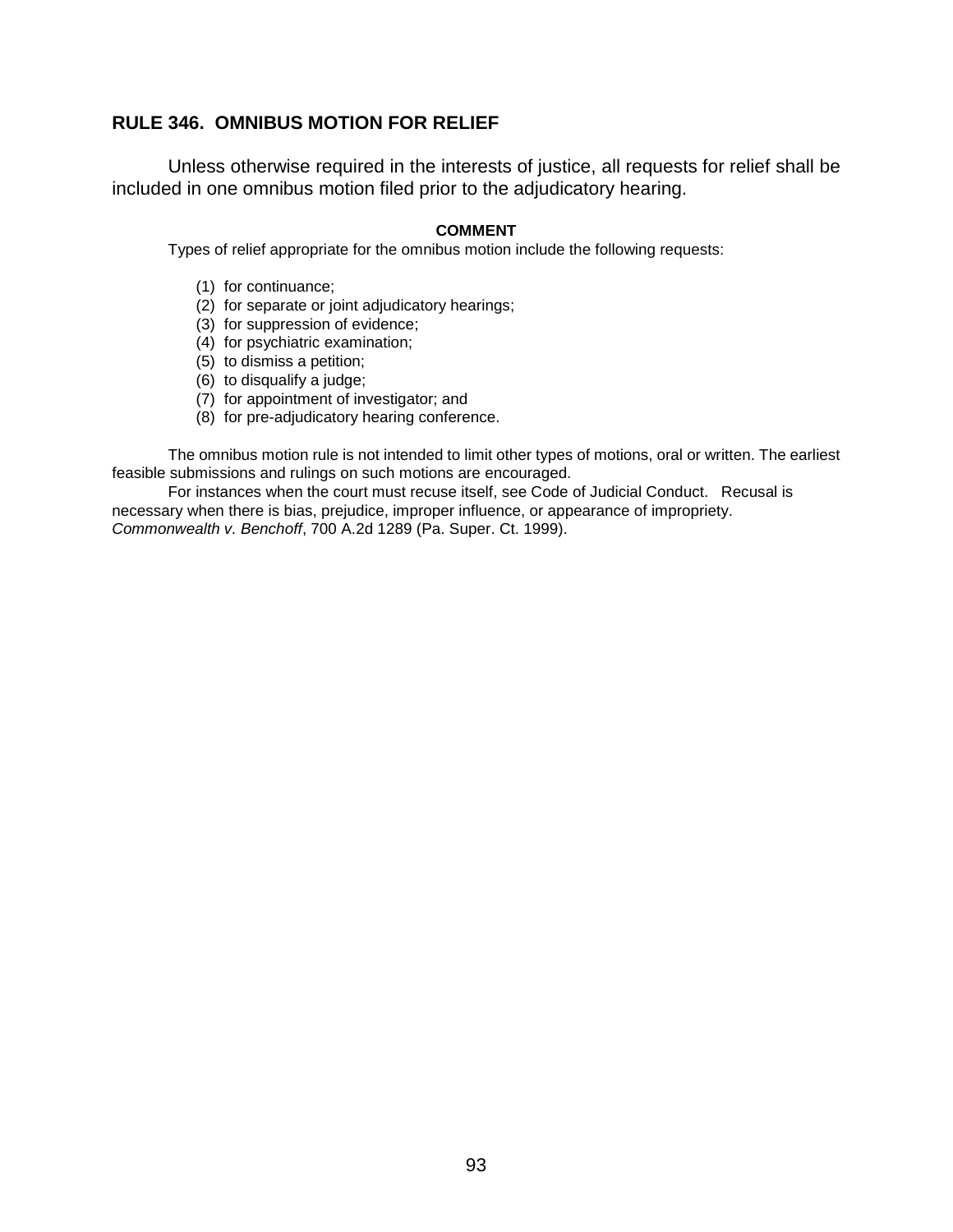# **RULE 347. TIME FOR OMNIBUS MOTION AND SERVICE**

- A. **Time.** An omnibus motion shall be made as soon as practical but can be made at any time prior to the calling of the first witness at the adjudicatory hearing.
- B. **Service.** If the omnibus motion is written, copies shall be served in accordance with Rule 345.

## **COMMENT**

For general requirements concerning the filing and service of motions and answers, see Rules 345.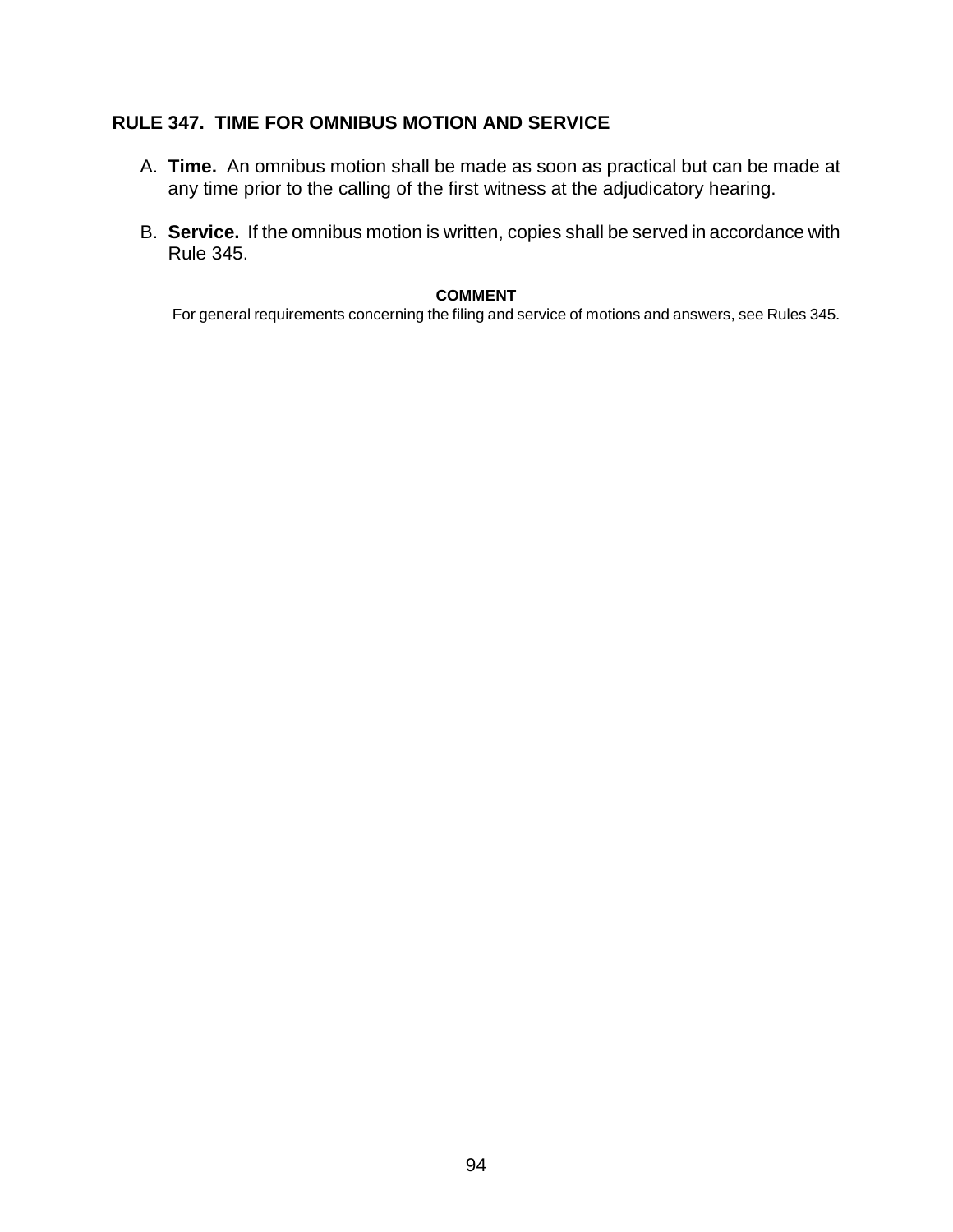# **RULE 348. DISPOSITION OF OMNIBUS MOTIONS**

Unless otherwise provided in these rules, all omnibus motions shall be determined before the adjudicatory hearing**.** The court for the determination of omnibus motions, if necessary shall postpone the adjudicatory hearing.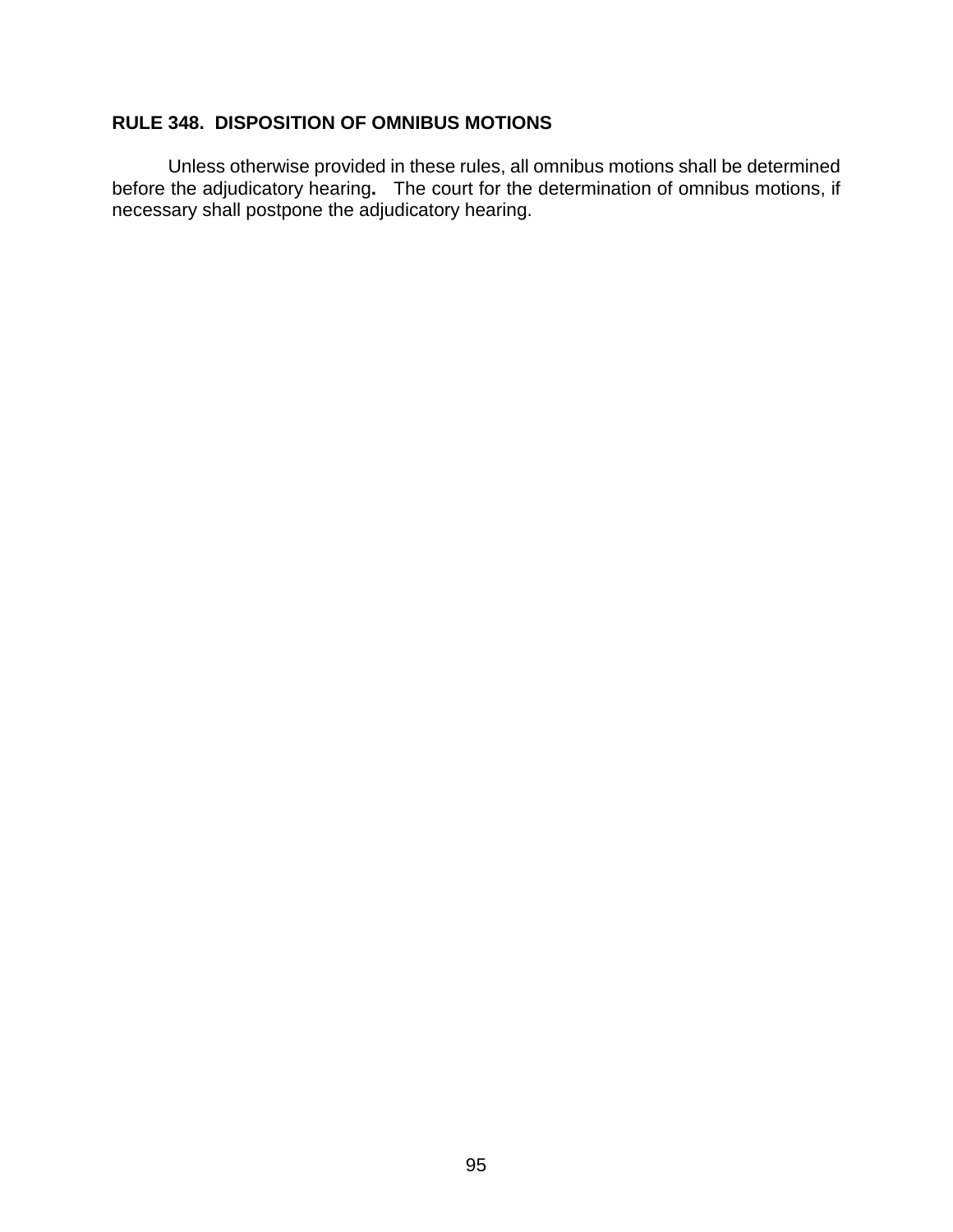# **RULE 350. SUPPRESSION OF EVIDENCE**

- A. **Motion by attorney or juvenile, if unrepresented.** The juvenile's attorney or the juvenile, if unrepresented, may make a motion to the court to suppress evidence**.** The motion shall state specifically and with particularity the evidence sought to be suppressed, the grounds for suppression, and the supporting facts and events.
- B. **Timeliness.** Unless the opportunity did not previously exist, or the interests of justice otherwise require, a motion to suppress shall be contained in the omnibus motion set forth in Rule 346. If a timely motion is not made, the issue of suppression of such evidence shall be deemed to be waived.
- C. **Findings.** At the conclusion of the hearing, the court shall enter on the record a statement of findings of fact and conclusions of law as to whether the evidence was obtained in violation of the juvenile's rights, or in violation of these rules or any statute, and shall make an order granting or denying the relief sought.
- D. **Decision final and binding.** If the court determines that the evidence shall not be suppressed, such determination shall be final, conclusive, and binding at the adjudicatory hearing, except upon a showing of evidence that was unavailable, but nothing in this rule shall prevent a juvenile from opposing such evidence at the adjudicatory hearing upon any ground except its suppressibility.

## **COMMENT**

 This rule is designed to provide one single procedure for the suppression of evidence alleged to have been obtained in violation of the juvenile's rights. This rule extends its coverage to specific provisions in violation of the fourth, fifth, and sixth amendments of the Constitution of the United States and Article I, § 9 of the Pennsylvania Constitution. *In re R.H.*, 791 A.2d 331 (Pa. 2002), *Com v. Scott*, 369 A.2d 809 (Pa. Super. Ct. 1976); *Appeal of Cowell*, 364 A.2d 718 (Pa. Super. Ct. 1976). *See In re Gault*, 387 U.S. 1 (1967).

In all cases, the burden of production is upon the Commonwealth. *See In re Stoutzenberger*, 344 A.2d 668 (Pa. Super. Ct. 1975), *citing Commonwealth ex rel. Butler v. Rundle*, 239 A.2d 426 (Pa. 1968); *In re Betrand*, 303 A.2d 486 (Pa. 1973).

Under paragraph (B), if a motion to suppress is not timely made, it is deemed waived. *In re Cox*, 402 A.2d 534 (Pa. Super. Ct. 1979). *See Commonwealth v. Spriggs*, 344 A.2d 880 (Pa. 1975); *Commonwealth v. Wylie*, 344 A.2d 491 (Pa. 1975).

With regard to the recording and transcribing of the evidence adduced at the hearing, see Rule 117. All motions to suppress are to comply with the provisions of Rules 344 and 345.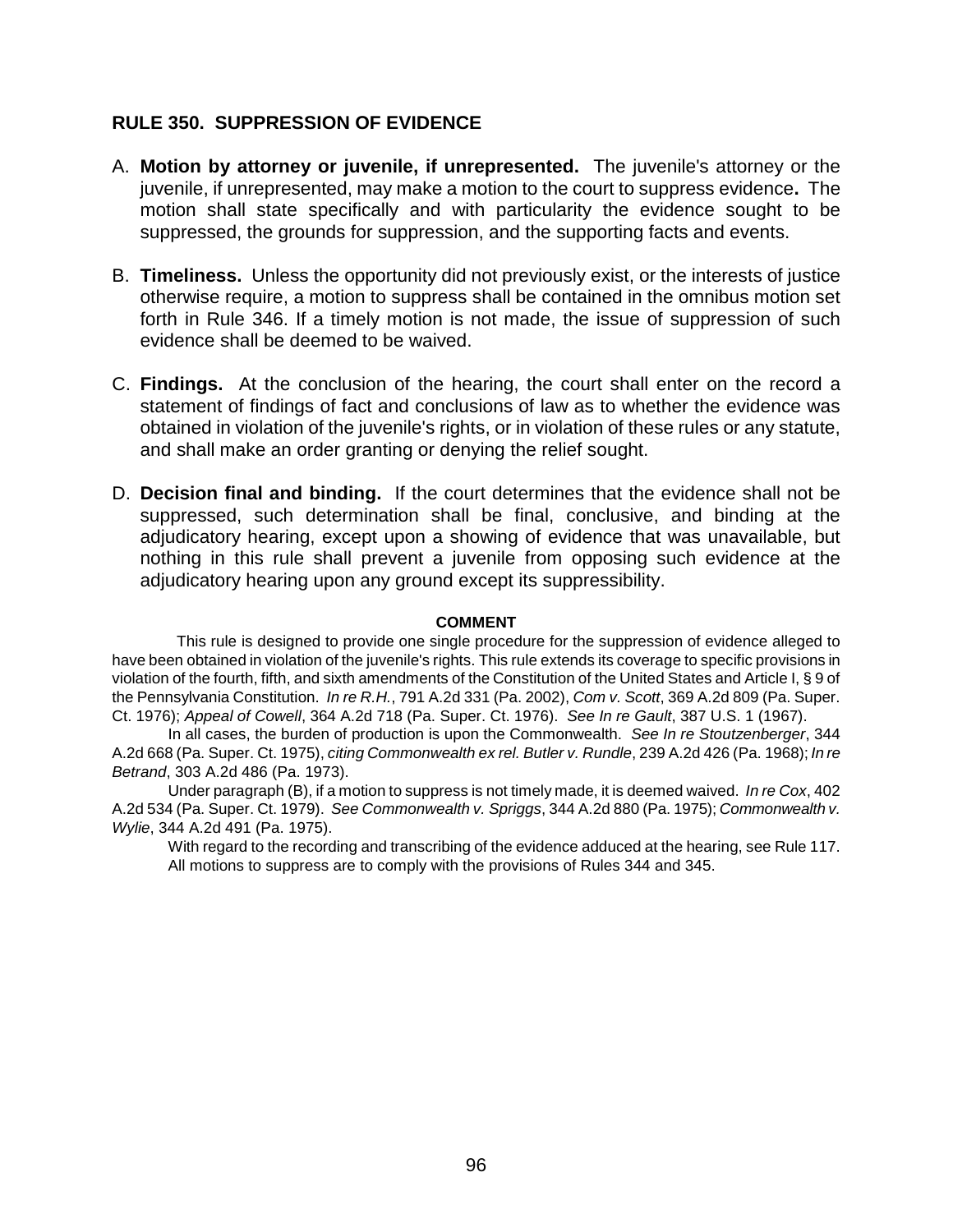## **RULE 351. ADJUDICATORY HEARING ON SEPARATE PETITIONS**

- A. **Standards.** An adjudicatory hearing may be held for:
	- 1) offenses charged in separate petitions if the evidence of each of the offenses would be admissible in a separate adjudicatory hearing for the other;
	- 2)offenses charged in separate petitions if the offenses charged are based on the same act or transaction;
	- 3) juveniles charged in separate petitions if they are alleged to have participated in the same act or transaction or in the same series of acts or transactions.

## B. **Procedure.**

- 1) Oral or written notice that offenses or juveniles charged in separate petitions will be heard together shall be given to the juvenile's attorney or the juvenile, if unrepresented, prior to the adjudicatory hearing. If the notice is written, a copy of the notice shall be filed with the clerk of courts.
- 2) When notice has not been given under paragraph (B)(1), any party may move to consolidate the adjudicatory hearing for separate petitions. The motion shall ordinarily be included in an omnibus motion.

## **COMMENT**

Under the scheme set forth in this rule, it can be assumed that offenses charged in the same petition will be heard together. *See* Rule 332. Similarly, offenses or juveniles will be heard together if notice is given pursuant to (B)(1) of this rule. In these situations, the court may order separate hearings either when the standards in paragraph (A) are not met or pursuant to Rule 352. Absent notice pursuant to paragraph (B)(1), a motion for consolidation is required under paragraph (B)(2). A party may oppose such a motion either on the ground that the standards in paragraph (A) are not met, or pursuant to Rule 352.

Paragraph (A)(1) is based upon statutory and case law that, ordinarily, if all offenses arising from the same episode or transaction are not heard together, subsequent prosecution on any such offense not already heard may be barred. *Matter of Huff*, 582 A.2d 1093 (Pa. Super. Ct. 1990), *citing Commonwealth v. Campana*, 304 A.2d 432, *vacated and remanded*, 414 U.S. 808 (1973), addendum opinion on remand, 314 A.2d 854 (Pa. 1974).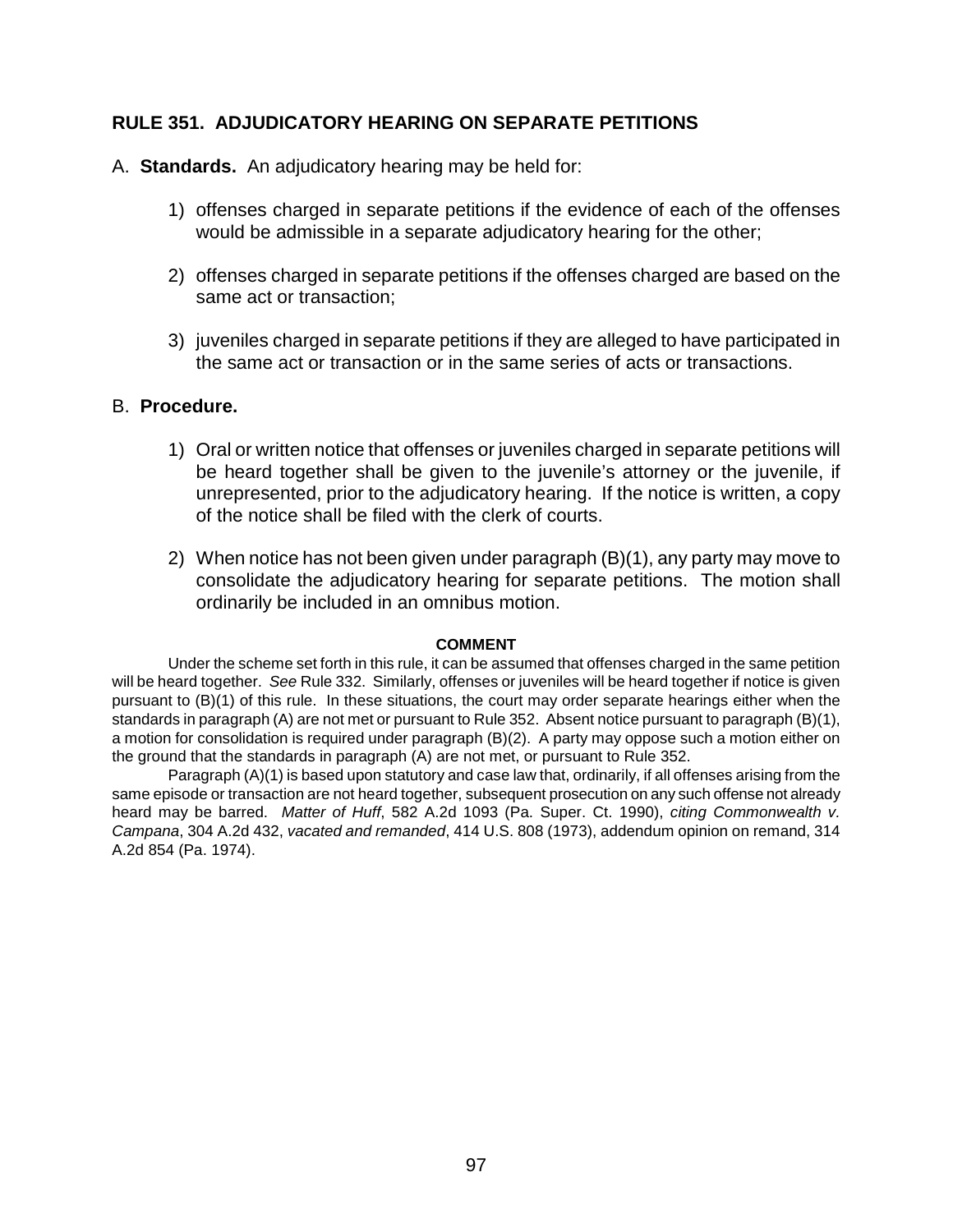# **RULE 352. SEPARATE ADJUDICATORY HEARINGS FOR OFFENSES OR JUVENILES**

The court may order separate adjudicatory hearings for offenses or juveniles, or provide other appropriate relief, if it appears that offenses or juveniles being heard together may prejudice any party.

## **COMMENT**

This rule provides the procedure whereby the court may, because of prejudice to a party, order separate adjudicatory hearings for offenses or juveniles that otherwise would be properly heard together under Rule 351. A juvenile may also request separate adjudicatory hearings for offenses or juveniles on the ground that hearing them together would be improper under Rule 351.

Under Rule 346 (Omnibus Motion for Relief), any request for separate adjudicatory hearings should ordinarily be made in an omnibus motion or it is considered waived.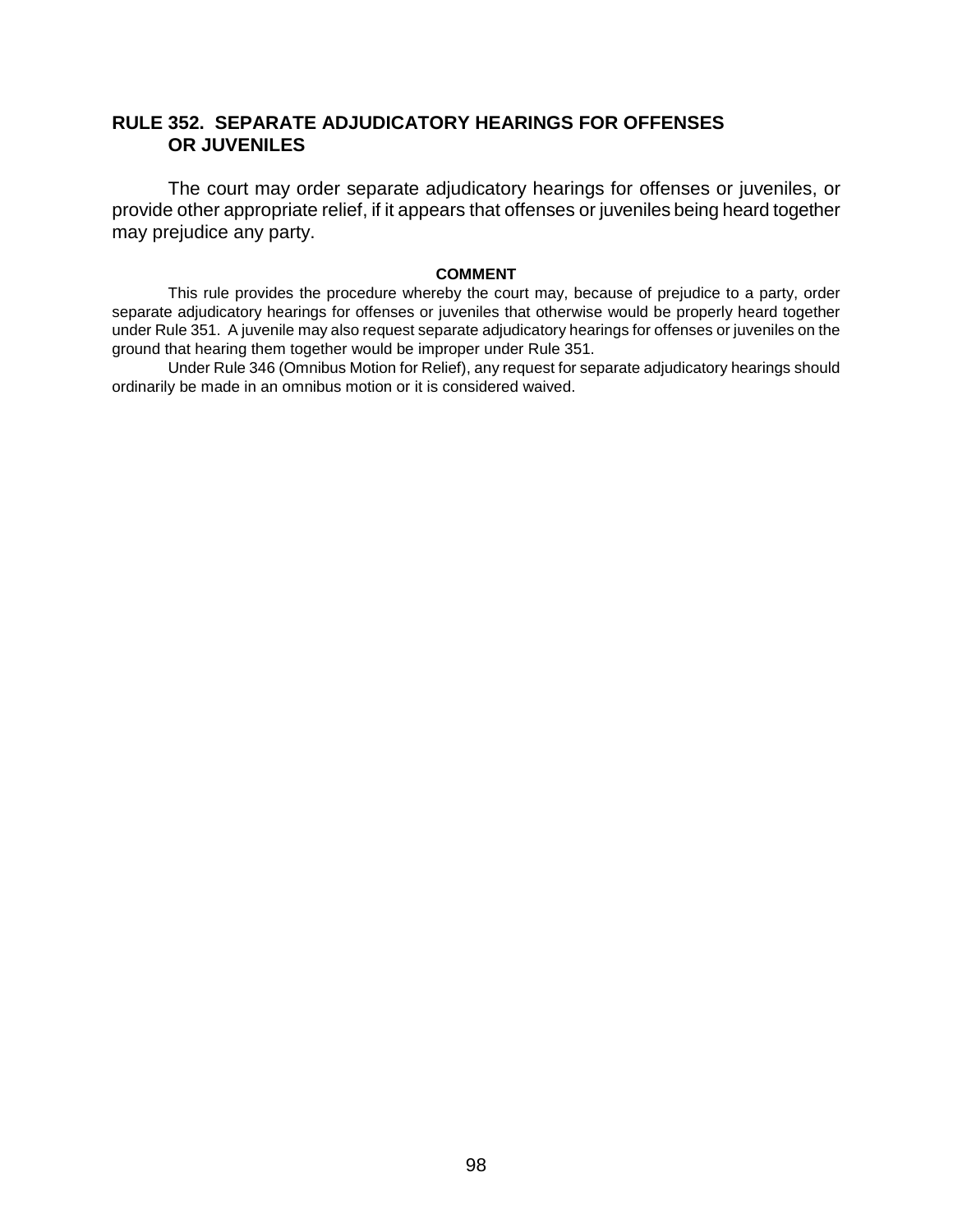## **RULE 353. MOTION FOR RETURN OF PROPERTY**

- A. **Return for lawful possession.** A person aggrieved by a search and seizure, whether or not executed pursuant to a warrant, may move for the return of the property on the ground that he or she is entitled to its lawful possession. Such motion shall be filed in writing and served pursuant to Rule 345.
- B. **Hearing.** The court hearing such motion shall receive evidence on any issue of fact necessary for its decision. If the motion is granted, the property shall be restored unless the court determines that such property is contraband, in which case the court may order the property to be forfeited.
- C. **Joint motion.** A motion to suppress evidence under Rule 350 may be joined with a motion under this rule.

## **COMMENT**

 A motion for the return of property should not be confused with a motion for the suppression of evidence, governed by Rule 350. However, if the time and effect of a motion brought under the instant rule would be, in the view of the court hearing the motion, substantially the same as a motion for suppression of evidence, the court may dispose of the motion in accordance with Rule 350.

Nothing in this rule is intended to prohibit the court from directing a more appropriate court to hear these motions. For example, a judicial district may have a motions court or specially designed court that hears all motions, including juvenile cases.

Pursuant to Rule 100, only motions for return of property derived from juvenile delinquency cases are appropriate for the juvenile court.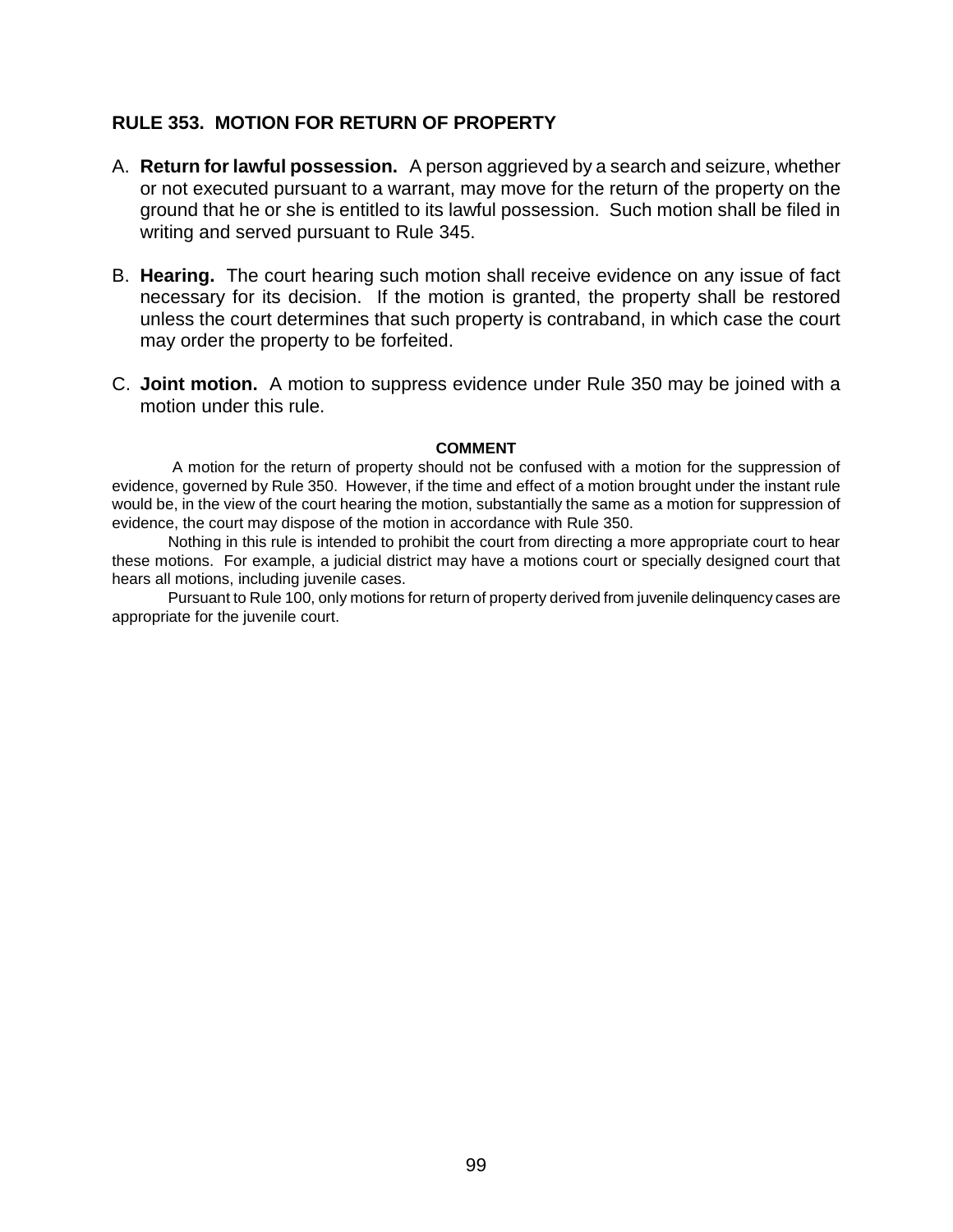## **PART D(2) ADJUDICATORY SUMMONS AND NOTICES PROCEDURES**

- 360. Summons and Notices
- 362. Requirements of the Summons
- 363. Service of Summons and Notices
- 364. Failure to Appear on the Summons

## **RULE 360. SUMMONS AND NOTICES**

- A. **Summons.** The court shall issue a summons compelling the juvenile and the juvenile's guardian to appear for the adjudicatory hearing.
- B. **Notices.** The court shall give notice of the adjudicatory hearing to:
	- 1) the attorney for the Commonwealth;
	- 2) the juvenile's attorney; and
	- 3) the juvenile probation office.
- C. **Requirements.** The general summons and notices procedures of Rule 114 shall be followed.

## **COMMENT**

Section 6335 of the Juvenile Act provides that the court shall direct the issuance of a summons to the juvenile, guardian, and any other persons as appears to the court to be proper and necessary parties to the proceedings. 42 Pa.C.S. § 6335.

The attorney for the Commonwealth or the juvenile probation officer should notify the victim of the hearing. *See* Victim's Bill of Rights, 18 P.S. § 11.201.

Other persons may be subpoenaed to appear for the hearing. *See* 42 Pa.C.S. § 6333.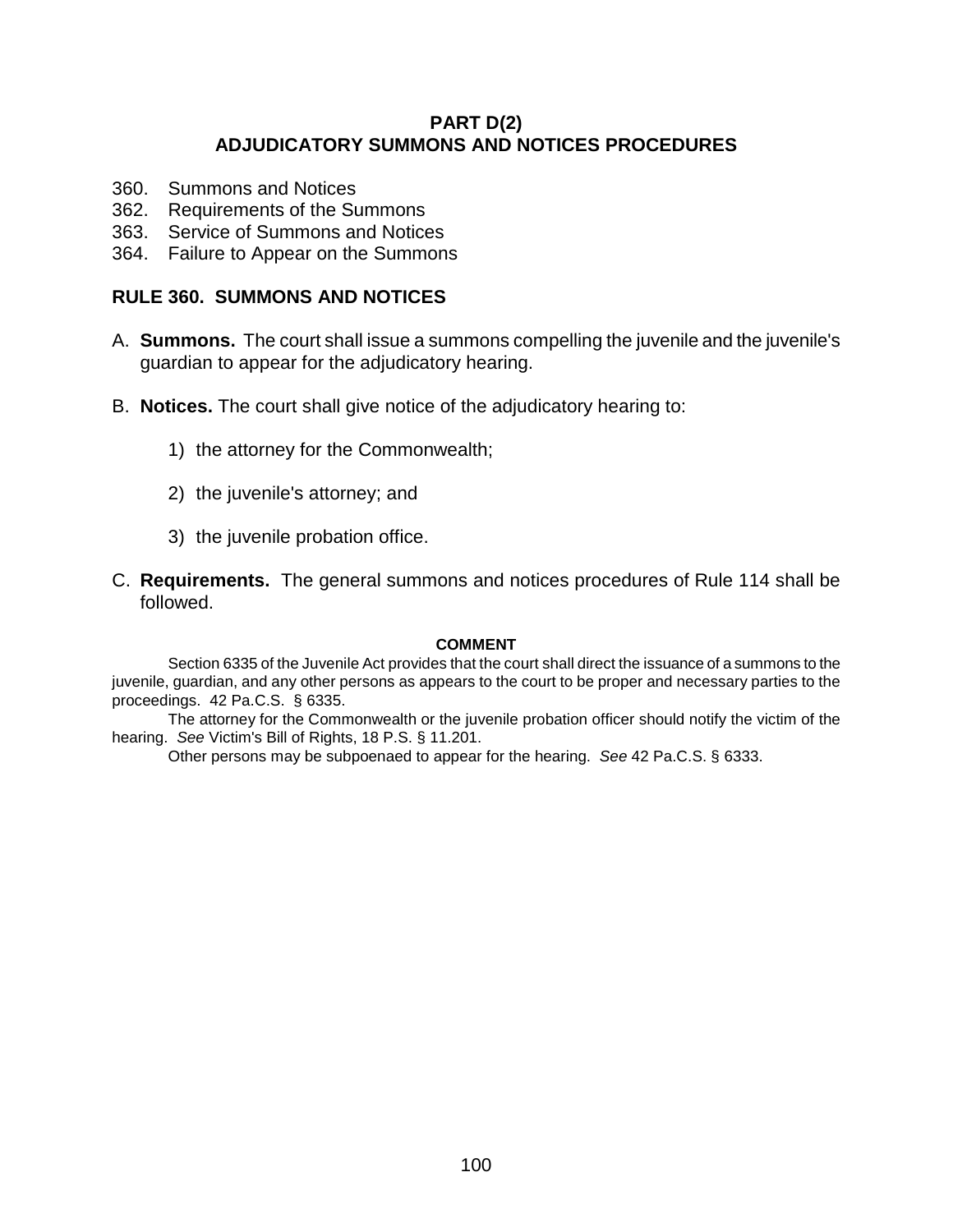# **RULE 362. REQUIREMENTS OF THE SUMMONS**

The summons shall:

- 1) be in writing;
- 2) set forth the date, time, and place of the adjudicatory hearing;
- 3) instruct the juvenile about the juvenile's right to counsel, and if the juvenile cannot afford counsel, the right to assigned counsel;
- 4) give a warning stating that the failure to appear for the hearing may result in arrest; and
- 5) include a copy of the juvenile petition.

## **COMMENT**

Section 6335(a) of the Juvenile Act requires a copy of the petition to accompany the summons. 42 Pa.C.S. § 6335 (a).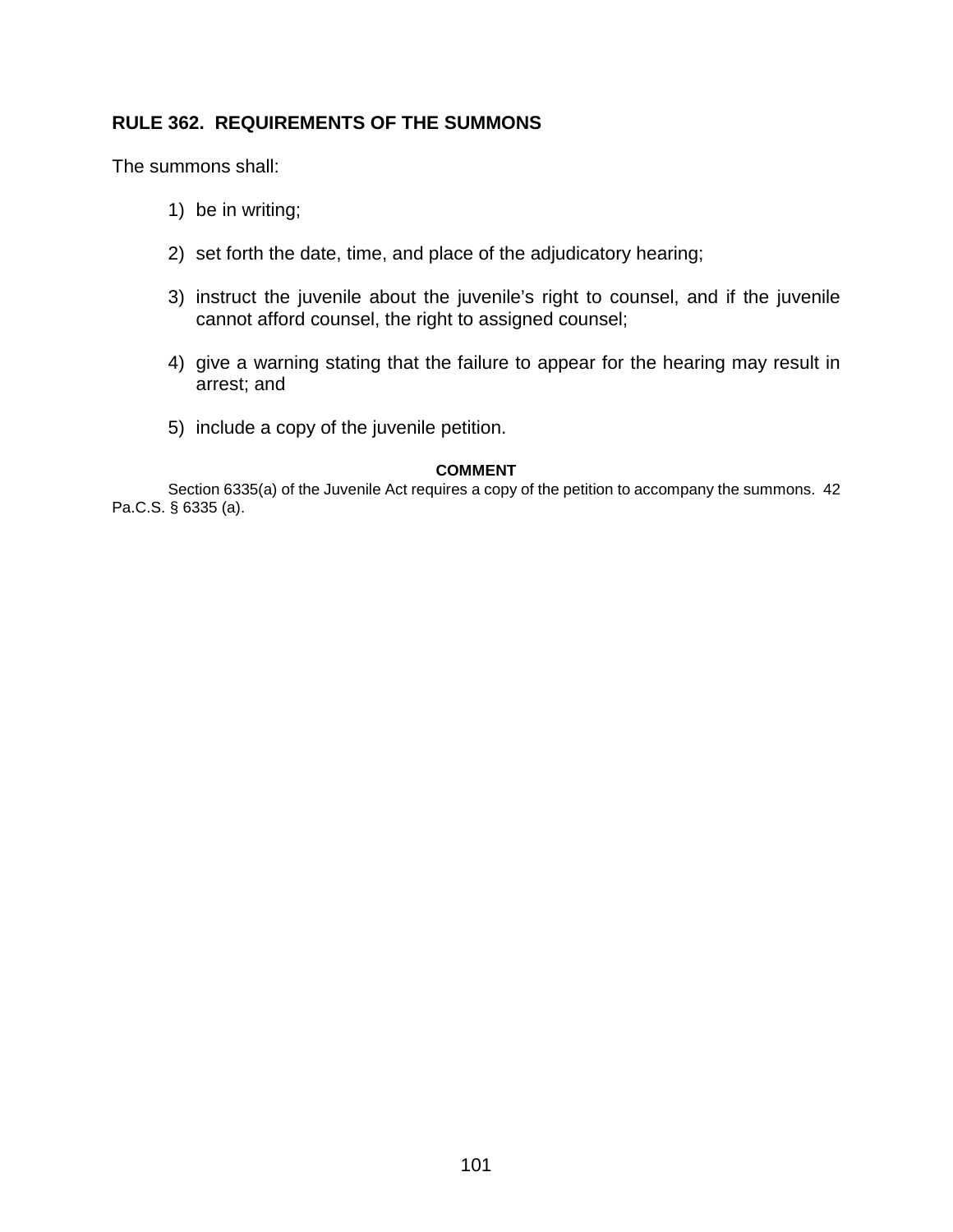# **RULE 363. SERVICE OF SUMMONS AND NOTICES**

- A. **Method of Service.** Summons or notices shall be served:
	- 1) in-person; or
	- 2) by first-class mail.

## B. **Time of Service.**

- 1) **Juvenile detained.** If the juvenile is detained, the summons or notices shall be served no less than seven days prior to the adjudicatory hearing.
- 2) **Juvenile not detained.** If the juvenile is not detained, the summons or notices shall be served no less than fourteen days prior to the adjudicatory hearing.

## **COMMENT**

Pursuant to Rule 360, the juvenile and the juvenile's guardian should be served a summons, and the attorney for the Commonwealth, the juvenile's attorney, and the juvenile probation officer should receive notices.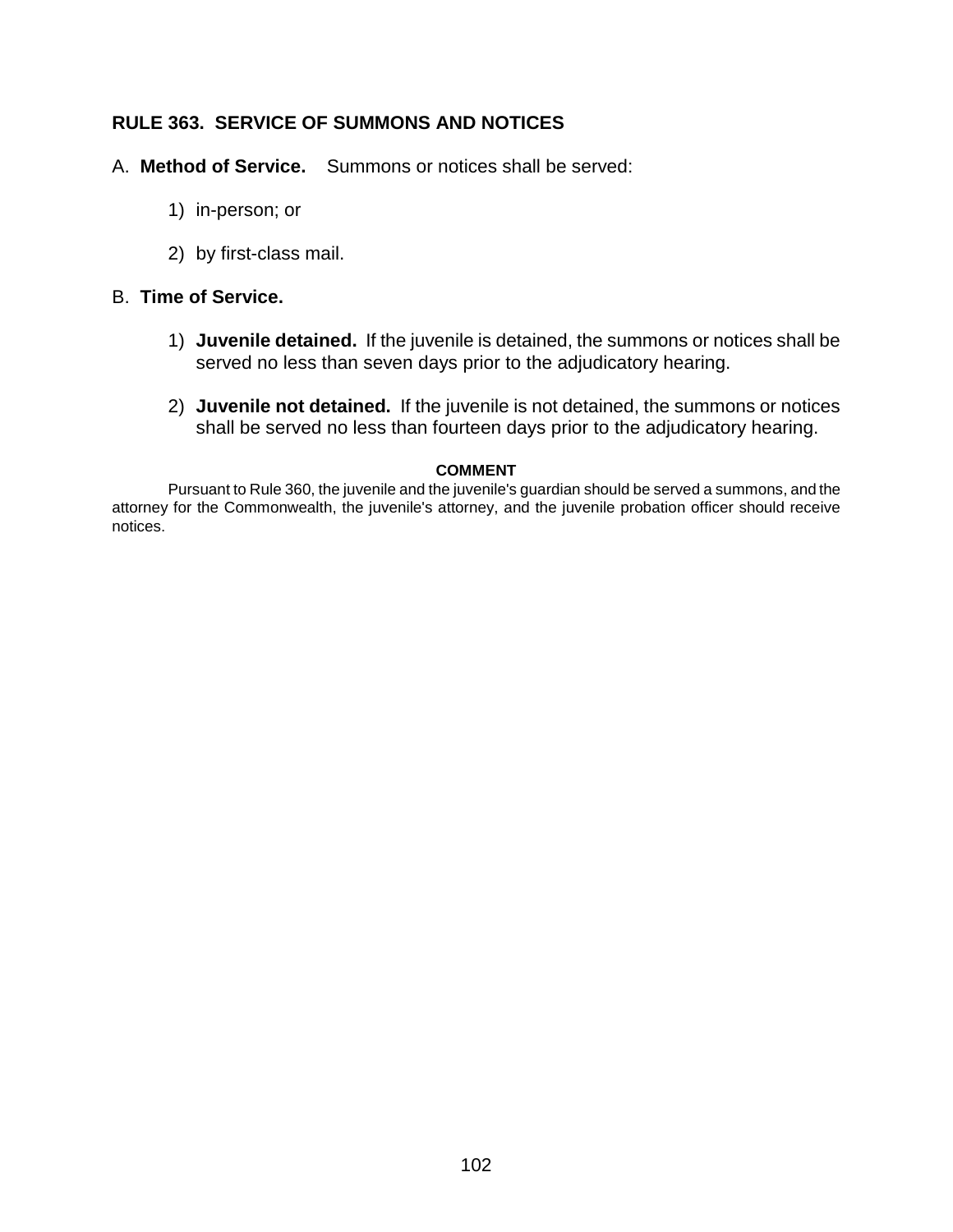# **RULE 364. FAILURE TO APPEAR ON THE SUMMONS**

If any summoned person fails to appear for the adjudicatory hearing and the court is assured that sufficient notice was given, the court may issue a warrant of arrest.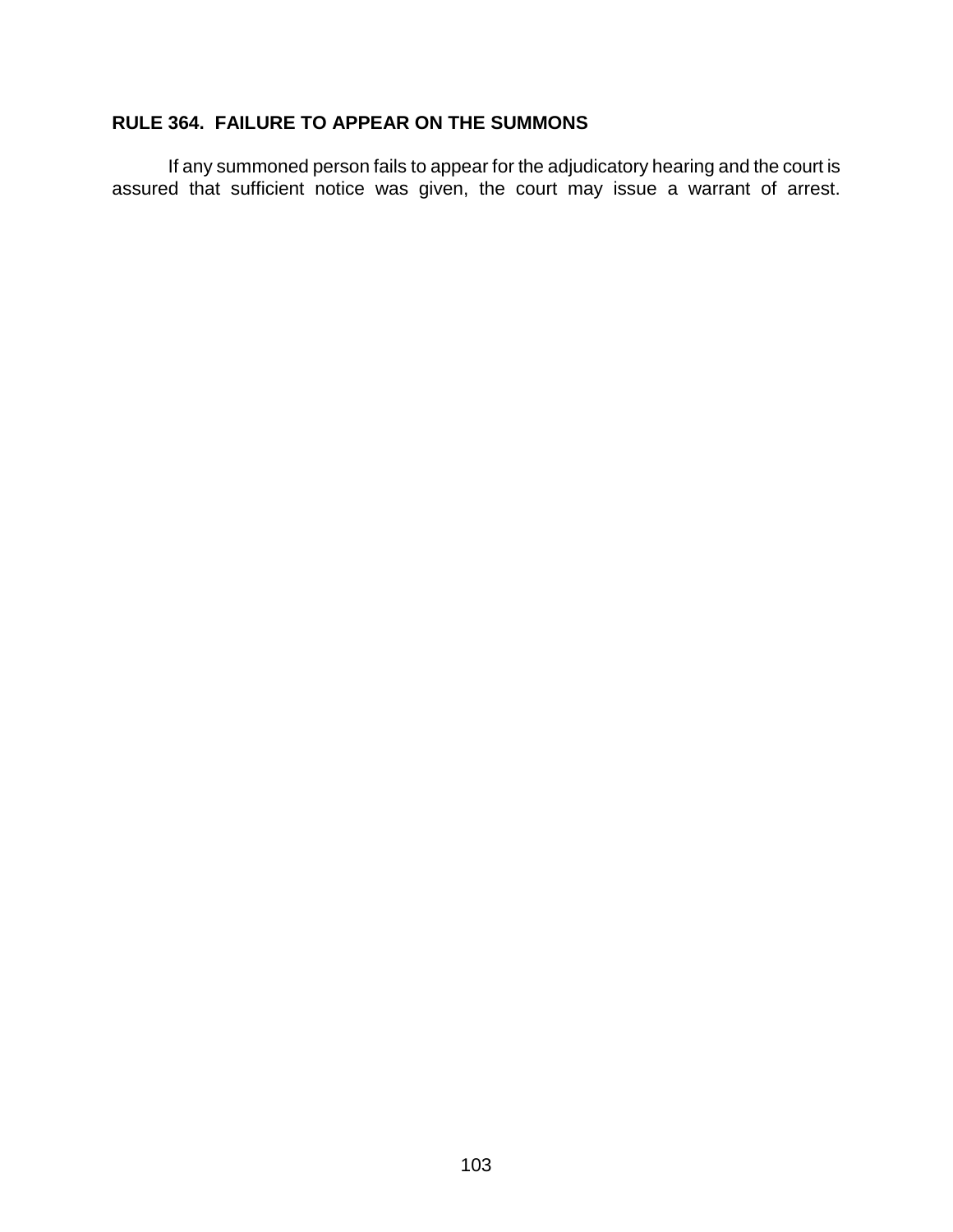## **PART E CONSENT DECREE**

- 370. Consent Decree
- 371. Objection to Consent Decree
- 372. Consent Decree Hearing
- 373. Conditions of Consent Decree

## **RULE 370. CONSENT DECREE**

At any time after the filing of a petition and before the entry of an adjudication order, the court may, upon agreement of the attorney for the Commonwealth and the juvenile's attorney or the juvenile, if unrepresented, suspend the proceedings, and continue the juvenile under supervision in the juvenile's home, under terms and conditions negotiated with the juvenile probation office. The order of the court continuing the juvenile under supervision shall be known as a consent decree.

## **COMMENT**

## *See* 42 Pa.C.S. § 6340(a).

A consent decree is a device for placing an allegedly delinquent juvenile under supervision of the juvenile probation office prior to, and as an alternative to, adjudication, thus avoiding potential stigma attached to an adjudication of delinquency. *Commonwealth v. Wexler*, 431 A.2d 877 (Pa. 1981).

Before placing the juvenile on a consent decree, the victim(s) of the offense should be consulted. *See* Victim's Bill of Rights, 18 P.S. § 11.201 *et seq*.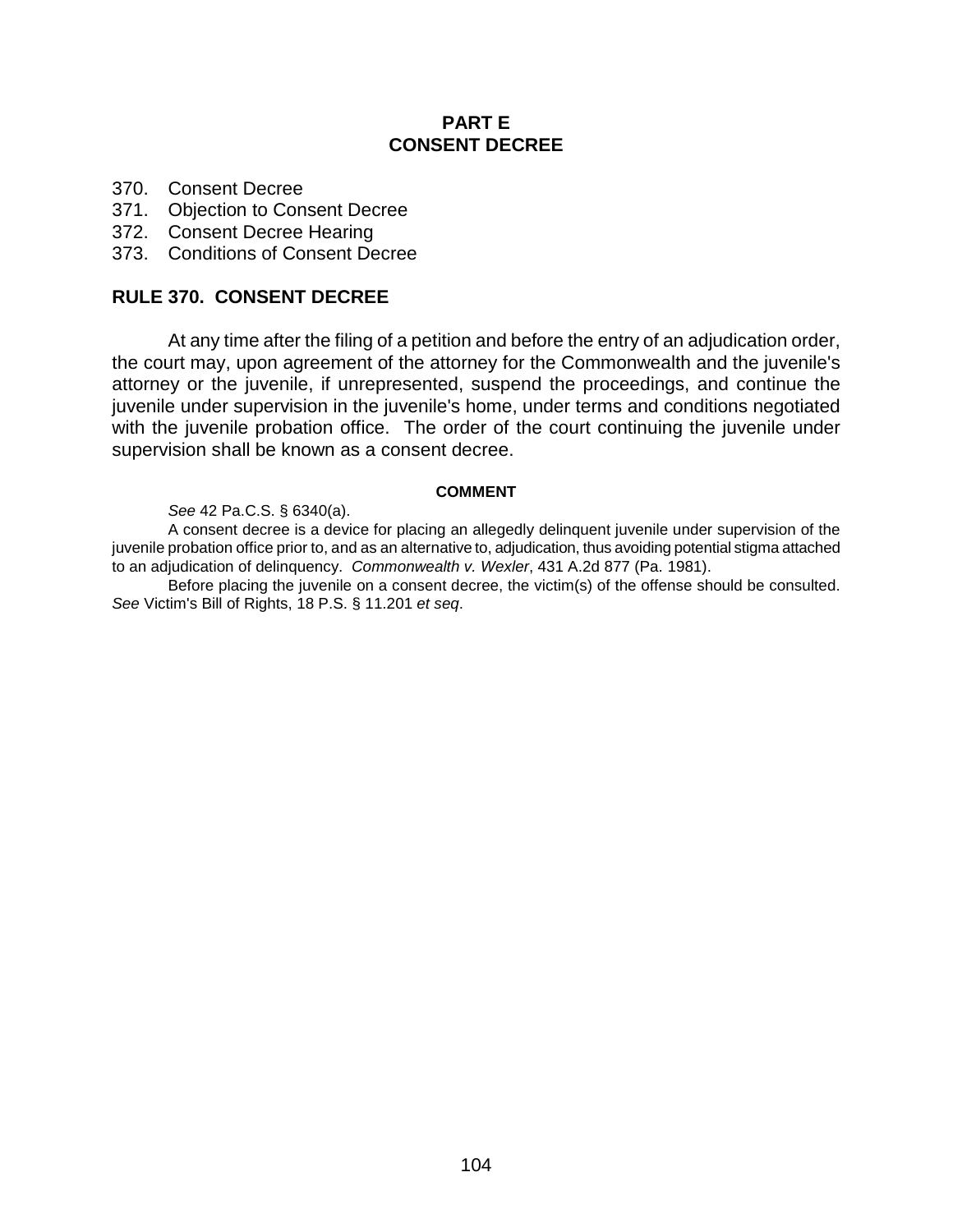# **RULE 371. OBJECTION TO CONSENT DECREE**

When the juvenile or the attorney for the Commonwealth objects to a consent decree, the court shall proceed to findings, adjudication, and disposition.

#### **COMMENT**

A consent decree may not be used unless the attorney for the Commonwealth consents and the juvenile agrees to accept the conditions required by the court. If the attorney for the Commonwealth objects to a consent decree or the juvenile refuses to accept the conditions required by the court, the court should proceed to findings, adjudication, and disposition. *In re Bosket,* 590 A.2d 774 (Pa. Super. Ct. 1991). *See also* 42 Pa.C.S. § 6340(b).

*See* Chapter Four introduction for the stages of the juvenile delinquency process. *See also* Victim's Bill of Rights, 18 P.S. § 11.201 *et seq*.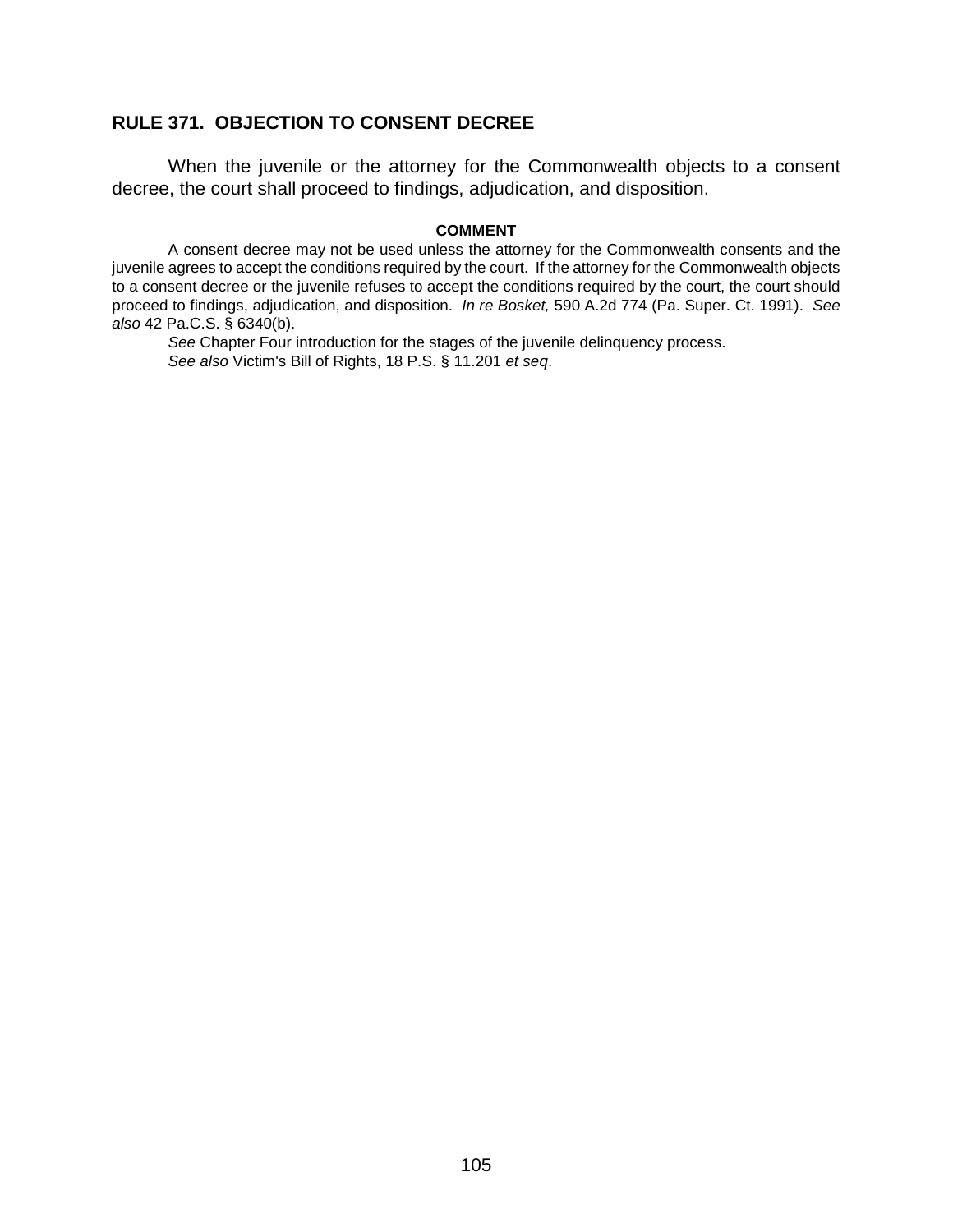# **RULE 372. CONSENT DECREE HEARING**

At the consent decree hearing, the court shall explain on the record or in writing the:

- 1) terms, conditions, and duration of the consent decree pursuant to Rule 373; and
- 2) consequences for violating the conditions of the consent decree, which include, if prior to discharge by the juvenile probation officer or expiration of the consent decree, a new petition is filed against the juvenile, or the juvenile otherwise fails to fulfill express terms and conditions of the decree, the petition under which the juvenile was continued under supervision may, in the discretion of the attorney for the Commonwealth following consultation with the juvenile probation officer, be reinstated and the juvenile held accountable as if the consent decree had never been entered.

### **COMMENT**

Under this rule, it is expected that the attorney for the Commonwealth should consult with the juvenile probation officer before revoking the consent decree. The consent decree should only be revoked if the juvenile fails to meet the conditions of the program or new charges have been filed against the juvenile.

If a juvenile violates the conditions of the consent decree, double jeopardy does not attach and bar subsequent prosecution. *See Commonwealth v. Szebin*, 785 A.2d 103 (Pa. Super. Ct. 2001). In *Commonwealth v. Wexler*, 431 A.2d 877 (Pa. 1981), the Supreme Court viewed a consent decree in the same fashion as Accelerated Rehabilitative Disposition. *See also In re John W.*, 446 A.2d 621 (Pa. Super. Ct. 1982).

*See also* 42 Pa.C.S. § 6340.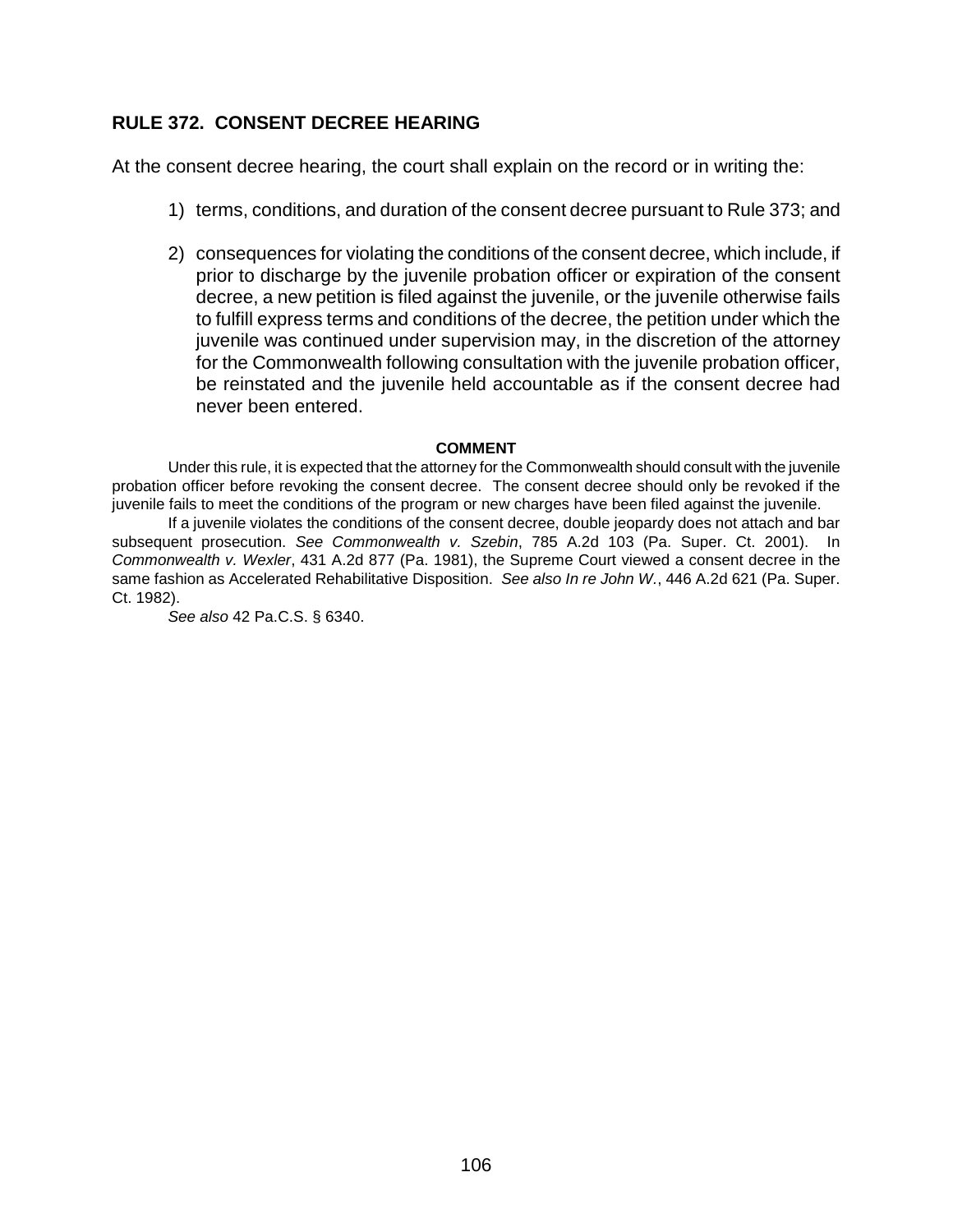# **RULE 373. CONDITIONS OF CONSENT DECREE**

- A. **Terms and conditions.** The court may place upon the juvenile any reasonable conditions that are consistent with the protection of the public interest. The conditions of the consent decree shall provide a balanced attention to the:
	- 1) protection of the community;
	- 2) juvenile's accountability for the offenses committed; and
	- 3) development of the juvenile's competencies to enable the juvenile to become a responsible and productive member of the community.
- B. **Duration of consent decree.** A consent decree shall remain in force for no more than six months as agreed upon unless the juvenile is discharged sooner upon motion. Upon motion, the court may:
	- 1) discharge the juvenile at an earlier time; or
	- 2) extend the time period not to exceed an additional six months.

## **COMMENT**

If the juvenile fails to accept the conditions required by the court pursuant to paragraph (A), the case should proceed to findings, adjudication, and disposition. *See Comment* to Rule 371.

Nothing in this rule is intended to prevent the juvenile probation officer from being the movant for consent decree. For Rules on Motions, see Rule 344.

Paragraph (B) departs from the Juvenile Act, 42 Pa.C.S. § 6340(c), in that an agreement for a consent decree of less than six months is allowed.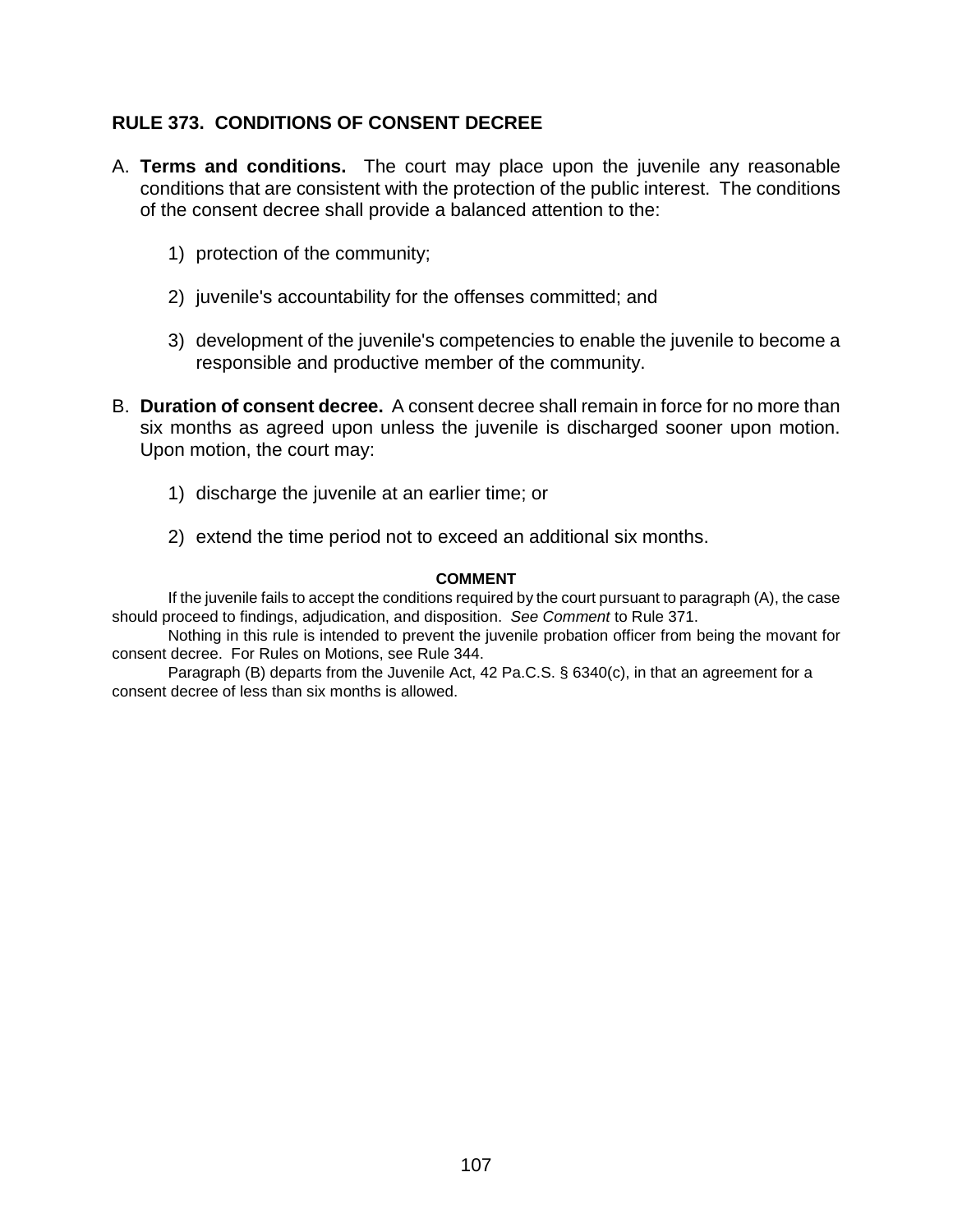## **PART F PRESERVATION OF TESTIMONY AND EVIDENCE**

- 380. Preservation of Testimony After Commencement of Proceedings
- 381. Preservation of Testimony by Video Recording
- 384. DNA Testing **[RESERVED]**

## **RULE 380. PRESERVATION OF TESTIMONY AFTER COMMENCEMENT OF PROCEEDINGS**

## A. **By Court Order**.

- 1) At any time after the commencement of proceedings, upon motion of any party, and after notice and hearing, the court may order the taking and preserving of the testimony of any witness who may be unavailable for the adjudicatory hearing or for any other proceeding, or when due to exceptional circumstances, it is in the interests of justice that the witness' testimony be preserved.
- 2) The court shall state on the record the grounds on which the order is based.
- 3) The court's order shall specify the time and place for the taking of the testimony, the manner in which the testimony shall be recorded and preserved, and the procedures for custody of the recorded testimony.
- 4) The testimony shall be taken in the presence of the court, the attorney for the Commonwealth, the juvenile, and the juvenile's attorney, unless otherwise ordered.
- 5) The court shall rule on the admissibility of the preserved testimony if it is offered into evidence at the adjudicatory hearing or other judicial proceeding.

## B. **By agreement of the parties**.

- 1) At any time after the commencement of proceedings, the testimony of any witness may be taken and preserved upon the express written agreement of the attorney for the Commonwealth, the juvenile, and the juvenile's attorney.
- 2) The agreement shall specify the time and place for taking the testimony, the manner in which the testimony shall be recorded and preserved, and the procedures for custody of the recorded testimony.
- 3) The testimony shall be taken in the presence of the attorney for the Commonwealth, the juvenile, and the juvenile's attorney, unless they otherwise agree.
- 4) The agreement shall be filed with the clerk of courts pursuant to Rule 345(A).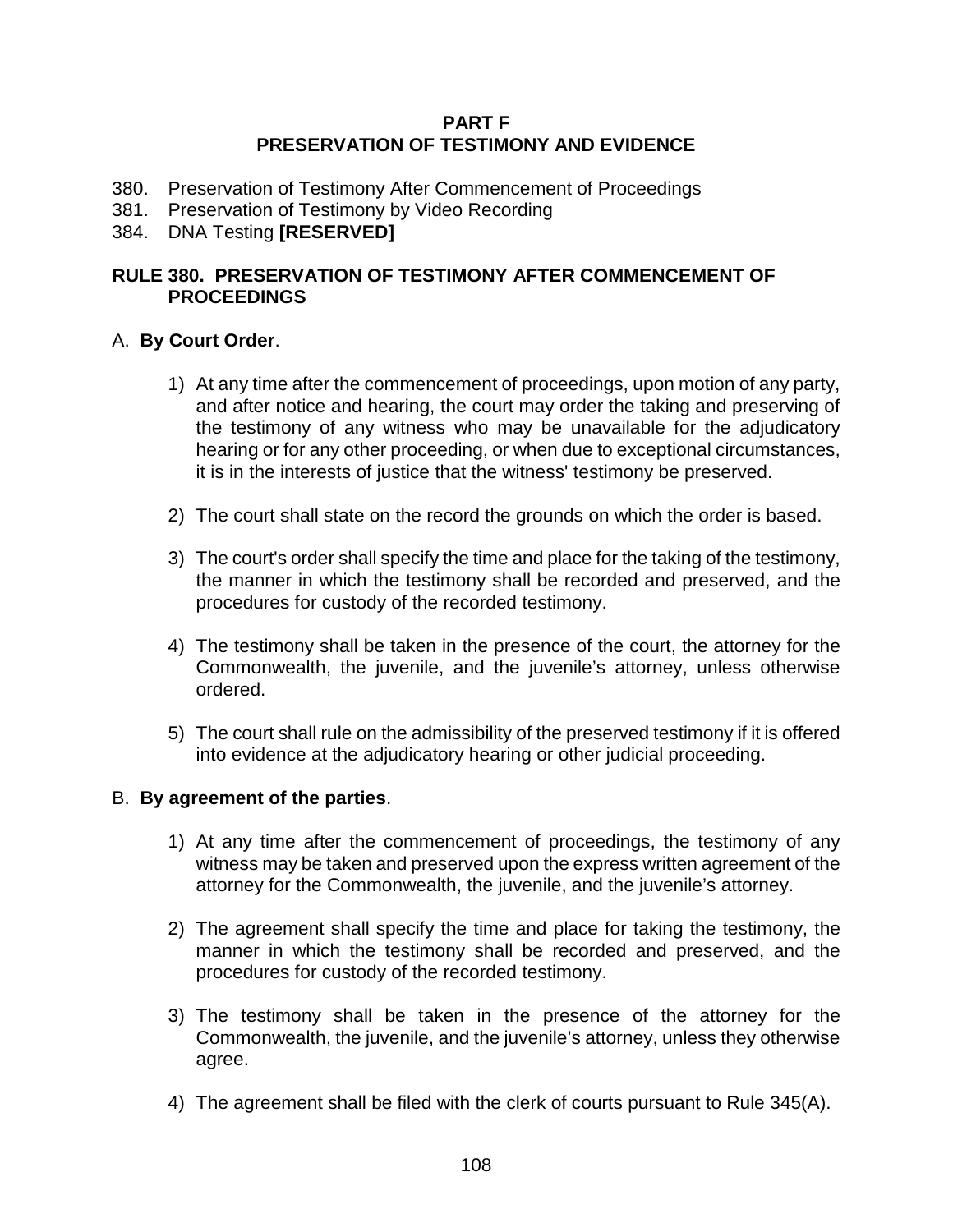5) The court shall rule on the admissibility of the preserved testimony if it is offered into evidence at the adjudicatory hearing or other judicial proceeding.

#### **COMMENT**

This rule is intended to provide the means by which testimony may be preserved for use at a current or subsequent stage in the proceedings, which includes the taking of a deposition during the adjudicatory hearing to be used at a later stage of the adjudicatory hearing.

When testimony is to be preserved by video recording, see also Rule 381.

Commencement of proceedings includes any action after the submission of a written allegation. *See* Rule 200 (Commencement of Proceedings).

This rule does not address the admissibility of the preserved testimony. The court must decide all questions of admissibility. *See* the Pennsylvania Rules of Evidence. *Also see, e.g.,* Judicial Code § 5917, 42 Pa.C.S. § 5917 (1982); *Commonwealth v. Scarborough*, 421 A.2d 147 (Pa. 1980); *Commonwealth v. Stasko*, 370 A.2d 350 (Pa. 1977).

"May be unavailable," as used in paragraph (A)(1), is intended to include situations in which the court has reason to believe that the witness will be unable to be present or to testify at the adjudicatory hearing or other proceedings, such as when the witness is dying, or will be out of the jurisdiction and therefore cannot be effectively served with a subpoena, or may become incompetent to testify for any legally sufficient reason.

Under paragraph (A)(4), the court should preside over the taking of testimony. The court, however, may order that testimony be taken and preserved without the court's presence when exigent circumstances exist or the location of the witness renders the court's presence impracticable. Furthermore, nothing in this rule is intended to preclude the juvenile's attorney, the juvenile, and the court from agreeing on the record that the court need not be present. Paragraph (B)(3) permits the attorney for the Commonwealth, the juvenile, and the juvenile's attorney to determine among themselves whether the court should be present during the taking of testimony. That determination should be made a part of the written agreement required by paragraph (B)(1).

Nothing in this rule is intended to preclude the juvenile from waiving his or her presence during the taking of testimony.

The means by which the testimony is recorded and preserved are within the discretion of the court under paragraph (A) and the parties under paragraph (B), and may include the use of electronic or photographic techniques such as videotape or digital video diskette. There are, however, additional procedural requirements for preservation of testimony by video recording mandated by Rule 381.

The party on whose motion testimony is taken should normally have custody of and be responsible for safeguarding the preserved testimony. That party should also promptly provide a copy of the preserved testimony to any other party. Additionally, this rule is not intended to conflict with the requirements of the Pennsylvania Rules of Judicial Administration. For reporting and transcripts by court-employed reporters, see the Pa.Rs.J.A. Nos. 5000.1 – 5000.13.

When testimony is taken under this rule, the proceeding should afford the parties full opportunity to examine and cross-examine the witness. Counsel should not reserve objections at the time of the adjudicatory hearing.

Paragraphs A(5) and B(5) are intended to guard against pre-adjudicatory hearing disclosure of potentially prejudicial matters.

For the definition of "court," see Rule 110.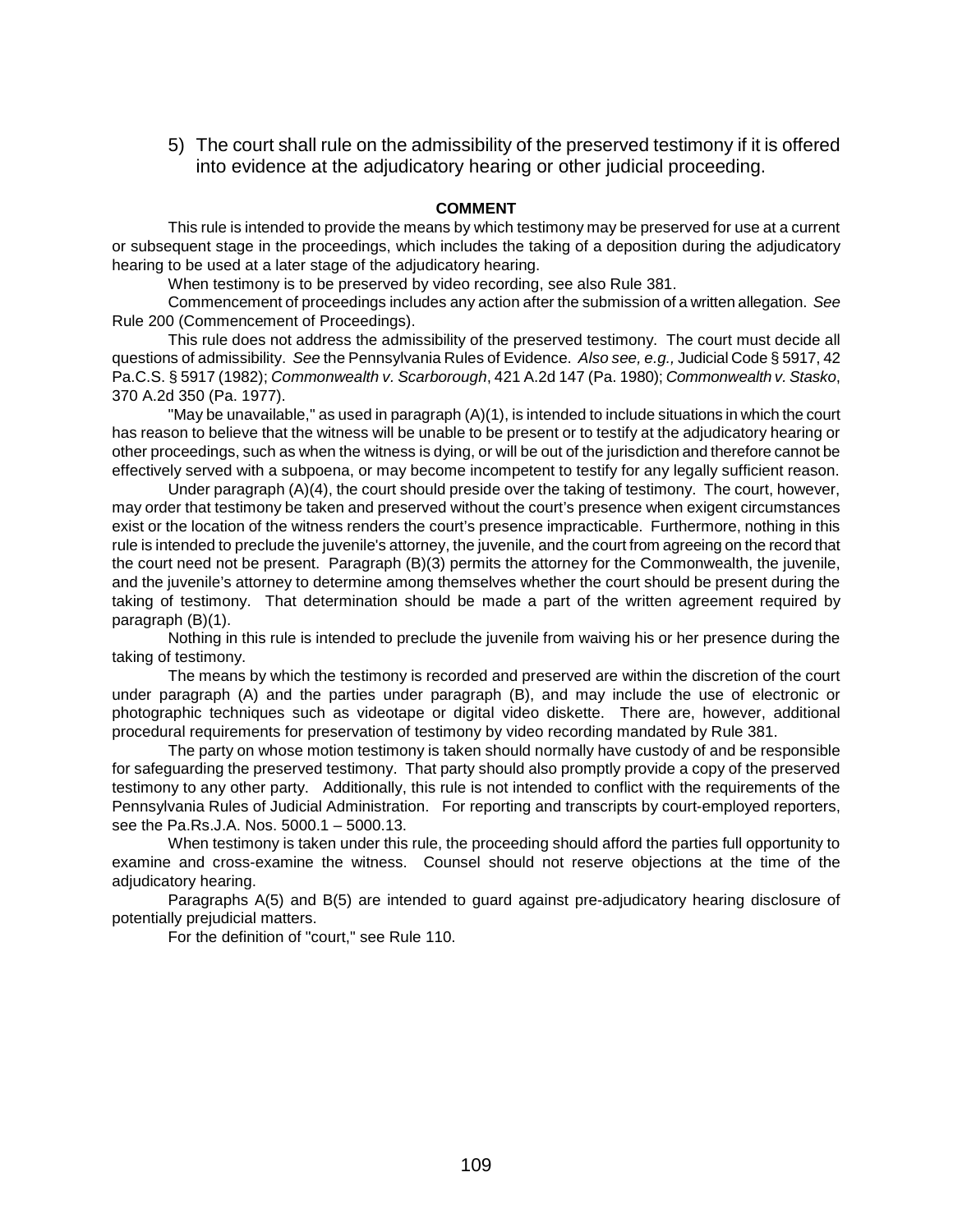## **RULE 381. PRESERVATION OF TESTIMONY BY VIDEO RECORDING**

- A. When the testimony of a witness is taken and preserved pursuant to Rule 380 by means of video recording, the testimony shall be recorded simultaneously by a stenographer.
- B. The following technical requirements shall be made part of the court order required by Rule 380(A) or the written agreement provided in Rule 380(B):
	- 1) The video recording shall begin with a statement on camera that includes the:
		- a) operator's name and business address;
		- b) name and address of the operator's employer;
		- c) date, time, and place of the video recording;
		- d) caption of the case;
		- e) name of the witness;
		- f) party on whose behalf the witness is testifying; and
		- g) nature of the judicial proceedings for which the testimony is intended.
	- 2) The court and all parties shall identify themselves on camera.
	- 3) The witness shall be sworn on camera.
	- 4) If the length of the testimony requires the use of more than one video recording, the end of each video recording and the beginning of each succeeding video recording shall be announced on camera.
	- 5) At the conclusion of the witness' testimony, a statement shall be made on camera that the testimony is concluded. A statement shall also be made concerning the custody of the video recording(s).
	- 6) Statements concerning stipulations, exhibits, or other pertinent matters may be made at any time on camera.
	- 7) The video recording shall be timed by a digital clock on camera that continually shows the hour, minute, and second of the testimony.
	- 8) All objections and the reasons for them shall be made on the record. When the court presides over the video recording of testimony, the court's rulings on objections shall also be made on the record.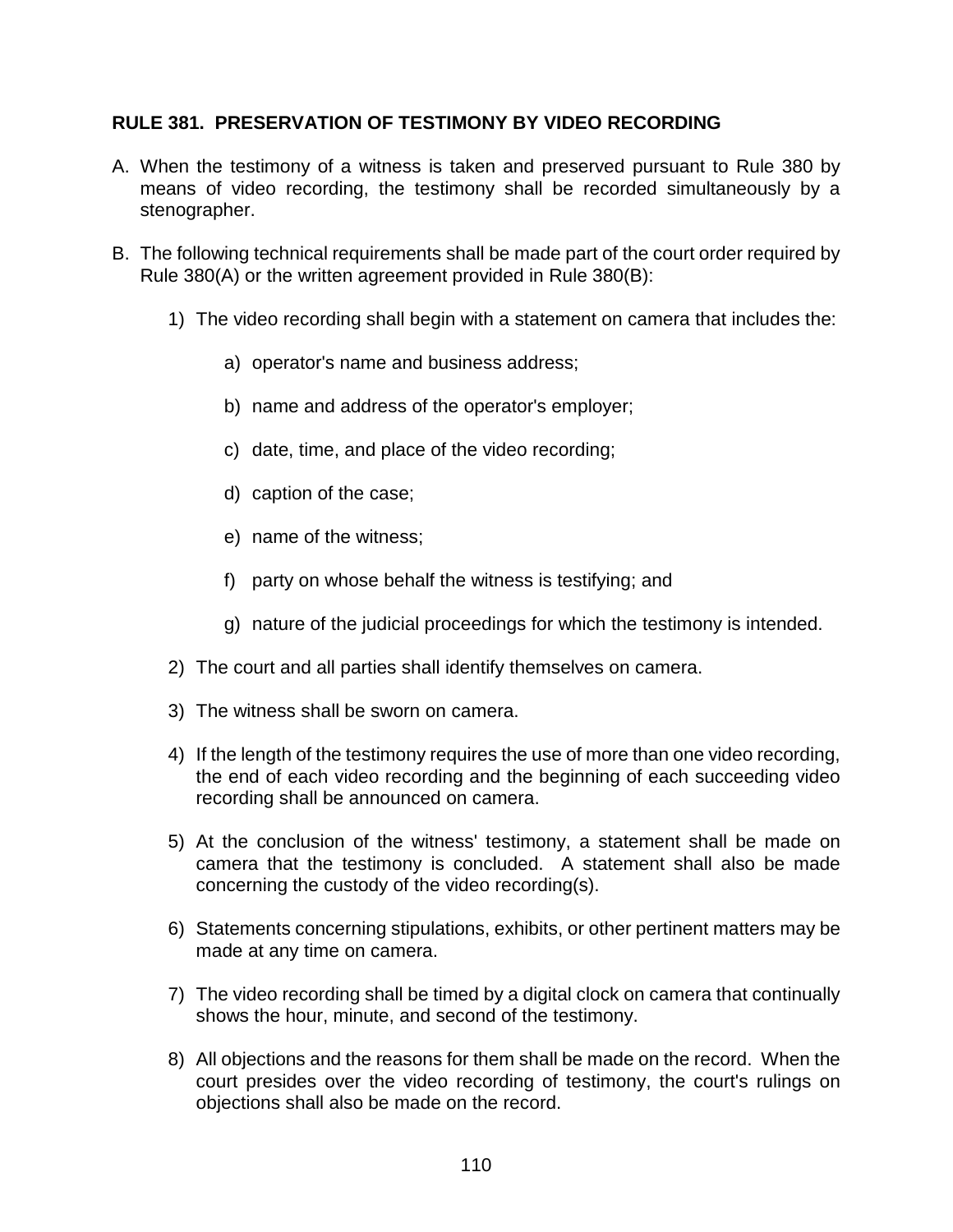- 9) When the court does not preside over the video recording of testimony, the video recording operator shall keep a log of each objection, referenced to the time each objection is made. All rulings on objections shall be made before the video recording is shown at any judicial proceeding.
- 10) The original video recording shall not be altered.

#### **COMMENT**

 This rule provides the basic technical requirements for taking and preserving testimony by video recording under Rule 380. The list of requirements is not intended to be exhaustive. Rather, it is recommended that all recording by video be carefully planned and executed, and that in addition to complying with the basic requirements, each court order or written agreement for the video recording of testimony be tailored to the nature of the case and the needs of the parties.

Generally, the camera should focus on the witness to the extent practicable.

Under paragraph (B)(9), the court may rule on objections by either reviewing pertinent sections of the video recording, aided by the video operator's log, or by reviewing the stenographic transcript required by paragraph (A).

Any editing procedure ordered by the court or agreed upon by the parties may be used as long as it comports with current technology and does not alter the original video recording. Paragraph (B)(10) is intended to insure preservation of the original video, thereby providing for those situations in which a dispute arises over editing procedures.

This rule authorizes the use of video recording devices only for the preservation of testimony under Rule 380. It is not intended to affect other rules governing recording devices.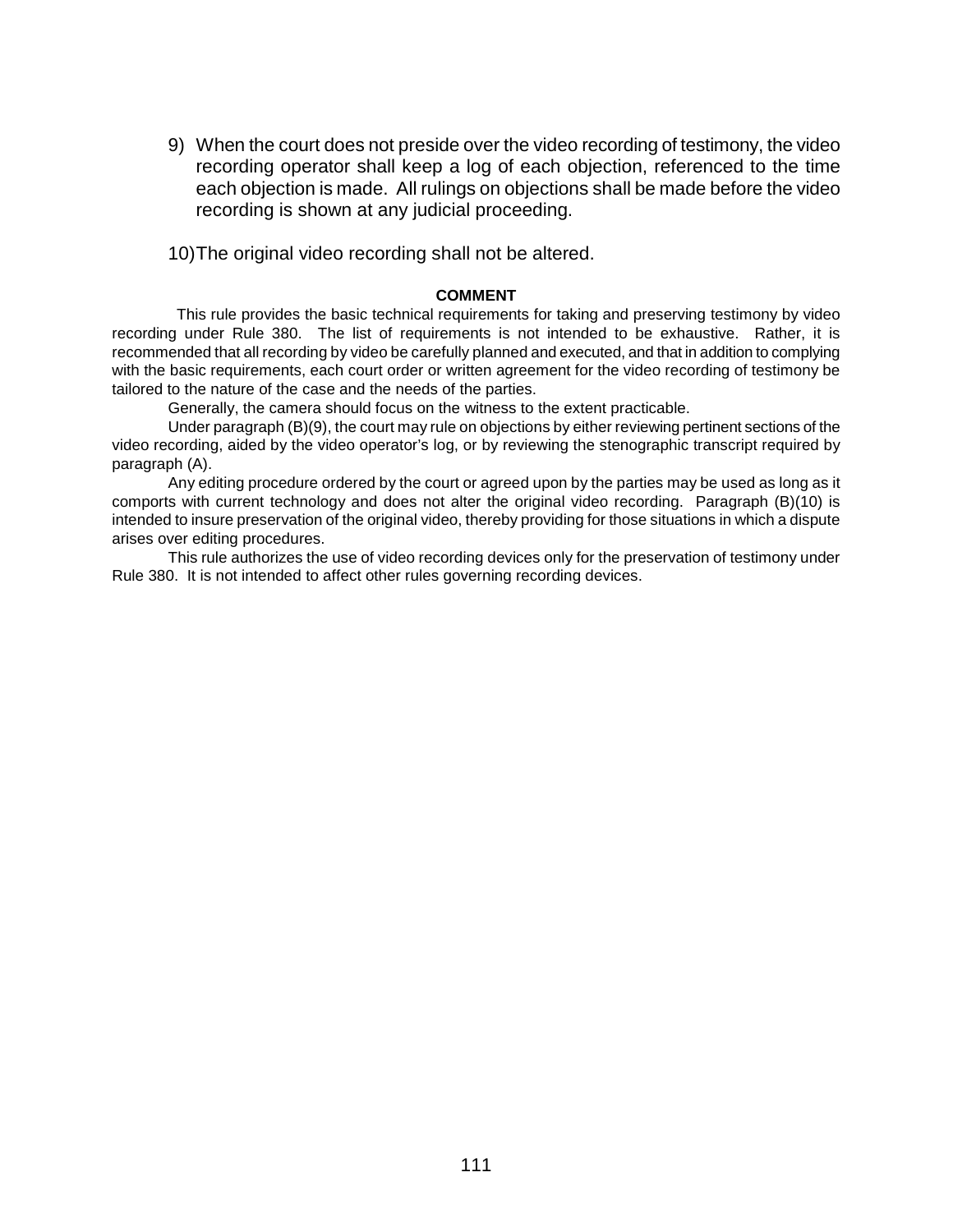# **RULE 384. DNA TESTING [RESERVED]**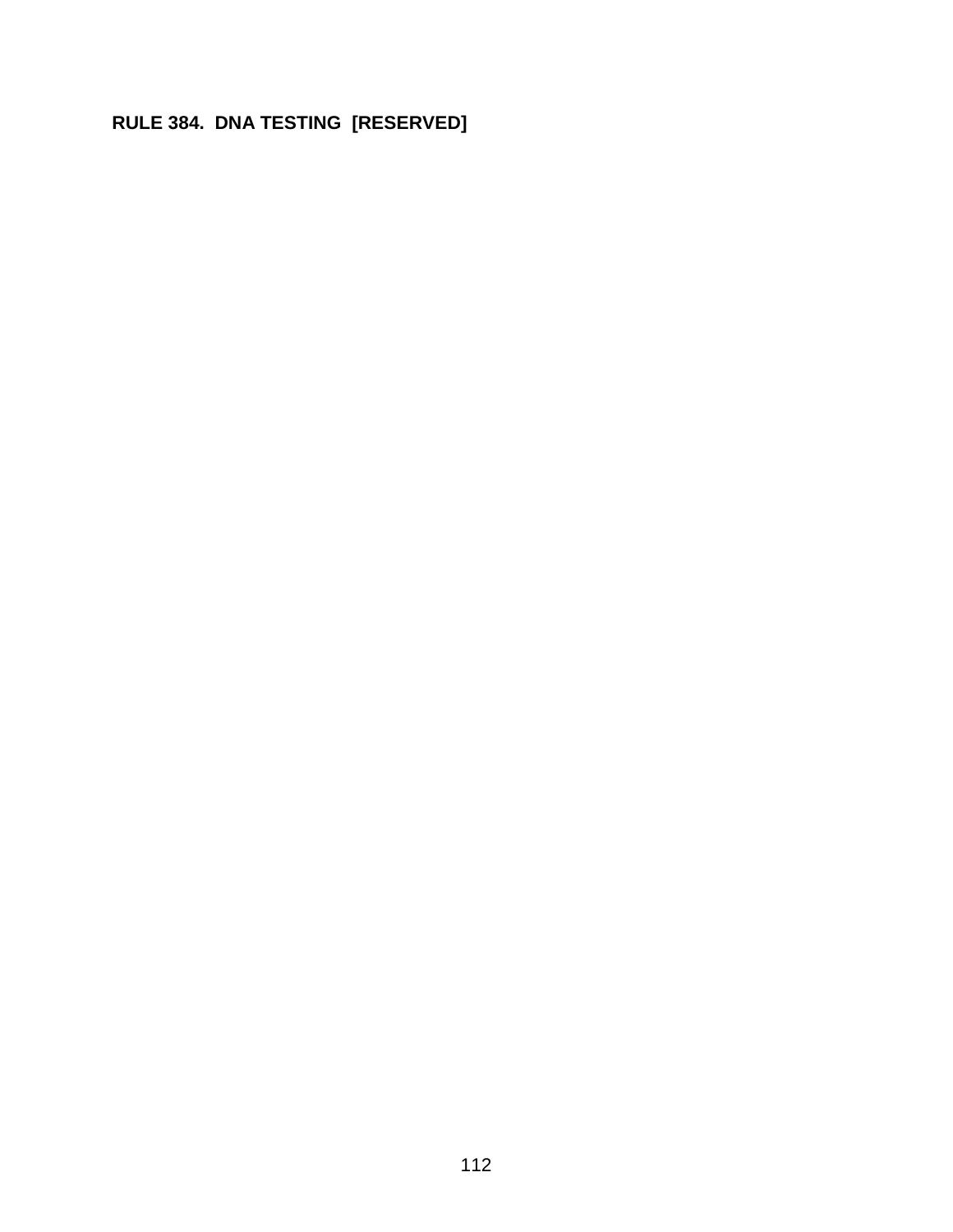### **PART G TRANSFER FOR CRIMINAL PROSECUTION**

- 390. Notice of Request for Transfer to Criminal Proceedings
- 391. Time Restrictions for Detention of Juveniles Scheduled for Transfer Hearing
- 394. Transfer Hearing
- 395. Procedure to Initiate Criminal Information
- 396. Bail

### **RULE 390. NOTICE OF REQUEST FOR TRANSFER TO CRIMINAL PROCEEDINGS**

 After a petition is filed but before the first scheduled adjudicatory hearing, any notice of a request for transfer to criminal proceedings pursuant to 42 Pa.C.S. § 6355 shall be filed and served on:

- 1) the juvenile;
- 2) the juvenile's guardian;
- 3) the juvenile's attorney; and
- 4) the juvenile probation office.

#### **COMMENT**

The Juvenile Act gives the juvenile the opportunity to petition the court for transfer to criminal proceeding as reflected in this rule. *See* 42 Pa.C.S. § 6355(c). The court should use caution when a juvenile petitions the court for transfer to criminal proceedings. The court should inquire if the petition has been knowingly, intelligently, and voluntarily made.

The charges requested to be transferred must be classified as "delinquent acts", pursuant to 42 Pa.C.S. § 6302 (definition of "delinquent acts") and must comply with the requirements as set forth in 42 Pa.C.S. § 6355 (transfer to criminal proceedings). Any offense excluded from the definition of "delinquent acts," paragraph (2) of the definition of "delinquent act" in 42 Pa.C.S. § 6302, should originate in criminal proceedings and may be transferred to delinquency proceedings, if so determined by the court. *See* 42 Pa.C.S. § 6322 (Transfer from Criminal Proceedings). For juveniles charged in criminal proceedings, the Rules of Criminal Procedure are applicable. *See also* Rule 100 on Scope of Rules. Also, any juvenile previously found guilty in criminal proceedings, for any charge other than a summary offense, should be charged in criminal proceedings for all subsequent offenses. *See* paragraph (2)(v) of the definition of "delinquent act" in 42 Pa.C.S. § 6302 and 42 Pa.C.S. § 6355(d).

The court should conduct a transfer hearing no sooner than three days after the notice of request for transfer to criminal proceedings is served unless the time requirement is waived. *See* Rule 394(A).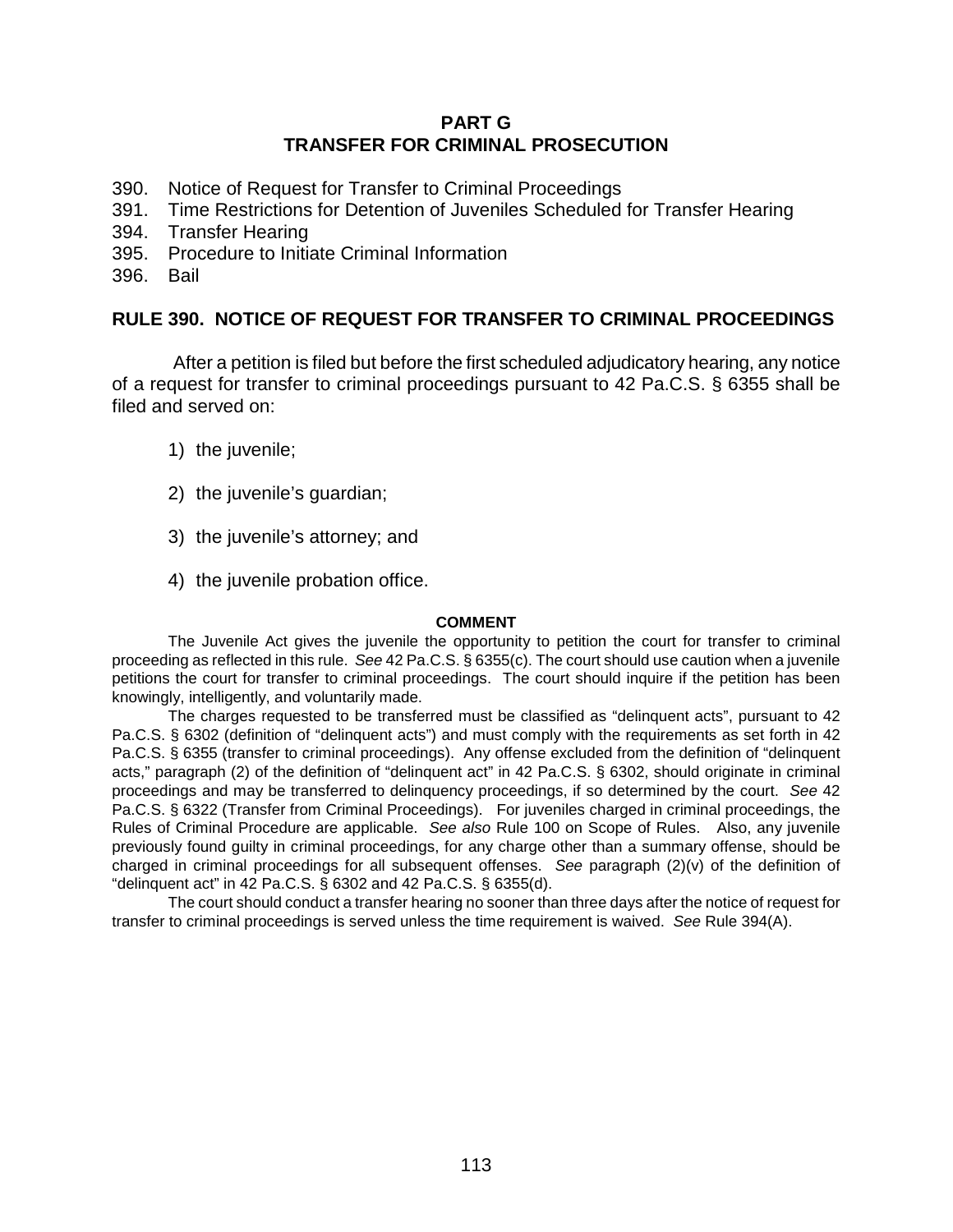## **RULE 391. TIME RESTRICTIONS FOR DETENTION OF JUVENILES SCHEDULED FOR TRANSFER HEARING**

- A. **Generally.** The detention requirements of Rules 240, 241, 242, and 243 shall be followed for juveniles scheduled for a transfer hearing except for the time restrictions provided in paragraph (B) of this rule.
- B. **Time Restrictions.** If the transfer hearing is not held within ten days of the filing of the request for transfer to criminal proceedings, the juvenile shall be released except as provided in paragraphs (B)(1) and (B)(2).
	- 1) A juvenile may be detained for an additional single period not to exceed ten days when the court determines that:
		- a) evidence material to the case is unavailable, including a psychological or psychiatric evaluation;
		- b) due diligence to obtain such evidence or evaluation has been exercised;
		- c) there are reasonable grounds to believe that such evidence or evaluation will be available at a later date; and
		- d) the detention of the juvenile would be warranted.
	- 2) A juvenile may be detained for successive ten-day intervals if the result of delay is caused by the juvenile. The court shall state on the record if failure to hold the hearing resulted from delay caused by the juvenile. Delay caused by the juvenile shall include, but not be limited to:
		- a) delay caused by the unavailability of the juvenile or the juvenile's attorney;
		- b) delay caused by any continuance granted at the request of the juvenile or the juvenile's attorney; or
		- c) delay caused by the unavailability of a witness resulting from conduct by or on behalf of the juvenile.

#### **COMMENT**

The filing of a request for transfer to criminal proceedings resets the ten-day clock for a hearing for the juvenile in detention. The transfer hearing must be held within ten days of the filing of a request for transfer to criminal proceedings, not ten days from the date of detention for the juvenile. This time requirement is different than the time requirement for the adjudicatory hearing under Rule 240(D).

Under Paragraph (B)(1), the case may be extended for only one single period of ten days. However, under paragraph (B)(2) when the juvenile causes delay, the case may be extended for successive ten-day intervals.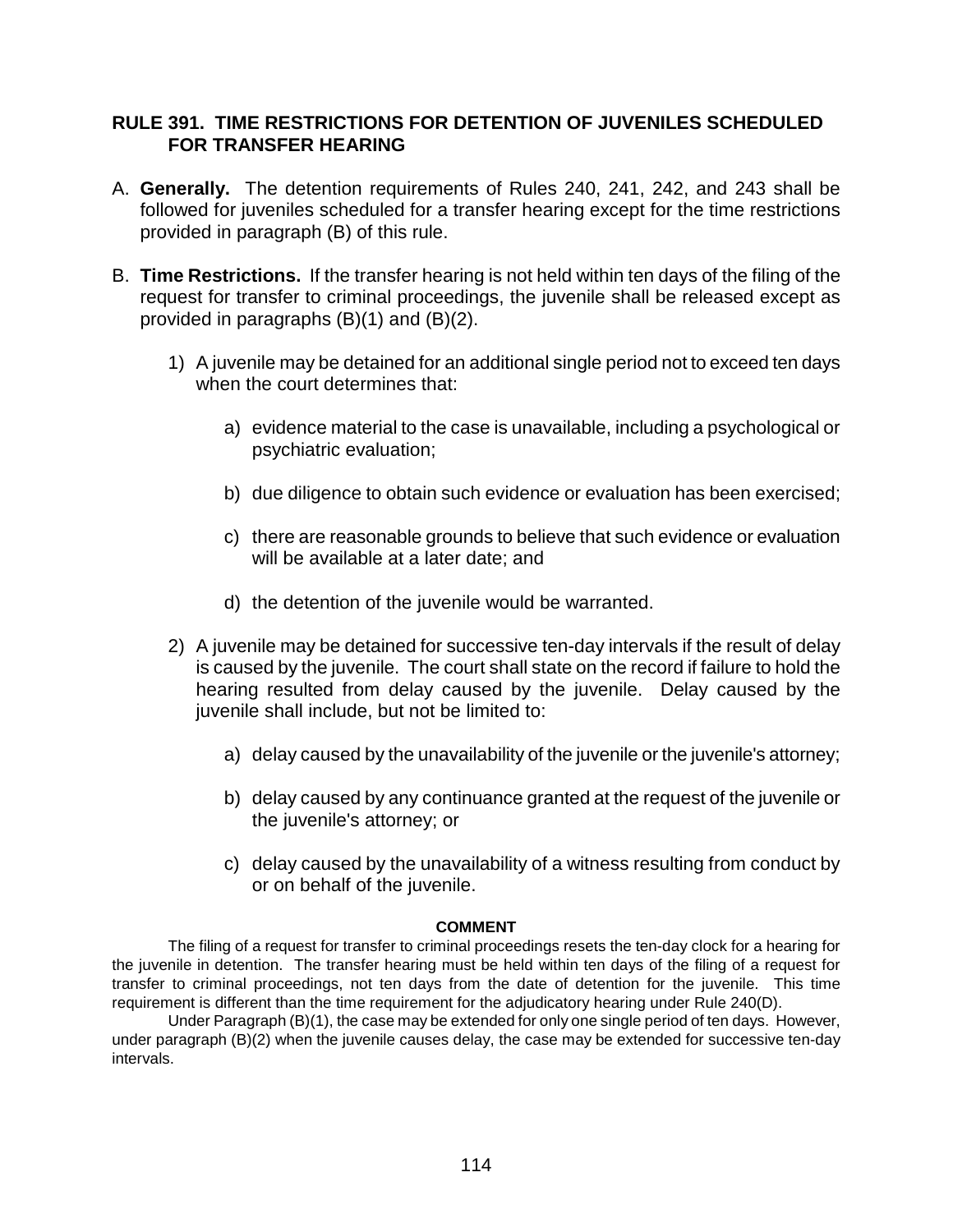#### **RULE 394. TRANSFER HEARING**

- A. **Scheduling.** The court shall conduct a transfer hearing no sooner than three days after the notice of request for transfer to criminal proceedings is served unless this time requirement is waived.
- B. **Findings.** At the hearing, the court shall determine whether:
	- 1) the juvenile is fourteen years old or older at the time of the alleged delinquent act;
	- 2) notice has been given pursuant to Rule 390;
	- 3) there is a *prima facie* showing of evidence that the juvenile committed a felony delinquent act;
	- 4) there are reasonable grounds to believe that transfer of the case for criminal prosecution will serve the public interest by considering all the relevant factors; and
	- 5) there are reasonable grounds to believe that the juvenile is not committable to an institution for the mentally retarded or mentally ill.

#### **COMMENT**

The transfer hearing ordinarily has two phases. The first phase of the transfer hearing is the "*prima facie* phase." The court should determine if there is a *prima facie* showing of evidence that the juvenile committed a delinquent act and if an adult committed the offense, it would be considered a felony. If a *prima facie* showing of evidence is found, the court proceeds to the second phase, known as the "public interest phase." During the "public interest phase," the court should determine if the juvenile is amenable to treatment, supervision, and rehabilitation as a juvenile and what is in the public's interest.

In determining public interest, the court should balance the following factors: 1) the impact of the offense on the victim or victims; 2) the impact of the offense on the community; 3) the threat posed by the juvenile to the safety of the public or any individual; 4) the nature and circumstances of the offense allegedly committed by the juvenile; 5) the degree of the juvenile's culpability; 6) the adequacy and duration of dispositional alternatives available under the Juvenile Act and in the adult criminal justice system; and 7) whether the juvenile is amenable to treatment, supervision, or rehabilitation as a juvenile by considering the following factors: a) age; b) mental capacity; c) maturity; d) the degree of criminal sophistication exhibited by the juvenile; e) previous records, if any; f) the nature and extent of any prior delinquent history, including the success or failure of any previous attempt by the juvenile court to rehabilitate the juvenile; g) whether the juvenile can be rehabilitated prior to the expiration of the juvenile court jurisdiction; h) probation or institutional reports, if any; and 8) any other relevant factors.

The burden of establishing by a preponderance of evidence that the public interest is served by the transfer of the case to criminal court and that the juvenile is not amenable to treatment, supervision, and rehabilitation in the juvenile system rests with the Commonwealth unless: 1) a deadly weapon as defined in 18 Pa.C.S. §2301 (relating to definitions) was used and the juvenile was fourteen years of age at the time of the offense; or the juvenile was fifteen years of age or older at the time of the offense and was previously adjudicated delinquent of a crime that would be considered a felony if committed by an adult; and 2) there is a *prima facie* case that the juvenile committed a delinquent act that, if committed by an adult, would be classified as rape, involuntary deviate sexual intercourse, aggravated assault as defined in 18 Pa.C.S. § 2702(a)(1) or (2) (relating to aggravated assault), robbery as defined in 18 Pa.C.S. § 3701(a)(1)(i), (ii) or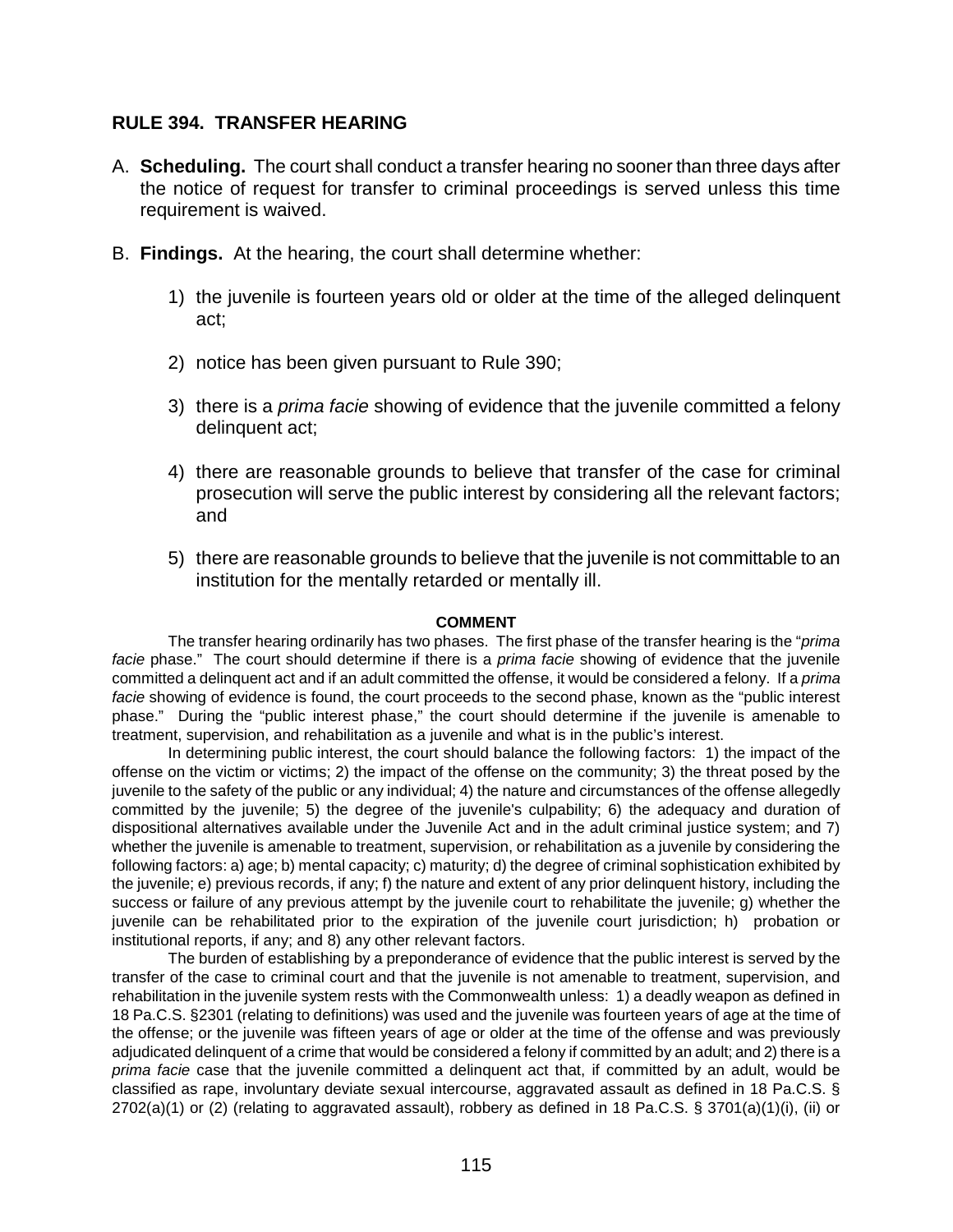(iii)(relating to robbery), robbery of motor vehicle, aggravated indecent assault, kidnapping, voluntary manslaughter, an attempt, conspiracy or solicitation to commit any of these crimes or an attempt to commit murder as specified in paragraph (2)(ii) of the definition of "delinquent act" in 42 Pa.C.S. § 6302. If the preceding criteria are met, then the burden of proof rests with the juvenile. *See* 42 Pa.C.S. § 6355.

If the court determines that the juvenile is amenable to treatment, supervision, and rehabilitation in the juvenile system and there are sufficient resources available to treat, rehabilitate, and supervise the juvenile at the present time, the court should proceed to an adjudicatory hearing under Rule 406 or accept an acknowledgment pursuant to Rule 407. If the court determines that the juvenile is not amenable to treatment, supervision, and rehabilitation in the juvenile system and the transfer of the juvenile to criminal proceedings would serve the public interest, an information should be filed and bail should be determined. *See* Rules 395 and 396.

For detention time requirements for juveniles scheduled for a transfer hearing, see Rule 391.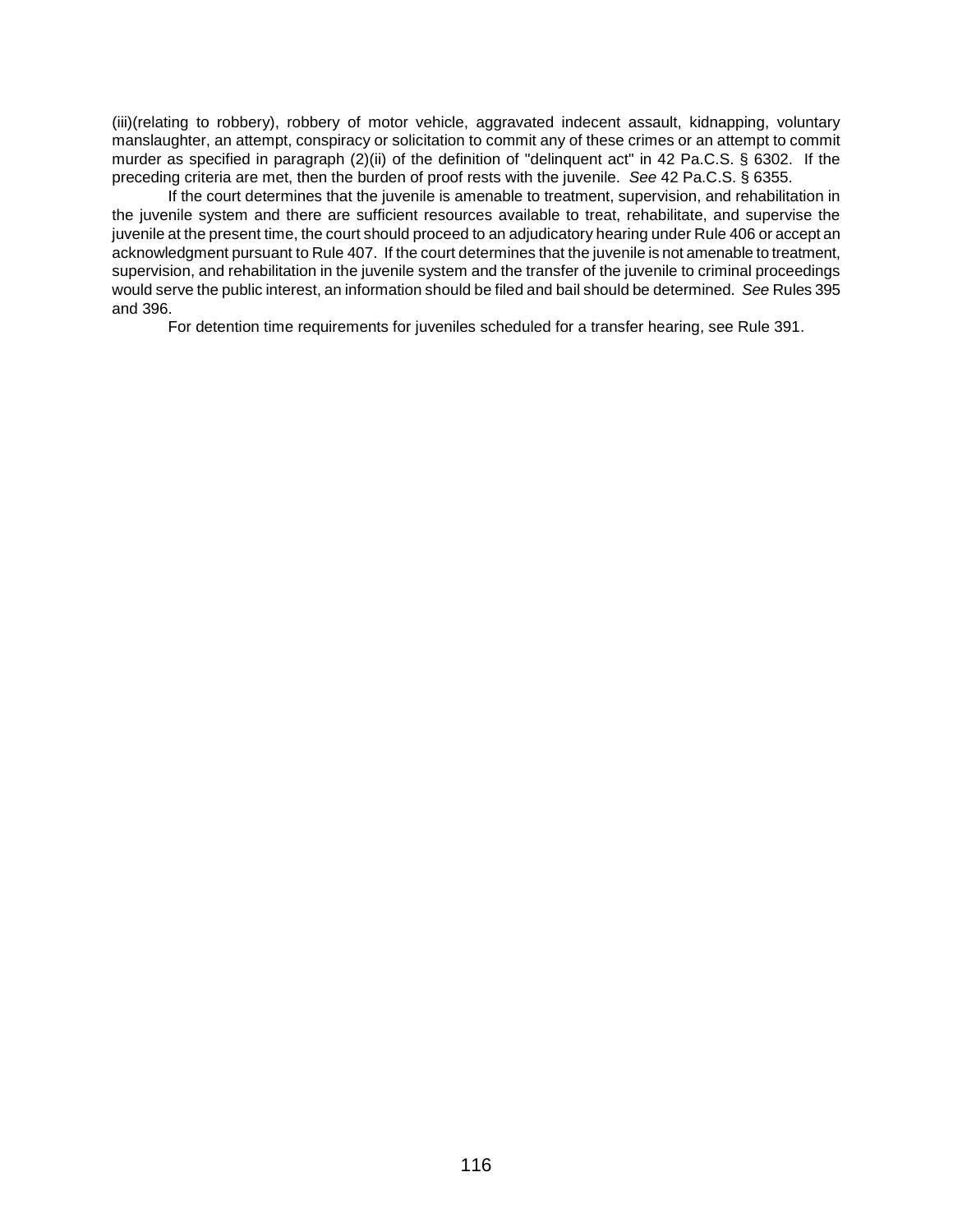## **RULE 395. PROCEDURE TO INITIATE CRIMINAL INFORMATION**

Once a juvenile has been transferred to criminal proceedings, the case shall proceed pursuant to Pa.R.Crim.P. 565.

#### **COMMENT**

The transfer hearing serves as the preliminary hearing, therefore, the attorney for the Commonwealth may file the criminal information after the issuance of the transfer order. *See* Pa.R.Crim.P. 565 for presentation of information without the preliminary hearing.

For any procedural questions concerning a juvenile whom has been transferred to criminal proceedings, see the Pennsylvania Rules of Criminal Procedure.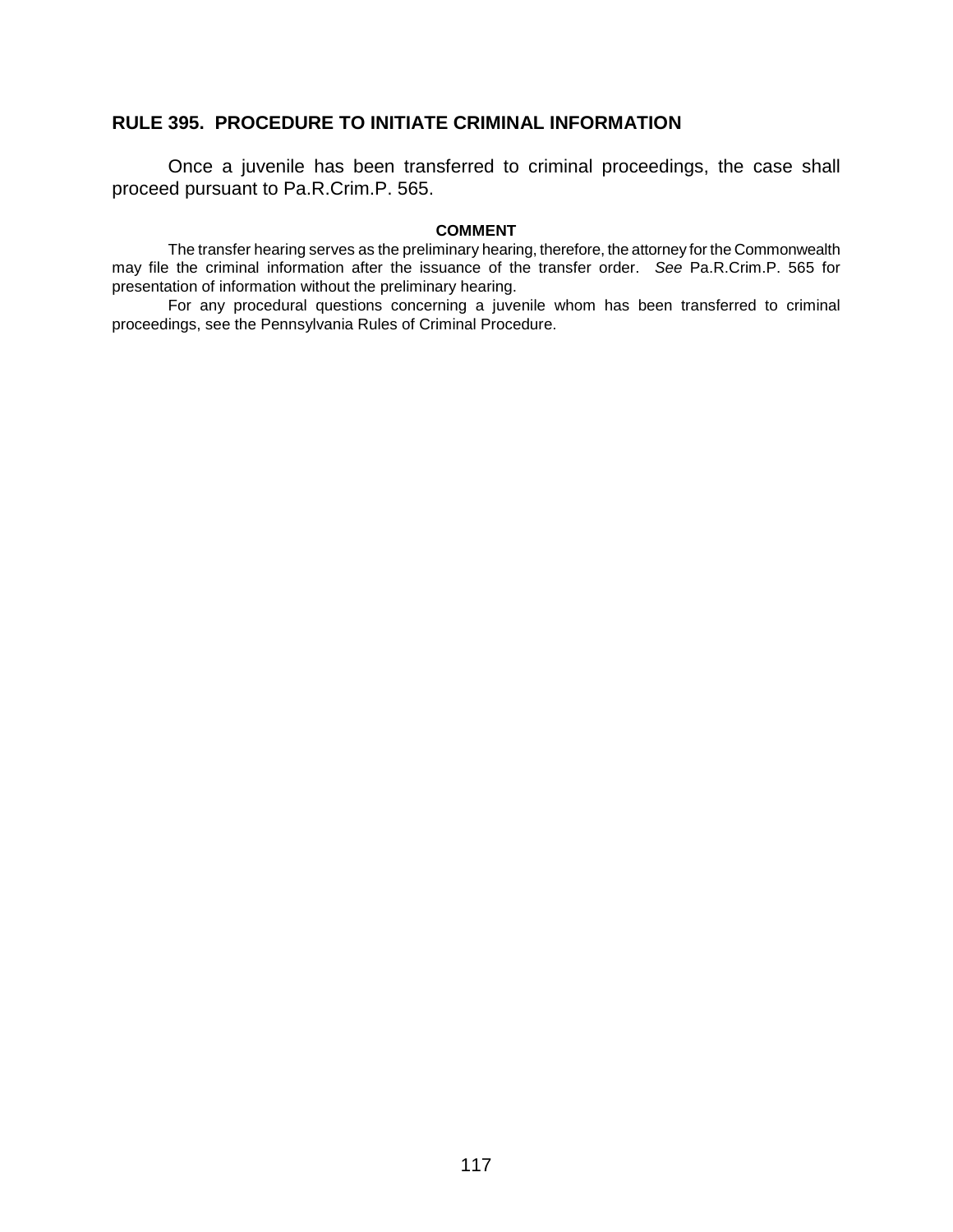## **RULE 396. BAIL**

If transfer to criminal proceedings is ordered at the conclusion of the transfer hearing, the juvenile court judge shall determine bail for the juvenile. The bail rules in the Pennsylvania Rules of Criminal Procedure shall apply.

#### **COMMENT**

*See* Pa.Rs.Crim.P. 520 through 536.

If the juvenile cannot post bail, the judge should issue a commitment order so the juvenile may be detained in an adult prison.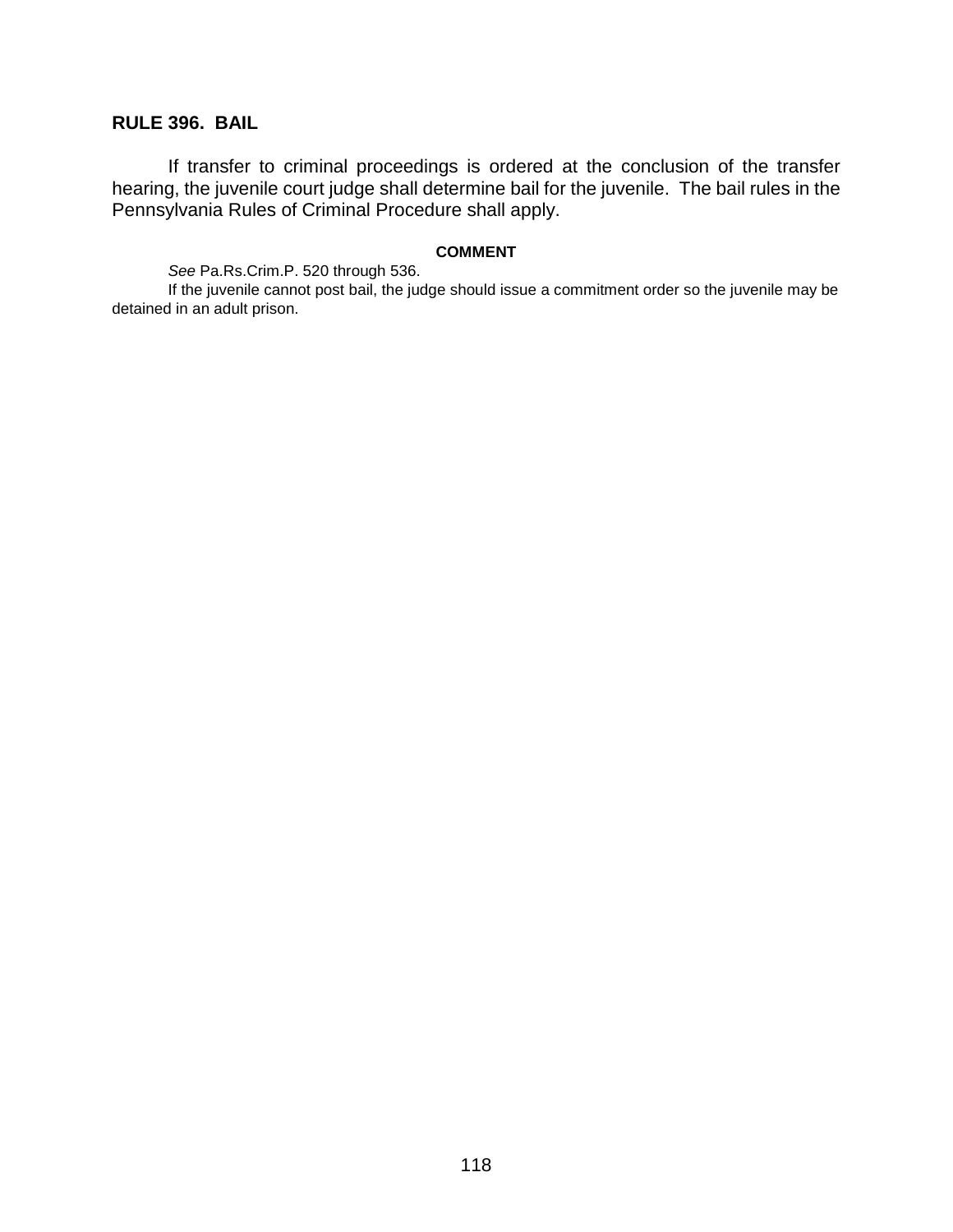## **CHAPTER 4 ADJUDICATORY HEARING**

- 404. Prompt Adjudicatory Hearing
- 406. Adjudicatory Hearing
- 407. Acknowledgments
- 408. Ruling on Offenses
- 409. Adjudication of Delinquency

Under these rules and the Juvenile Act, 42 Pa.C.S. § 6301 *et seq.,* the juvenile process is broken down into several stages once a petition has been filed. First, the court is to hold an adjudicatory hearing, governed by Rule 406 or receive an acknowledgment from the juvenile of the offenses, governed by Rule 407. Second, after hearing the evidence or receiving an acknowledgment, the court is to rule on the offenses pursuant to Rule 408, stating with particularity the gradings and counts of each offense. Next, after ruling on the offenses or entering its findings, the court is to determine if the juvenile is in need of treatment, supervision, or rehabilitation pursuant to Rule 409. Finally, if the court finds that the juvenile is in need of treatment, supervision, or rehabilitation, the court is to hold a dispositional hearing as provided for in Rule 512 and is to enter a dispositional order under Rule 515.

## **RULE 404. PROMPT ADJUDICATORY HEARING**

- A. **Detained juvenile.** If the juvenile is detained, an adjudicatory hearing shall be held within ten days of the filing of the petition. If the adjudicatory hearing is not held within ten days, the juvenile shall be released unless the exceptions of Rule 240(D) apply.
- B. **Non-detained juvenile.** If the juvenile is not detained, the adjudicatory hearing shall be held within a reasonable time.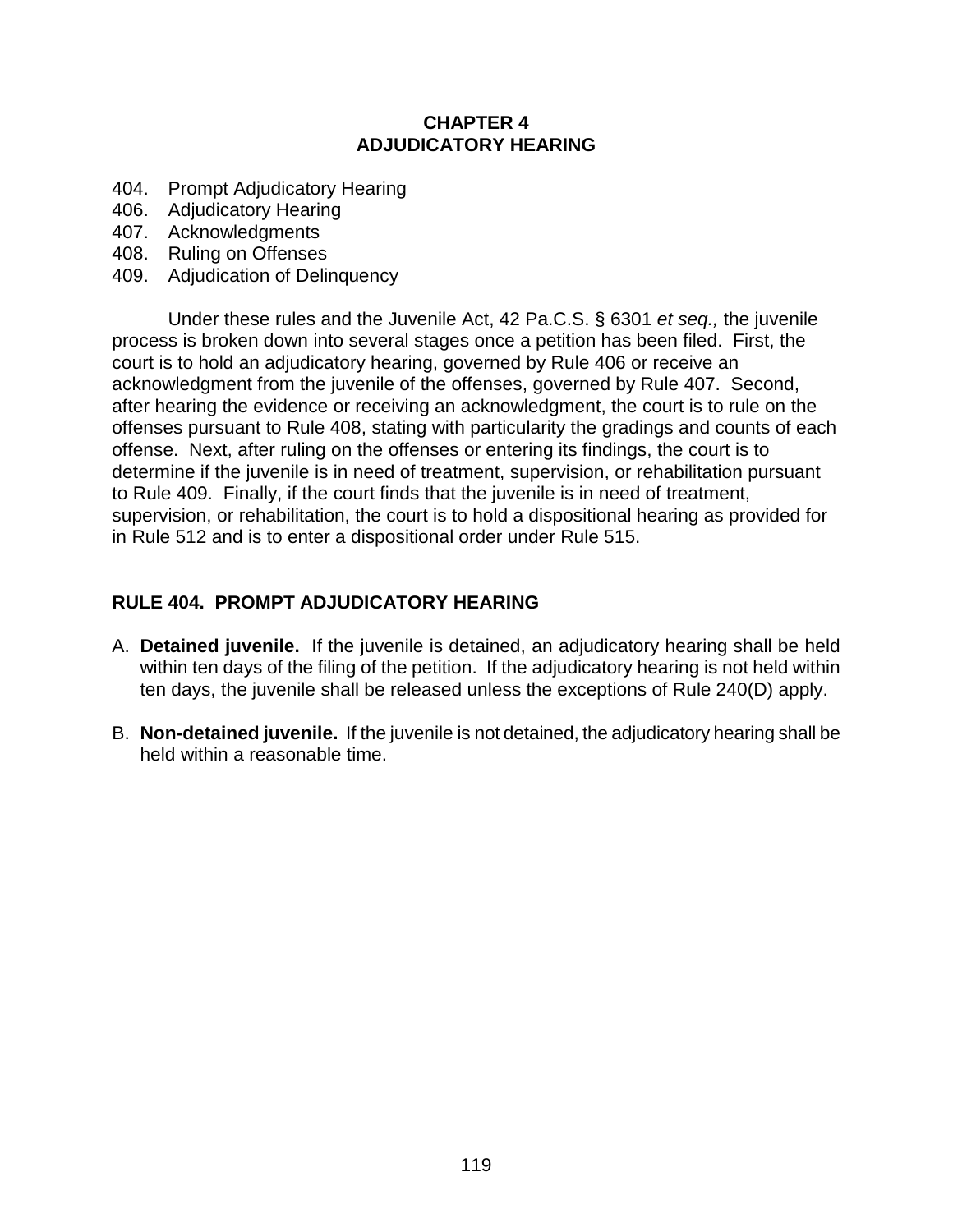## **RULE 406. ADJUDICATORY HEARING**

- A. **Manner of hearing.** The court shall conduct the adjudicatory hearing without a jury, in an informal but orderly manner. The court may permit closing summaries.
- B. **Recording.** The adjudicatory hearing shall be recorded. The recording shall be transcribed:
	- 1) at the request of the parties;
	- 2) pursuant to a court order; or
	- 3) when there is an appeal.

#### **COMMENT**

Under paragraph (A), the juvenile does not have the right to trial by jury. *McKeiver v. Pennsylvania*, 403 U.S. 528 (1971).

The court may allow the attorney for the Commonwealth, the juvenile's attorney, and the juvenile, if unrepresented, in some or every case, to make closing summaries.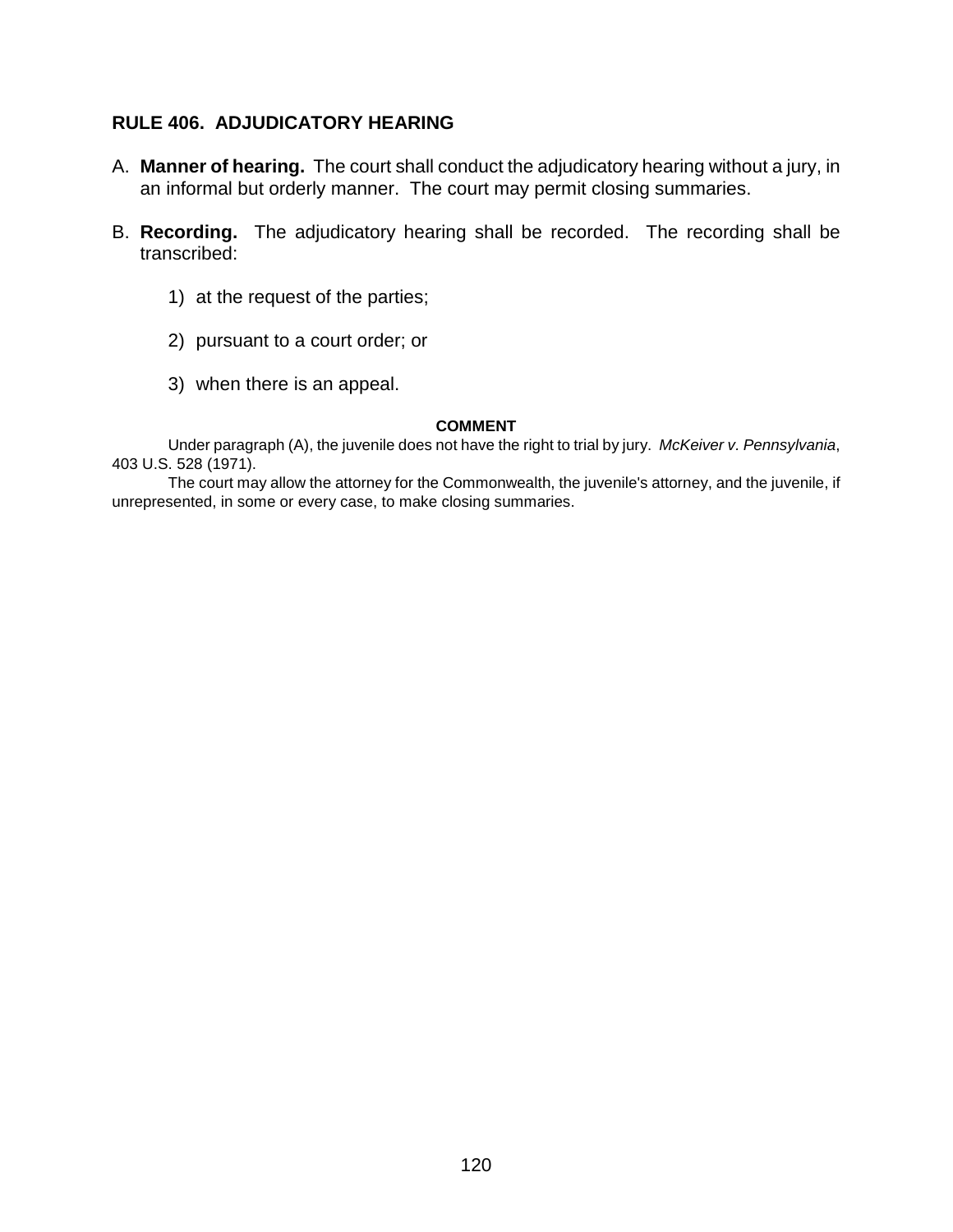### **RULE 407. ACKNOWLEDGMENTS**

- A. **Acknowledgments.** At any time after a petition is filed, the juvenile may tender an acknowledgment of the facts, adjudication of delinquency, and/or disposition.
	- 1) **Agreements.** If the juvenile, the attorney for the Commonwealth, and the juvenile probation officer agree with the terms of a tender of acknowledgment, the tender shall be presented to the court.
	- 2) **Order.** If the court accepts a tender, an order of adjudication of delinquency and disposition may be entered.
	- 3) **Withdrawal of acknowledgment.** 
		- a) If the court does not accept the tender, the case shall proceed to the next stage of the proceedings as if no tender had been made.
		- b) An acknowledgment cannot be withdrawn after the court enters the disposition order.
- B. **Incriminating statements.** An incriminating statement made by a juvenile in the discussions or conferences incident thereto an acknowledgment shall not be used against the juvenile over objection in any criminal proceeding or hearing under the Juvenile Act, 42 Pa.C.S. § 6301 *et seq.*

#### **COMMENT**

Under paragraph (A)(3), if the disposition agreed upon by the juvenile, the attorney for the Commonwealth, and the juvenile probation officer is unavailable or the court does not agree with the terms of the tender, the case is to proceed as if no tender had been made.

Under paragraph (B), any acknowledgments made by the juvenile may not be used against the juvenile in any proceeding.

The court may allow the juvenile to acknowledge an adjudication of delinquency without an adjudicatory hearing if: 1) the acknowledgment of the charge(s) is in writing; 2) the juvenile has spoken with an attorney; 3) the court asks the juvenile if he or she understands what he or she is doing and if the juvenile understands the nature of the offenses; 4) the court asks the juvenile if he or she has any questions about acknowledging the facts or delinquency based upon the charges; 5) the court feels, upon talking with the juvenile, that he or she is making a knowing, intelligent and voluntary decision; 6) the court asks the guardians if they have talked to their child about acknowledging the facts or delinquency; 7) the court finds there is a factual and legal basis for the acknowledgment; and 8) the court feels the juvenile understands the disposition that could be imposed.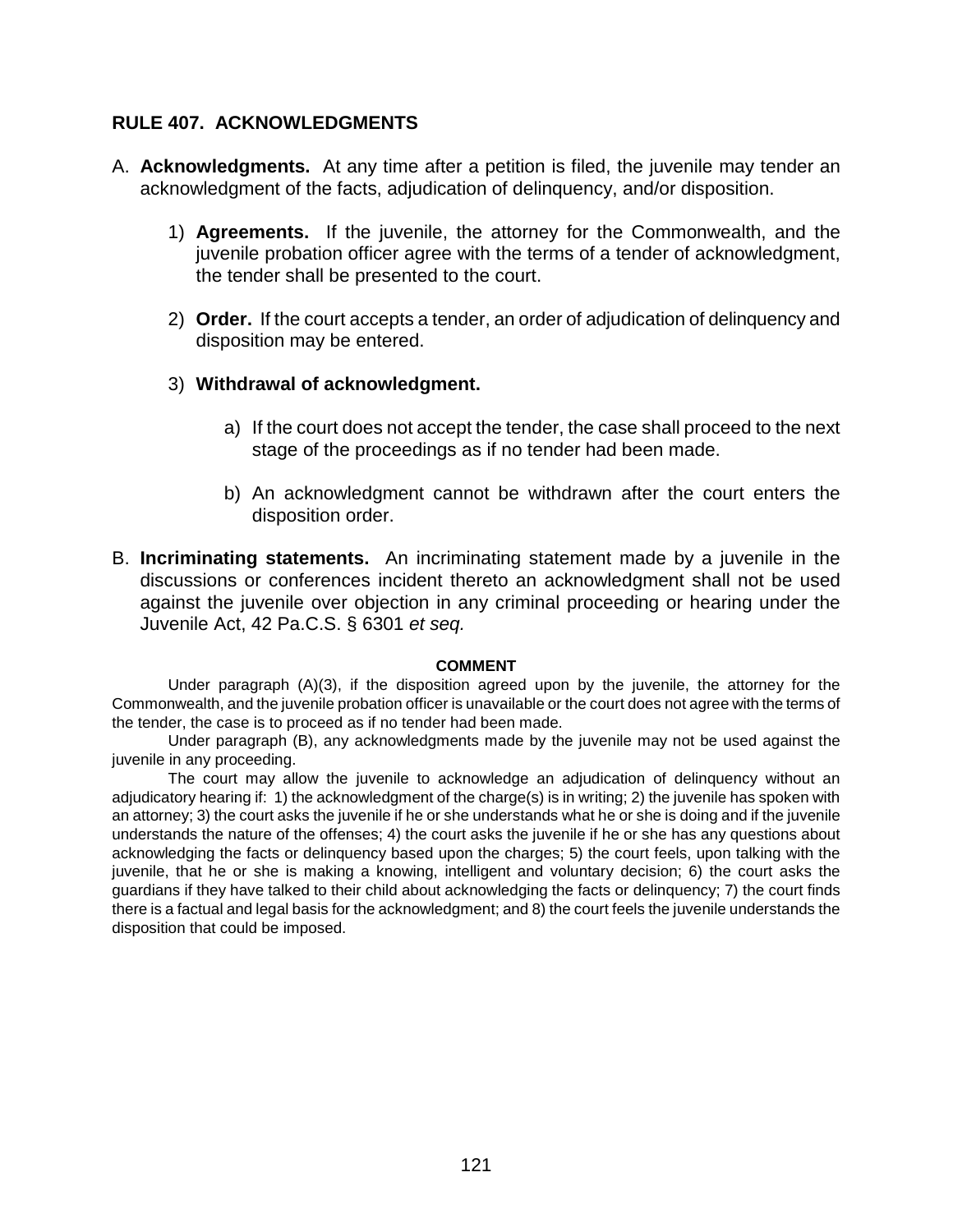## **RULE 408. RULING ON OFFENSES**

- A. Within seven days of hearing the evidence on the petition or accepting an acknowledgment under Rule 407, the court shall enter a finding by specifying which, if any, offenses, including gradings and counts thereof, alleged in the petition were committed by the juvenile.
- B. If the court finds the juvenile did not commit the alleged delinquent acts, the court shall dismiss the charges and release the juvenile, if detained.
- C. If the court finds that the juvenile committed any delinquent act, the court shall proceed as provided in Rule 409.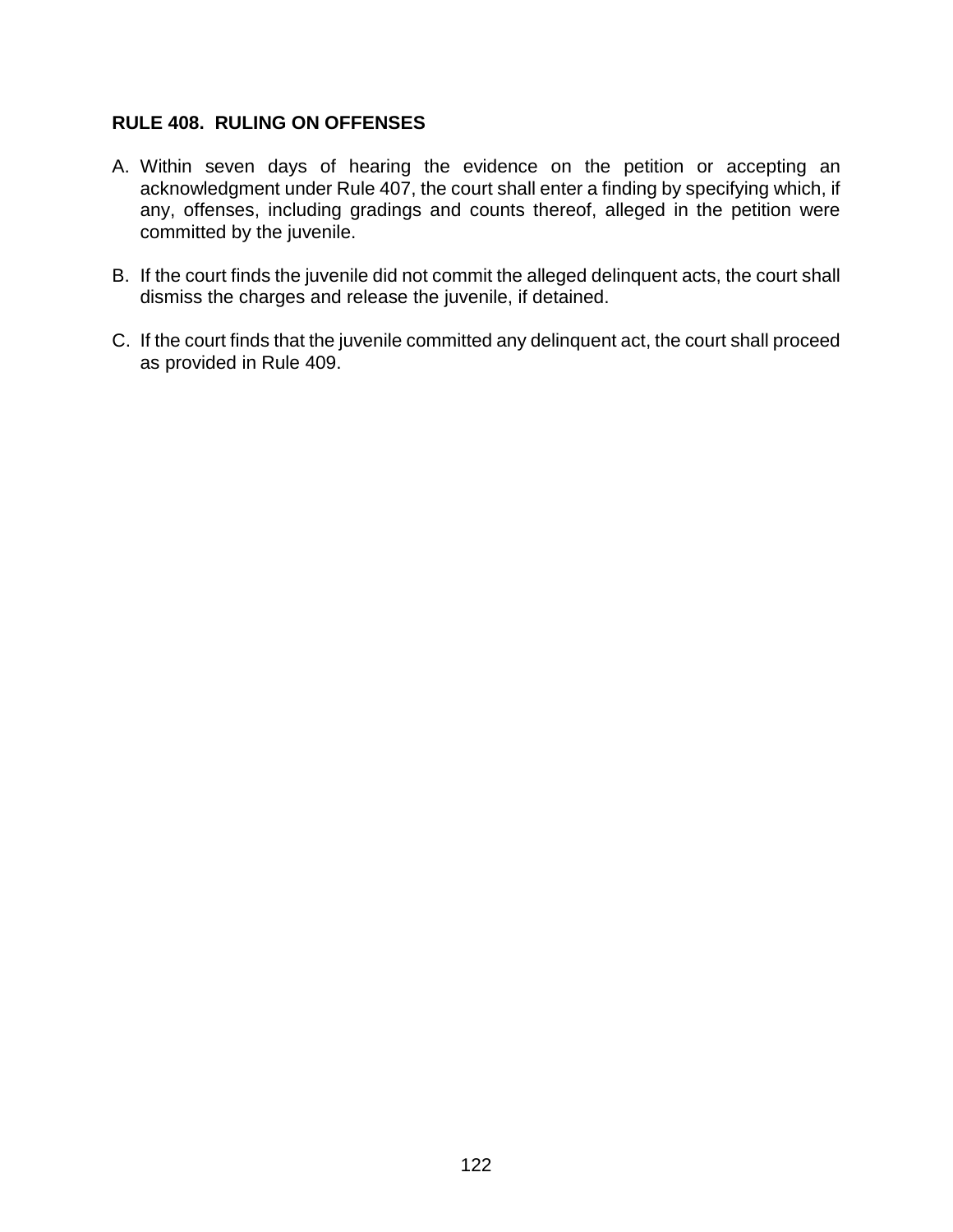## **RULE 409. ADJUDICATION OF DELINQUENCY**

- A. **Adjudicating the juvenile delinquent.** Once the court has ruled on the offenses as provided in Rule 408, the court shall conduct a hearing to determine if the juvenile is in need of treatment, supervision, and rehabilitation.
	- 1) If the court determines that the juvenile is not in need of treatment, supervision, and rehabilitation, jurisdiction shall be terminated and the juvenile shall be released, if detained.
	- 2) If the court determines that the juvenile is in need of treatment, supervision, and rehabilitation, the court shall enter an order adjudicating the juvenile delinquent and proceed in determining a proper disposition under Rule 512*.*

### B. **Timing.**

- 1) If the juvenile is in detention, the court shall hold the hearing and make its finding within twenty days of the ruling on the offenses under Rule 408.
- 2) If the juvenile is not in detention, the court shall hold the hearing and make its finding within sixty days of the ruling on the offenses under Rule 408.
- C. **Extending Time of Hearing by Agreement.** The time restrictions under paragraphs (B)(1) and (B)(2) may be extended if there is an agreement by both parties.

#### **COMMENT**

Under paragraph (A), absent evidence to the contrary, evidence of the commission of acts that constitute a felony is sufficient to sustain a finding that the juvenile is in need of treatment, supervision, and rehabilitation. *See* 42 Pa.C.S. § 6341(b).

For dispositional hearing procedures, see Chapter Five.

This rule addresses adjudicating the juvenile delinquent or releasing the juvenile from the court's jurisdiction. This stage is different from finding the juvenile committed a delinquent act under Rule 408.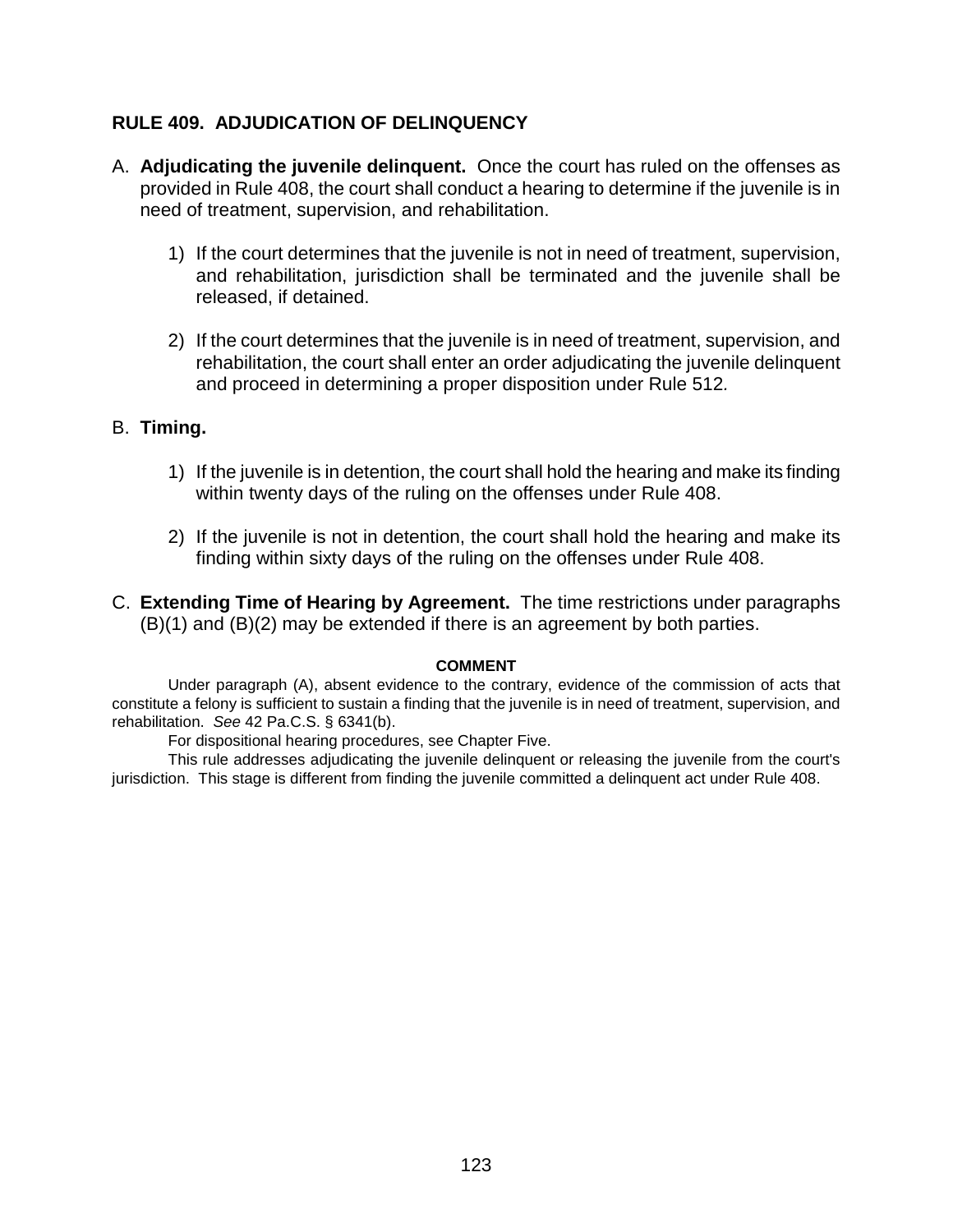## **CHAPTER 5 DISPOSITIONAL HEARING**

## **PART A SUMMONS AND NOTICES OF THE DISPOSITIONAL HEARING**

500. Summons and Notices of the Dispositional Hearing

## **PART B DISPOSITIONAL HEARING AND AIDS**

- 510. Prompt Dispositional Hearing
- 512. Dispositional Hearing
- 513. Aids in Disposition
- 515. Dispositional Order
- 516. Service of the Dispositional Order

## **PART C INTER-STATE TRANSFERS OF DISPOSITION**

- 520. Transfer of Disposition and Supervision of Juvenile to Another State **[RESERVED]**
- 521. Disposition and Supervision of a Juvenile Received From Another State **[RESERVED]**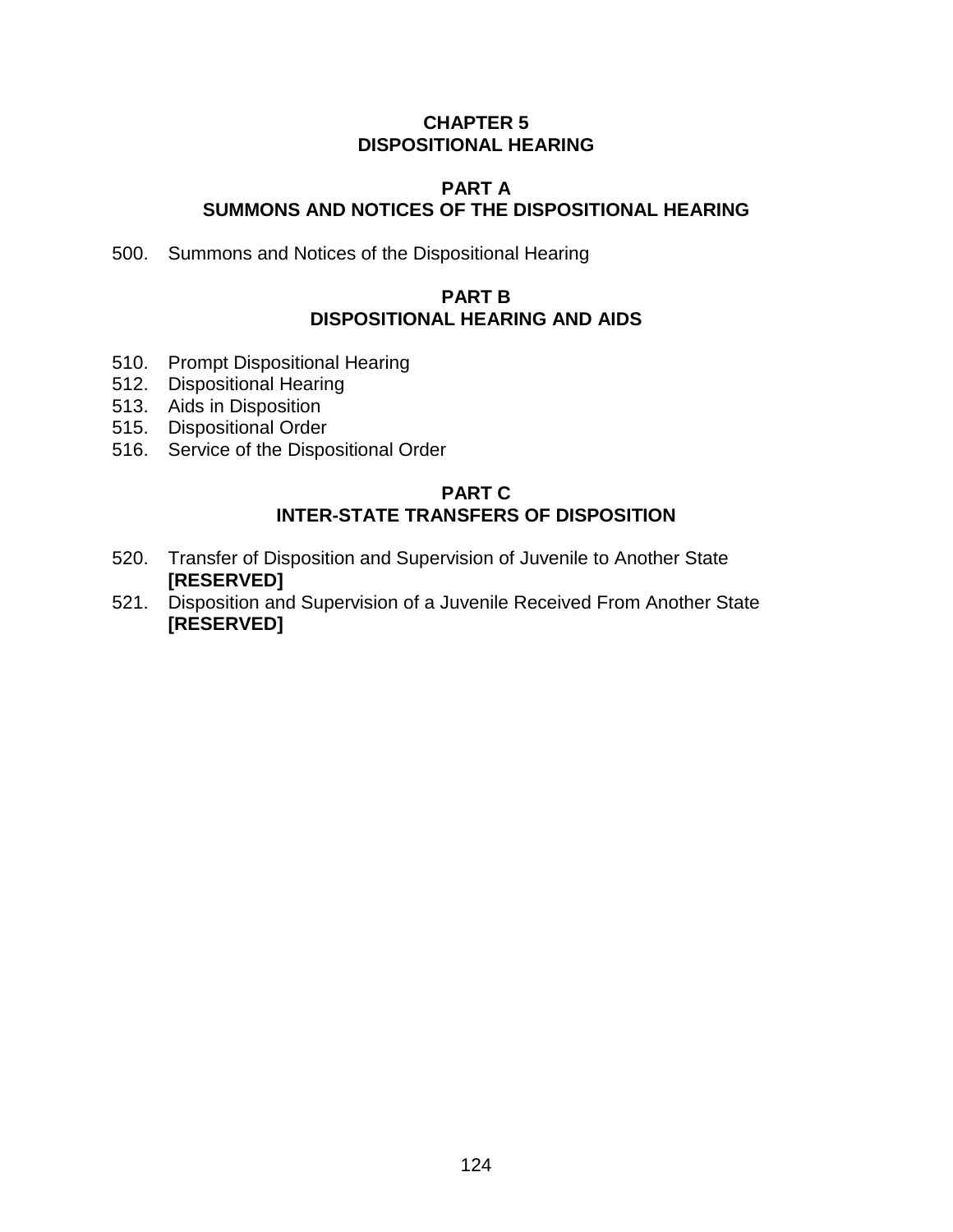## **PART A SUMMONS AND NOTICES OF THE DISPOSITIONAL HEARING**

## **Rule 500. Summons and Notices of the Dispositional Hearing**

- A. **Summons.** The court shall issue a summons compelling the juvenile and the juvenile's guardian to appear for the dispositional hearing.
- B. **Notices.** The court shall give notice of the dispositional hearing to:
	- 1) the attorney for the Commonwealth;
	- 2) the juvenile's attorney; and
	- 3) the juvenile probation office.
- C. **Requirements.** The general summons and notices procedures of Rule 114 shall be followed.

#### **COMMENT**

Section 6335(a) of the Juvenile Act provides that the court shall direct the issuance of a summons to the juvenile, guardian, and any other persons as appears to the court to be proper and necessary parties to the proceedings. 42 Pa.C.S. § 6335(a).

The attorney for the Commonwealth or the juvenile probation officer should notify the victim of the hearing. *See* Victim's Bill of Rights, 18 P.S. § 11.201 et se*q*.

Other persons may be subpoenaed to appear for the hearing. *See* 42 Pa.C.S. § 6333.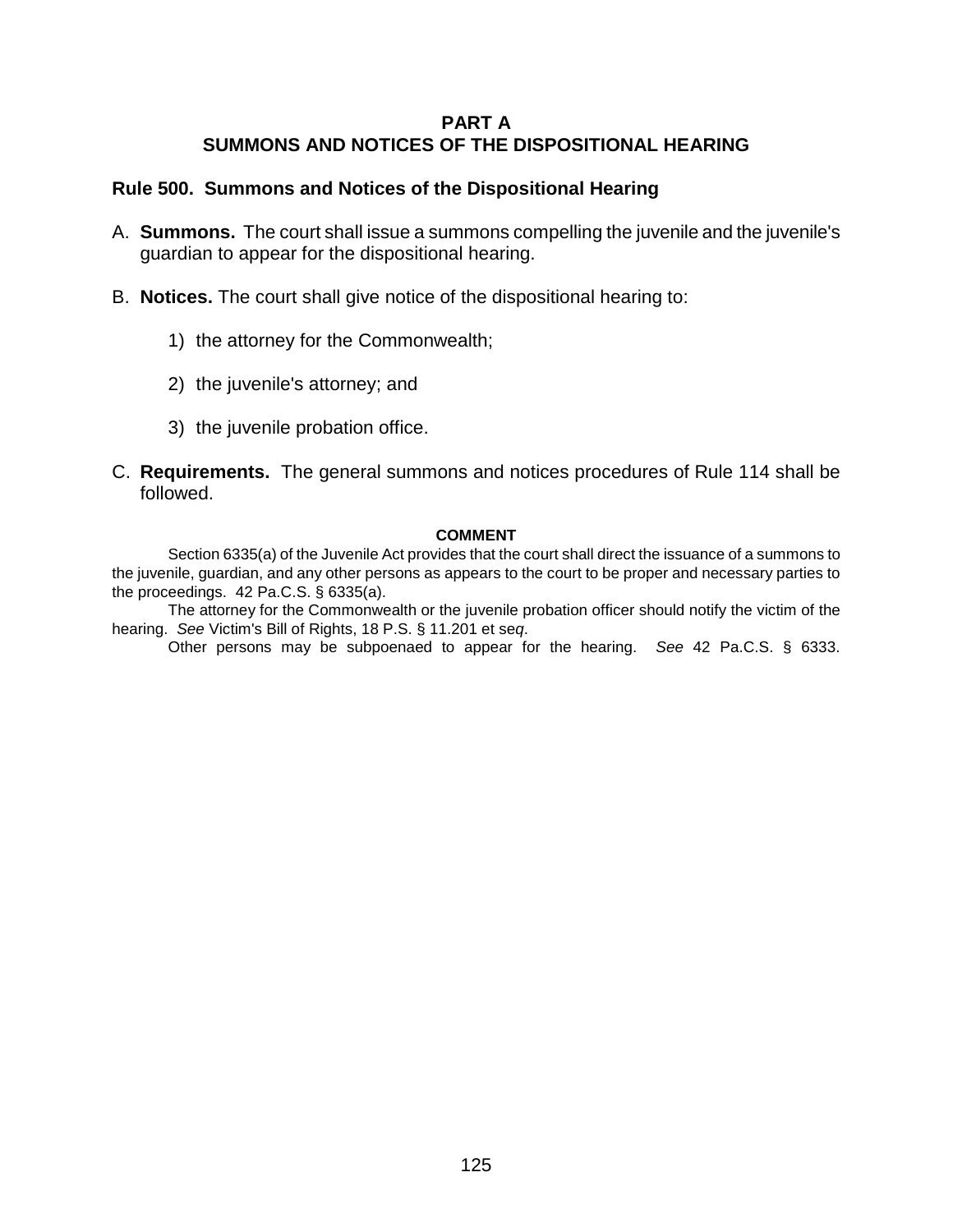## **PART B DISPOSITIONAL HEARING AND AIDS**

- 510. Prompt Dispositional Hearing
- 512. Dispositional Hearing
- 513. Aids in Disposition
- 515. Dispositional Order
- 516. Service of the Dispositional Order

## **RULE 510. PROMPT DISPOSITIONAL HEARING**

- A. **General rule.** If the juvenile is detained, the dispositional hearing shall be held no later than twenty days after the adjudication of delinquency.
- B. **Continuances.** The dispositional hearing may be continued, if necessary, for additional periods not to exceed twenty days each.

#### **COMMENT**

Under paragraph (B), if there is a continuance, the court should review the juvenile's case every twenty days until there is a final dispositional order.

*See* 42 Pa.C.S. § 6341(b).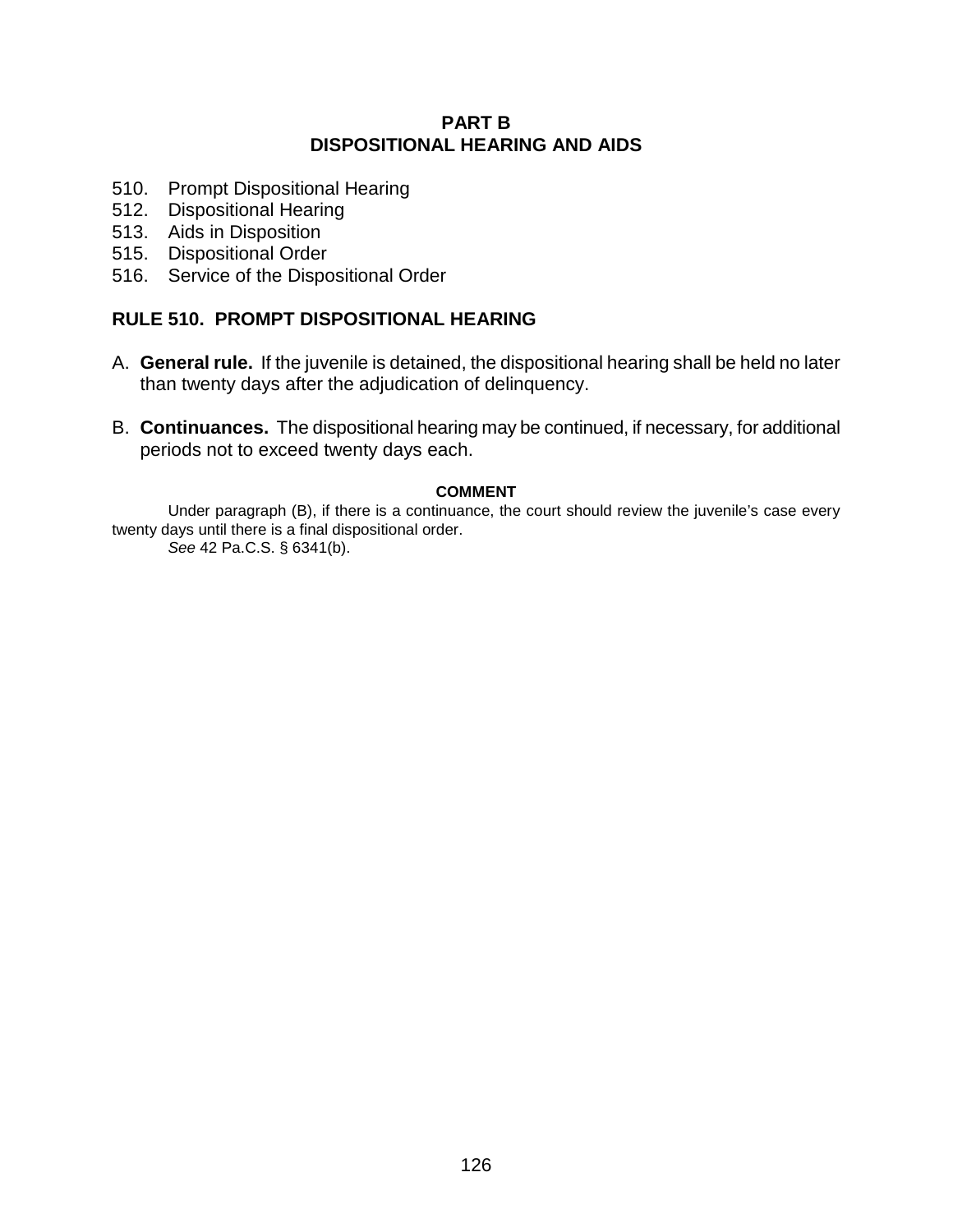## **RULE 512. DISPOSITIONAL HEARING**

- A. **Manner of hearing.** The court shall conduct the dispositional hearing in an informal but orderly manner.
	- 1) **Evidence.** The court shall receive all evidence helpful in determining the questions presented, including oral and written reports, and relied upon to the extent of its probative value even though not otherwise competent in the adjudicatory hearing.
	- 2) **Opportunity to be heard.** Before deciding disposition, the court shall give the juvenile and the victim an opportunity to speak.
- B. **Recording.** The dispositional hearing shall be recorded. The recording shall be transcribed:
	- 1) at the request of the parties;
	- 2) pursuant to a court order; or
	- 3) when there is an appeal.

#### **COMMENT**

Under paragraph (A)(2), for victim's right to be heard, see Victim's Bill of Rights, 18 P.S. § 11.201 *et* 

*seq*.

To the extent practicable, the judge or master that presided over the adjudicatory hearing for a juvenile should preside over the dispositional hearing for the same juvenile.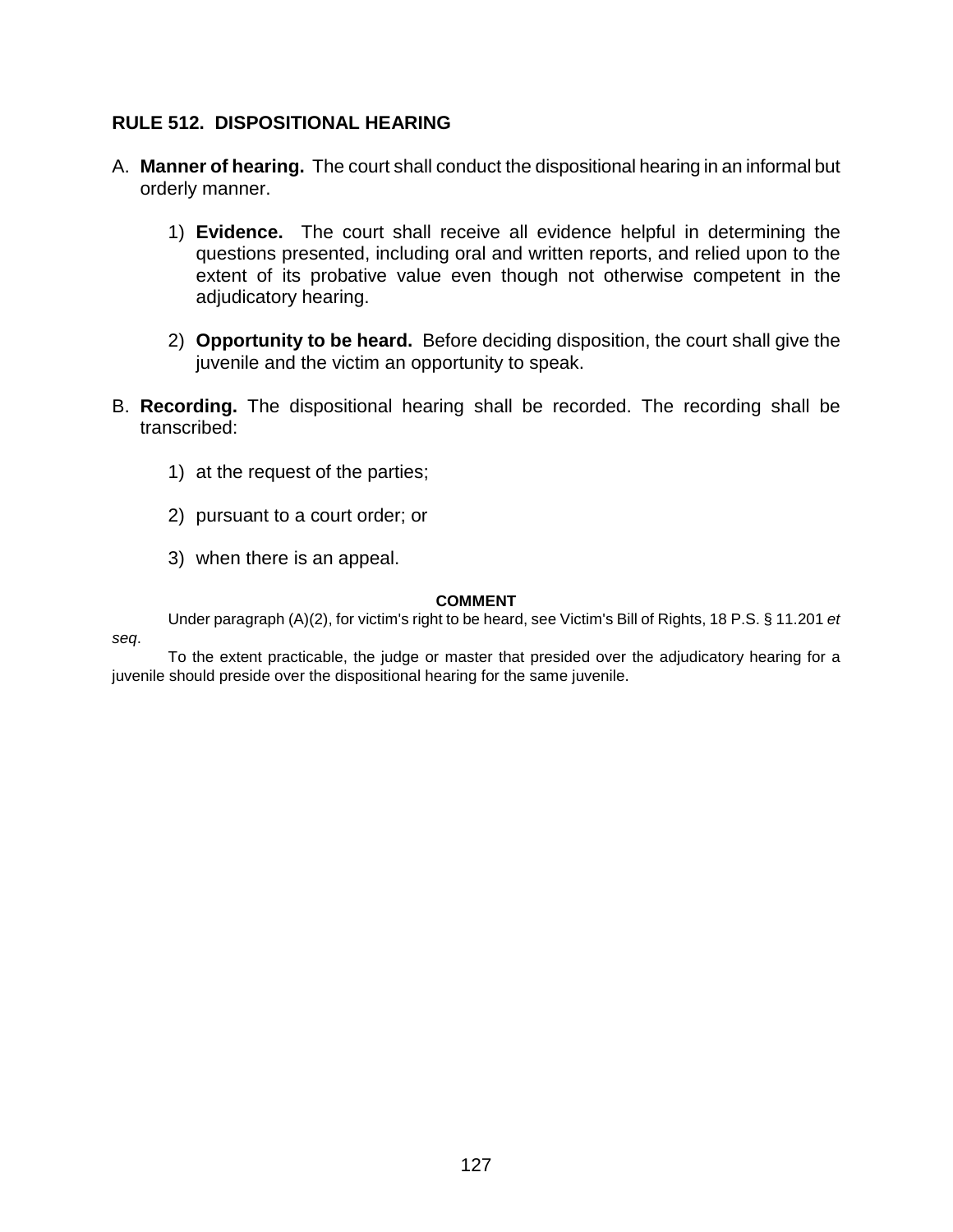### **RULE 513. AIDS IN DISPOSITION**

- A. **Social Study.** The court may order the preparation of a social study in any case in determining disposition.
- B. **Examinations.** The court may order the juvenile to undergo psychological, psychiatric, drug and alcohol, or any other examination, as it deems appropriate to aid in the decision for disposition.
- C. **Victim-Impact Statement.** The victim may submit a victim-impact statement to the court. If the victim has submitted a victim-impact statement, the court shall accept and consider the victim-impact statement in determining disposition.

#### **COMMENT**

Section 6341(e) of the Juvenile Act requires the court to receive reports and other evidence bearing on the disposition or need of treatment, supervision, and rehabilitation. *In re McDonough,* 430 A.2d 308 (Pa. Super. Ct. 1981).

Paragraph (C) addresses a statement submitted by the victim to the court. For the victim's opportunity to be heard, see Rule 512(A)(2). *See also* Victim's Bill of Rights, 18 P.S. § 11.201 *et seq*.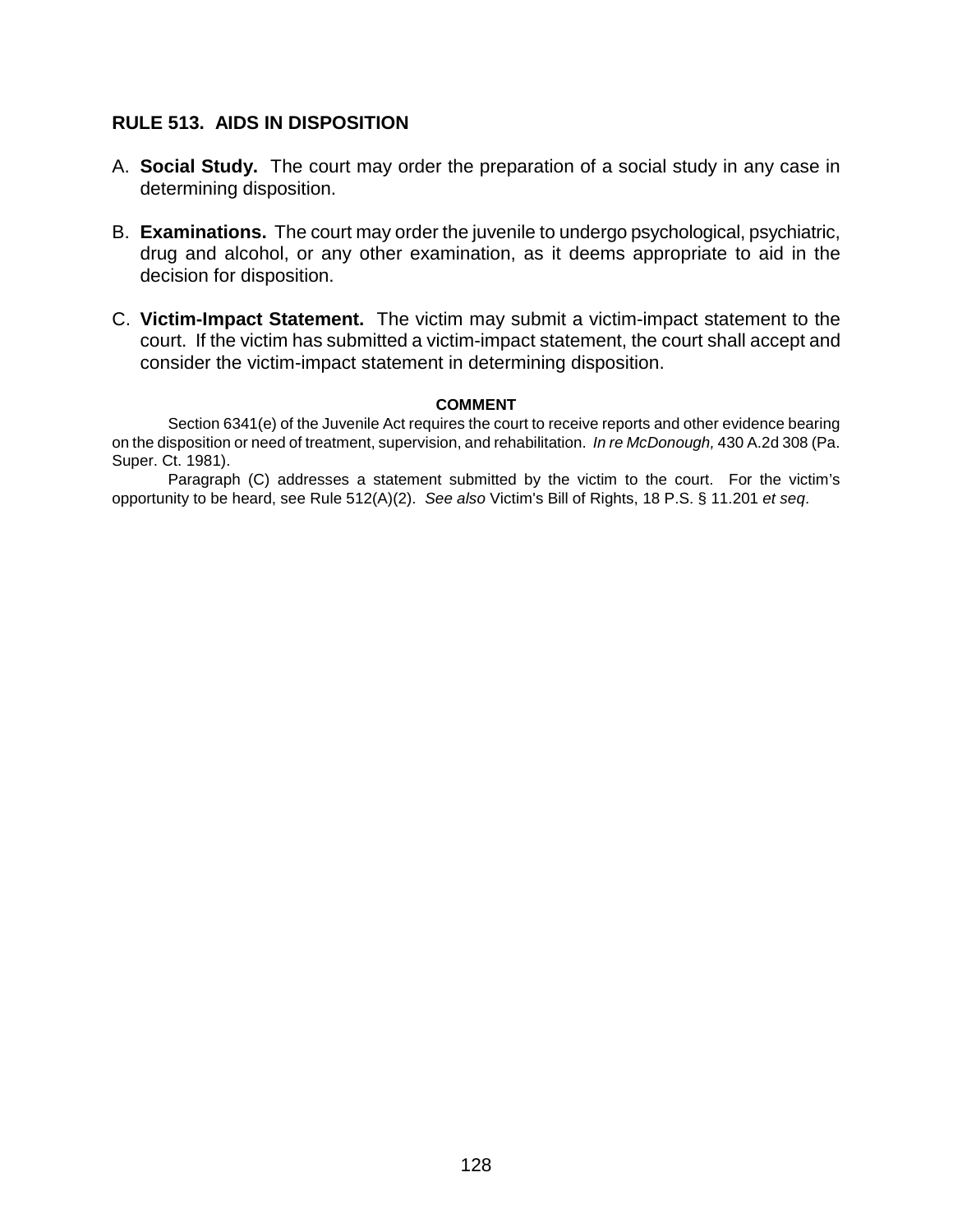## **RULE 515. DISPOSITIONAL ORDER**

- A. **Generally.** When the court enters a disposition, the court shall issue a written order including:
	- 1) the terms and conditions of the disposition;
	- 2) the name of any agency or institution that the court is ordering to provide care, treatment, supervision, or rehabilitation of the juvenile;
	- 3) the date of the order; and
	- 4) the signature and printed name of the judge entering the order.
- B. **Restitution.** If restitution is ordered in a case, the dispositional order shall include:
	- 1) a specific amount of restitution to be paid by the juvenile;
	- 2) to whom the restitution is to be paid; and
	- 3) a payment schedule, if so determined by the court.
- C. **Guardian participation.** The court shall include any obligation in its dispositional order imposed upon the guardian.

#### **COMMENT**

#### *See* 23 Pa.C.S. § 5503 and 42 Pa.C.S. § 6310.

Dispositional orders should comport in substantial form and content to the Juvenile Court Judges' Commission model orders to receive funding under the federal Adoption and Safe Families Act (ASFA) of 1997 (P.L. 105-89). The model forms are also in compliance with Title IV-B and Title IV-E of the Social Security Act. For model orders, see http://www.jcjc.state.pa.us or http://www.dpw.state.pa.us or request a copy on diskette directly from the Juvenile Court Judges' Commission, Room 401, Finance Building, Harrisburg, PA 17120.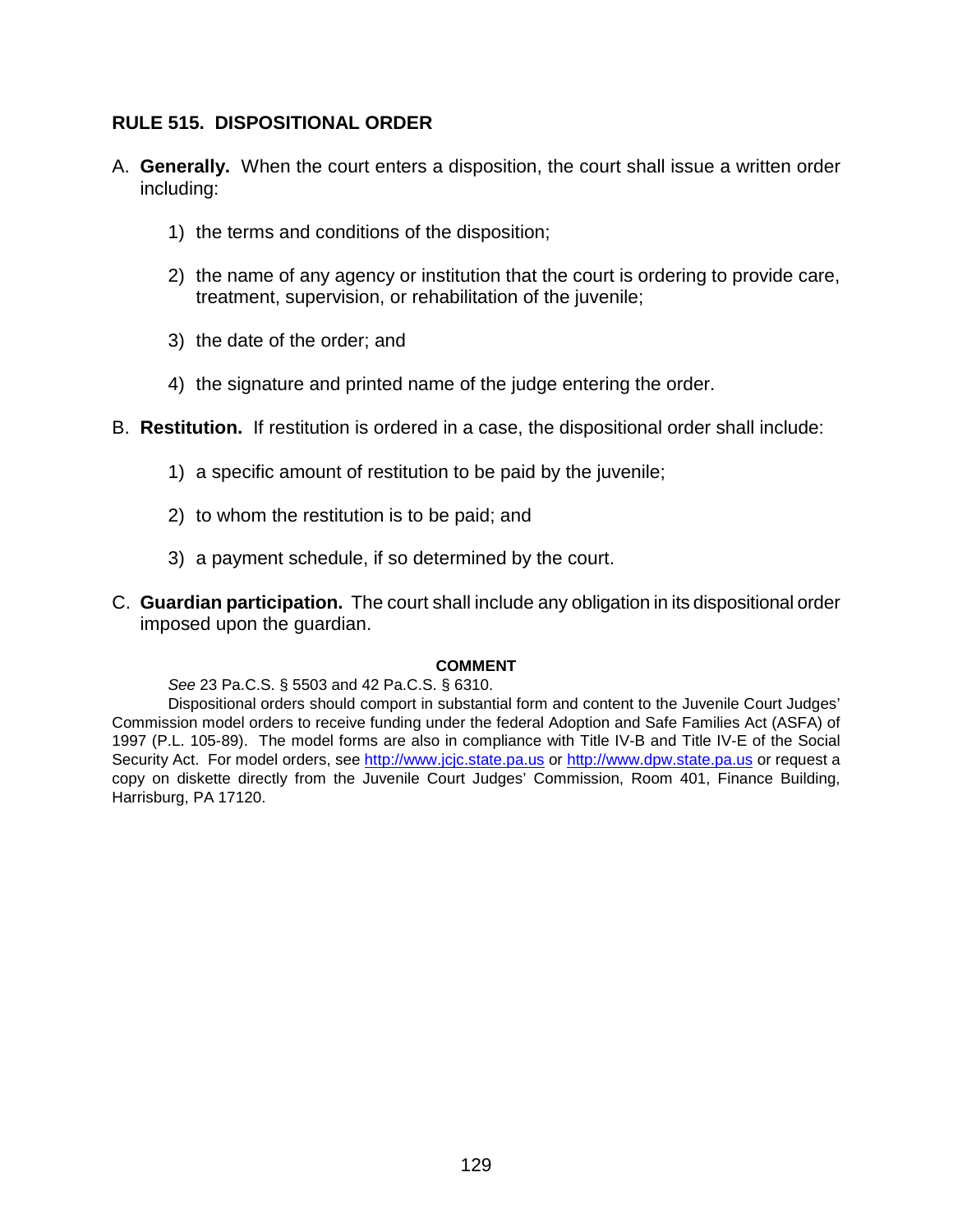## **RULE 516. SERVICE OF THE DISPOSITIONAL ORDER**

Upon entry of the disposition, the court shall issue a dispositional order and the order shall be served promptly upon:

- 1) the juvenile;
- 2) the juvenile's guardian;
- 3) the juvenile's attorney;
- 4) the attorney for the Commonwealth;
- 5) the juvenile probation officer;
- 6) any agency directed to provide treatment; and
- 7) any other person as ordered by the court.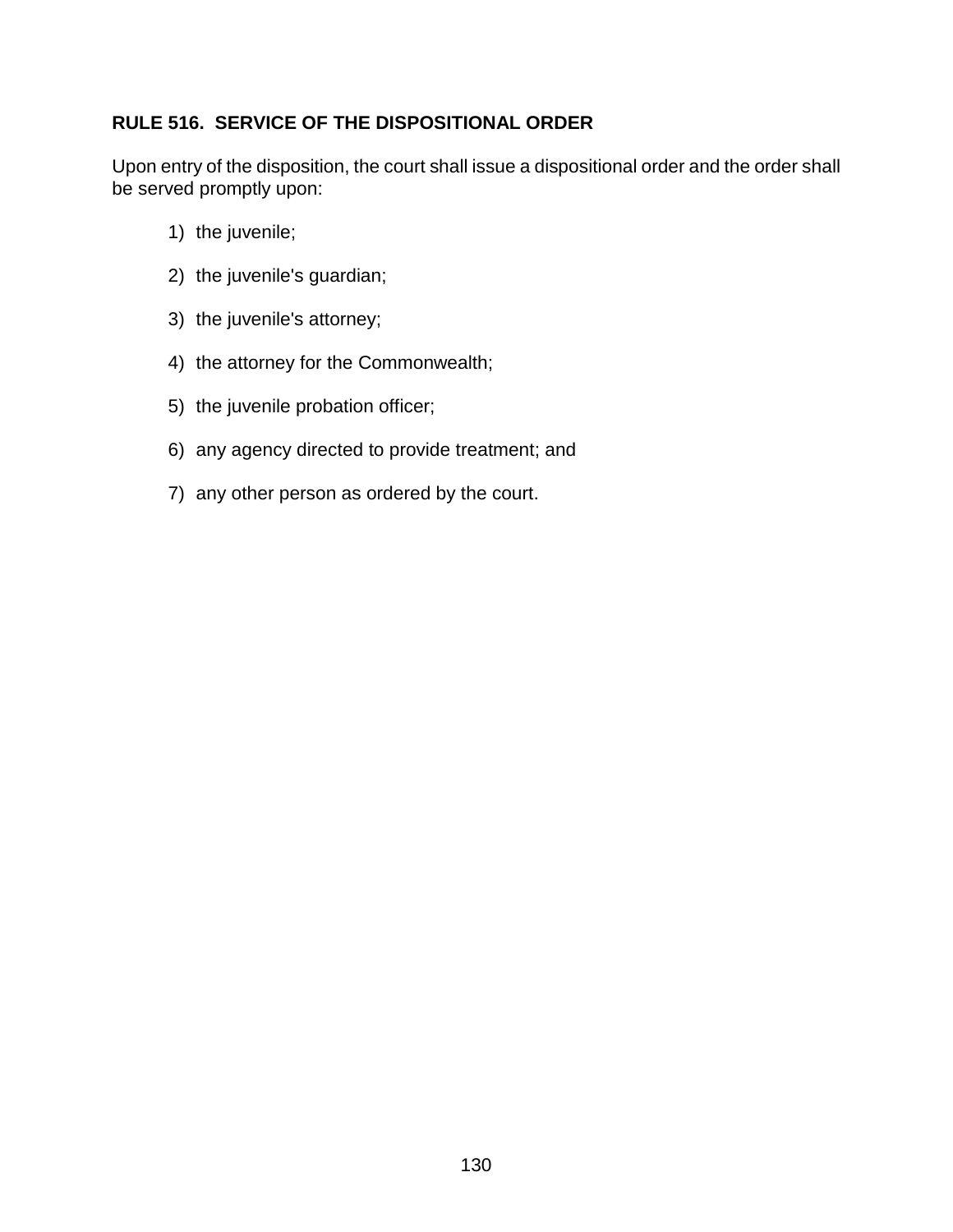## **PART C INTER-STATE TRANSFERS OF DISPOSITION**

- 520. Transfer of Disposition and Supervision of Juvenile to Another State **[RESERVED]**
- 521. Disposition and Supervision of a Juvenile Received From Another State **[RESERVED]**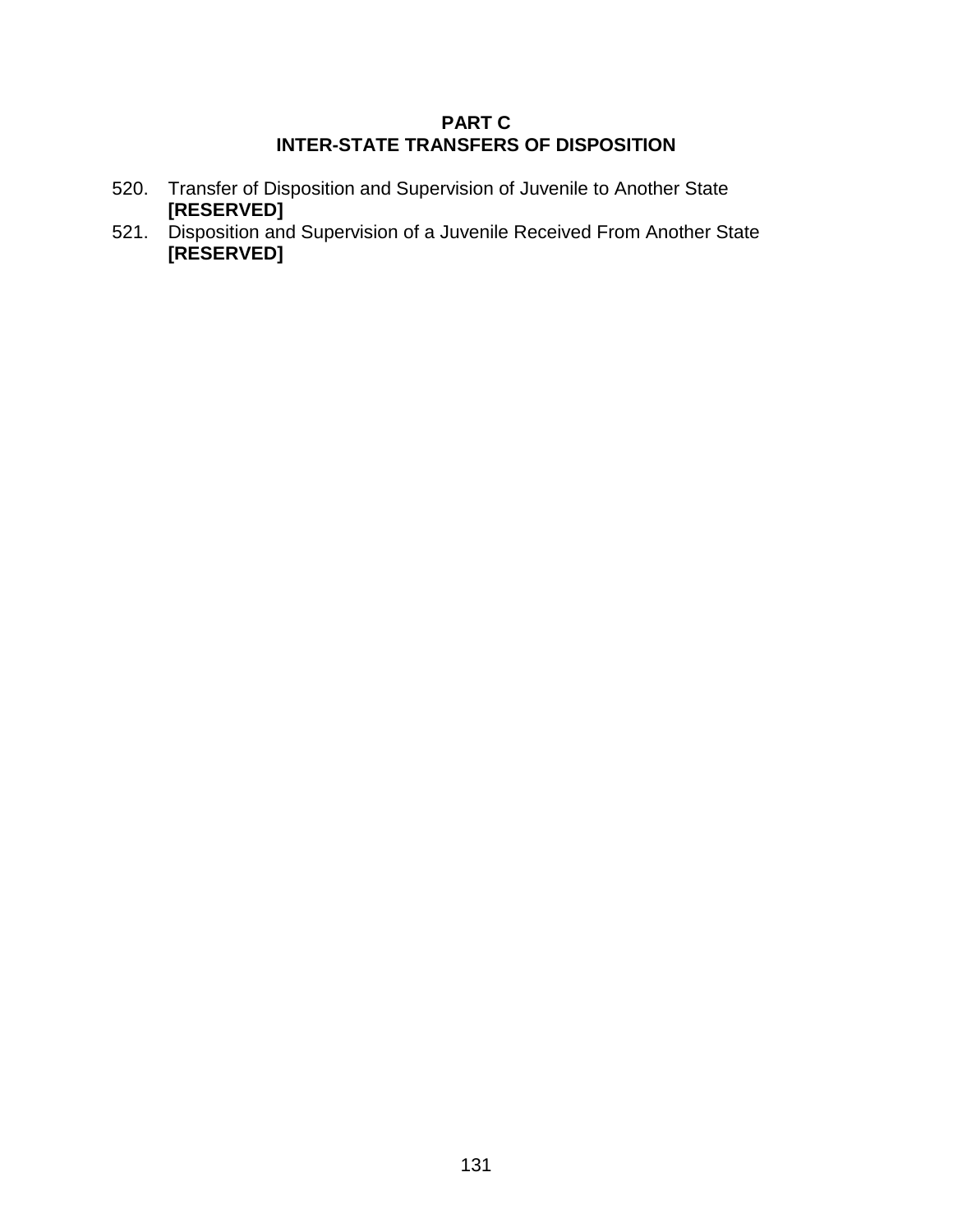## **CHAPTER 6 POST-DISPOSITIONAL PROCEDURES**

#### **PART A SUMMONS AND NOTICES**

600. Summons and Notices of the Commitment Review, Dispositional Review, and Probation Revocation Hearing

## **PART B MODIFICATIONS, REVIEWS, AND APPEALS**

- 605. Detaining Juvenile for Modification of the Dispositional Order or Violation of **Probation**
- 610. Dispositional and Commitment Review
- 612. Modification of Dispositional Order: Probation Revocation
- 613. Termination of Court Supervision
- 616. Post-Dispositional Procedures; Appeals **[RESERVED]**
- 617. Release of Juvenile Pending Appeal **[RESERVED]**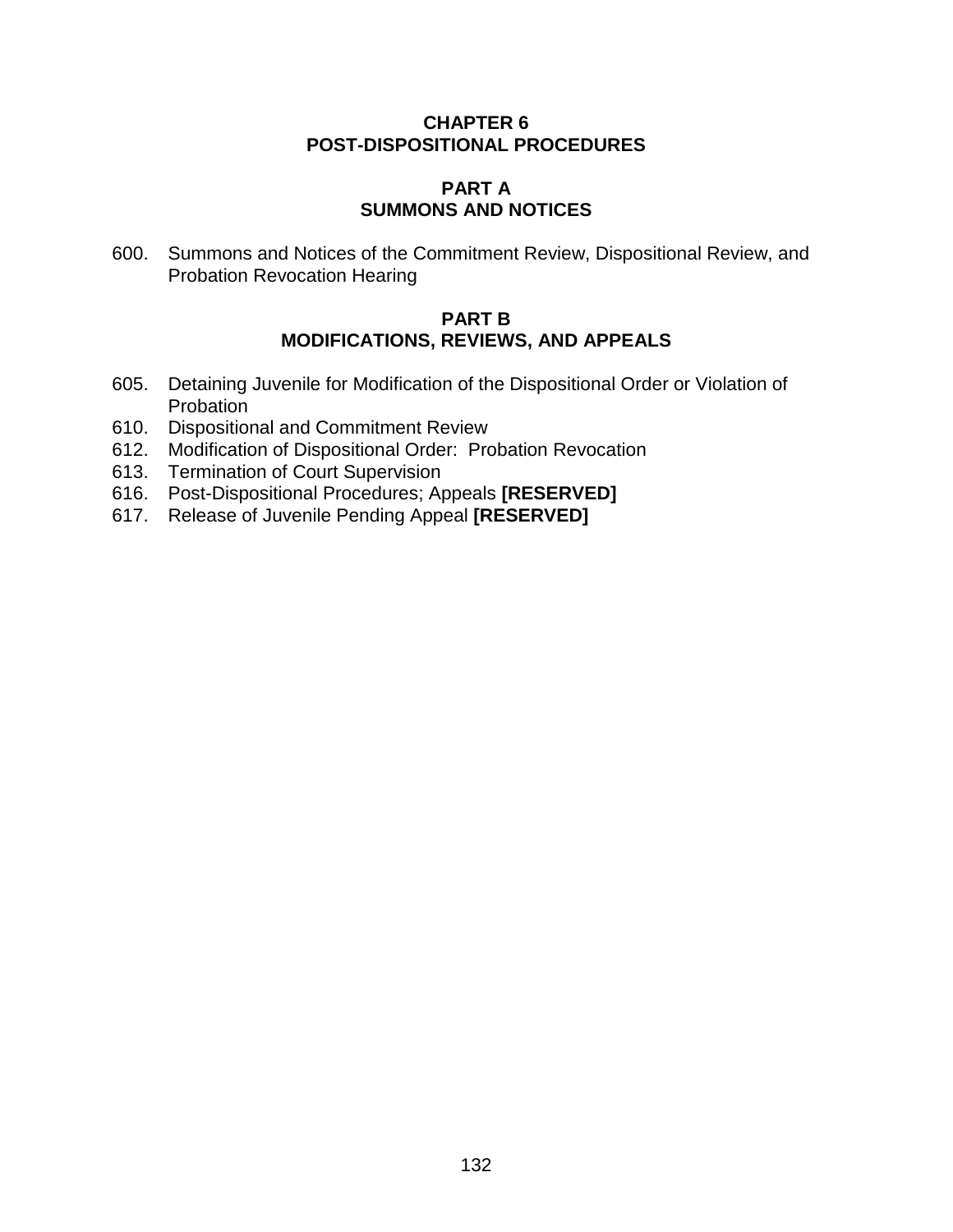## **PART A SUMMONS AND NOTICES**

### **RULE 600. SUMMONS AND NOTICES OF THE COMMITMENT REVIEW, DISPOSITIONAL REVIEW, AND PROBATION REVOCATION HEARING**

- A. **Summons.** The court shall issue a summons compelling the juvenile and the juvenile's guardian to appear for the commitment review, dispositional review, or probation revocation hearing.
- B. **Notices.** The court shall give notice of the hearing to:
	- 1) the attorney for the Commonwealth;
	- 2) the juvenile's attorney;
	- 3) the juvenile probation office; and
	- 4) the placement facility staff, if the juvenile is in placement.
- C. **Requirements.** The general summons and notices procedures of Rule 114 shall be followed.

#### **COMMENT**

Section 6335(a) of the Juvenile Act provides that the court shall direct the issuance of a summons to the juvenile, guardian, and any other persons as appears to the court to be proper and necessary parties to the proceedings. 42 Pa.C.S. § 6335(a).

The attorney for the Commonwealth or the juvenile probation officer should notify the victim of the hearing. *See* Victim's Bill of Rights, 18 P.S. § 11.201 *et seq*.

Other persons may be subpoenaed to appear for the hearing. *See* 42 Pa.C.S. § 6333.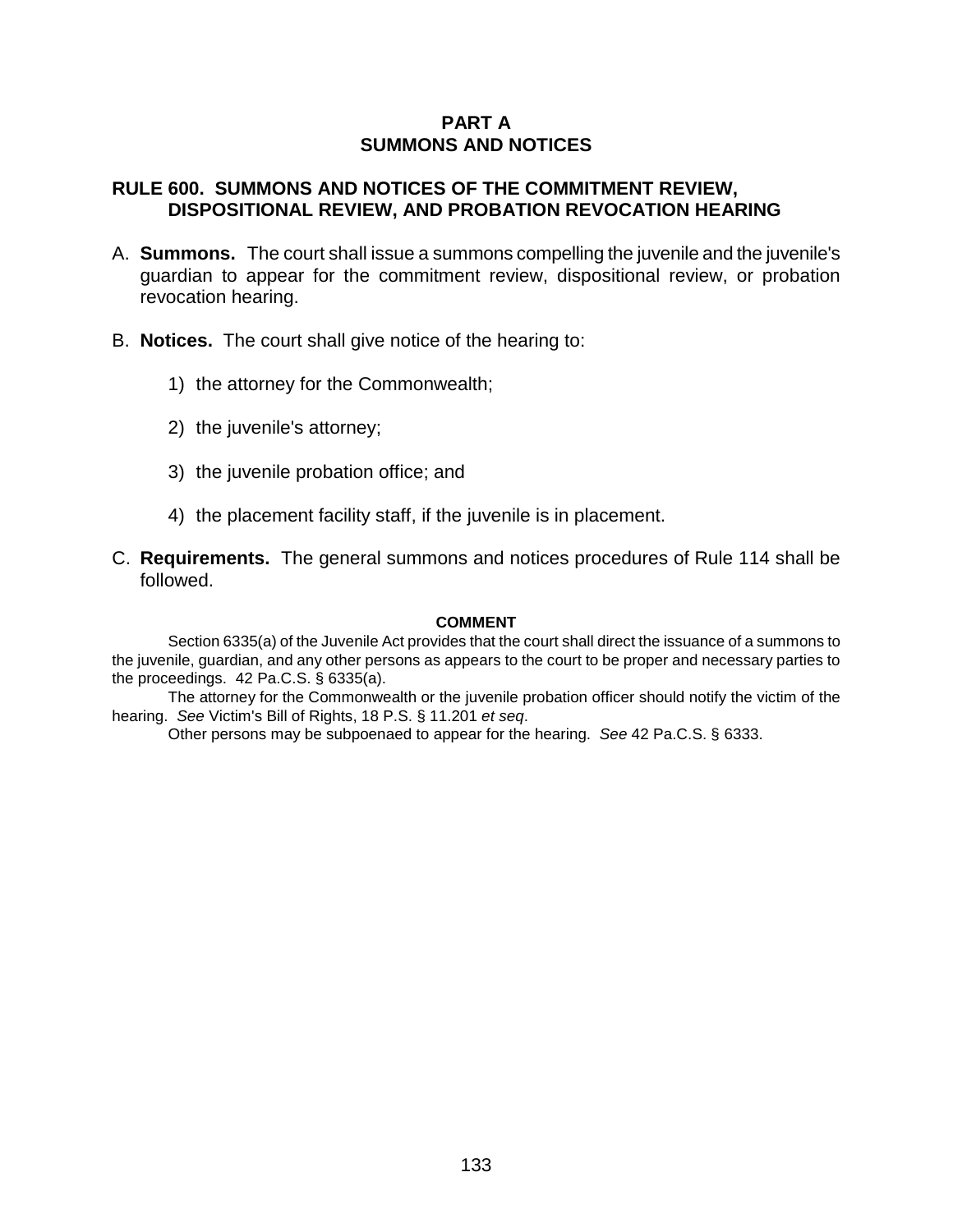## **PART B MODIFICATIONS, REVIEWS, AND APPEALS**

- 605. Detaining Juvenile for Modification of the Dispositional Order or Violation of Probation
- 610. Dispositional and Commitment Review
- 612. Modification of Dispositional Order: Probation Revocation
- 613. Termination of Court Supervision
- 616. Post-Dispositional Procedures; Appeals **[RESERVED]**
- 617. Release of Juvenile Pending Appeal **[RESERVED]**

## **RULE 605. DETAINING JUVENILE FOR MODIFICATION OF THE DISPOSITIONAL ORDER OR VIOLATION OF PROBATION**

- A. A juvenile may be detained for a modification of a dispositional order or a violation of probation by:
	- 1) the filing of a motion for modification of the dispositional order;
	- 2) the anticipated filing of a motion for modification of the dispositional order within twenty-four hours of the juvenile's detention; or
	- 3) the filing of a motion alleging probation violations.
- B. The court shall adhere to the detention, notice, time, and manner of hearing provisions of Rules 240, 241 and 242.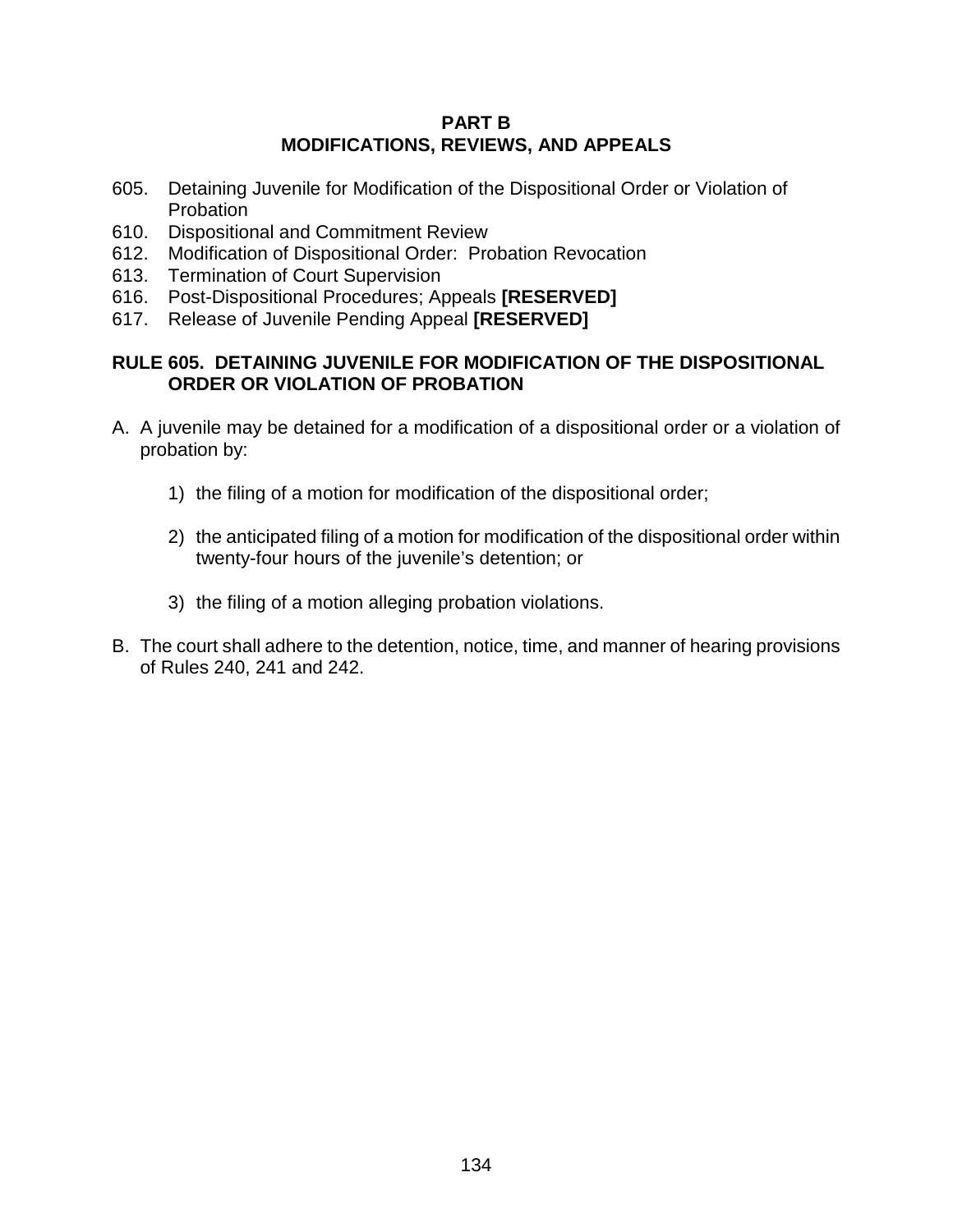## **RULE 610. DISPOSITIONAL AND COMMITMENT REVIEW**

## A. **Dispositional Review Hearing.**

- 1) A court may schedule a review hearing at any time.
- 2) In all cases when the juvenile is removed from the home, the court shall hold dispositional review hearings at least every six months.
- B. **Change in dispositional order.** Whenever there is a request for a change in the dispositional order, the court shall give all parties notice of the request and an opportunity to be heard.
	- 1) The juvenile may be detained pending a court hearing.
	- 2) A detention hearing shall be held within seventy-two hours of the juvenile's detention, if detained.
	- 3) The juvenile shall be given a statement of reasons for the discharge from a placement facility or request for change in the dispositional order.
	- 4) A review hearing shall be held within twenty days of the discharge from the placement facility or request for change in the dispositional order.

C. **Advanced Communication Technology.** If all parties agree, commitment and dispositional review hearings may be held by teleconferencing, two-way simultaneous audio-visual communication, or another similar method when a juvenile is committed to a placement facility. The juvenile shall be permitted to communicate fully and confidentially with the juvenile's attorney immediately prior to and during the proceeding.

#### **COMMENT**

Under paragraph (A), the court may hold a review hearing at any time; however, if the juvenile is removed from the home, the court should have a hearing at least every six months.

Paragraph (B) includes, but is not limited to, requests: 1) to transfer a juvenile to a lesser-restrictive facility; 2) to transfer the juvenile to a more secure facility for failing to adjust; 3) to change a probationary term; and 4) to modify disposition for another reason.

Nothing in this rule is intended to prohibit the emergency transfer of a juvenile from a placement facility to a detention facility pending reconsideration of the dispositional order.

Some placement facilities are hours away from the dispositional court. Paragraph (C) allows a hearing, when a juvenile is in a placement facility, to be conducted via teleconferencing, two-way simultaneous audio-visual communication, or similar method. The juvenile is to be afforded all the same rights and privileges as if the hearing was held with all parties present in the courtroom.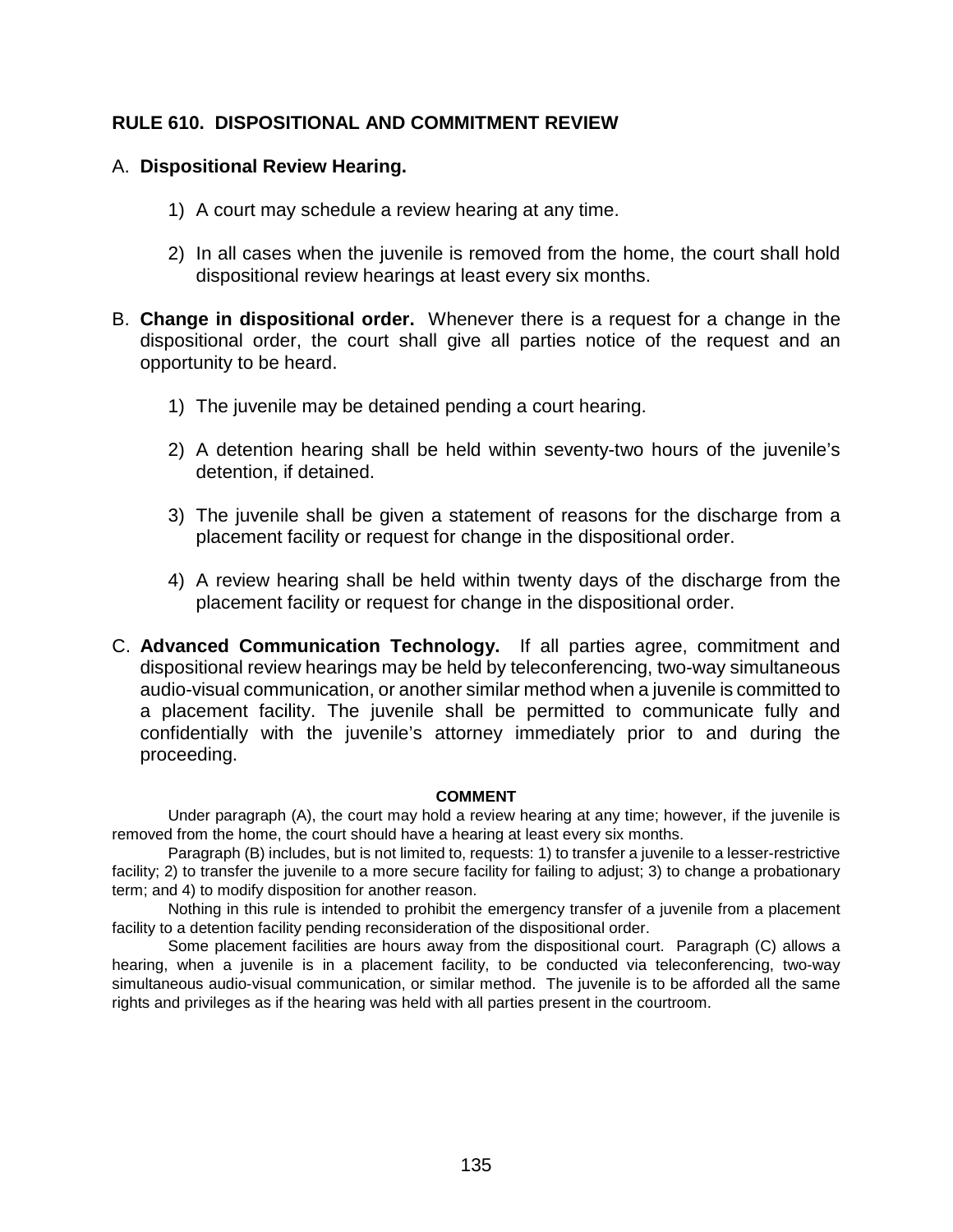## **RULE 612. MODIFICATION OF DISPOSITIONAL ORDER: PROBATION REVOCATION**

A. **Filing.** A motion to modify disposition or revoke probation shall be filed in accordance with Rule 345.

### B. **Time of Hearing on the Motion.**

- 1) If the juvenile is detained, the hearing on the motion shall be held within ten days of the detention hearing.
- 2) If the juvenile is not detained, the hearing on the motion shall be held promptly.

C. **Modification.** If the court modifies the dispositional order, the court shall state the grounds for the modification and shall issue a new dispositional order in accordance with Rule 515.

#### **COMMENT**

A juvenile should be afforded minimal requirements of due process before probation can be revoked. *Cf. Gagnon v. Scarpelli*, 411 U.S. 778 (1973); *Morrissey v. Brewer,* 408 U.S. 471 (1972). A juvenile's probation cannot be revoked simply on the grounds of hearsay evidence. *In re Davis,* 586 A.2d 914 (Pa. 1991).

For detention procedures under paragraph (A), see Rules 240 through 243.

This rule is not intended to preclude a motion for modification of a dispositional order after the juvenile has been detained.

For dispositional orders, see Rule 515.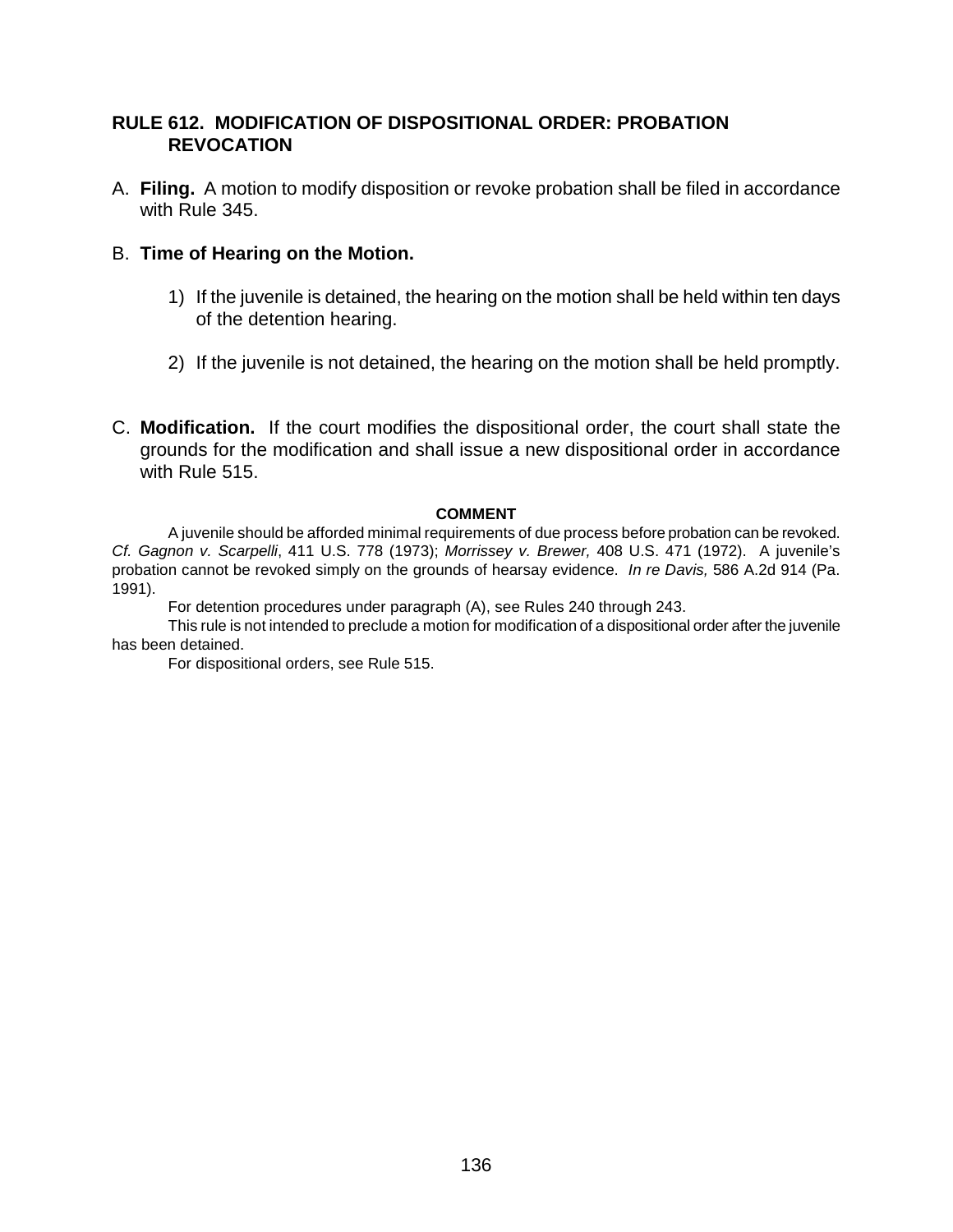## **RULE 613. TERMINATION OF COURT SUPERVISION**

- A. **Notice.** When the juvenile has completed the terms of the dispositional order, the juvenile probation officer shall move for the termination of the court's supervision by filing a motion. The motion shall set forth:
	- 1) The juvenile has completed the terms of the court's dispositional order;
	- 2) Restitution, fines, and costs have been paid in full; and
	- 3) The juvenile has not committed any new offenses in which a criminal proceeding or proceeding governed by the Juvenile Act, 42 Pa.C.S. § 6301 *et seq.,* may be commenced.
- B. **Objection.** Any party may object to the motion under paragraph (A) and request a hearing. Such objection shall be made within thirty days of receipt of the motion; otherwise, objections are deemed waived.
- C. **Hearing.** If objections have been made under paragraph (B), the court shall hold a hearing and give each party an opportunity to be heard before the court enters its final order.
- D. **Termination.** When the requirements of paragraphs (A) through (C) have been met and the court is satisfied that the juvenile has carried out the terms of the dispositional order, the court may discharge the juvenile from its supervision.

#### **COMMENT**

For procedures on motions, see Rule 344. For procedures on the dispositional order, see Rule 515. *See also*, 42 Pa.C.S. § 6352.

Under paragraph (A)(2), see 42 Pa.C.S. § 9728 for collection of outstanding restitution.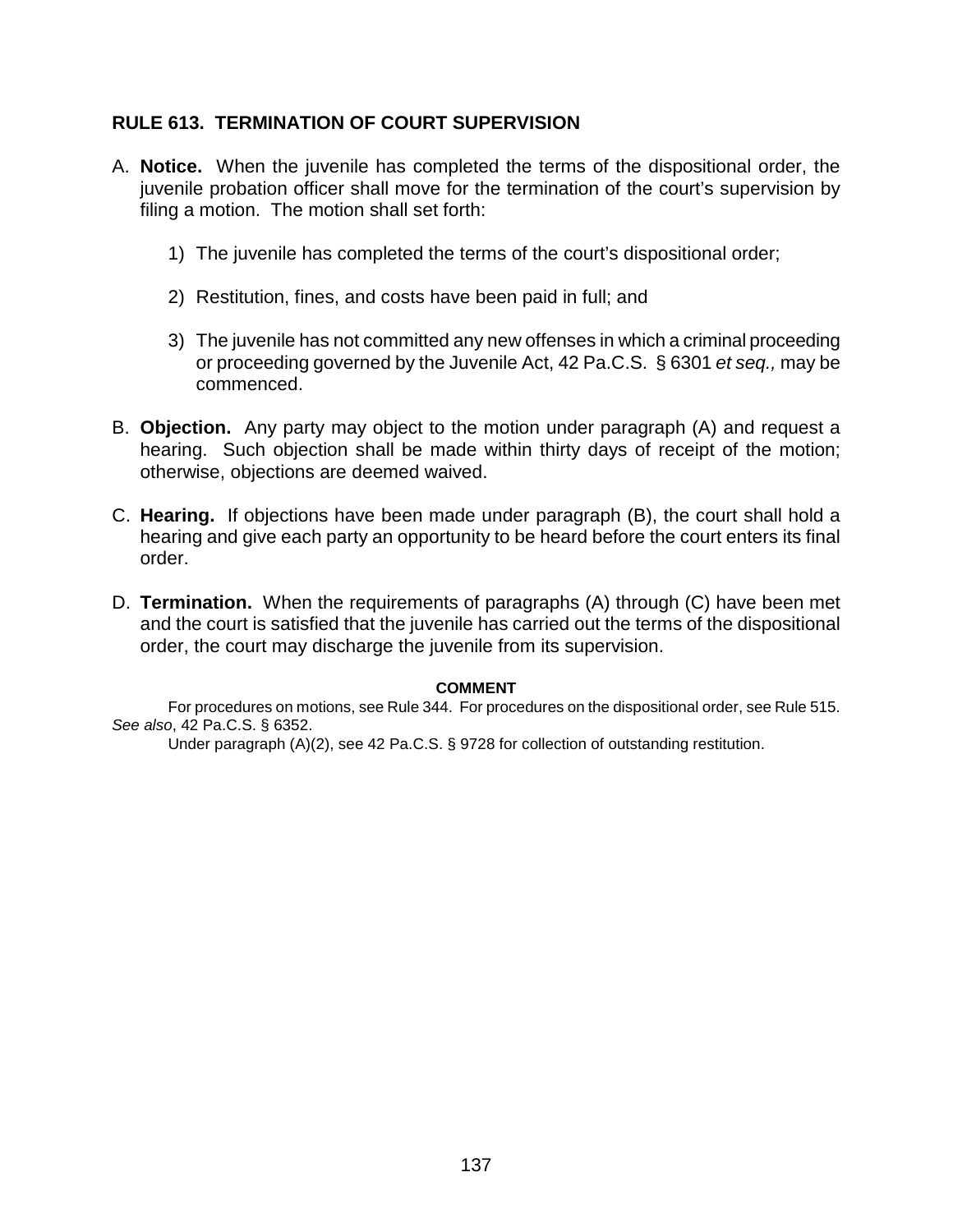# **RULE 616. POST-DISPOSITIONAL PROCEDURES; APPEAL [RESERVED]**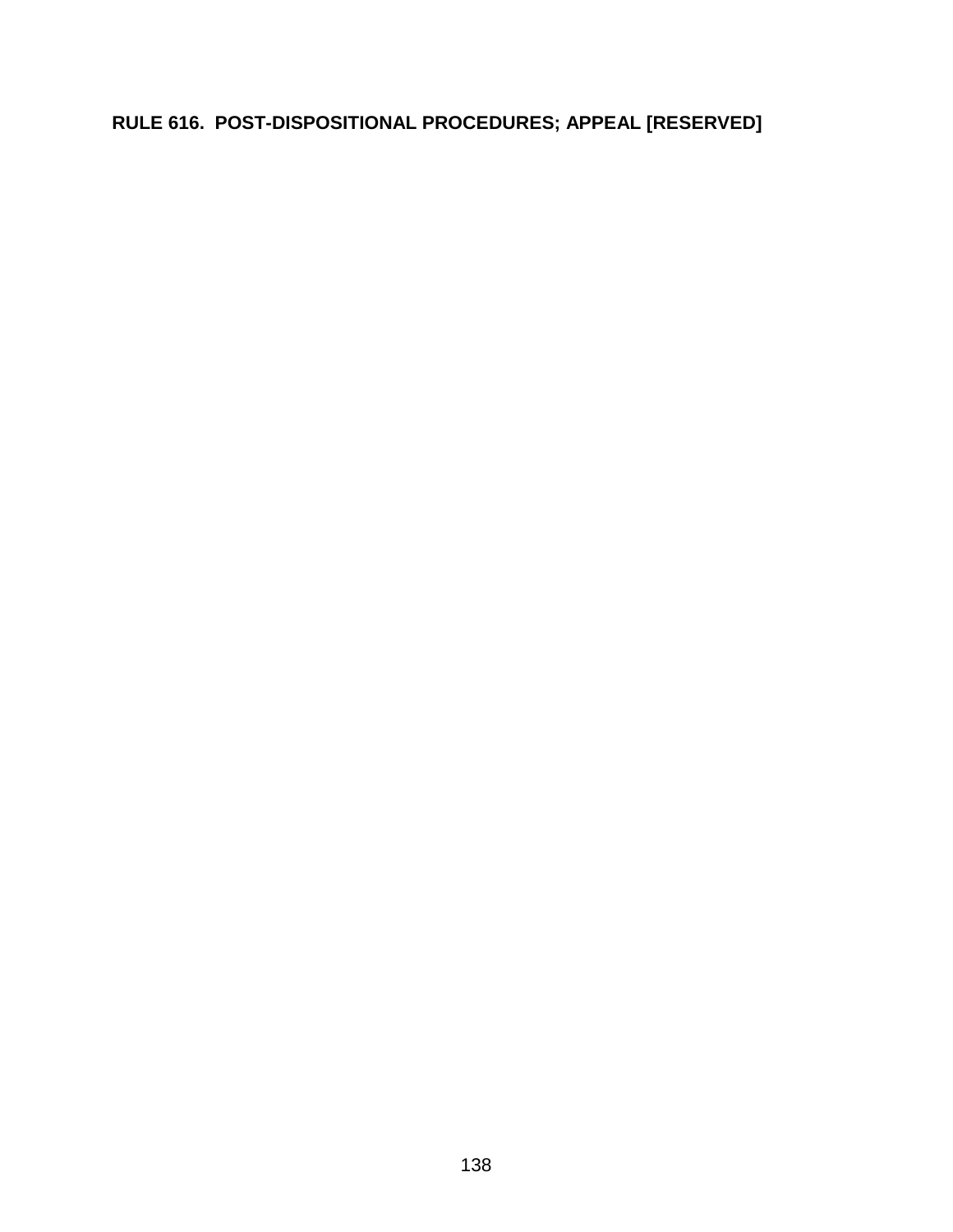# **RULE 617. RELEASE OF JUVENILE PENDING APPEAL [RESERVED]**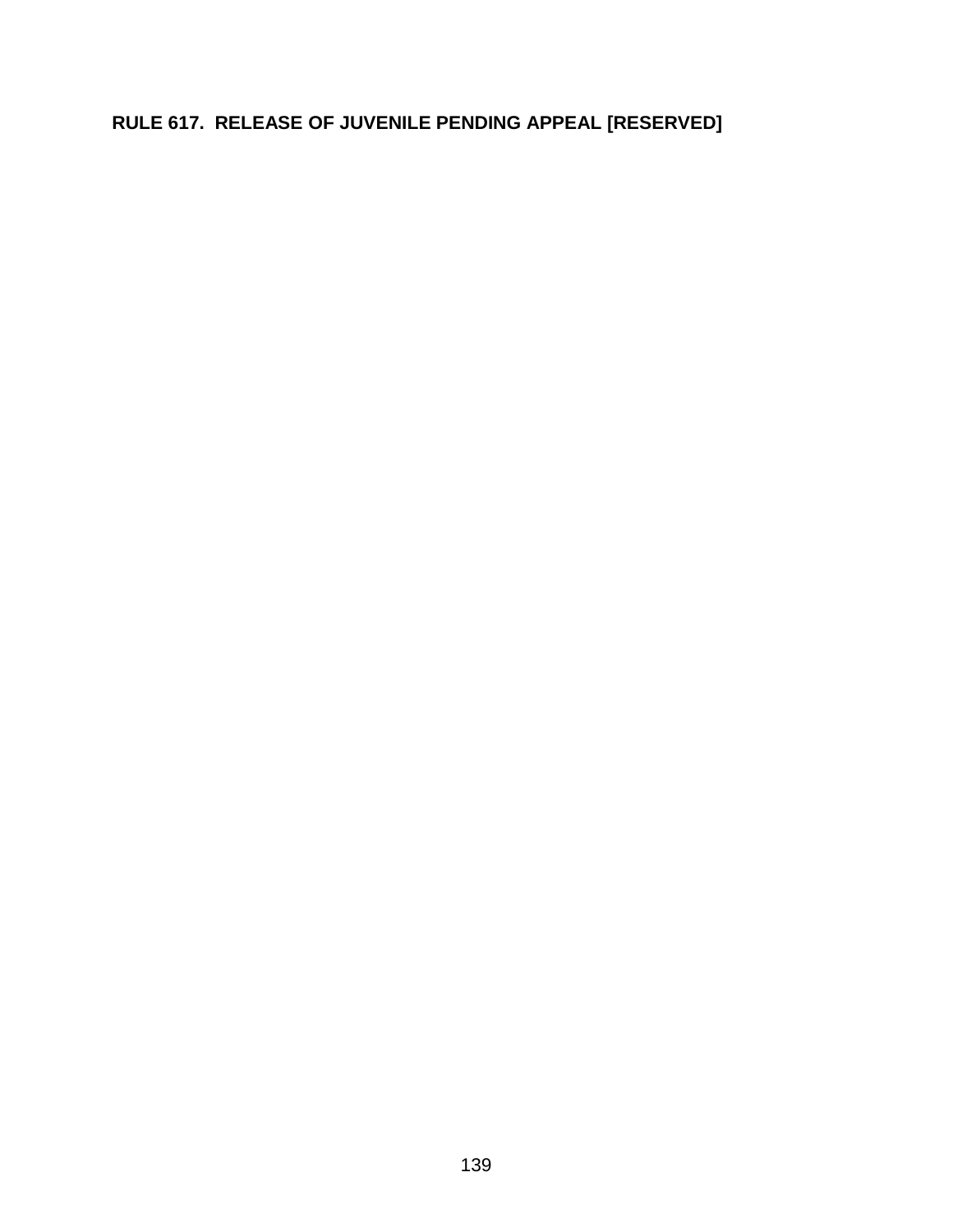## **CHAPTER 8 SUSPENSIONS**

## **800. SUSPENSIONS OF ACTS OF ASSEMBLY**

All Acts of Assembly shall be suspended to the extent that they are inconsistent with these Rules.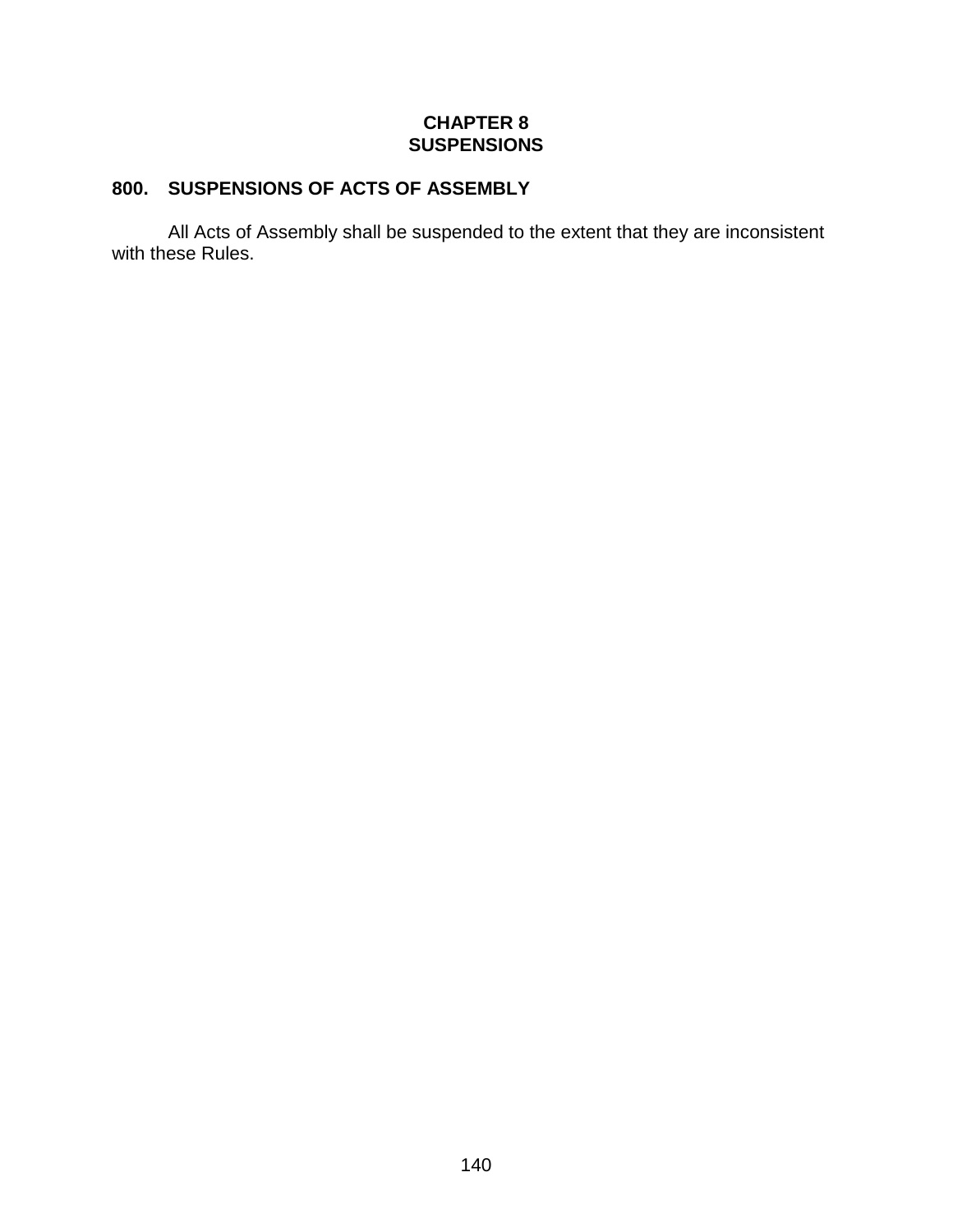## *EXPLANATORY REPORT*

### **HISTORY OF THE COMMITTEE**

The amendments to the Juvenile Act, 42 Pa.C.S § 6301, *et seq*., passed during the 1995 Special Session on Crime and subsequent legislation changed the purpose of the juvenile court. The juvenile court as a result must balance the: 1) needs of the victim, 2) community safety and protection, and 3) accountability of the juvenile. Because the Juvenile Act now provides for the "automatic" transfer to adult court for prosecution for serious offenses, open proceedings in juvenile court, the extension of juvenile preadjudicatory detention, and a Victim's Bill of Rights, there was an imperative need for the creation and ongoing review of statewide rules of procedure to establish uniformity throughout the Commonwealth.

In response to these statutory changes and specifically the resulting need for procedural rules, the Supreme Court initiated the Juvenile Court Procedural Rules Project in 1998 to undertake a close analysis of national standards, statutory and case law, and local practice.

On the basis of the work completed by the Project and the need to begin the detailed and specialized work of drafting the necessary procedural rules, the Supreme Court of Pennsylvania established the Juvenile Court Procedural Rules Committee (hereinafter "Committee") on January 22, 2001. This nine-member advisory Committee to the Court, drawn from members of the bench and bar across Pennsylvania, was charged with the responsibility for conducting a formal review of procedural practice in juvenile court and with developing a comprehensive set of statewide rules for the Court's consideration.<sup>1</sup> The Committee decided that its first task would be to develop rules for delinquency cases only, temporarily setting aside consideration of the dependency jurisdiction of the juvenile court. The Committee will consider rules for dependency in the near future.

## **PROCESS OF RULE-DRAFTING**

The Committee surveyed local practices across this Commonwealth by speaking with judges, masters, law enforcement officials, juvenile probation officers, court administrators, district attorneys, public defenders, and private defense attorneys in every judicial district. The Committee also examined case law, the Juvenile Act, 42 Pa.C.S. § 6301, *et seq*., the Pennsylvania Rules of Criminal Procedure, the Juvenile Court Judges' Commission Juvenile Court Standards, and many other sources*.* 

l

 $1$  The Court's responsibility for prescribing general rules governing practice and procedure, and the conduct of all courts and district justices is derived from PA. CONST. art. V § 10(c) and the Judicial Code, 42 Pa.C.S. §1722.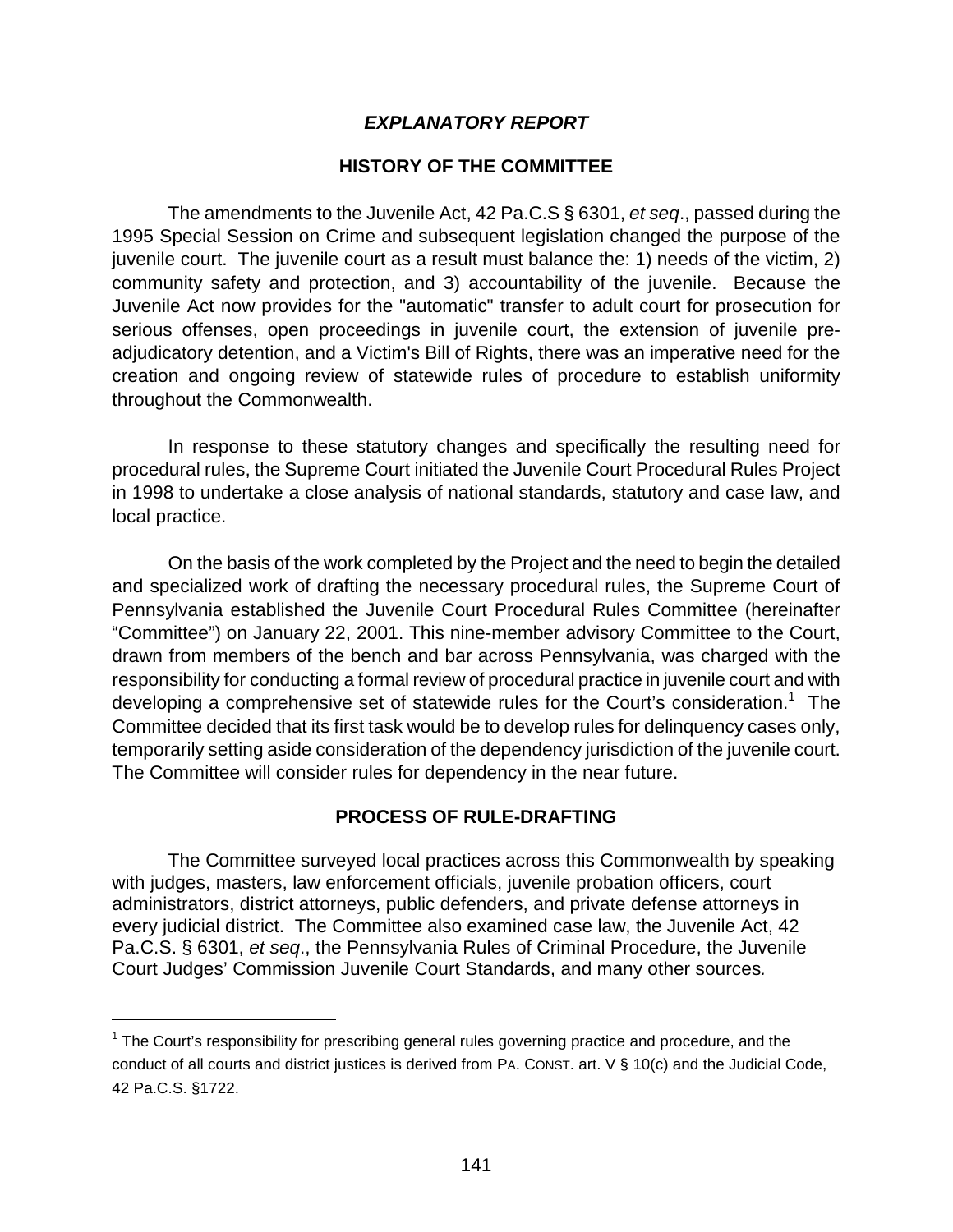After examining these sources and local practices, the Committee debated and discussed every issue with great detail and thought. As a result of our discussions, the Committee has established a set of procedural rules that: 1) simplifies practice and procedure, 2) provides uniformity, and 3) reflects current practices of the majority of the judicial districts. These uniform rules will enable the statewide practice of law and create fairness in administration and disposition of juveniles.

The new rules also will create uniformity in terminology, which will additionally facilitate the statewide practice of law. For example, we have used the term "written allegation" to describe the document that is completed by a law enforcement officer when an act of delinquency is committed. This document has been commonly labeled "probable cause affidavit," "complaint," "police papers," "charge form," or "allegation of delinquency" and is already submitted in most judicial districts. When juvenile courts are automated, common language will be even more important.<sup>2</sup>

## **THE RULES GENERALLY**

The Committee has presented the rules in an order that tracks the juvenile system from beginning to end. Chapter One sets forth the general provisions and the provisions related to the business of the courts that apply throughout the juvenile court process. Chapter Two deals with the commencement of proceedings and the procedures when a juvenile is arrested and detained in a detention facility. Chapter Three provides for the procedures on venue and jurisdiction, intake and informal adjustment, the filing of a petition, discovery, motions, summons and notices, consent decree, preservation of testimony and evidence, and transfer for criminal prosecution. Chapter Four sets forth the adjudicatory hearing procedures. Chapter Five provides for the procedures for the dispositional hearing. Finally, post-dispositional procedures, including modifications, reviews, and appeals are provided for in Chapter Six.

In these rules, the Committee has proposed several terms of general application. We use the term "juvenile" to describe a child in the juvenile court delinguency process. The Committee considered "child," "minor," "delinquent," and "juvenile" as appropriate terms. After careful thought and consideration, the Committee chose "juvenile," reasoning the intent is not to presume the person to be a delinquent or an innocent child, so the least controversial term is "juvenile." In fact, the name of the court is "juvenile court" and the probation officers are called "juvenile probation officers."

The Committee uses the term "attorney for the Commonwealth" instead of district attorney because occasionally, the Attorney General's office is involved in delinquency cases. When the Committee is referring to the elected District Attorney, we use the

l

 $2$  The Supreme Court is developing a statewide Common Pleas Case Management Project that will automate the common pleas courts. The first phase of this project is the automation of the criminal division.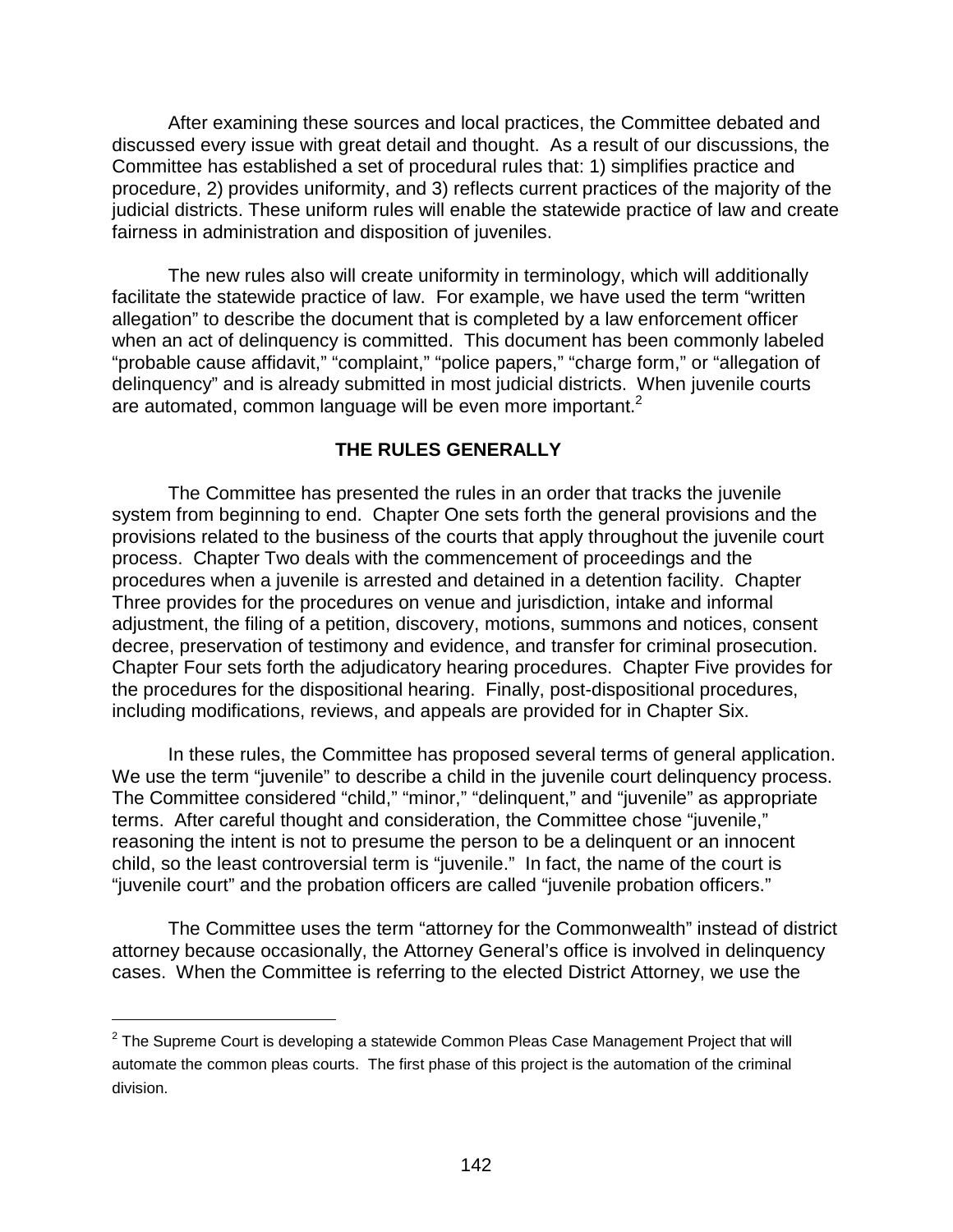term "District Attorney," and when referring to the District Attorney's staff or the Attorney General's staff, we use the term "attorney for the Commonwealth."

The Committee uses the term "guardian" throughout the rules to describe "parent," "guardian," "custodian," "foster parent," "temporary guardian," or any other person having custody of the juvenile to simplify what we call the many individuals who serve as this interested adult.

Finally, there are some additional procedural areas the Committee believes may necessitate statewide procedural rules. We have reserved consideration of these for later discussion, and have not included them in this initial set of rules that will be recommended to the Supreme Court. Rules that may be developed at a later date include, for example, Rule 119 (Open Proceedings), Rule 384 (DNA Testing), Rule 520 (Transfer of Disposition and Supervision of Juvenile to Another State), Rule 521 (Disposition and Supervision of a Juvenile Received from Another State), Rule 616 (Post-Dispositional Procedures; Appeals), and Rule 617 (Release of a Juvenile Pending Appeal).

The following discussion highlights the major areas addressed in the Rules, but does not discuss every rule in the proposal.

## **CHAPTER ONE**

The general provisions are Rules 100 – 105. Business of courts is covered in Part A, Rules 110 – 125. Part B addresses counsel, Rules 130 – 132. Records are covered in Part C, Rules 140 – 163. Part D address masters in Rules 171 – 177.

## **GENERAL PROVISIONS**

## **RULE 100 - SCOPE OF RULES**

Rule 100 provides that these rules govern delinquency proceedings. At this time, these rules do not govern dependency procedures; however, this rule may be amended in the future to include procedures on dependents.

## **RULE 105 – SEARCH WARRANTS**

After careful thought and consideration, the Committee concluded that police officers should follow the same procedure for obtaining and executing search warrants whether the person or place being searched relates to a case that may involve an adult or juvenile offender. To simplify this procedure and keep the standards uniform, and because law enforcement officers are familiar with these procedures, the Committee has deferred to the Pennsylvania Rules of Criminal Procedure for the search warrant procedures.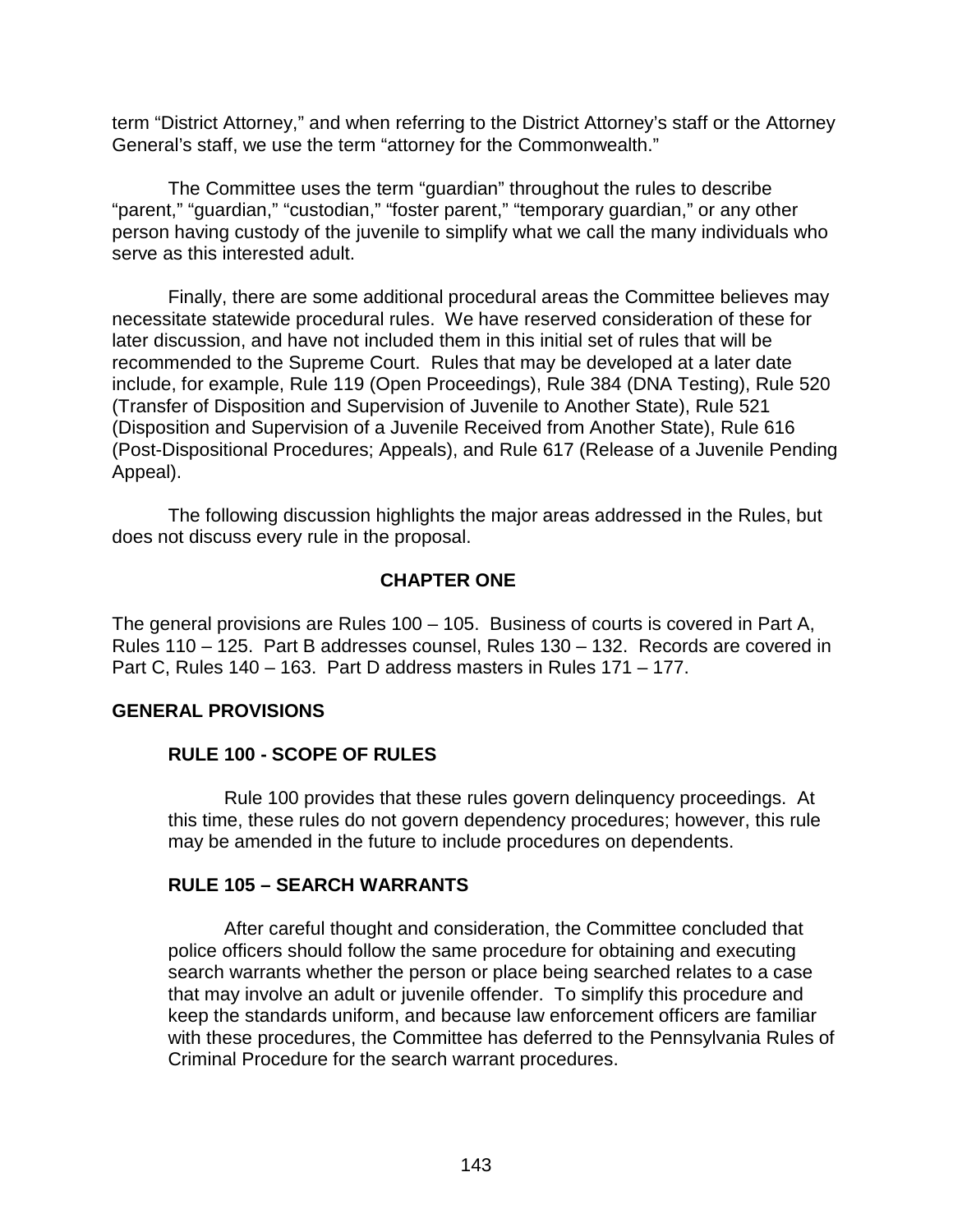## **PART A – BUSINESS OF COURTS**

## **RULE 111 – LOCAL RULES**

So the Court and Committee are able to regulate and monitor local rules to ensure the local rules are in compliance with the Pennsylvania Rules of Juvenile Court Procedure (Pa.R.J.C.P.), and to ensure that local practices do not inhibit the statewide practice of law, Rule 111 requires all local rules be vacated at the time these rules become effective. This does not mean all local rules have to be redrafted in their entirety. After reviewing their local rules for consistency and conformity with the new statewide rules, each judicial district may only need to repromulgate their rules after rekeying the rule numbers. *See* paragraph (B)(2) and *Comment.* 

## **RULE 112 – CONTINUANCES**

The Committee discussed what happens with a summons when a case is continued, and concluded the summons does not have to be reissued if the party is notified of the date, place, and time of the rescheduled hearing. *See* paragraph (B) and *Comment.* 

#### **RULE 118 – PROCEEDINGS** *IN ABSENTIA*

The issue of whether a juvenile may be adjudicated *in absentia* generated a great deal of debate*.* Our surveys of the judicial districts revealed that in most cases, the juvenile is present for the proceedings. There are a few instances in which the juvenile would not be present, such as, fleeing from the courtroom to avoid prosecution. The Committee agreed that there may be times when it is appropriate to adjudicate a juvenile *in absentia*, but was concerned that, by providing for this, any time a juvenile did not appear at a hearing, the juvenile could be adjudicated *in absentia.* To safeguard against this possibility, the rule makes it clear that *in absentia* adjudications may only be conducted in those few cases where the juvenile willfully fails to appear or disappears. The rule also provides for the *in absentia* adjudication only in the discretion of the juvenile court judge, and that the judge can chose never to adjudicate a juvenile in his or her absence.

#### **RULE 121 – GUARDIAN'S PRESENCE**

Rule 121 provides that the guardian may accompany the juvenile to any proceeding. This rule also permits a guardian's presence to be ordered when the guardian does not accompany the juvenile to the hearing. Under the Juvenile Act, the court may order the guardian to participate in the treatment, supervision, or rehabilitation of the juvenile, including, but not limited to, community service, restitution, counseling, treatment, and education programs. 42 Pa.C.S. § 6310. *See also* 42 Pa.C.S. § 6335(b), 6336.1.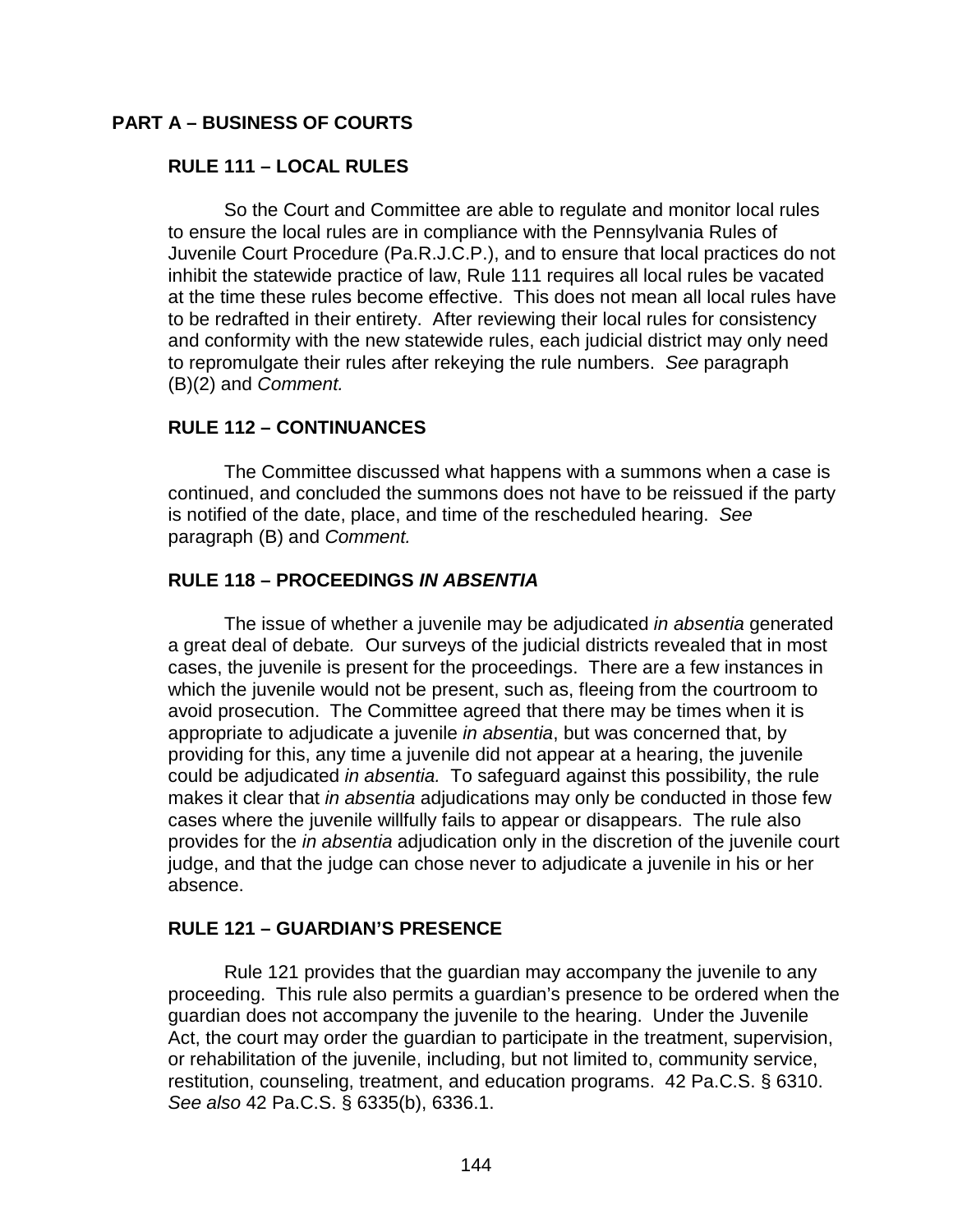## **PART B – COUNSEL**

#### **RULE 130 – ATTORNEY – APPEARANCES AND WITHDRAWALS**

The Committee discussed at length the issue of duration of counsel. The Committee decided to follow the Rules of Criminal Procedure and the decision of *Douglas v. California*, 372 U.S. 353 (1963) and *Commonwealth v. Hickox*, 249 A.2d 777 (Pa. 1969) by requiring counsel to remain in the case until final judgment, including any proceeding upon direct appeal.

From its surveys, the Committee learned that, in some counties, a juvenile does not have an attorney at the dispositional review or the review is continued because counsel is not present. The Committee discussed these divergent practices and concluded the interests of the juvenile are better served if counsel additionally stays in the case through the dispositional reviews because counsel would be familiar with the juvenile and the history of the case.

### **RULE 131 – ASSIGNMENT OF COUNSEL**

The Committee discussed in detail whether every juvenile is in fact indigent. Local practices varied across the Commonwealth with a majority of judicial districts assigning counsel in every case. The phrase "without financial resources or otherwise unable to employ counsel" used in this rule covers every juvenile. The Committee understands that in some situations, the guardian and the juvenile would have a conflict of interest, and the guardian should not be relied upon to employ counsel in those situations. If a juvenile needs counsel, the court must assign counsel. Furthermore, nothing in this rule precludes the court from assessing the cost of counsel on the guardians, which is the current practice in some judicial districts.

## **RULE 132 – WAIVER OF COUNSEL**

From our survey of local practices, we found that in most cases, the juvenile has counsel present although waiver of counsel is permitted. The Committee debated whether waiver of counsel should be permitted and decided that this was a substantive right given to the juvenile and could not be taken away. The Committee is concerned about the juvenile's comprehension of the consequences of waiving the right to counsel so we have built into the Rule 132 *Comment* an extensive colloquy in order for the juvenile to knowingly, intelligently, and voluntarily waive this right with the suggestion that the court is to look at several factors when conducting this colloquy.

The Committee further debated whether an age restriction was appropriate. After discussion, we felt that this was a factor that could not be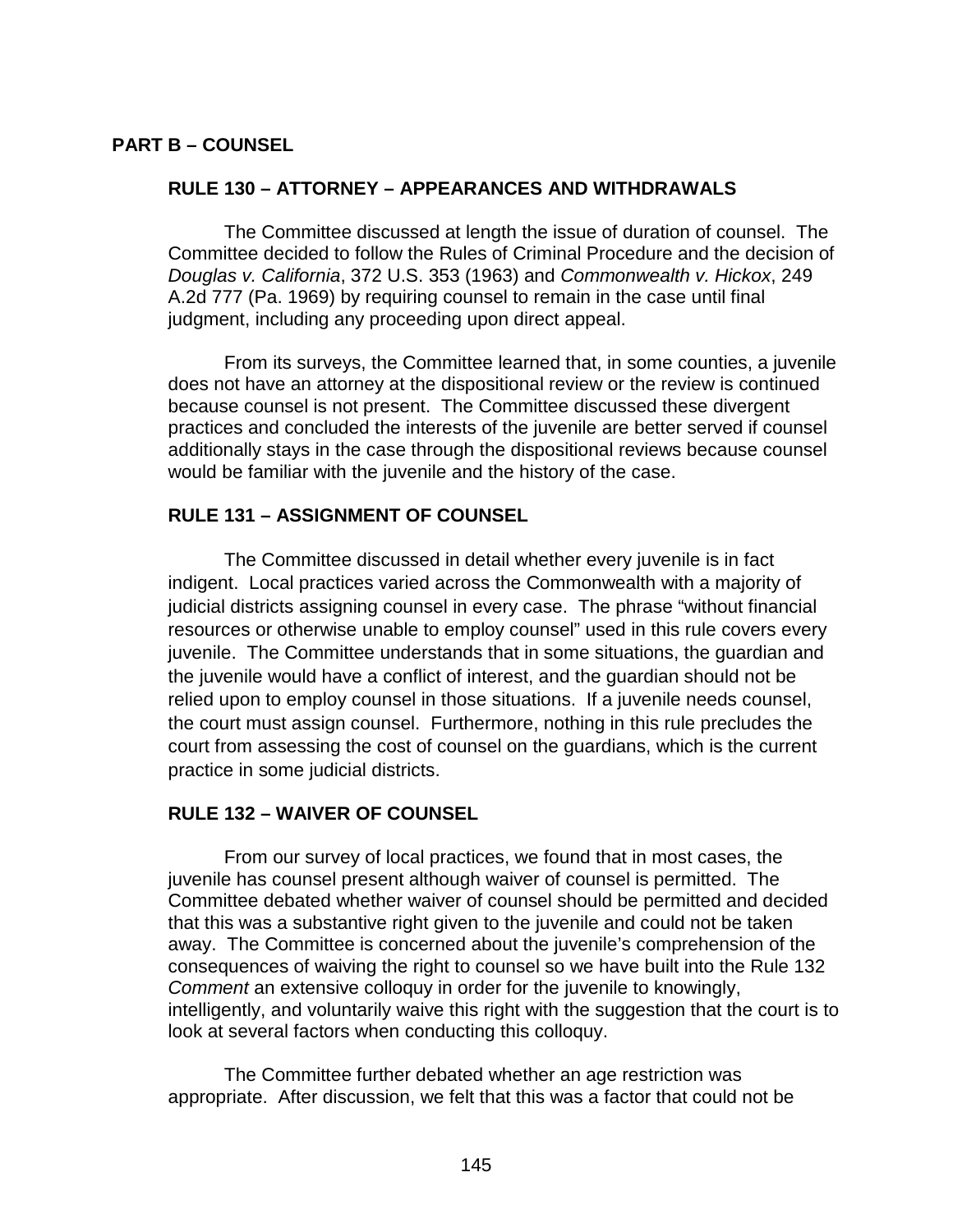evenly weighed for every juvenile, but have included it as one factor the court should consider because the court is in the best position to determine what is appropriate in each case with a specific juvenile.

Finally, Rule 132 does not mandate the appointment of stand-by counsel, because, in most cases, the court will appoint stand-by counsel when it is appropriate.

## **PART C – RECORDS**

## **RULE 156 – FILINGS, DOCKET ENTRIES, AND SERVICE OF COURT ORDERS AND NOTICES**

The Committee tried to anticipate the advances in technology by providing, as one method of service, service by facsimile transmission or other electronic means, if requested. *See* paragraph (B)(3).

# **PART (C)(3) – EXPUNGING OR DESTROYING RECORDS**

The Committee considered including provisions on which cases may be expunged but, after extensive discussion, felt 18 Pa.C.S. § 9123 covered this area sufficiently.

## **RULE 162 – EXPUNGING JUVENILE COURT RECORDS**

Rule 162 sets forth the motion procedure for expunging juvenile records. Paragraph (A) requires service on all the parties to ensure that every party is aware of a motion to expunge. Paragraph (B) provides for an answer within thirty days, a length of time we deemed reasonable to give the parties an opportunity to object to or agree with the motion. This time requirement is consistent with local practices.

# **PART D – MASTERS**

## **RULE 171 – APPOINTMENT TO CASES**

The Committee expressed concern about allowing masters to practice in the same judicial district where they preside, noting the practice creates a conflict of interest; therefore, this was made a prohibited practice under paragraph (B). This prohibition is consistent with what we learned from our surveys; in the majority of the judicial districts, masters are not practicing in juvenile courts.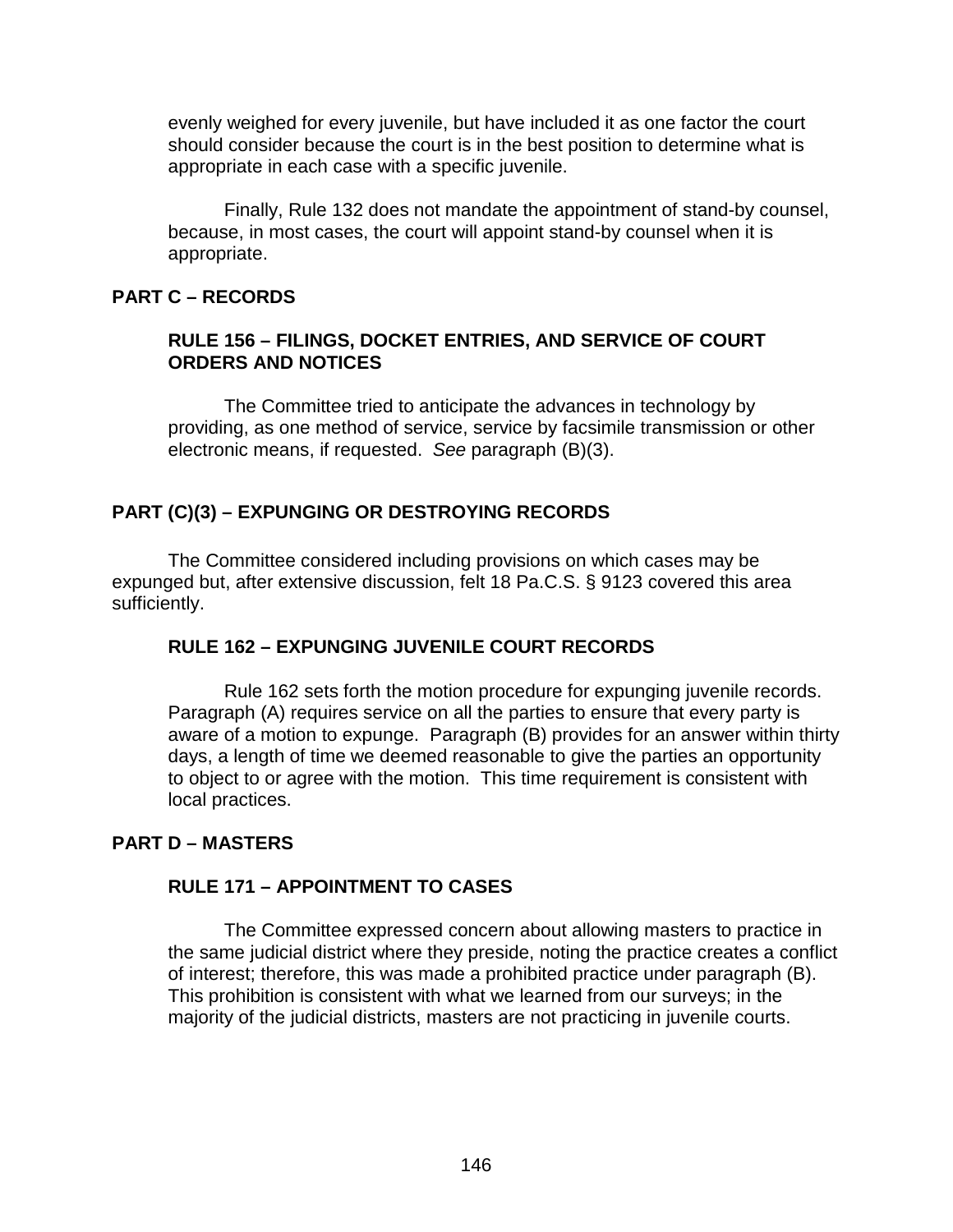# **RULE 172 – AUTHORITY OF MASTER**

A major issue for the Committee concerned whether masters should be limited on the types of cases they should hear. After several discussions and reviewing the Juvenile Court Judges' Commission Juvenile Court Standards, the Committee felt that masters should hear only misdemeanors for preliminary, preadjudicatory, adjudicatory or dispositional hearings, and that the juvenile court judge should hear the more serious offenses and all felonies. In misdemeanor and felony cases, masters may hear detention hearings, detention review hearings, shelter-care hearings, uncontested dispositional review hearings, or uncontested probation revocation hearings.

Paragraph (C) provides that at every hearing before the master, the juvenile should be informed of the right to a hearing before the judge. We included this provision here because we thought it made more sense to have a general requirement in one rule that applies across the board rather than including similar language in each rule for a specific hearing. *See* 42 Pa.C.S. § 6305(b).

# **RULE 176 – MASTER'S FINDINGS AND RECOMMENDATION TO THE JUDGE**

Paragraph (B) requires the master to submit a recommendation to the juvenile court judge within one business day, which reflects the local practices across the Commonwealth. This requirement will assist the attorney for the Commonwealth and the juvenile's attorney if they appeal the master's decision under Rule 177.

## **CHAPTER TWO**

Part A, Rule 200 provides for the commencement of proceedings. Arrest Procedures are covered in Part B, Rules 210 – 221. For written allegation procedures, see Part C, Rules 231 – 233. Part D provides for pre-adjudicatory detention in Rules 240 – 243.

## **PART A – COMMENCING PROCEEDINGS**

## **RULE 200 – COMMENCING PROCEEDINGS**

Rule 200 provides the methods of commencing proceedings in a case involving a juvenile. This rule deviates from the Juvenile Act in that the submission of a written allegation commences proceedings instead of the filing of a petition. *See* 42 Pa.C.S. § 6321(a)(3). The Committee developed this new terminology to clarify that commencing a proceeding does not necessarily imply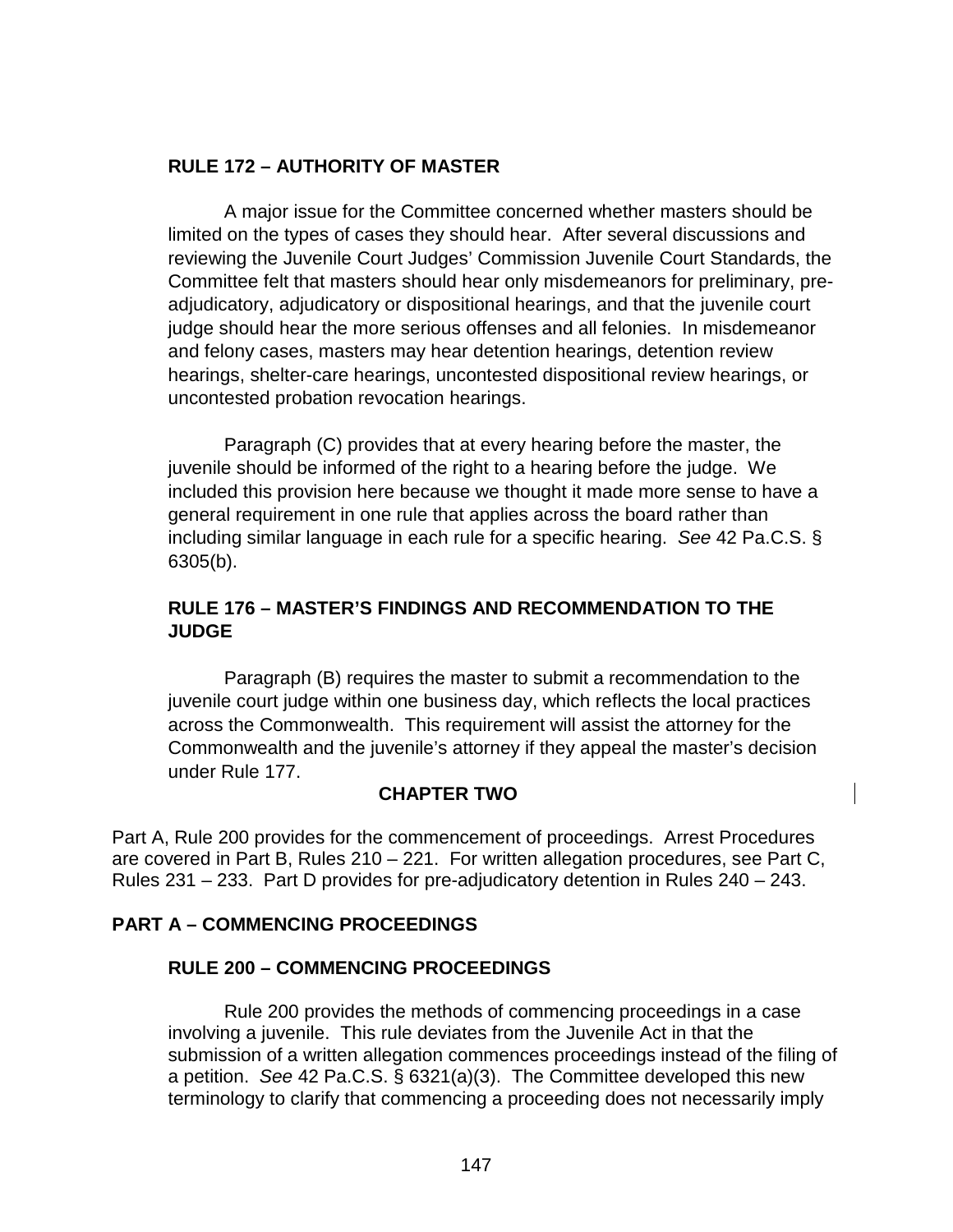formal court action; there are several steps in the processing of juvenile cases before a petition is ever filed. Thus, the written allegation procedures reflect what occurs in actual practice whereby a case is processed before a petition is ever filed. Under this rule, once a written allegation has been submitted, the juvenile probation officer must determine if the allegations are within the jurisdiction of the juvenile court and if it is appropriate to schedule an intake conference to determine if the case can be resolved by informal court action, such as, informal adjustment, or if formal court action is necessary by the filing of a petition. *See*  Rules 310 – 312. Under the Juvenile Act, once a petition is filed, informal adjustment is precluded.

The Juvenile Act provides that the taking into custody is a method for commencing proceedings. *See* 42 Pa.C.S. § 6321(a)(2.1). The Juvenile Act provides five methods of taking into custody. *See* 42 Pa.C.S. § 6324. This rule incorporates the commencement of proceedings for taking into custody pursuant to the laws of arrest only. *See* 42 Pa.C.S. § 6324 (2). The other provisions of taking into custody under 42 Pa.C.S. § 6324 (1), (3), and (4) provide for the taking into custody of dependent children; therefore were omitted from this rule. The Committee understands that these provisions may also apply to delinquent children; however, the taking into custody for those reasons alone should not commence **delinquency** proceedings.

Proceedings have already been commenced for juveniles who have violated their probation; therefore, Rule 605 provides for detaining juveniles for violations of probation under 42 Pa.C.S. § 6324 (5).

In addition, proceedings have already been "commenced" for juveniles under this rule in paragraphs (3), (4), and (5); however, this is the method for commencing those proceedings in juvenile court in delinquency proceedings within a judicial district.

#### **PART B – ARREST PROCEDURES IN DELINQUENCY CASES**

#### **RULES 210 – 220**

The Committee agreed that the requirements for requesting and executing an arrest warrant in cases involving a juvenile should apply in the same manner as they apply for adults except that the guardian of the juvenile should be notified as to the juvenile's whereabouts. Additionally, because there is no bail in juvenile cases, the juvenile may be released to the care of a guardian, may come before the juvenile court, or may be sent to a juvenile detention facility.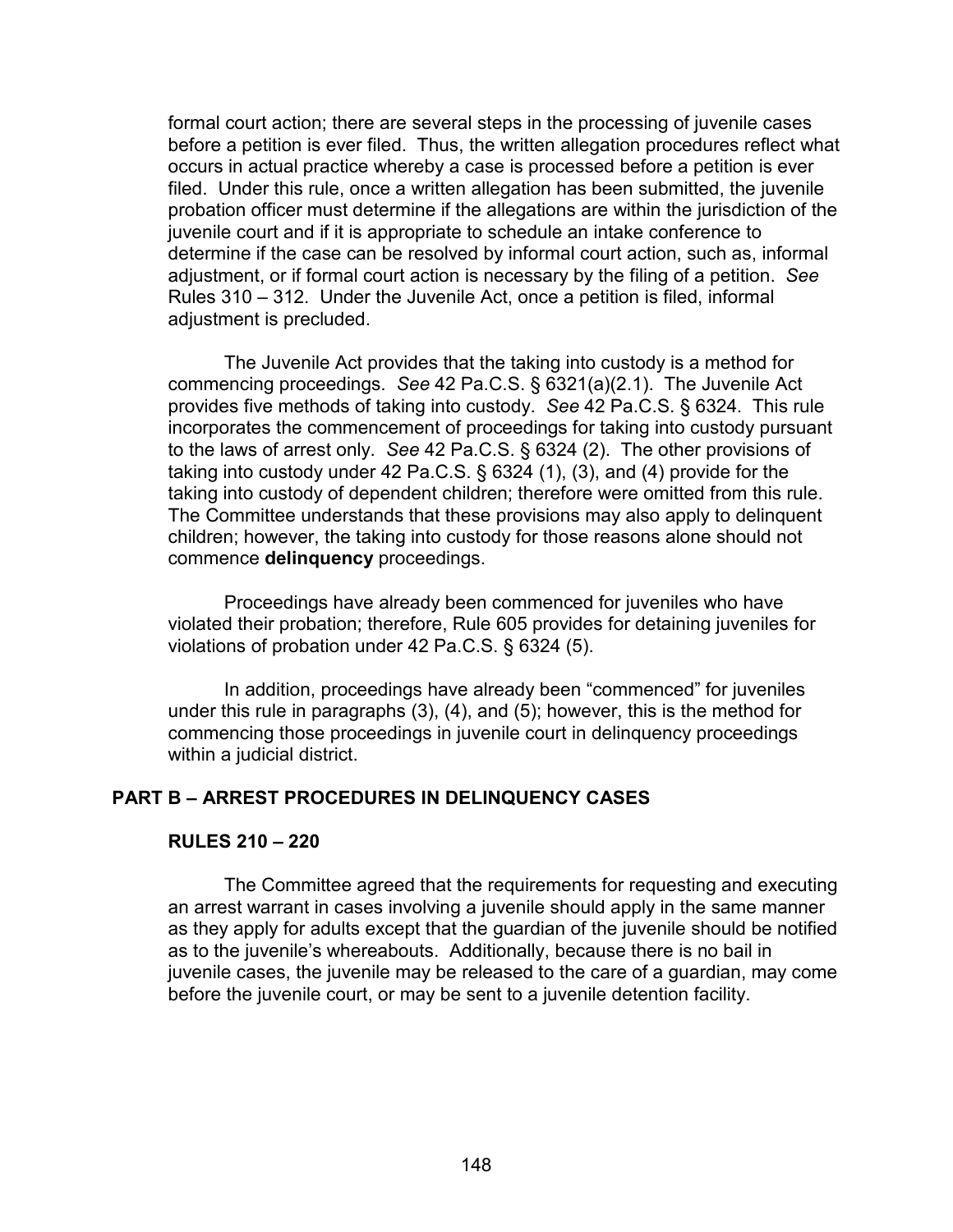## **RULE 212 – DUPLICATE AND ALIAS WARRANTS OF ARREST**

The Committee agreed that the courts could assess costs of the warrant; however, we realized that the juvenile might not have the resources to pay this fee. The court will have to evaluate each case independently, and may consider whether there is a court program to allow the juvenile to earn money, whether the juvenile is employed, whether the guardian should be held responsible, and other similar factors in deciding whether and how much of the costs to access.

## **PART C – WRITTEN ALLEGATION PROCEDURES**

## **RULE 231 – WRITTEN ALLEGATIONS**

Submission of a written allegation is not a new procedure. A written allegation is the document submitted to the juvenile probation office by the law enforcement officer, and in a rare case, by a private citizen, that alleges a juvenile has committed an act of delinquency.

In several counties, the District Attorneys are currently requiring the allegation to be approved by their office. To allow this practice to remain and also to keep law enforcement apprised of this requirement, paragraph (B) requires the District Attorney to file a certification, stating which cases should be submitted to their office for prior approval, with the court of common pleas in their judicial district. The court should notify all law enforcement officials in their judicial district of this requirement.

The Committee discussed whether the juvenile probation officer should receive a copy of the written allegation whether or not it was approved. Because there may be instances when it is necessary for the probation office to know about a case, the Committee agreed that the juvenile probation officer should receive a copy of the written allegation, such as there might not be sufficient grounds for the allegation of delinquency, but the act could be a violation of the juvenile's probation. *See* paragraphs (C) and (D).

## **RULE 232 – CONTENTS OF WRITTEN ALLEGATION**

The Committee found from its surveys that several counties transform their written allegation into the delinquency petition. To help facilitate this common practice, the Committee tracked the requirements of the written allegation closely with the contents of the petition. *Compare* Rule 232 with Rule 330 (C). Two additional requirements are mandated for the petition. *See* Rule 330 (C)(11)-(12).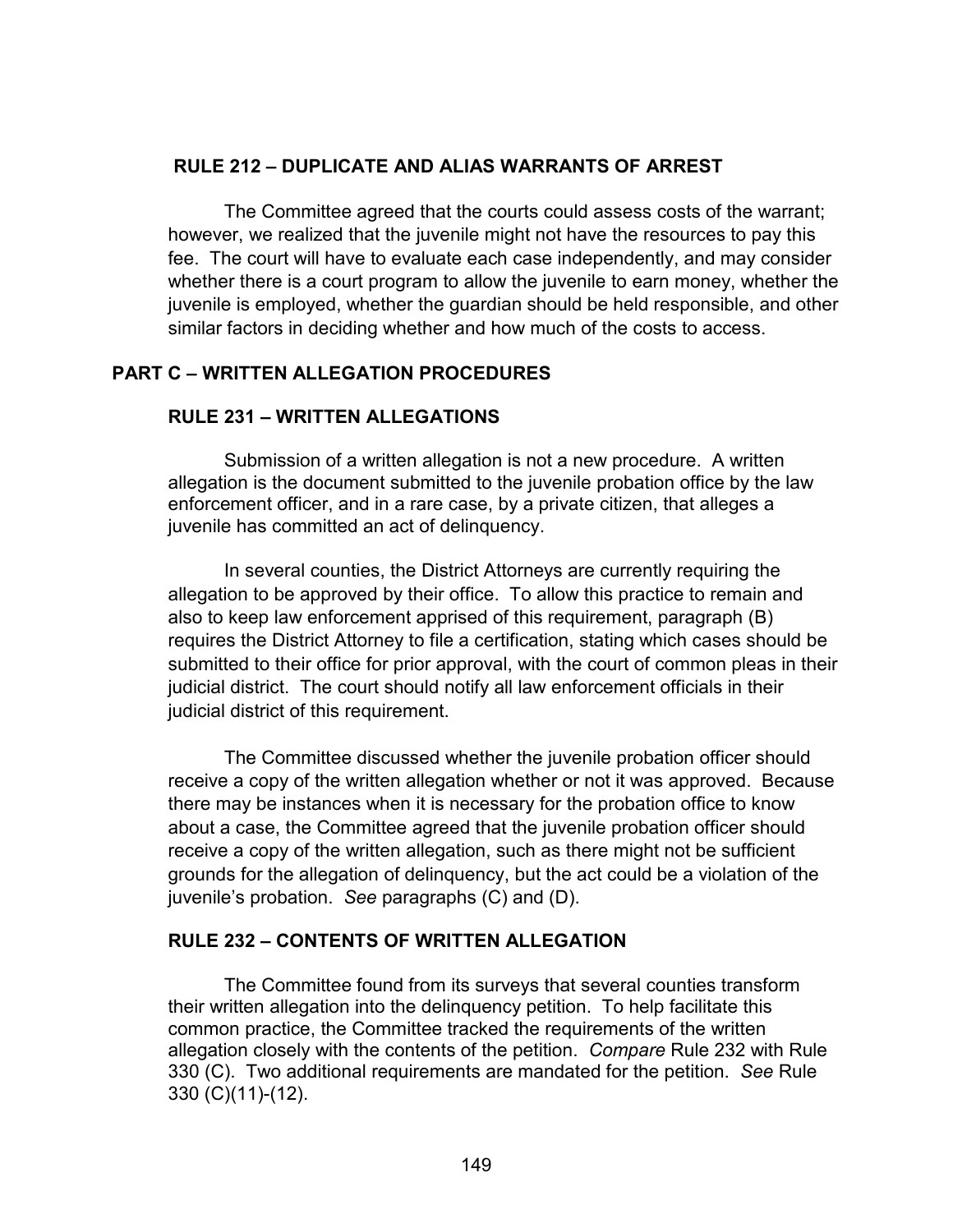## **RULE 233 – APPROVAL OF PRIVATE WRITTEN ALLEGATION**

Consistent with the provisions of 42 Pa.C.S. § 6334, the rules allow any person to **commence** a juvenile proceeding by filing a written allegation; however, pursuant to Rule 330(B) only the attorney for the Commonwealth or the juvenile probation officer may file a petition. The Committee believes that when the person filing a document alleging a juvenile committed a delinquent act is a private citizen, they should follow the same process and proceedings as probation officers and law enforcement officers; private citizens should not be afforded additional rights when it comes to adjudicating a juvenile delinquent. The purpose of this change is to not preclude informal court action in cases submitted by private citizens. The purpose of the Juvenile Act is achieved by providing an avenue for the private citizen to submit a written allegation and appeal a disapproval of the written allegation to the court. If the court overrules the disapproval, the court may order the juvenile probation officer or an attorney for the Commonwealth to proceed with the case in the same manner as any other case. *See Comment* to this rule.

# **PART D – PRE-ADJUDICATORY DETENTION**

## **RULE 240 – DETENTION OF THE JUVENILE**

If the juvenile is detained and the attorney for the Commonwealth is seeking transfer of the case to criminal proceedings, the attorney for the Commonwealth must file notice of intent to transfer within the ten-day period as provided for in Rules 391 and 404. *See* Rule 391 discussion below.

## **RULE 242 – DETENTION HEARING**

Rule 242 requires that the petition be filed within twenty-four hours after the detention hearing. Although this is a change from the statutory requirement that a petition be filed within twenty-four hours of the juvenile's detention, the Committee believes this change is vital so that informal adjustment or other informal court action will not be precluded.

## **RULE 243 – DETENTION REHEARINGS**

The Committee has built in Rule 243 the requirement that a guardian submit an affidavit alleging he or she was not notified of the hearing. Paragraph (A) is designed to limit the number of re-hearings by the court but allow the guardian to be heard if requested.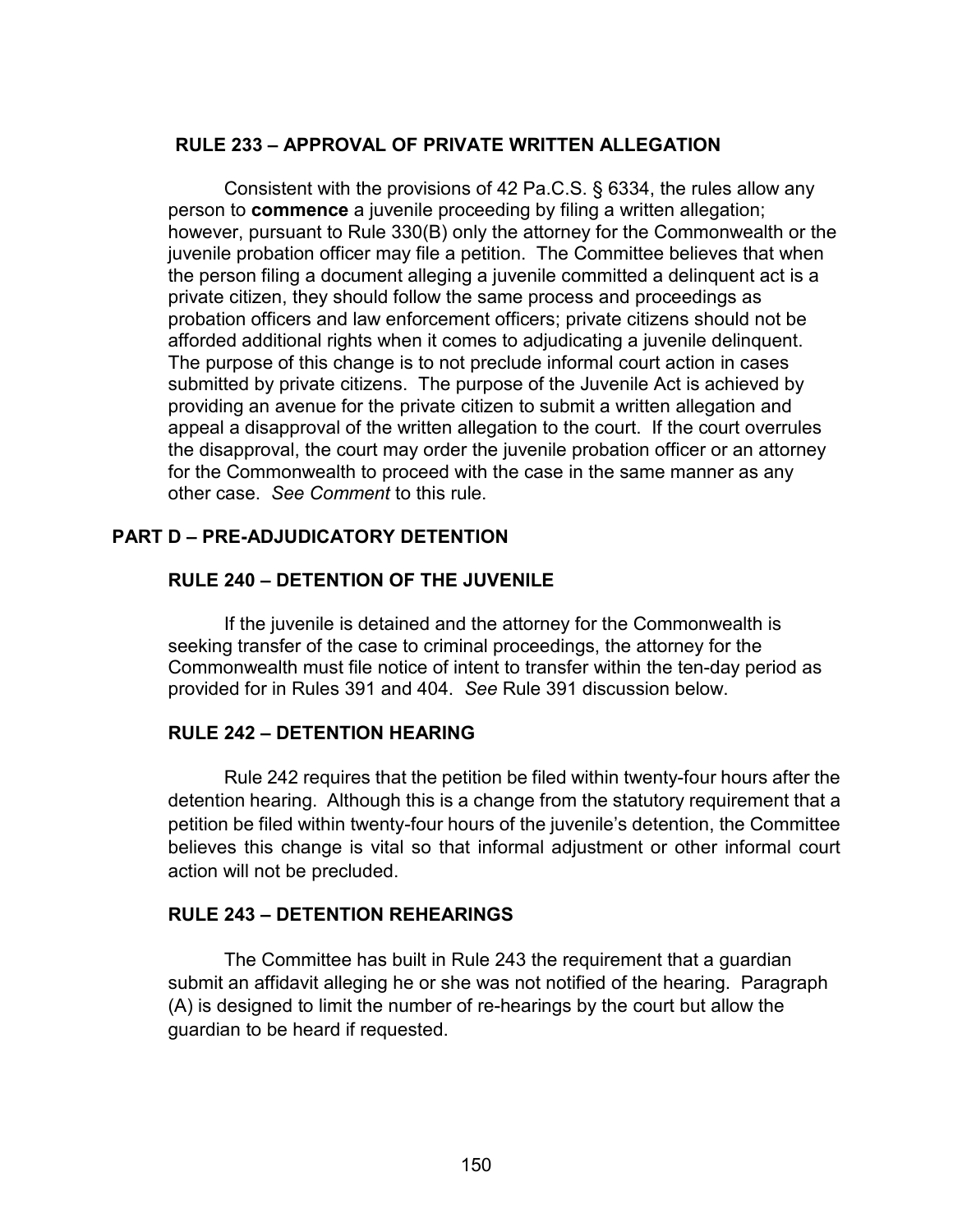# **CHAPTER THREE**

Chapter Three addresses the pre-adjudicatory procedures. Part A encompasses venue and jurisdiction in Rules 300 – 302. Part B addresses intake and informal adjustment, Rules 310 – 313. The filing of a petition and pertinent procedures surrounding the petition are included in Part C, Rules 330 – 336. For procedures following the filing of a petition, see Part D, Rules 340 – 364, including motions, service, summons, and notices. Consent decree procedures can be found in Part E, Rules 370 – 373. Part F, Rules 380 – 384 includes provisions on preservation of testimony and evidence. Finally, Part G addresses procedures for transfer to criminal prosecution from delinquency proceedings in Rules 390 – 396.

## **PART A – VENUE AND JURISDICTION**

## **RULE 300 - VENUE**

There was substantial debate over this rule and whether a proceeding should be commenced in the juvenile's residential county, rather than only the county where the allegation occurred. The Juvenile Act provides for the commencement of proceedings in the county where the allegation occurred or the juvenile's residential county. *See* 42 Pa.C.S. § 6321(b). Notwithstanding the statutory provisions, our surveys revealed that in most cases, the proceedings are commenced in the county where the allegation occurred. In view of this, we decided to follow the statute, but added a procedure that allows a motion for change of venue if there was a hardship on the juvenile recognizing that the court is in the best position to decide this issue and to be able to look at all the pertinent factors, including hardship.

## **PART B – INTAKE AND INFORMAL ADJUSTMENT**

#### **RULES 310 – 313**

These rules lay out the informal court process. If a case is informally adjusted, no formal court action is sought and the case is dismissed. If it is determined that formal court action would be in the best interest of the public and the juvenile, a petition should be filed.

## **RULE 311**

During the surveys and Committee discussions, it was noted that the Victim's Bill of Rights does not give victims the right to participate in an intake proceeding; however, it gives the victims the right to comment on "disposition." If cases are being dismissed, informally adjusted or diverted, the victims should have the opportunity to give their opinion on the "disposition" of the case. To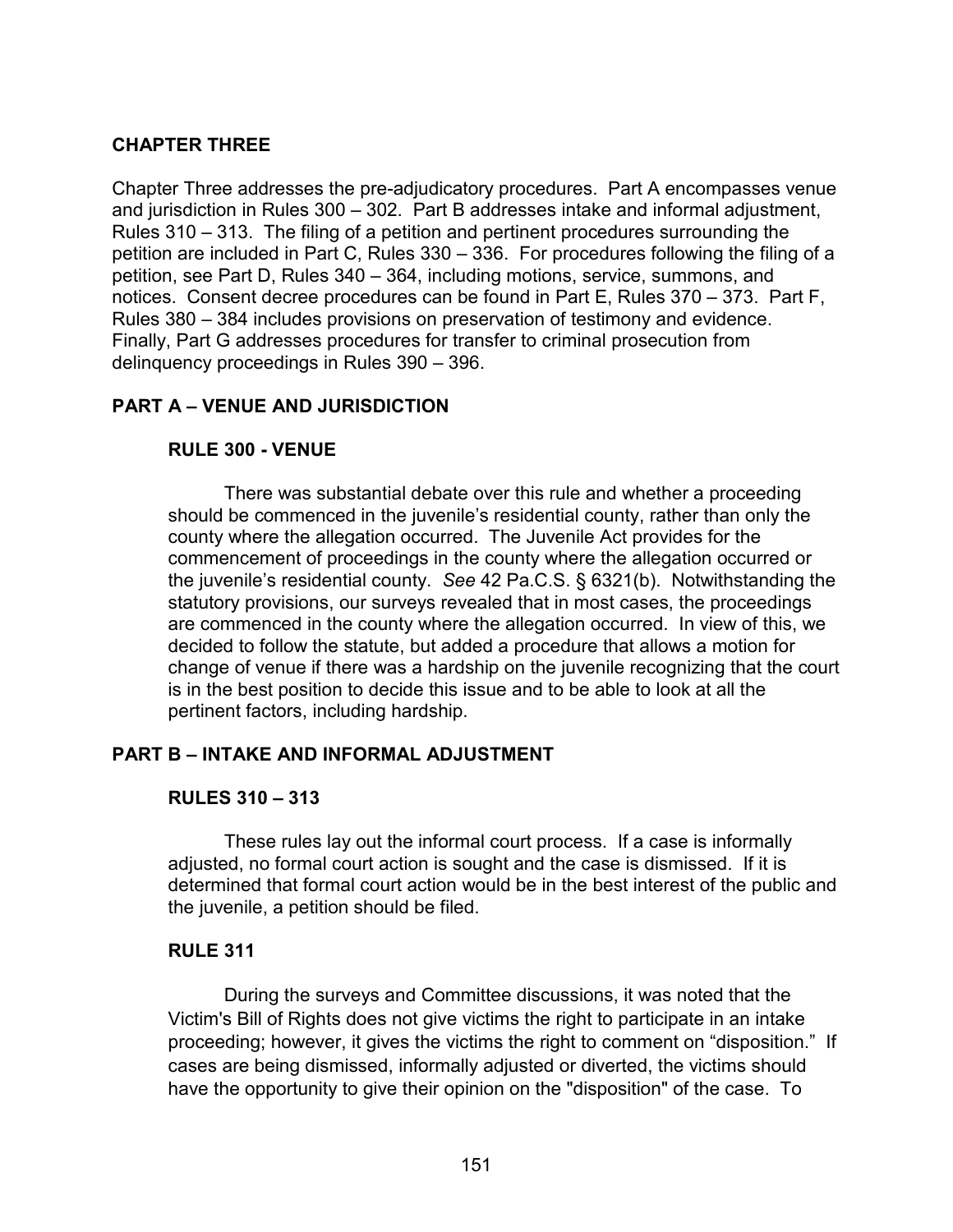ensure compliance with this provision of the Victim's Bill of Rights, the Committee has developed a rule that will provide the attorney for the Commonwealth with notice of the outcome of an intake conference, *i.e.* informal adjustment. If the attorney for the Commonwealth feels the victim is aggrieved by the decision of the juvenile probation officer, the attorney for the Commonwealth may file a motion for review by the court.

## **PART C – PETITION**

## **RULE 330 – PETITION: FILING, CONTENTS, FUNCTION**

In the majority of judicial districts, the attorney for the Commonwealth or the juvenile probation officer files the petition. After extensive discussion, the Committee agreed to follow these local practices to the extent that the District Attorney of each county may chose to have the petition filed by an attorney for the Commonwealth by filing a certification with the court of common pleas.

Paragraphs two, three, eleven and twelve incorporate the provisions of Section 6334 of the Juvenile Act. Paragraphs four through seven set forth the allegations of delinquency with particularity. In addition to the Juvenile Act, compliance with due process standards requires that the petition set forth the allegation with particularity. *In re Gault*, 387 U.S. 1 (1967). Paragraphs one, nine and ten are essential because the petition is the official charging document and must be signed by the person filing it. Paragraph eight encompasses the statutory requirement that the law enforcement officer or the attorney for the Commonwealth note that laboratory services have been requested. 42 Pa.C.S. § 1725.3 This rule closely tracks the contents of the written allegation. See discussion of Rule 232 in this *Report.* 

# **PART D – PROCEDURES FOLLOWING THE FILING OF PETITION**

# **RULE 340 – PRE-ADJUDICATORY DISCOVERY AND INSPECTION**

This rule emphasizes that the discovery process should be informal. Each party should disclose the necessary information to the opposing party without the need of filing a formal motion. Only when there is a general dispute as to discovery, should a motion to compel discovery be made.

## **RULES 344 – MOTIONS AND ANSWERS**

Rule 344 provides for motions and answers to be made either orally or in writing. Because of the time constraints in juvenile court, several motions may be oral. However, if time allows, written motions are preferable.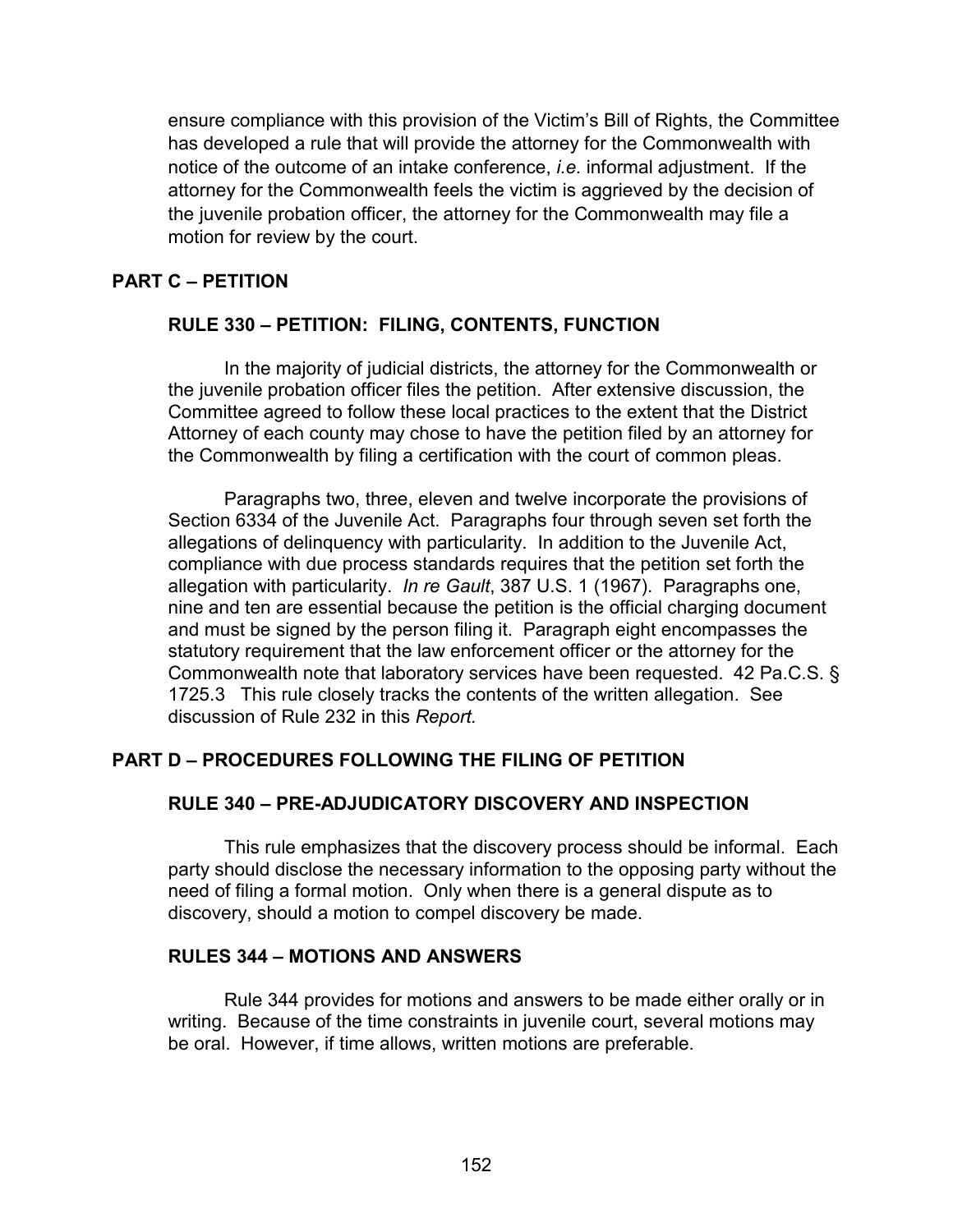## **PART E – CONSENT DECREE**

### **RULE 370 – CONSENT DECREE**

The Committee discussed whether there should be rule procedures for consent decrees. We looked at whether the juvenile was a first time offender, whether specific charges would be prohibited from a consent decree disposition, whether the juvenile had to accept responsibility for the delinguent acts alleged, and some other minor issues. Ultimately, the Committee decided that the juvenile court is in the best position to look at each case independently and to decide if the case is appropriate for consent decree.

The Committee noted that if a juvenile violates the conditions of the consent decree, double jeopardy does not attach and bar subsequent prosecution. *See Commonwealth v. Szebin*, 785 A.2d 103 (Pa. Super. Ct. 2001). This is explained in the Rule 372 *Comment.*

## **PART F – PRESERVATION OF TESTIMONY AND EVIDENCE**

#### **RULES 380 – 384**

 These rules provide for preservation of testimony and evidence. Masters may preside over these cases if they involve only misdemeanors. *See* Rule 172 on master's authority.

## **PART G – TRANSFER FOR CRIMINAL PROSECUTION**

## **RULE 390 – NOTICE OF REQUEST FOR TRANSFER TO CRIMINAL PROCEEDINGS**

The Committee noted and discussed that the Juvenile Act gives the juvenile the right to request transfer to criminal proceedings. For several reasons, the Committee was apprehensive about letting a fourteen year old make an inappropriate decision that could affect the rest of the juvenile's life. Because of this concern, the Committee explains in the Rule 390 *Comment* that the court should use caution when a juvenile petitions the court for transfer to criminal proceedings. The court should make an inquiry to determine if the request has been knowingly, intelligently, and voluntarily made.

## **RULE 391 – TIME RESTRICTIONS FOR DETENTION OF JUVENILES SCHEDULED FOR TRANSFER HEARING**

Local practices revealed that preparing for a transfer hearing can be a lengthy process and should not be handled quickly for the sake of swiftness over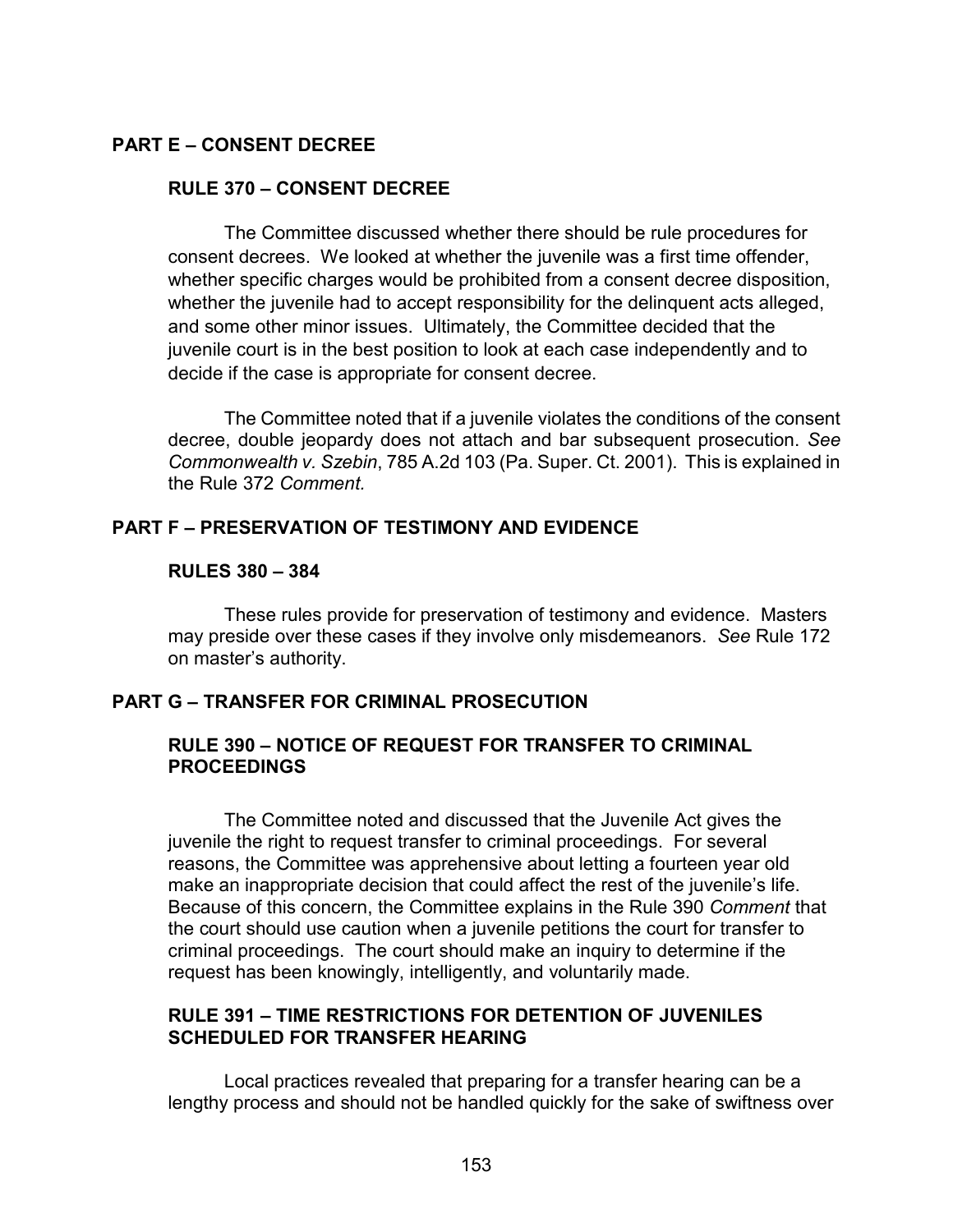the welfare of the public or juvenile. Transfer social studies including psychological reports must be prepared. Taking these points into consideration, the Committee agreed the rule should provide that the juvenile may be detained for ten days and up to or on the tenth day, the attorney for the Commonwealth may file a notice of intent to transfer. The ten days allows the attorney for the Commonwealth to consult with the juvenile probation officer and other pertinent persons regarding transfer of the juvenile. The juvenile should normally have a transfer hearing within ten days of the filing of the notice of intent to transfer. However, the juvenile may be detained for one additional ten-day period if the requirements of paragraph (B)(1) are met. Thus, a juvenile may be detained for up to thirty days for a transfer hearing. If the juvenile requests a continuance under paragraph (B)(2), the juvenile may be detained longer than thirty days in ten-day intervals.

### **RULE 394 – TRANSFER HEARING**

This rule requires a transfer hearing in all cases when a notice of request for transfer is filed.

Under paragraph (A), if the attorney for the Commonwealth does not meet the three-day requirement and the case has to be continued, the continuance would be counted against the Commonwealth.

When the transfer hearing is conducted following the juvenile's request for transfer, the court would still make its findings under paragraph (B) although the findings may have been conceded by the juvenile when requesting transfer.

#### **RULES 395 – 396**

These rules provide that the Rules of Criminal Procedure apply to the transferred juvenile, and set forth the steps necessary to initiate the criminal prosecution.

#### **CHAPTER FOUR**

Chapter Four addresses the procedures related to the adjudicatory hearing.

#### **RULE 404 – PROMPT ADJUDICATORY HEARING**

The Committee discussed whether there should be a time limitation for having a hearing for non-detained juveniles. Our survey found that most juveniles are having hearings within six months. The Committee felt that this practice is reasonable; therefore, set no specific time limitation in the rule, other than a "reasonable time."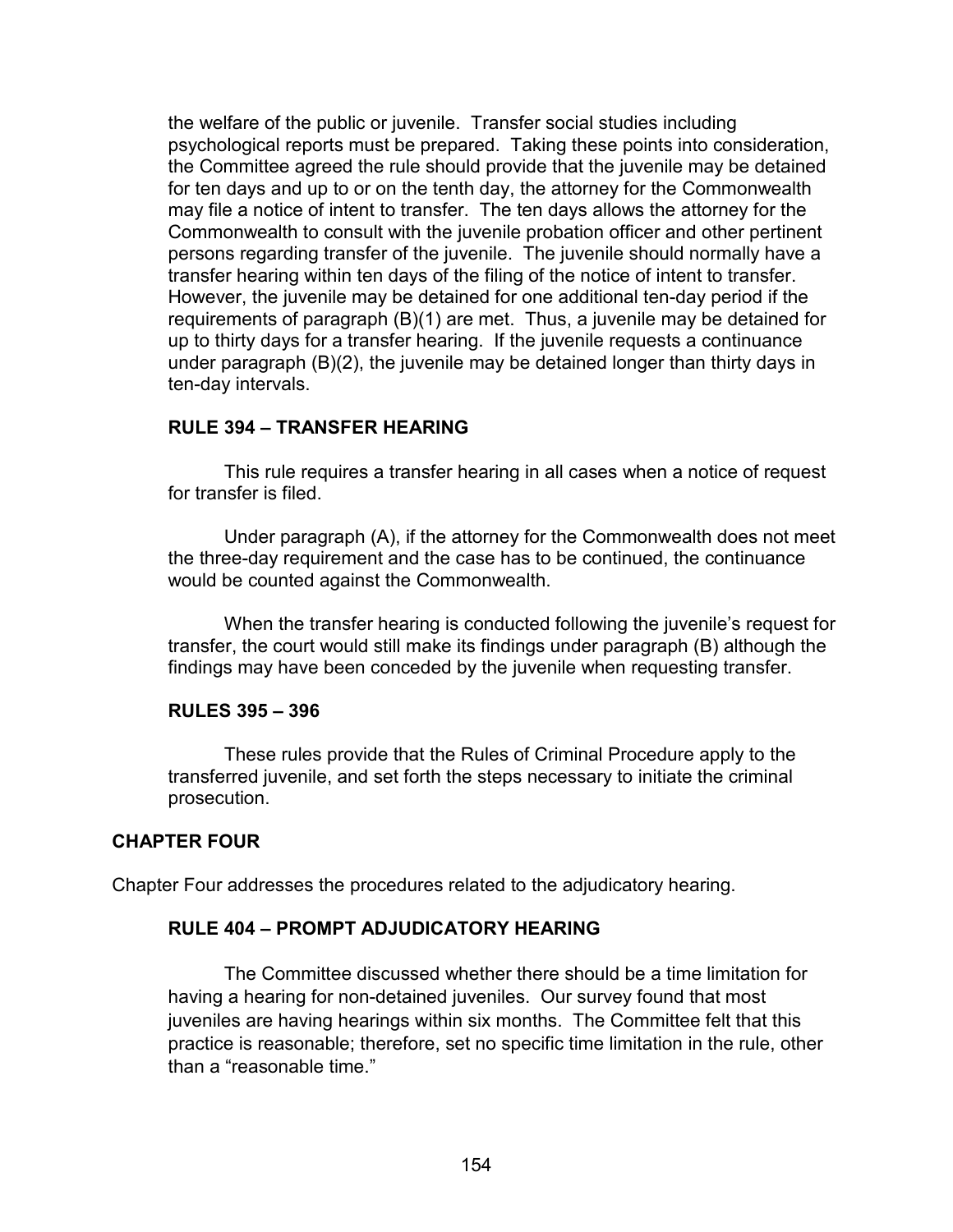### **RULES 406 – 409**

These rules separate the stages of proceedings heard by the court. These stages may be consolidated into one hearing by the court as long as everyone is clear that the stages are separate and distinct. Rule 406 governs the adjudicatory hearing. Rule 407 provides for acknowledgments. *See* discussion of Rule 407 below. After the court has held an adjudicatory hearing or accepted an acknowledgment, the court is to rule on the offenses, stating with particularity the gradings and counts of each offense. Once the court has ruled on the offenses or entered its findings, the court is to determine if the juvenile is in need of treatment, supervision, or rehabilitation.

## **RULE 407 – ACKNOWLEDGMENTS**

This rule reflects current local practices. There are procedures in some form in every judicial district that permit the court to allow the juvenile to acknowledge the facts, adjudication, or disposition rather than holding an adjudicatory hearing.

# **CHAPTER FIVE**

This chapter provides for the procedures of the dispositional proceedings in juvenile court, including the final order of the court. Part A provides for summons and notices in Rule 500. Rules 510 – 516 are covered in Part B addressing the dispositional hearing and aids in the disposition. Part C is reserved for inter-state transfer of disposition.

# **PART B – DISPOSITIONAL HEARING AND AIDS**

## **RULE 512 – DISPOSITIONAL HEARING**

The "one judge - one juvenile" philosophy that is sweeping our country was discussed by the Committee. We agreed that this is the best-case scenario for all juvenile courts; however, on the practical side of this issue, we felt that this may not be feasible in all the judicial districts. In view of this, the Rule 512 *Comment* points out that, if and when practicable, the same judge and master should hear all cases involving the same juvenile.

## **RULE 513 – AIDS IN DISPOSITION**

Our survey of local practices revealed that social studies or summaries are being prepared in two-thirds of the cases. Although the rule leaves the decision whether to have a social study prepared to the discretion of the court, in serious cases, the court should order the preparation of the study.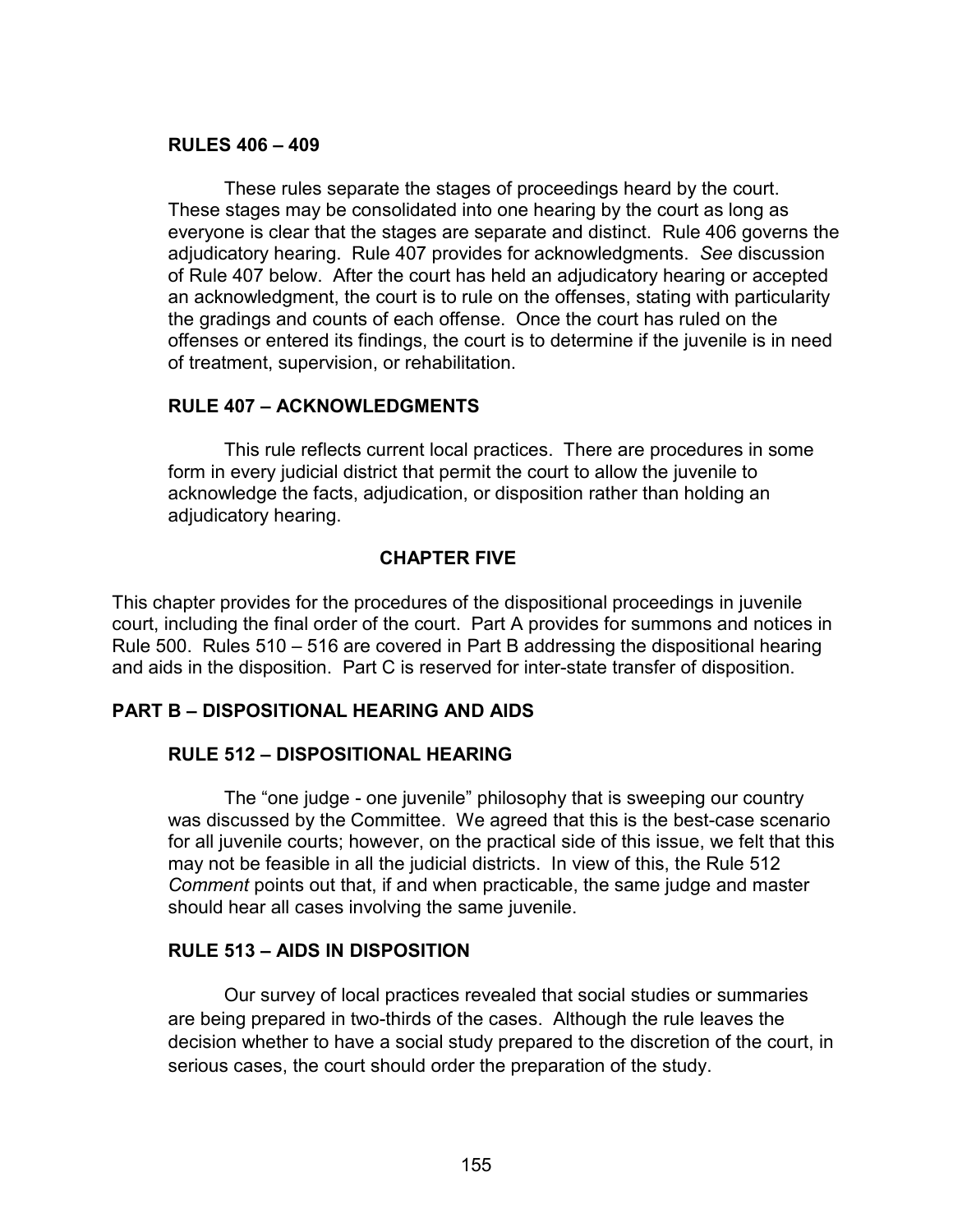#### **RULE 515 – DISPOSITIONAL ORDER**

This rule provides the minimal requirements of the dispositional order. It may be necessary to include additional information in the order depending on the type of case or if the court is to receive funding. *See* the Rule 515 *Comment*.

From the Committee's surveys, we found that the courts' dispositional orders are not always clear concerning restitution. We therefore, included in paragraph (B) specific requirements concerning restitution.

In establishing the appropriate disposition, the court may exercise discretion within the limits of the Juvenile Act. *In re Frey,* 375 A.2d 459 (Pa. Super. Ct. 1977). The Legislature intended to give juvenile courts broad discretion in designing remedies to aid in the reformation of juvenile offenders. *Com. v. Russman,* 378 A.2d 459 (Pa. Super. Ct. 1977). Section 6310 of the Juvenile Act gives the court the power to order the guardians to participate in the disposition of the case for the juvenile through community service, restitution, counseling, treatment and education programs, as well as, other treatments. Paragraph (C) of this rule requires the court to include in its dispositional order any obligation imposed by the court upon the guardian. The guardians should receive a copy of the dispositional order for their obligation. *See* Rule 516.

## **CHAPTER SIX**

This chapter provides for the post-dispositional procedures, including modifications, reviews, and appeals. Part A, Rule 600 provides for the summons and notices. Part B provides for modifications of the dispositional order, violations of probation, dispositional and commitment reviews, termination of court supervision, and appeals.

## **PART B – MODIFICATIONS, REVIEWS, AND APPEALS**

## **RULE 605 – DETAINING JUVENILE FOR MODIFICATION OF THE DISPOSITIONAL ORDER OR VIOLATION OF PROBATION**

The Committee felt that if a juvenile is detained for modification of the dispositional order or violations of probation, Chapter Two procedures should apply. The Committee's intent is that a hearing should be held within ten days unless the requirements of Rule 240(D) are met. Notice of the detention hearing is to be given to specified persons as provided in Rule 241, the juvenile should be informed of rights under Rule 242(A), the manner of hearing provisions of Rule 242(B) are to be followed, and the court is to find probable cause for modification of the dispositional order or violations of probation and that detention is warranted under Rule 242(C).